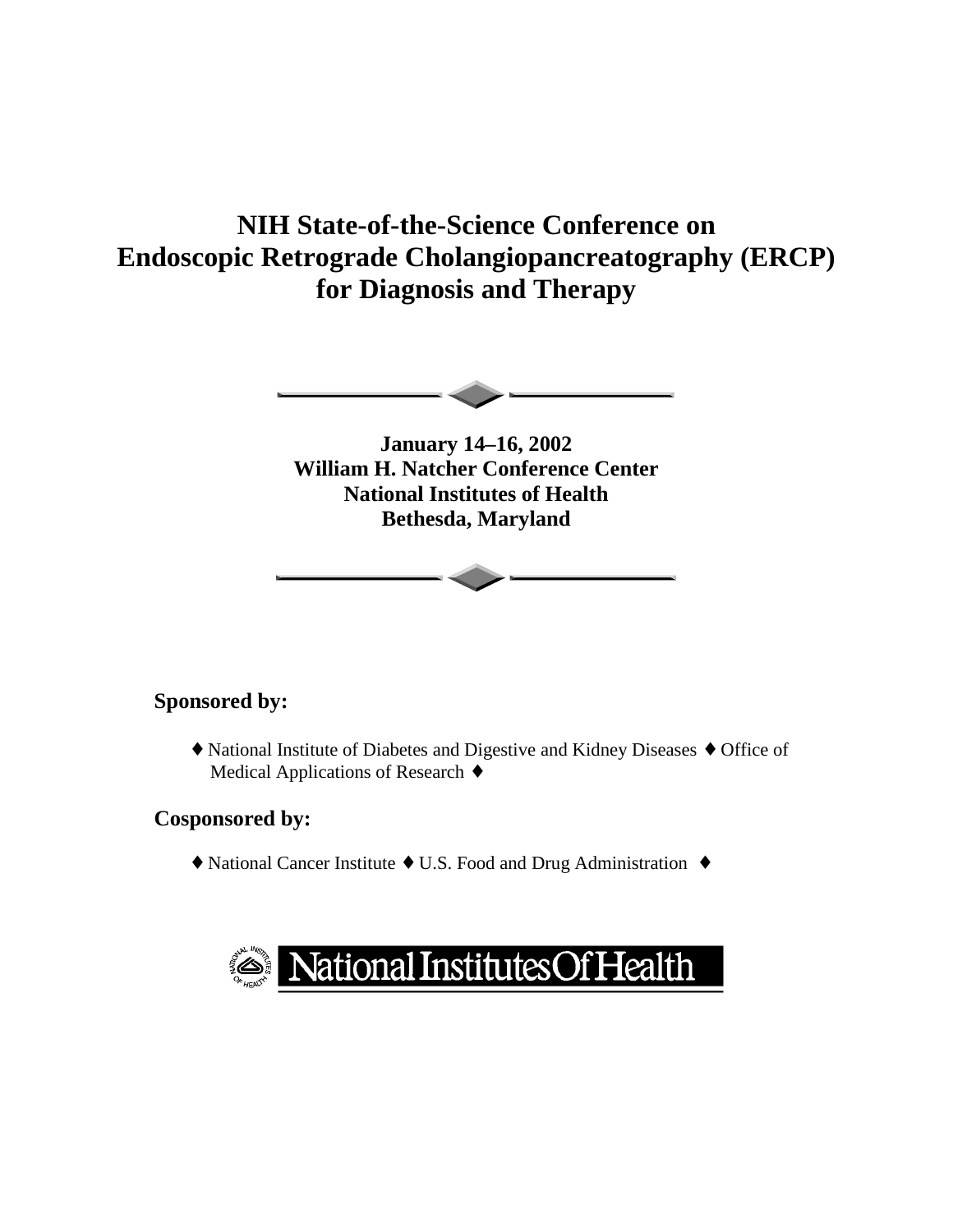# **Contents**

## **I. Overview**

| Overview of the Role of ERCP in the Management of Diseases of the Biliary |  |
|---------------------------------------------------------------------------|--|
| Tract and the Pancreas                                                    |  |
|                                                                           |  |

## **II. Role of ERCP in Common Bile Duct Stones**

| Epidemiology and Natural History of Common Bile Duct Stones and Prediction of Disease |  |
|---------------------------------------------------------------------------------------|--|
| Use of MRCP Versus ERCP in the Diagnosis of Common Bile Duct Stones                   |  |
| Endoscopic Ultrasonography (EUS) in Bile Duct Stones: How Does It Compare to ERCP?    |  |
| Therapeutic Role of ERCP in the Management of Suspected Common Bile Duct Stones       |  |
| <b>Surgical Management of Common Bile Duct Stones</b>                                 |  |

# **III. Role of ERCP in Pancreatic and Biliary Malignancy**

| Epidemiology and Natural History of Pancreatic and Biliary Tract Malignancies        |  |
|--------------------------------------------------------------------------------------|--|
|                                                                                      |  |
| Diagnostic and Therapeutic Uses of ERCP in Pancreatic and Biliary Tract Malignancies |  |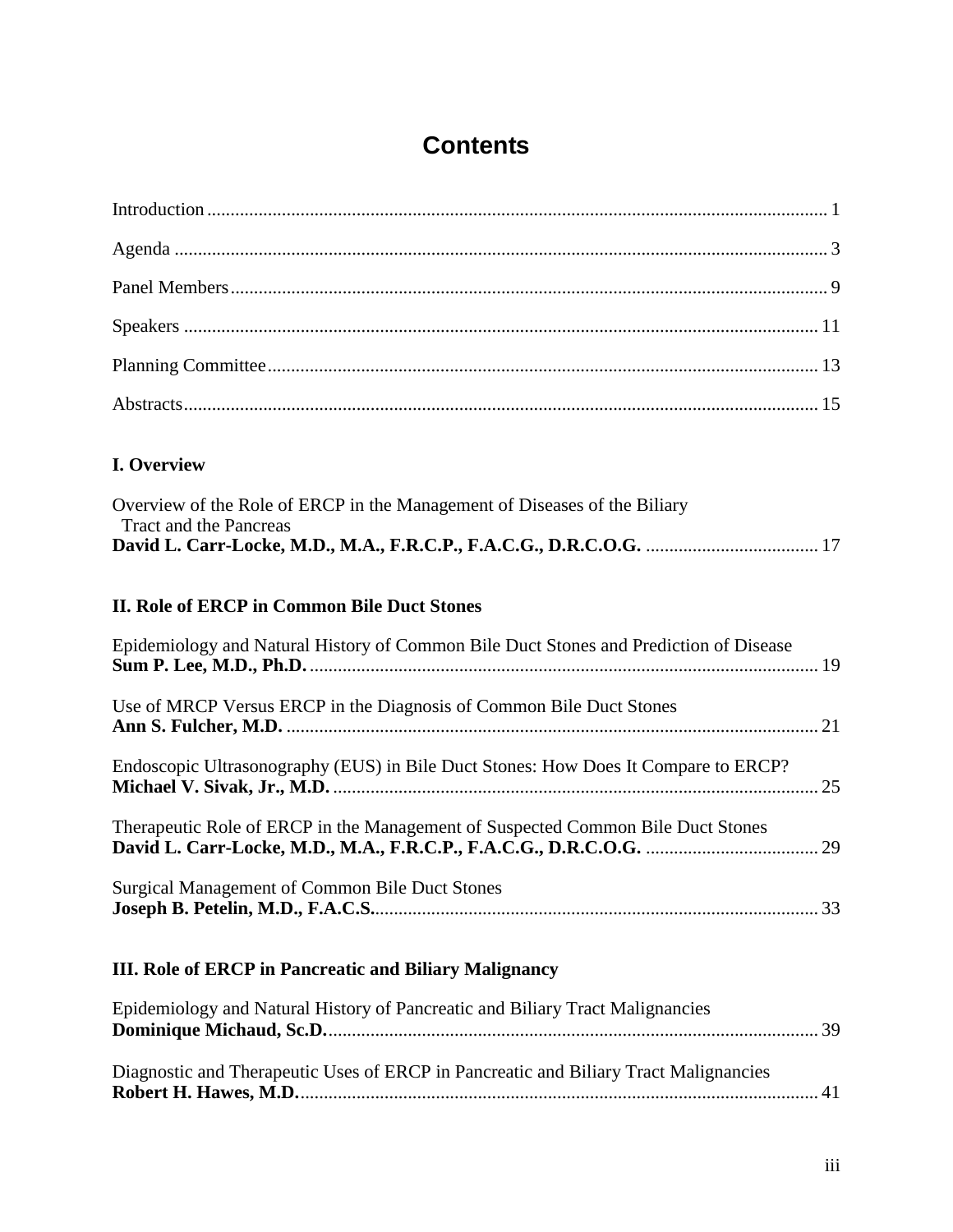# **III. Role of ERCP in Pancreatic and Biliary Malignancy (continued)**

| Computerized Tomography (CT) and Magnetic Resonance Imaging (MRI)<br>in Pancreatic and Biliary Tract Malignancies |
|-------------------------------------------------------------------------------------------------------------------|
| Surgical Intervention in Pancreatic and Biliary Malignancies                                                      |
| <b>IV. Role of ERCP in Pancreatitis</b>                                                                           |
| Epidemiology, Natural History, and Predictors of Disease Outcome in Acute<br>and Chronic Pancreatitis             |
| Role of ERCP in Acute Pancreatitis                                                                                |
| The Role of Ultrasonography and Computed Tomography in Pancreatitis                                               |
| V. Role of ERCP in Abdominal Pain of Suspected Pancreatic or Biliary Origin                                       |
| Overview of Differential Diagnosis of Abdominal Pain                                                              |
| What Is the Role of ERCP in the Setting of Abdominal Pain of Pancreatic or Biliary Origin?                        |
| There Is No Role for ERCP or EUS in Unexplained Abdominal Pain of Pancreatic<br>or Biliary Origin                 |
| <b>VI. Balancing Risks and Benefits</b>                                                                           |
| Income and Outcome Metrics Needed for Objective Evaluation                                                        |
| What Are the Complications (Adverse Events) of ERCP?                                                              |
| What Are the Determinants of Success in Utilization of ERCP in the Setting<br>of Pancreatic and Biliary Diseases? |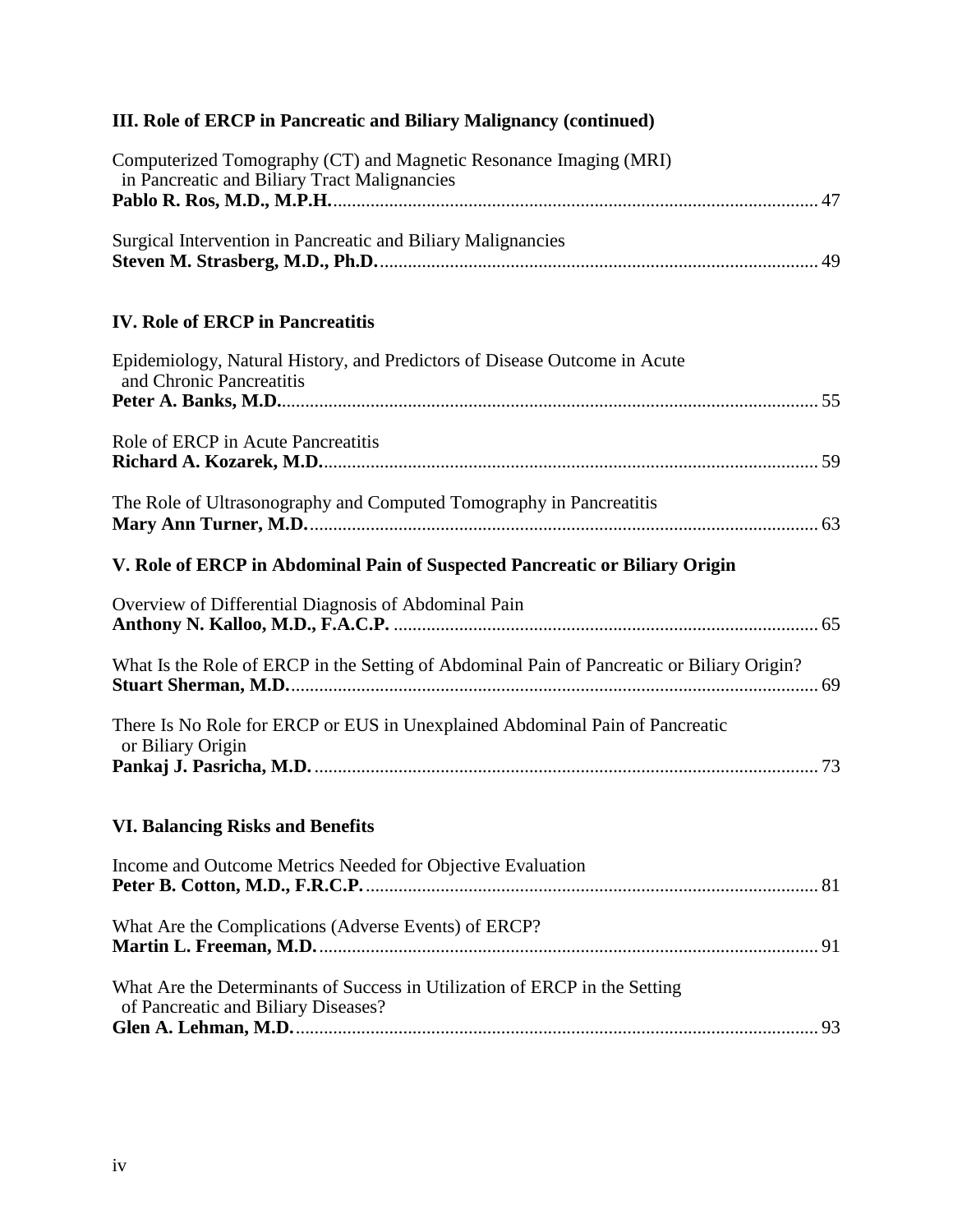# **Introduction**

The National Institutes of Health (NIH) is convening a State-of-the-Science Conference on Endoscopic Retrograde Cholangiopancreatography (ERCP) for Diagnosis and Therapy on January 14–16, 2002.

ERCP is a procedure that physicians use to diagnose and treat problems in the liver, gallbladder, bile ducts, and pancreas. It combines the use of X-rays and an endoscope—a long, flexible, lighted tube. The physician inserts the endoscope in a patient's mouth and guides it down through the esophagus and into the stomach and small intestine. ERCP allows the physician to look inside these organs and also to send dye to the bile and pancreatic ducts, thereby making them visible on an X-ray.

ERCP first came into use about 30 years ago and has been applied to the diagnosis and management of a variety of gastrointestinal disorders. However, the value of ERCP relative to other means for diagnosing and treating these diseases has not been firmly established.

This NIH State-of-the-Science Conference has been convened to examine the current state of knowledge regarding the use of ERCP in clinical practice and to identify directions for future research. Specifically, the conference will explore the following key questions:

- What is the role of ERCP in gallstone disease?
- What is the role of ERCP in pancreatic and biliary malignancy?
- What is the role of ERCP in pancreatitis?
- What is the role of ERCP in abdominal pain of possible pancreatic or biliary origin?
- What are the factors determining adverse events or success?
- What future research directions are needed?

 draft statement will be presented to the conference audience on the final day of the conference. During the first day-and-a-half of the conference, experts will present the latest ERCP research findings to an independent, non-Federal panel. After weighing all of the scientific evidence, the panel will draft a statement addressing the key questions listed above. The panel's

#### **General Information**

Conference sessions will be held in the Natcher Conference Center, NIH, Bethesda, MD. Sessions will run from 8:30 a.m. to 5:30 p.m. on Monday, from 8:30 a.m. to 12 p.m. on Tuesday, and from 9 a.m. to 11 a.m. on Wednesday. The telephone number for the message center is (301) 496-9966; the fax number is (301) 480-5982.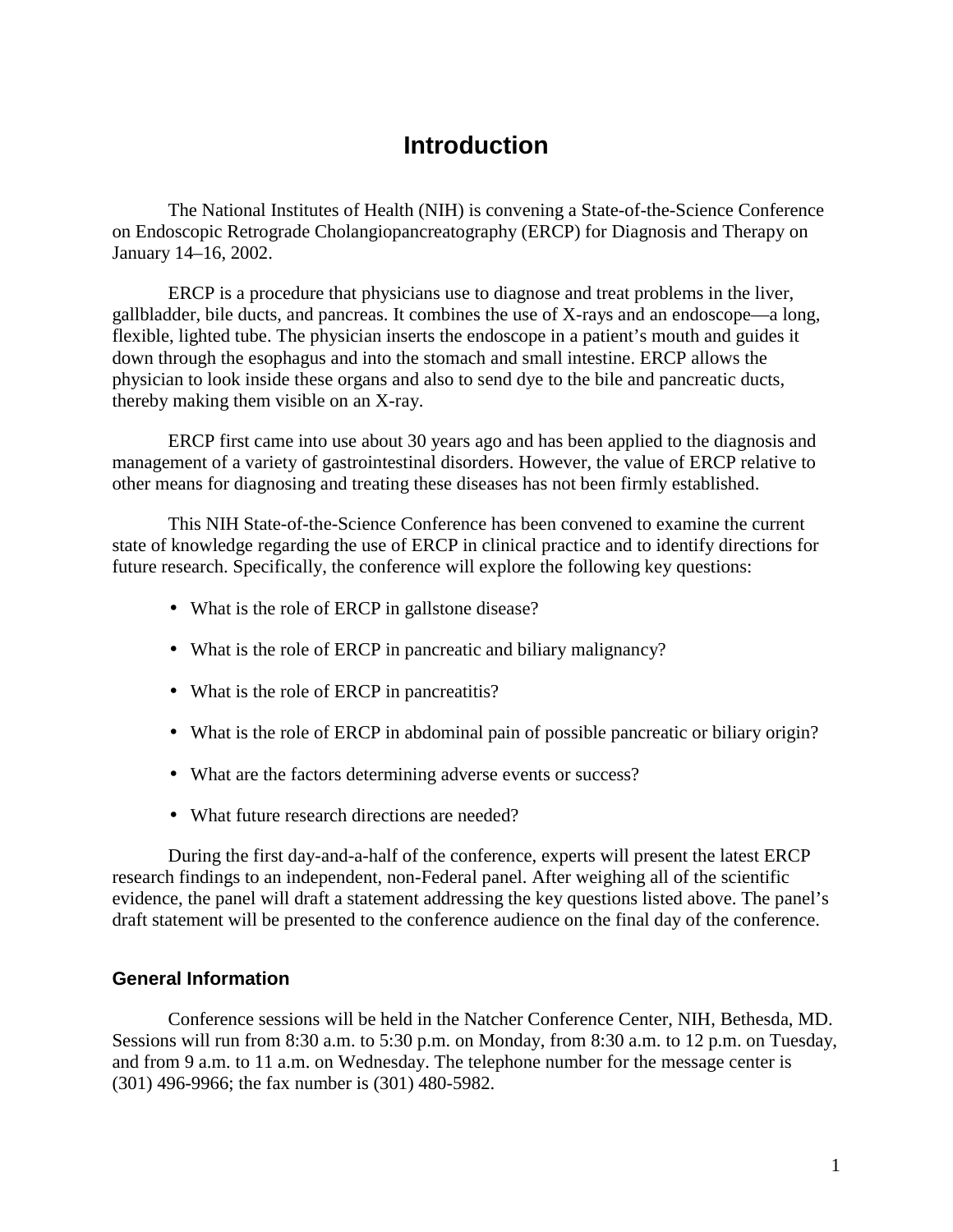#### **Cafeteria**

The cafeteria in the Natcher Conference Center is located one floor above the auditorium on the main floor of the building. The cafeteria is open from 7 a.m. to 2 p.m. and serves breakfast and lunch.

#### **Sponsors**

The lead agencies for this conference are the National Institute of Diabetes and Digestive and Kidney Diseases and the NIH Office of Medical Applications of Research. Supporting agencies include the National Cancer Institute and the U.S. Food and Drug Administration.

#### **Continuing Medical Education Credit**

The NIH/FAES is accredited by the Accreditation Council for Continuing Medical Education to sponsor continuing medical education for physicians.

The NIH/FAES designates this educational activity for a maximum of 13.5 hours in category 1 credit towards the AMA Physician's Recognition Award. Each physician should claim only those hours of credit actually spent in the educational activity.

#### **Statement of Interest**

Each speaker presenting at this conference has been asked to submit documentation outlining all outside involvement pertaining to the subject area. Please refer to the chart in your participant packet for details.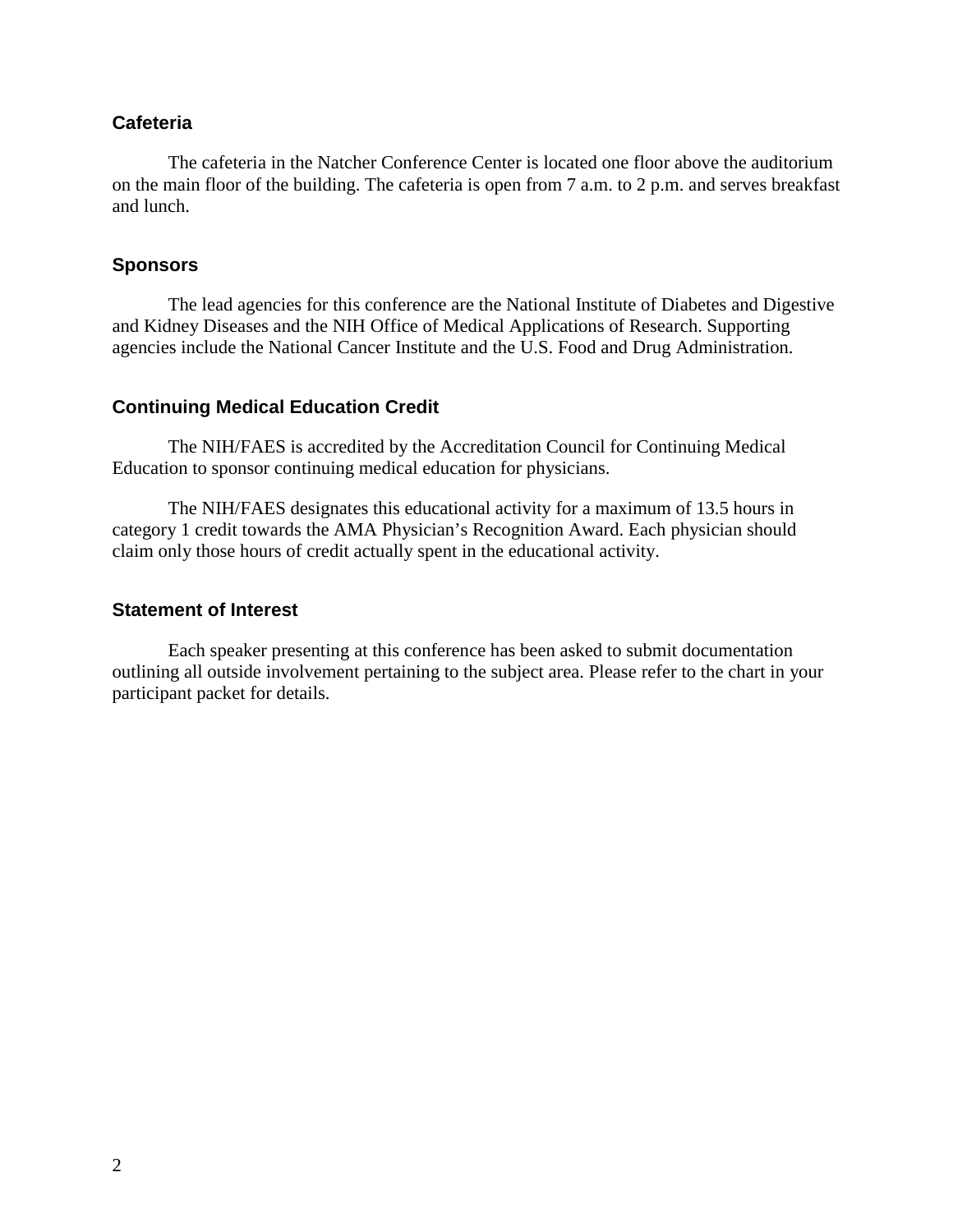# **Agenda**

### **Monday, January 14, 2002**

| 8:30 a.m.   | <b>Opening Remarks</b><br>Allen M. Spiegel, M.D., Director<br>National Institute of Diabetes and Digestive and Kidney Diseases<br>National Institutes of Health                                                                               |
|-------------|-----------------------------------------------------------------------------------------------------------------------------------------------------------------------------------------------------------------------------------------------|
| $8:40$ a.m. | Charge to Panel<br>Susan Rossi, Ph.D., M.P.H., Deputy Director<br>Office of Medical Applications of Research, Office of the Director<br>National Institutes of Health                                                                         |
| 8:50 a.m.   | Conference Overview and Panel Activities<br><b>Sidney Cohen, M.D., Panel and Conference Chairperson, Director</b><br>Research Programs, Division of Gastroenterology and Hepatology<br>Jefferson Medical College, Thomas Jefferson University |

#### **I. Overview**

9:00 a.m. Overview of the Role of ERCP in the Management of Diseases of the Biliary Tract and the Pancreas **David L. Carr-Locke, M.D., M.A., F.R.C.P., F.A.C.G., D.R.C.O.G.**  Director of Endoscopy Gastroenterology Division Brigham and Women's Hospital

#### **II. Role of ERCP in Common Bile Duct Stones**

| 9:20 a.m.   | Epidemiology and Natural History of Common Bile Duct Stones and Prediction<br>of Disease<br>Sum P. Lee, M.D., Ph.D., Professor and Head<br>Division of Gastroenterology, Department of Medicine<br>University of Washington  |
|-------------|------------------------------------------------------------------------------------------------------------------------------------------------------------------------------------------------------------------------------|
| $9:40$ a.m. | Use of MRCP Versus ERCP in the Diagnosis of Common Bile Duct Stones<br>Ann S. Fulcher, M.D., Director, Abdominal Imaging Section<br>Department of Radiology<br>Medical College of Virginia, Virginia Commonwealth University |
| $9:55$ a.m. | Endoscopic Ultrasonography (EUS) in Bile Duct Stones: How Does It Compare<br>to ERCP?<br>Michael V. Sivak, Jr., M.D., Chief<br>Gastroenterology<br>University Hospitals of Cleveland                                         |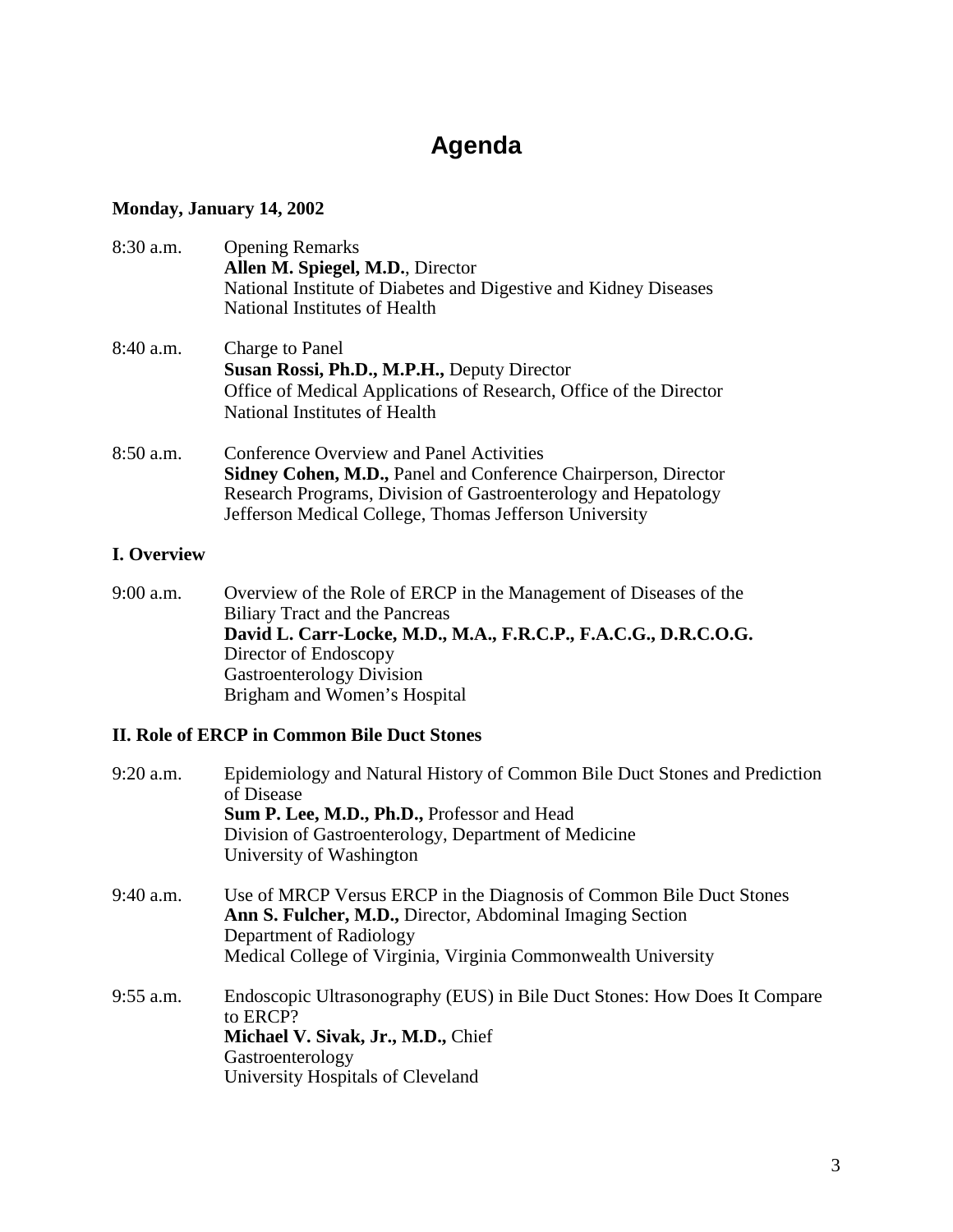## **Monday, January 14, 2002 (continued)**

### **II. Role of ERCP in Common Bile Duct Stones (continued)**

| $10:10$ a.m. | Therapeutic Role of ERCP in the Management of Suspected Common<br><b>Bile Duct Stones</b><br>David L. Carr-Locke, M.D., M.A., F.R.C.P., F.A.C.G., D.R.C.O.G.<br>Director of Endoscopy<br><b>Gastroenterology Division</b><br>Brigham and Women's Hospital |
|--------------|-----------------------------------------------------------------------------------------------------------------------------------------------------------------------------------------------------------------------------------------------------------|
| $10:25$ a.m. | <b>Surgical Management of Common Bile Duct Stones</b><br>Joseph B. Petelin, M.D., F.A.C.S., Clinical Associate Professor<br>General and Telescopic Surgery, Department of Surgery<br>University of Kansas School of Medicine                              |
| $10:40$ a.m. | Evidence-Based Assessment of Diagnostic Modalities in Common<br><b>Duct Stones</b><br>David Mark, M.D., M.P.H., Senior Scientist<br>BlueCross BlueShield TEC Evidence-based Practice Center<br><b>BlueCross BlueShield Association</b>                    |
| $11:00$ a.m. | Discussion                                                                                                                                                                                                                                                |

12:00 p.m. Lunch

# **III. Role of ERCP in Pancreatic and Biliary Malignancy**

| $1:00$ p.m. | Epidemiology and Natural History of Pancreatic and Biliary Tract<br>Malignancies<br>Dominique Michaud, Sc.D., Investigator<br><b>Nutritional Epidemiology Branch</b><br>National Cancer Institute, National Institutes of Health                                                                                               |
|-------------|--------------------------------------------------------------------------------------------------------------------------------------------------------------------------------------------------------------------------------------------------------------------------------------------------------------------------------|
| $1:20$ p.m. | Diagnostic and Therapeutic Uses of ERCP in Pancreatic and Biliary<br><b>Tract Malignancies</b><br>Robert H. Hawes, M.D., Professor of Medicine<br>Gastroenterology, Digestive Disease Center<br>Medical University of South Carolina                                                                                           |
| $1:40$ p.m. | Computerized Tomography (CT) and Magnetic Resonance Imaging (MRI)<br>in Pancreatic and Biliary Tract Malignancies<br>Pablo R. Ros, M.D., M.P.H., Professor of Radiology<br><b>Harvard Medical School</b><br>Executive Vice Chair and Associate Radiologist-in-Chief<br>Department of Radiology<br>Brigham and Women's Hospital |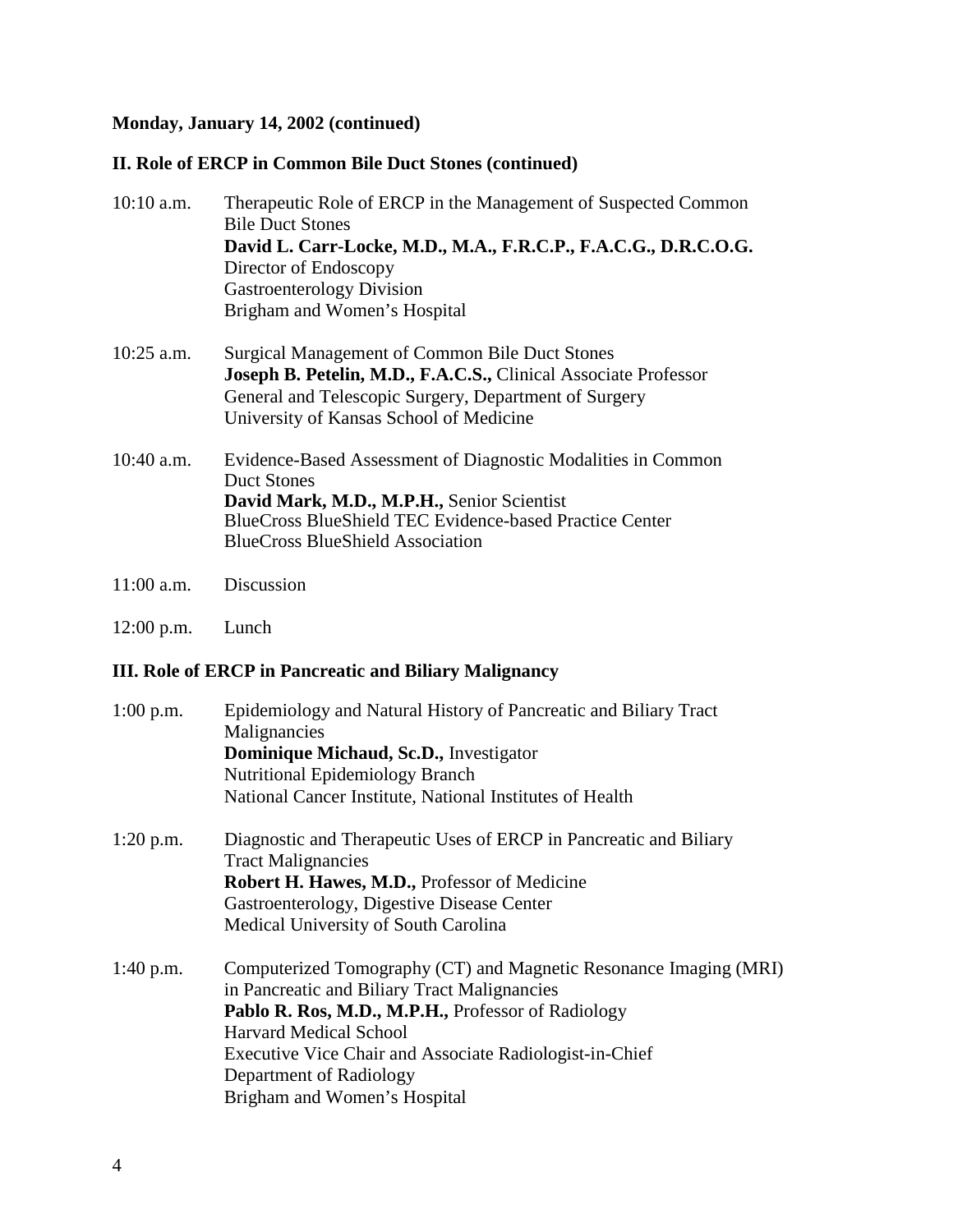#### **Monday, January 14, 2002 (continued)**

#### **III. Role of ERCP in Pancreatic and Biliary Malignancy (continued)**

- **Washington University** 1:55 p.m. Surgical Intervention in Pancreatic and Biliary Malignancies **Steven M. Strasberg, M.D., Ph.D.,** Pruett Professor of Surgery and Head, Hepatobiliary Pancreatic Surgery Department of Surgery
- 2:10 p.m. Evidence-Based Assessment of the Approaches to Pancreatic and Biliary Tract Malignancies **Carole Redding Flamm, M.D., M.P.H.**, Associate Director BlueCross BlueShield TEC Evidence-based Practice Center BlueCross BlueShield Association
- 2:25 p.m. Discussion

#### **IV. Role of ERCP in Pancreatitis**

| $3:05$ p.m. | Epidemiology, Natural History, and Predictors of Disease Outcome in<br><b>Acute and Chronic Pancreatitis</b><br>Peter A. Banks, M.D., Professor of Medicine<br><b>Harvard Medical School</b><br>Director, Clinical Gastroenterology Service<br>Division of Gastroenterology<br>Brigham and Women's Hospital |
|-------------|-------------------------------------------------------------------------------------------------------------------------------------------------------------------------------------------------------------------------------------------------------------------------------------------------------------|
| $3:20$ p.m. | Role of ERCP in Acute Pancreatitis<br>Richard A. Kozarek, M.D., Chief<br>Section of Gastroenterology<br>Virginia Mason Medical Center                                                                                                                                                                       |
| 3:35 p.m.   | Role of ERCP and Other Endoscopic Modalities in Chronic Pancreatitis<br>Glen A. Lehman, M.D., Professor of Medicine and Radiology<br>Department of Medicine, Indiana University Medical Center<br>Indiana University School of Medicine                                                                     |
| $3:50$ p.m. | The Role of Ultrasonography and Computed Tomography in Pancreatitis<br>Mary Ann Turner, M.D., Section Chief<br>Abdominal Imaging, Division of Diagnostic Radiology<br>Medical College of Virginia, Virginia Commonwealth University                                                                         |
| $4:05$ p.m. | Surgical Intervention in Pancreatitis<br>Howard A. Reber, M.D., Professor<br>Department of General Surgery, School of Medicine<br>University of California, Los Angeles                                                                                                                                     |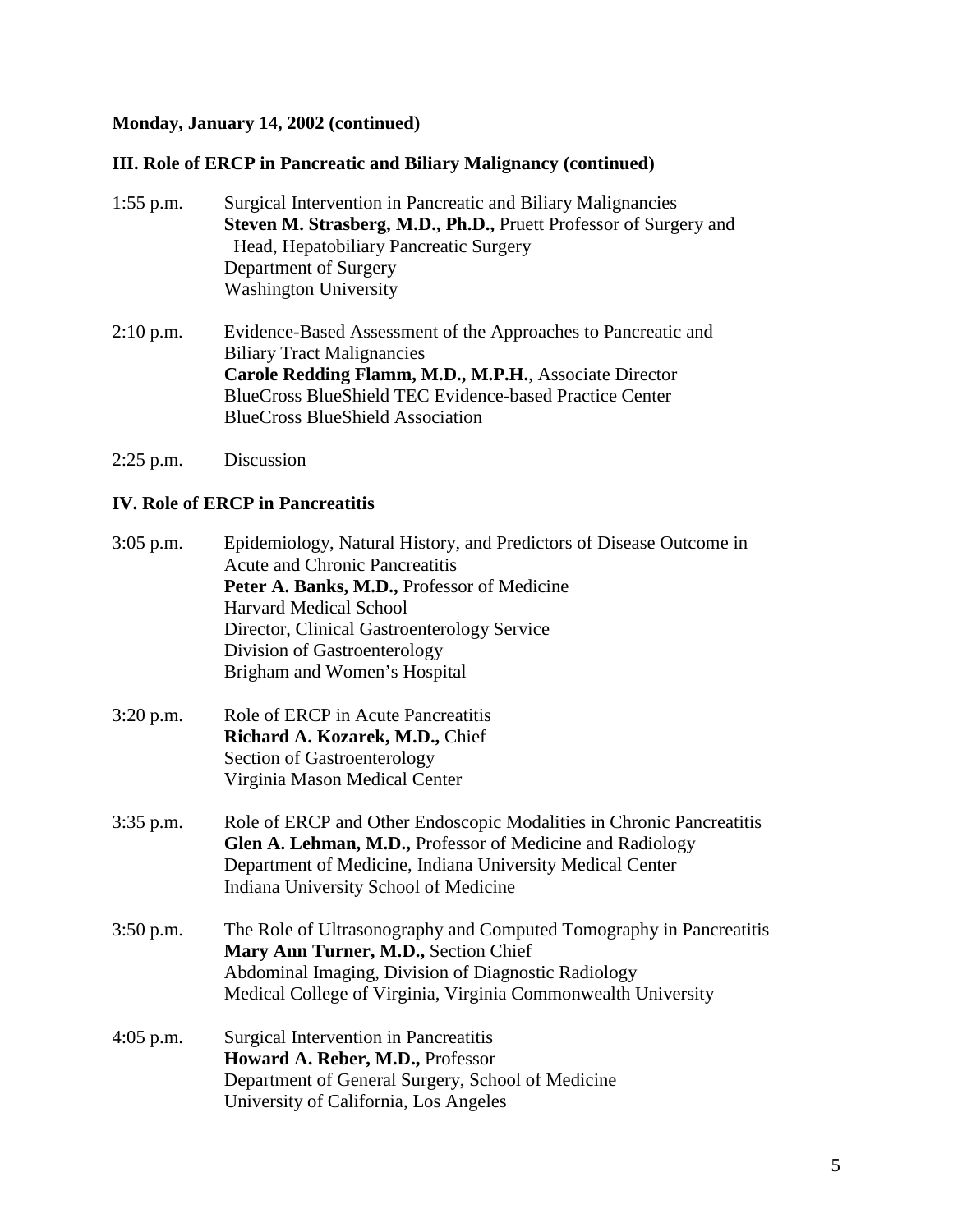#### **Monday, January 14, 2002 (continued)**

#### **IV. Role of ERCP in Pancreatitis (continued)**

- 4:25 p.m. Evidence-Based Assessment of ERCP in Pancreatitis **David Mark, M.D., M.P.H.,** Senior Scientist BlueCross BlueShield TEC Evidence-based Practice Center BlueCross BlueShield Association
- 

# 5:30 p.m. Recess—Panel Meets in Executive Session

### **Tuesday, January 15, 2002**

4:40 p.m. Discussion

#### **V. Role of ERCP in Abdominal Pain of Suspected Pancreatic or Biliary Origin**

| $8:30$ a.m. | Overview of Differential Diagnosis of Abdominal Pain                                              |
|-------------|---------------------------------------------------------------------------------------------------|
|             | Anthony N. Kalloo, M.D., F.A.C.P., Associate Professor of Medicine                                |
|             | Director of Endoscopy                                                                             |
|             | Division of Gastroenterology and Hepatology                                                       |
|             | The Johns Hopkins Hospital, The Johns Hopkins University                                          |
| $8:45$ a.m. | What Is the Role of ERCP in the Setting of Abdominal Pain of Pancreatic<br>or Biliary Origin?     |
|             | <b>Stuart Sherman, M.D., Professor of Medicine and Radiology</b>                                  |
|             | Department of Medicine, Indiana University Medical Center                                         |
|             | Indiana University School of Medicine                                                             |
| $9:05$ a.m. | There Is No Role for ERCP or EUS in Unexplained Abdominal Pain<br>of Pancreatic or Biliary Origin |
|             | Pankaj J. Pasricha, M.D., Professor of Medicine and Anatomy and<br>Neurosciences, and Chief       |
|             | Division of Gastroenterology and Hepatology                                                       |
|             | University of Texas Medical Branch at Galveston                                                   |
| 9:20 a.m.   | Discussion                                                                                        |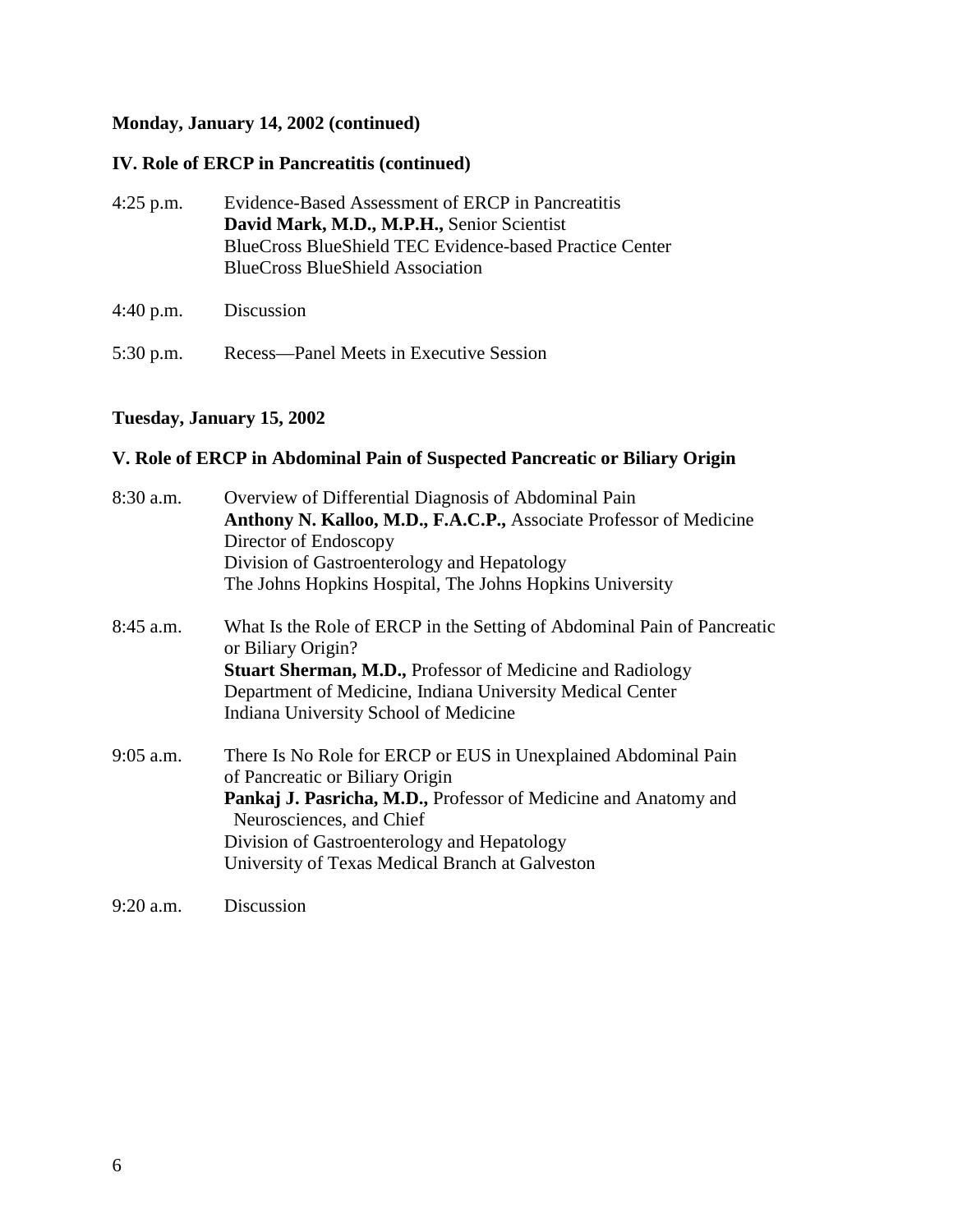## **Tuesday, January 15, 2002 (continued)**

### **VI. Balancing Risks and Benefits**

| 9:45 a.m.    | Income and Outcome Metrics Needed for Objective Evaluation<br>Peter B. Cotton, M.D., F.R.C.P., Director<br>Digestive Disease Center<br>Medical University of South Carolina                                                                                                          |
|--------------|--------------------------------------------------------------------------------------------------------------------------------------------------------------------------------------------------------------------------------------------------------------------------------------|
| $10:05$ a.m. | What Are the Complications (Adverse Events) of ERCP?<br>Martin L. Freeman, M.D., Associate Professor of Medicine<br>University of Minnesota Medical School<br>Gastroenterology Division, Department of Medicine<br>Hennepin County Medical Center                                    |
| $10:25$ a.m. | What Are the Determinants of Success in Utilization of ERCP in<br>the Setting of Pancreatic and Biliary Diseases?<br>Glen A. Lehman, M.D., Professor of Medicine and Radiology<br>Department of Medicine, Indiana University Medical Center<br>Indiana University School of Medicine |
| $10:45$ a.m. | Evidence-Based Assessment of Adverse Effects of ERCP<br>Carole Redding Flamm, M.D., M.P.H., Associate Director<br>BlueCross BlueShield TEC Evidence-based Practice Center<br><b>BlueCross BlueShield Association</b>                                                                 |
| $11:00$ a.m. | Discussion                                                                                                                                                                                                                                                                           |
| $12:00$ p.m. | Recess—Panel Meets in Executive Session                                                                                                                                                                                                                                              |

# **Wednesday, January 16, 2002**

| 9:00 a.m. | <b>Presentation of Consensus Statement</b> |  |  |
|-----------|--------------------------------------------|--|--|
|-----------|--------------------------------------------|--|--|

- 9:30 a.m. Public Discussion
- 11:00 a.m. Panel Meets in Executive Session
- 1:00 p.m. Press Conference
- 2:00 p.m. Adjournment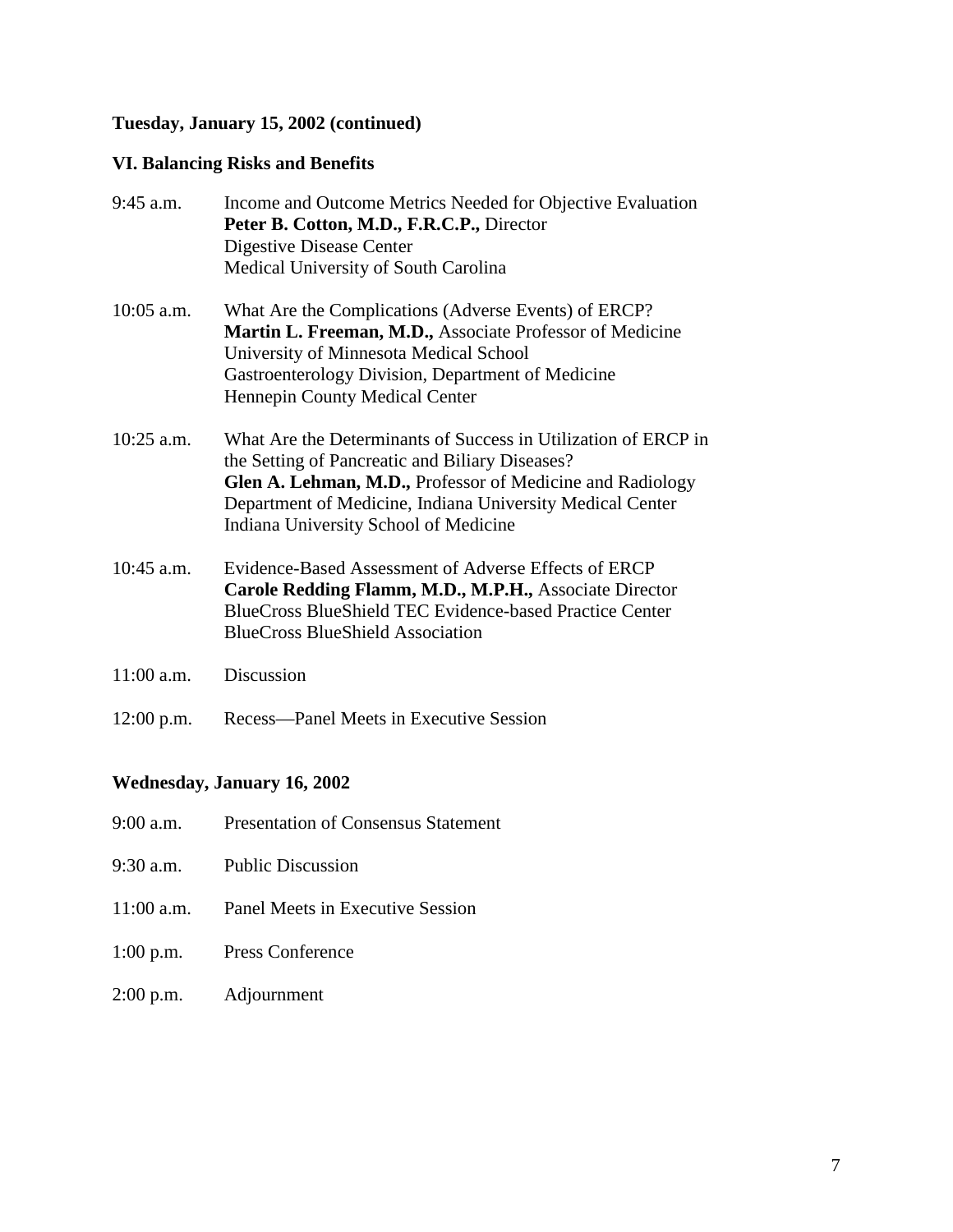# **Panel Members**

#### **Panel Chair: Sidney Cohen, M.D.**

Panel and Conference Chairperson Professor of Medicine Director, Research Programs Division of Gastroenterology and Hepatology Jefferson Medical College Thomas Jefferson University Philadelphia, Pennsylvania

#### **Bruce R. Bacon, M.D.**

James F. King, M.D. Endowed Chair in Gastroenterology Professor of Internal Medicine Director, Division of Gastroenterology and Hepatology Saint Louis University School of Medicine St. Louis, Missouri

#### **Jesse A. Berlin, Sc.D.**

 Center for Clinical Epidemiology Professor of Biostatistics and Biostatistics School of Medicine University of Pennsylvania Philadelphia, Pennsylvania

#### **David Fleischer, M.D., M.A.C.P.**

Professor of Medicine, Mayo School of Medicine Chair, Division of Gastroenterology and Hepatology Mayo Clinic Scottsdale Scottsdale, Arizona

#### **Gail A. Hecht, M.D.**

Associate Professor of Medicine Chair, Digestive Diseases and Nutrition Section of Digestive and Liver Diseases University of Illinois at Chicago Chicago, Illinois

#### **Patrick J. Loehrer, Sr., M.D.**

Professor of Medicine Department of Medicine Indiana University Cancer Center Indiana University Indianapolis, Indiana

#### **Alfred E. McNair, Jr., M.D.**

President Digestive Health Center Ocean Springs, Mississippi Assistant Clinical Professor Tulane University Past President Leonidas Berry Society Atlanta, Georgia

#### **Michael Mulholland, M.D., Ph.D.**

Professor and Chairman Department of Surgery University of Michigan Medical School Ann Arbor, Michigan

#### **Nancy J. Norton**

President International Foundation for Functional Gastrointestinal Disorders Milwaukee, Wisconsin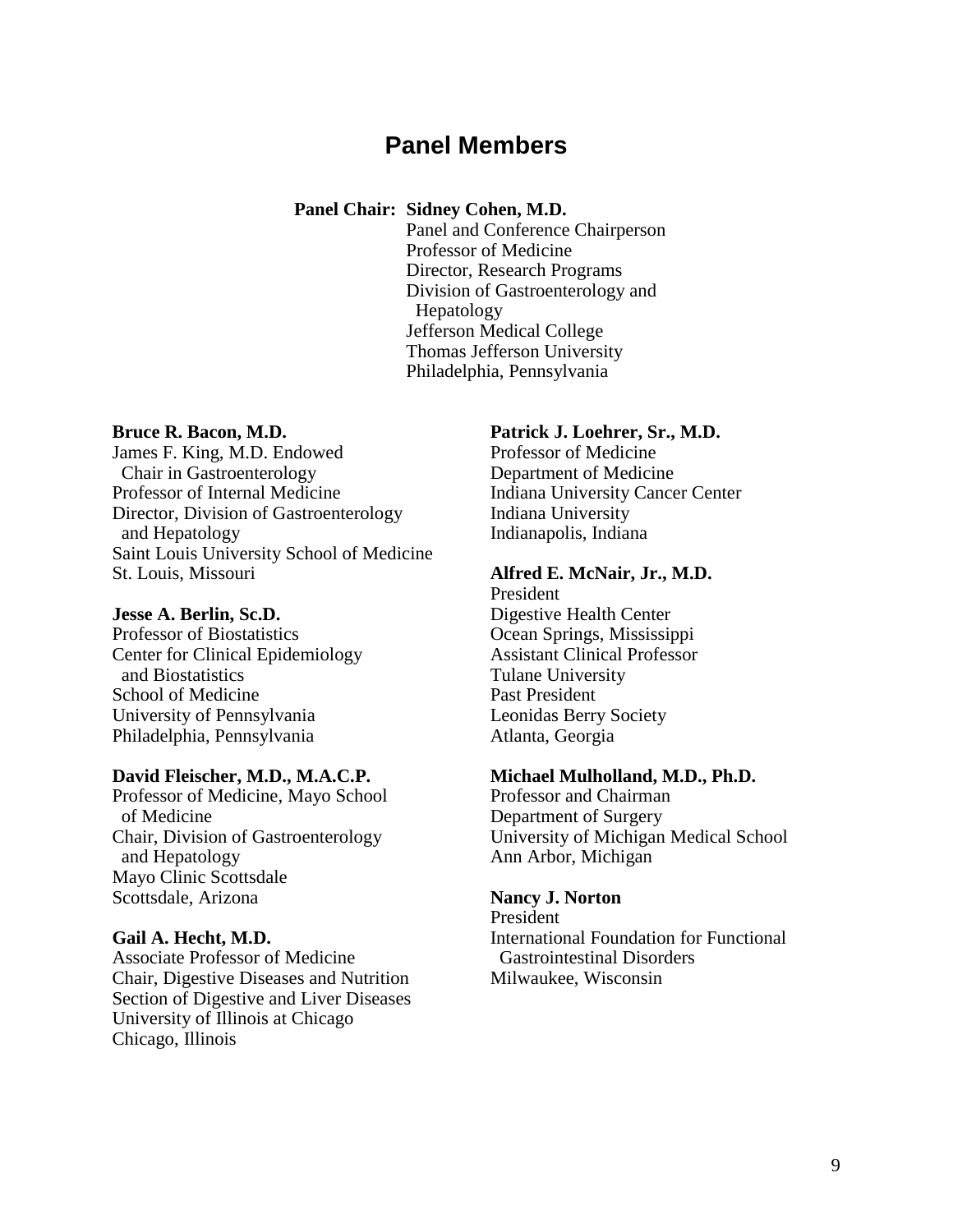#### **Linda Rabeneck, M.D., M.P.H.**

Associate Professor of Medicine Sections of Health Services Research and Gastroenterology Baylor College of Medicine Houston, Texas

#### **David F. Ransohoff, M.D.**

Professor of Medicine School of Medicine University of North Carolina at Chapel Hill Chapel Hill, North Carolina

#### **Amnon Sonnenberg, M.D.**

Professor Division of Gastroenterology Department of Internal Medicine University of New Mexico Health Sciences Center Albuquerque, New Mexico

#### **Michael W. Vannier, M.D.**

 Iowa City, Iowa Professor Department of Radiology University of Iowa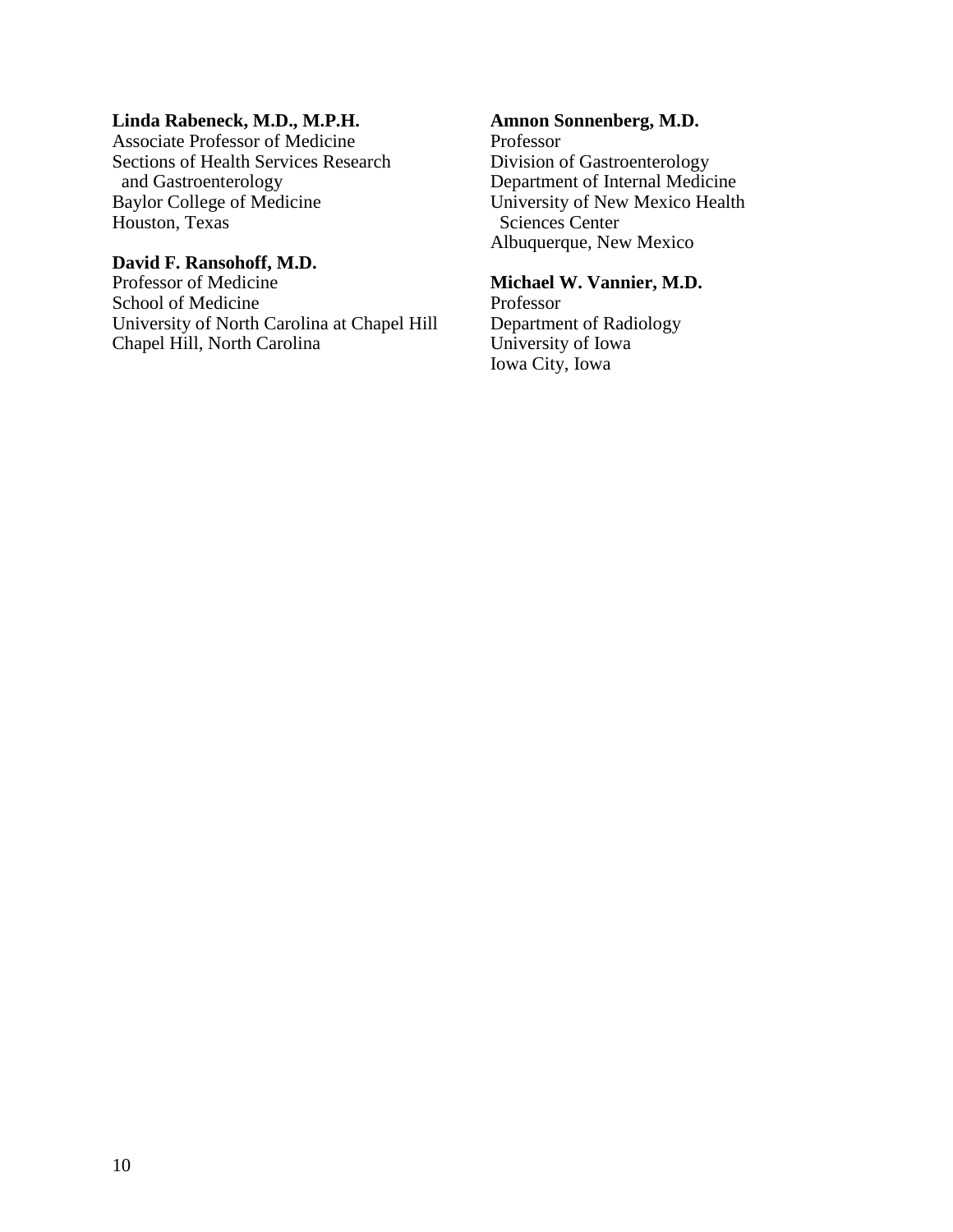# **Speakers**

#### **Peter A. Banks, M.D.**

Professor of Medicine Harvard Medical School Director, Clinical Gastroenterology Service Division of Gastroenterology Brigham and Women's Hospital Boston, Massachusetts

#### **David L. Carr-Locke, M.D., M.A., F.R.C.P., F.A.C.G., D.R.C.O.G.**

Director of Endoscopy Gastroenterology Division Brigham and Women's Hospital Boston, Massachusetts

#### **Peter B. Cotton, M.D., F.R.C.P.**

**Director** Digestive Disease Center Medical University of South Carolina Charleston, South Carolina

#### **Carole Redding Flamm, M.D., M.P.H.**

Associate Director Technology Evaluation Center BlueCross BlueShield Assocation Chicago, Illinois

#### **Martin L. Freeman, M.D.**

Associate Professor of Medicine University of Minnesota Medical School Department of Medicine Gastroenterology Division Hennepin County Medical Center Minneapolis, Minnesota

#### **Ann S. Fulcher, M.D.**

Associate Professor Director, Abdominal MR Director, Abdominal Imaging Section Vice Chairman of Operations Department of Radiology Medical College of Virginia Virginia Commonwealth University Richmond, Virginia

#### **Robert H. Hawes, M.D.**

Professor of Medicine Gastroenterology Digestive Disease Center Medical University of South Carolina Charleston, South Carolina

#### **Anthony N. Kalloo, M.D., F.A.C.P.**

Associate Professor of Medicine Director of Endoscopy Division of Gastroenterology and Hepatology The Johns Hopkins Hospital The Johns Hopkins University Baltimore, Maryland

#### **Richard A. Kozarek, M.D.**

Chief Section of Gastroenterology Virginia Mason Medical Center Seattle, Washington

#### **Sum P. Lee, M.D., Ph.D.**

Professor and Head Division of Gastroenterology Department of Medicine University of Washington Seattle, Washington

#### **Glen A. Lehman, M.D.**

Professor of Medicine and Radiology Department of Medicine Indiana University Medical Center Indiana University School of Medicine Indianapolis, Indiana

#### **David Mark, M.D., M.P.H.**

Senior Consultant Technology Evaluation Center BlueCross BlueShield Association Chicago, Illinois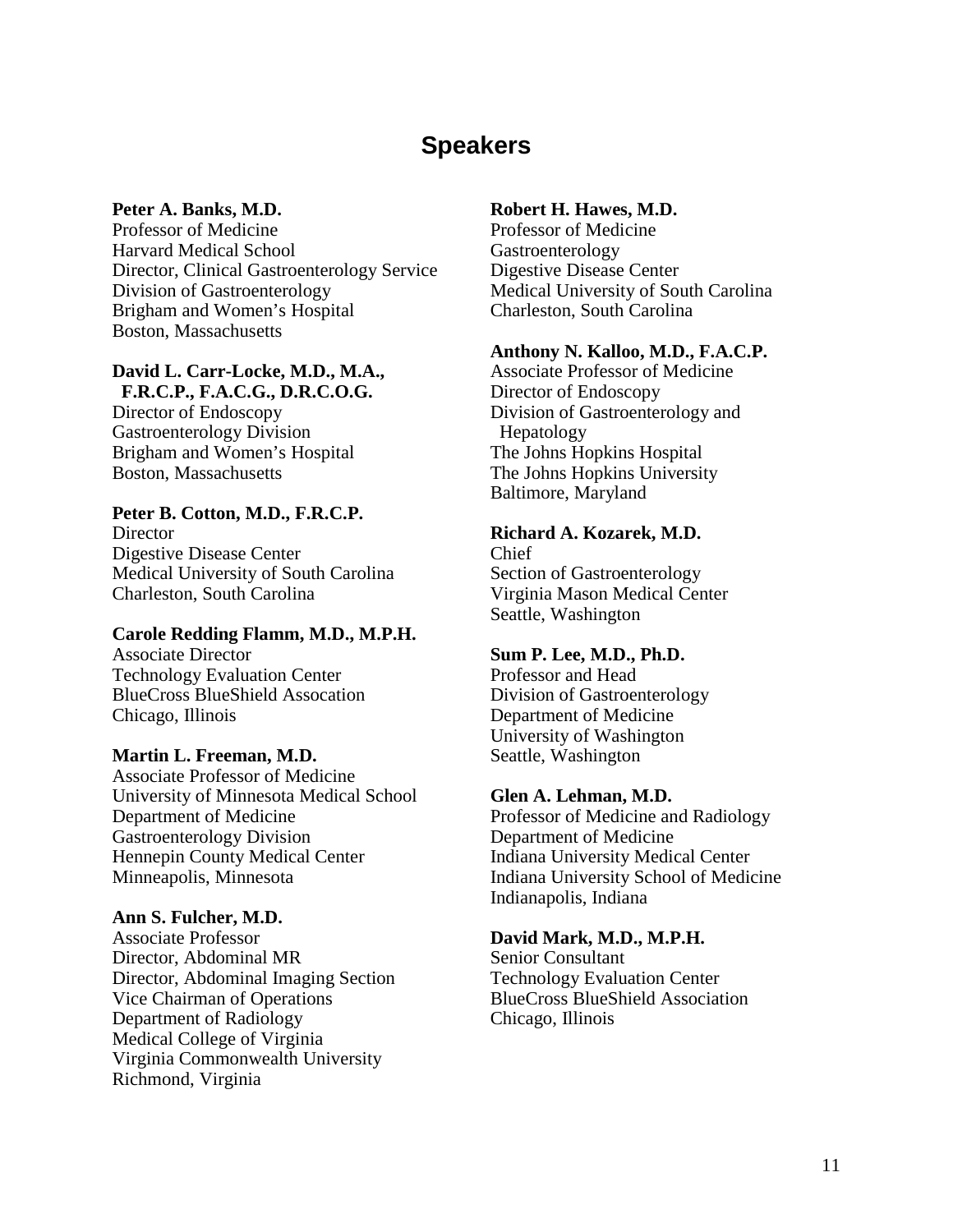#### **Dominique Michaud, Sc.D.**

 Nutritional Epidemiology Branch Investigator National Cancer Institute National Institutes of Health Bethesda, Maryland

#### **Pankaj J. Pasricha, M.D.**

Professor of Medicine and Anatomy and Neurosciences Chief Division of Gastroenterology and Hepatology University of Texas Medical Branch at Galveston Galveston, Texas

#### **Joseph B. Petelin, M.D., F.A.C.S.**

Clinical Associate Professor General and Telescopic Surgery Department of Surgery University of Kansas School of Medicine Shawnee Mission, Kansas

#### **Howard A. Reber, M.D.**

Professor Department of General Surgery School of Medicine University of California, Los Angeles Los Angeles, California

#### **Pablo R. Ros, M.D., M.P.H.**

Professor of Radiology Harvard Medical School Chief Operating Officer, Partners Radiology Executive Vice Chair and Associate Radiologist-in-Chief Department of Radiology Brigham and Women's Hospital Boston, Massachusetts

#### **Stuart Sherman, M.D.**

Professor of Medicine and Radiology Department of Medicine Indiana University Medical Center Indiana University School of Medicine Indianapolis, Indiana

#### **Michael V. Sivak, Jr., M.D.**

Chief Gastroenterology University Hospitals of Cleveland Cleveland, Ohio

#### **Steven M. Strasberg, M.D., Ph.D.**

Pruett Professor of Surgery Head, Hepatobiliary Pancreatic Surgery Department of Surgery Washington University St. Louis, Missouri

#### **Mary Ann Turner, M.D.**

Section Chief Abdominal Imaging Division of Diagnostic Radiology Medical College of Virginia Virginia Commonwealth University Richmond, Virginia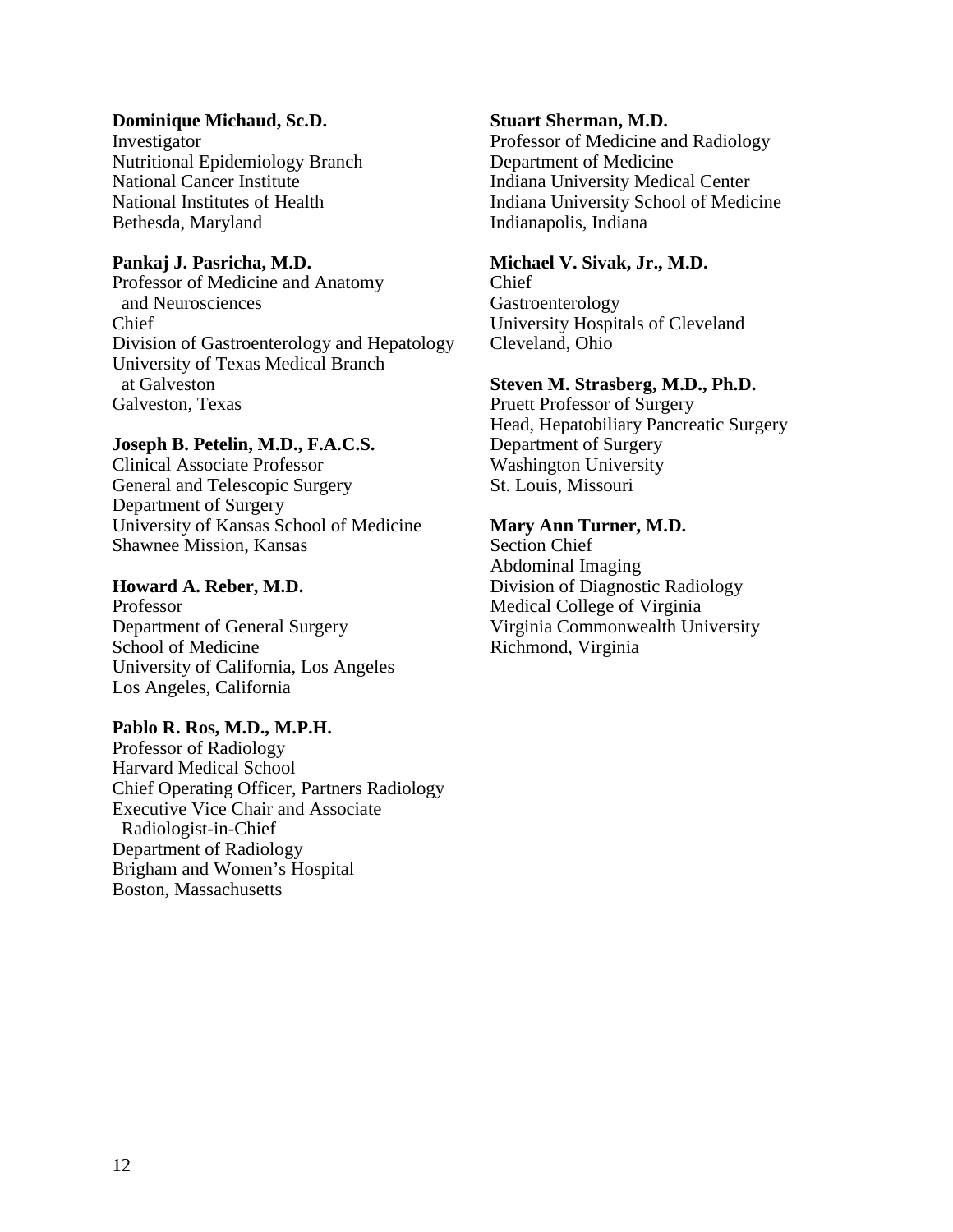# **Planning Committee**

#### **Planning Committee Chair: Frank A. Hamilton, M.D., M.P.H.**

Chief, Digestive Diseases Program Division of Digestive Diseases and Nutrition National Institute of Diabetes and Digestive and Kidney Diseases National Institutes of Health Bethesda, Maryland

#### **Naomi Aronson, Ph.D.**

**Director** Technology Evaluation Center BlueCross BlueShield Association Chicago, Illinois

#### **John A. Bowersox**

Communications Specialist Office of Medical Applications of Research Office of the Director National Institutes of Health Bethesda, Maryland

#### **Sidney Cohen, M.D.**

Panel and Conference Chairperson Professor of Medicine Director, Research Programs Division of Gastroenterology and Hepatology Jefferson Medical College Thomas Jefferson University Philadelphia, Pennsylvania

#### **Glenn M. Eisen, M.D., M.P.H.**

Associate Professor of Medicine/ Gastroenterology Vanderbilt University Medical Center Nashville, Tennessee

#### **Jerry M. Elliott**

Program Analysis and Management Officer Office of Medical Applications of Research Office of the Director National Institutes of Health Bethesda, Maryland

#### **Martin L. Freeman, M.D.**

Associate Professor of Medicine University of Minnesota Medical School Department of Medicine Gastroenterology Division Hennepin County Medical Center Minneapolis, Minnesota

#### **Brian E. Harvey, M.D., Ph.D.**

Medical Officer Center for Devices and Radiological Health U.S. Food and Drug Administration Rockville, Maryland

#### **Jay H. Hoofnagle, M.D.**

**Director** Division of Digestive Diseases and Nutrition National Institute of Diabetes and Digestive and Kidney Diseases National Institutes of Health Bethesda, Maryland

#### **Stephen P. James, M.D.**

Deputy Director Division of Digestive Diseases and Nutrition National Institute of Diabetes and Digestive and Kidney Diseases National Institutes of Health Bethesda, Maryland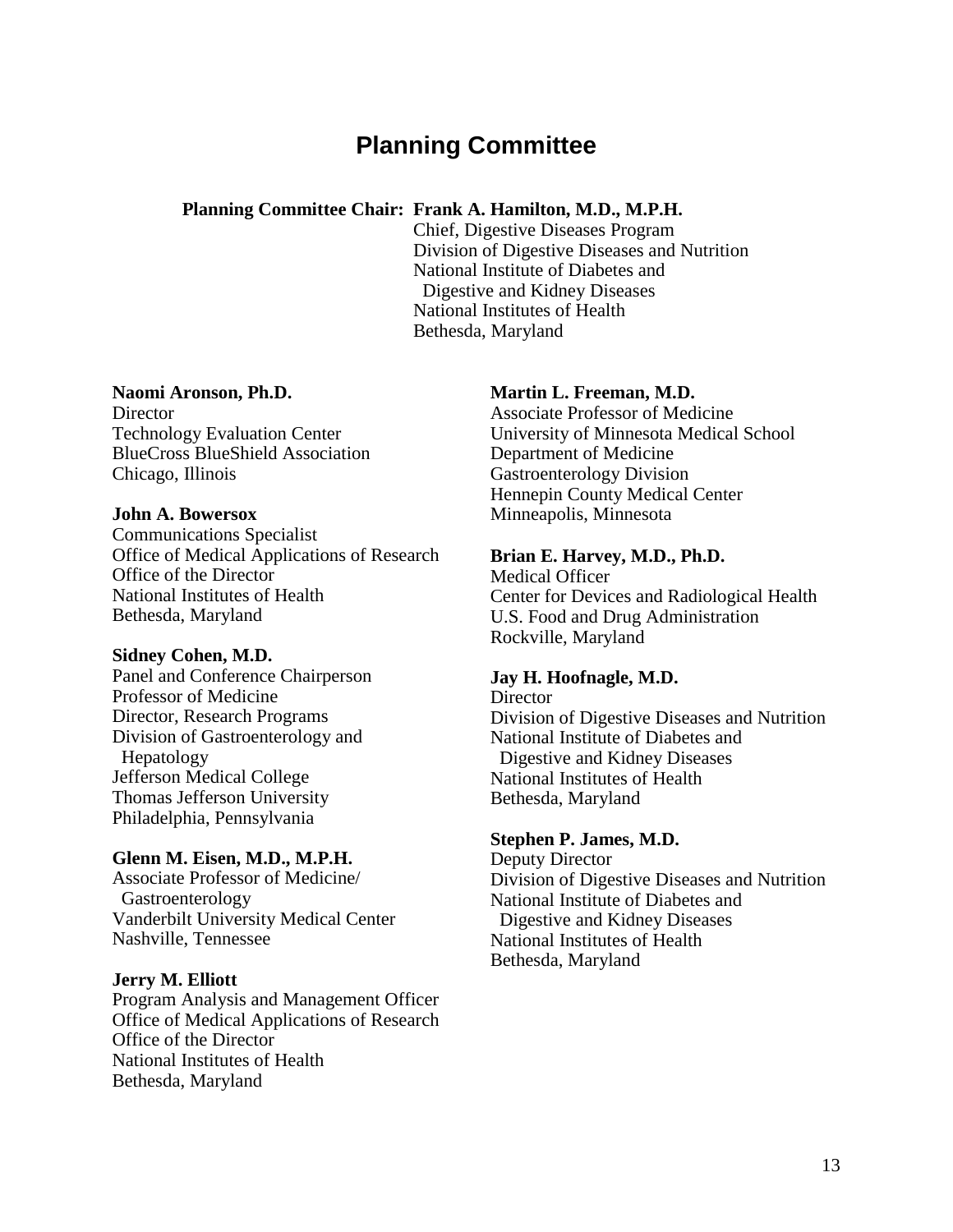#### **Michael B. Kimmey, M.D.**

 American Society for Gastrointestinal Immediate Past President Endoscopy Professor of Medicine Assistant Chief of Clinical Affairs Division of Gastroenterology University of Washington Seattle, Washington

#### **Barnett S. Kramer, M.D., M.P.H.**

**Director** Office of Medical Applications of Research Office of the Director National Institutes of Health Bethesda, Maryland

#### **Karen Patrias, M.L.S.**

Senior Resource Specialist Public Services Division National Library of Medicine National Institutes of Health Bethesda, Maryland

#### **Susan Rossi, Ph.D., M.P.H.**

Deputy Director Office of Medical Applications of Research Office of the Director National Institutes of Health Bethesda, Maryland

#### **Colonel Milton T. Smith, M.D.**

Medical Corps Staff Gastroenterologist Gastroenterology Service Walter Reed Army Medical Center Washington, DC

#### **Edward Staab, M.D.**

Chief Diagnostic Imaging Branch, Biomedical Imaging Program National Cancer Institute National Institutes of Health Bethesda, Maryland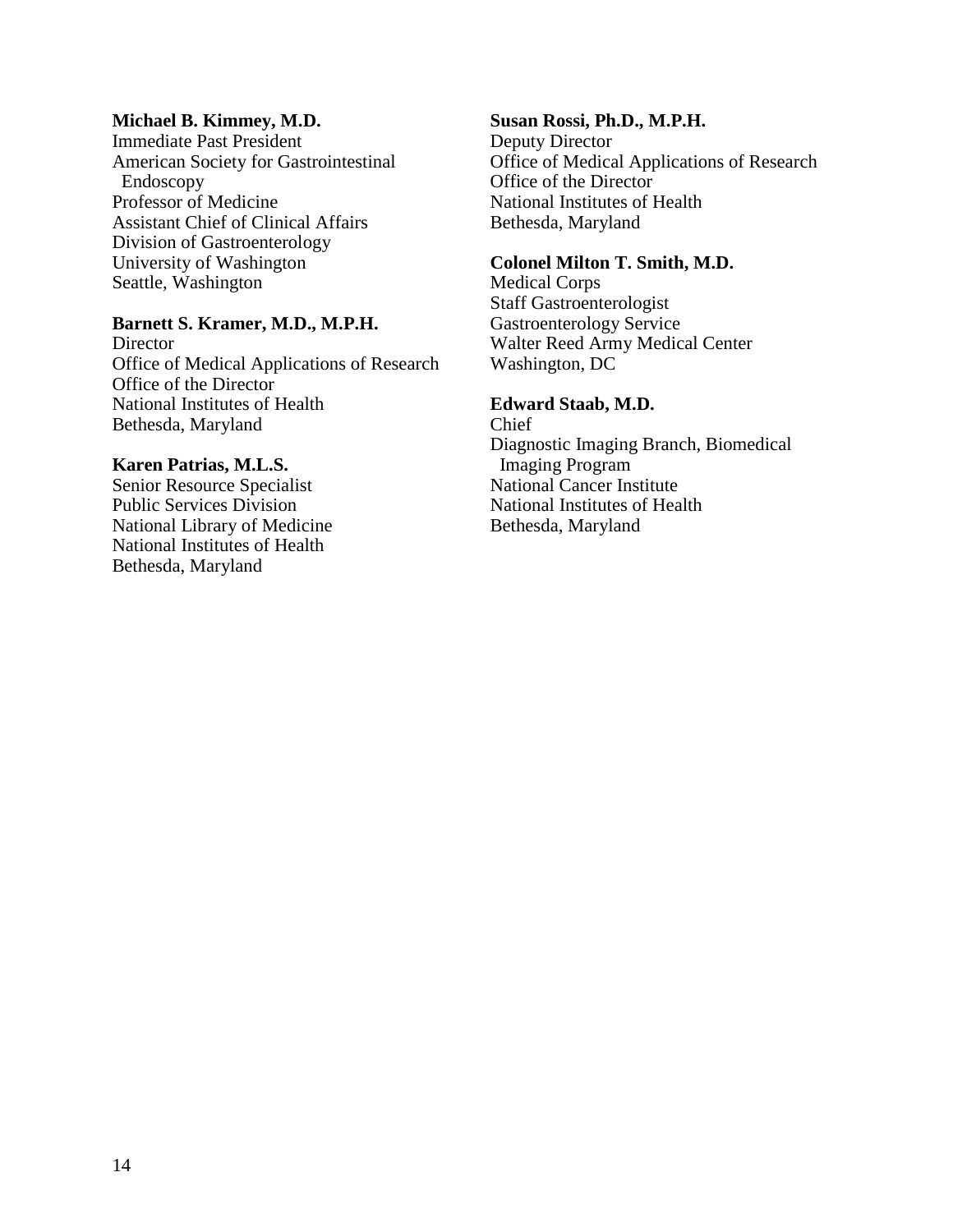# **Abstracts**

The following are abstracts of presentations to the NIH State-of-the-Science Conference on Endoscopic Retrograde Cholangiopancreatography (ERCP) for Diagnosis and Therapy. They are designed for the use of panelists and participants in the conference and as a reference document for anyone interested in the conference deliberations. We are grateful to the authors for their participation and for supplying these summaries.

Abstracts for the following presentations do not appear:

Evidence-Based Assessment of Diagnostic Modalities in Common Duct Stones— David Mark, M.D., M.P.H.

 Evidence-Based Assessment of the Approaches to Pancreatic and Biliary Tract Malignancies—Carole Redding Flamm, M.D., M.P.H.

Role of ERCP and Other Endoscopic Modalities in Chronic Pancreatitis— Glen A. Lehman, M.D.

Surgical Intervention in Pancreatitis—Howard A. Reber, M.D.

Evidence-Based Assessment of ERCP in Pancreatitis—David Mark, M.D., M.P.H.

Evidence-Based Assessment—Carole Redding Flamm, M.D., M.P.H.

Frank A. Hamilton, M.D., M.P.H. Chief, Digestive Diseases Program National Institute of Diabetes and Digestive and Kidney Diseases National Institutes of Health

Jerry M. Elliott Program Analysis and Management Officer Office of Medical Applications of Research National Institutes of Health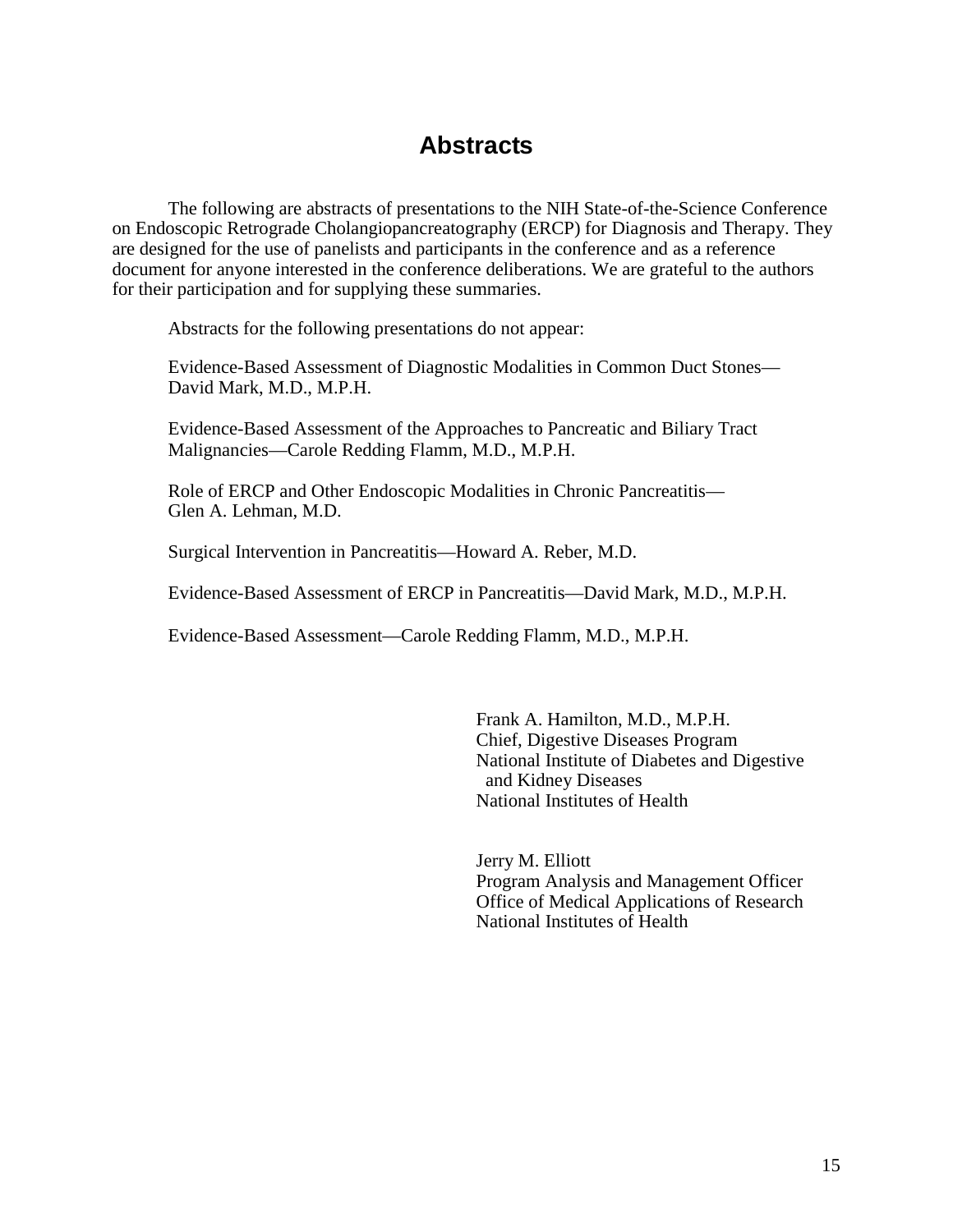# **Overview of the Role of ERCP in the Management of Diseases of the Biliary Tract and the Pancreas**

### **David L. Carr-Locke, M.D., M.A., F.R.C.P., F.A.C.G., D.R.C.O.G.**

 to learn, perfect and apply the wide range of therapeutic modalities encompassed by the ERCP umbrella today. ERCP has grown from a limited esoteric procedure performed by a few to a mainstream modality for diagnosis and treatment of a very wide variety of benign and malignant As we enter the fourth decade of endoscopic retrograde cholangiopancreatography (ERCP) and its related techniques and reflect on what has been achieved in its evolution, a number of technological, clinical and research milestones can be identified along with the experts and their teams who developed them. They showed the practicing gastroenterologist how ampullary, biliary and pancreatic disorders. It has taken surprisingly long to subject some of the applications of endoscopic therapy of biliary and pancreatic disease to the same scientific evaluation as alternative treatments, define patient populations and their associated risk profiles and to understand how positive, negative and unplanned treatment outcomes are determined by patient, technical and physician influences. Training requirements for physicians wishing to acquire and maintain the necessary skills needed to perform high quality ERCP have been defined but remain a contentious area in endoscopic practice and education.

ERCP is currently involved in the management of  $(1)$  bile duct stones,  $(2)$  benign and malignant inflammatory and neoplastic biliary obstruction, (3) benign and malignant pancreatic neoplasia, (4) acute and chronic pancreatitis, (5) bile duct injuries, (6) pancreatic duct disruption and pseudocyst, (7) benign and malignant diseases of the major and minor papilla, (8) pain syndromes considered to be of pancreatic, biliary or sphincter of Oddi origin, (9) certain congenital and acquired hepatic conditions affecting the biliary tract, (10) bleeding suspected of being of hepatic, biliary or pancreatic origin and (11) infection of a suspected hepatic, biliary or pancreatic source. This wide range of indications has grown with clinical experience based on empirical judgement, case reports, case series, prospective studies and randomized controlled trials. The precise role of ERCP in these varied clinical settings has not, however, always been well characterized in terms of difficulty, success, associated morbidity risk, overall outcome and patient satisfaction in comparison with the most suitable alternatives, which are often surgical.

Choice of ERCP in the continuum of patient care and management of specific conditions requires analysis and synthesis of "incomes" (pre-procedure influences from patient characteristics and co-morbidities, cognitive and technical skills of the endoscopist, the nature of the pathology to be treated and ethical circumstances), "withincomes" (ERCP techniques to be used, intra-procedure findings and unexpected events, degree of success and difficulty) and "outcomes" (technical and clinical success, adverse events, need for further intervention, patient satisfaction and recovery) for an individual together with supportive evidence from the literature. Past research has allowed us to reach the current level of ERCP usage with considerable benefit to our patients, but definition of risk-benefit has been lacking and is desirable in all of the settings in which ERCP is applicable. Future research, whether carefully performed prospective or retrospective analyses of databases, cohort studies or randomized controlled trials, must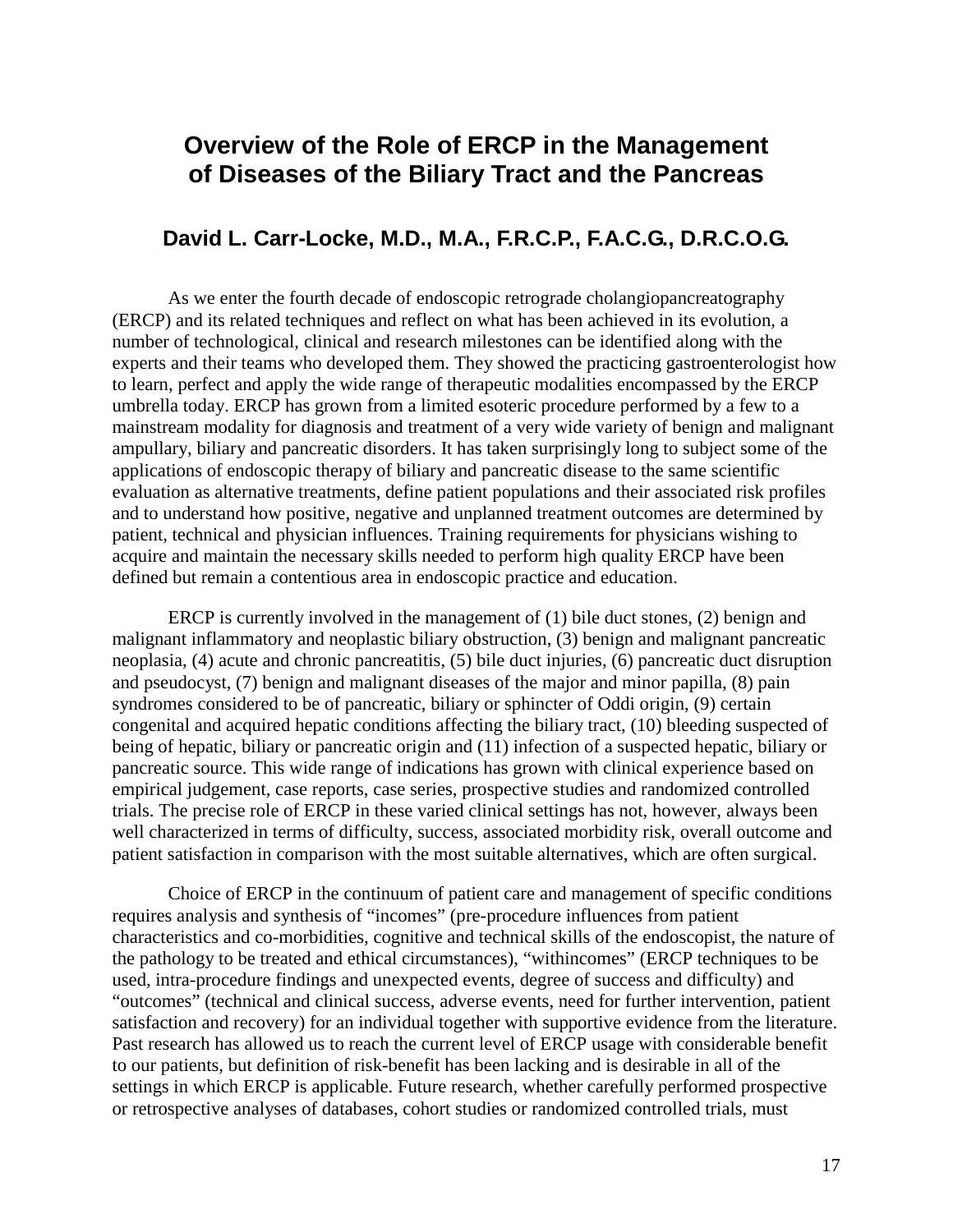concentrate on precise definition of patient populations, cost-benefit and risk-benefit in order to clarify the role of ERCP in the setting being tested.

This landmark NIH-sponsored conference will address many of these issues and clarify where the science of ERCP has come from, is now and will be. The innovators who gave us the technique of endoscopic sphincterotomy began a new era of minimally invasive therapy well ahead of the surgical revolutions of more recent years, and the pioneers who followed expanded these methods to provide the tools with which to treat our patients with biliary and pancreatic disease successfully, safely and efficiently. Personally, I hope that the recognition of importance of the practice of ERCP techniques that this conference will impart will assist in the development of additional research planning and training programs and provide strong evidence for agencies to make appropriate decisions regarding funding and reimbursement.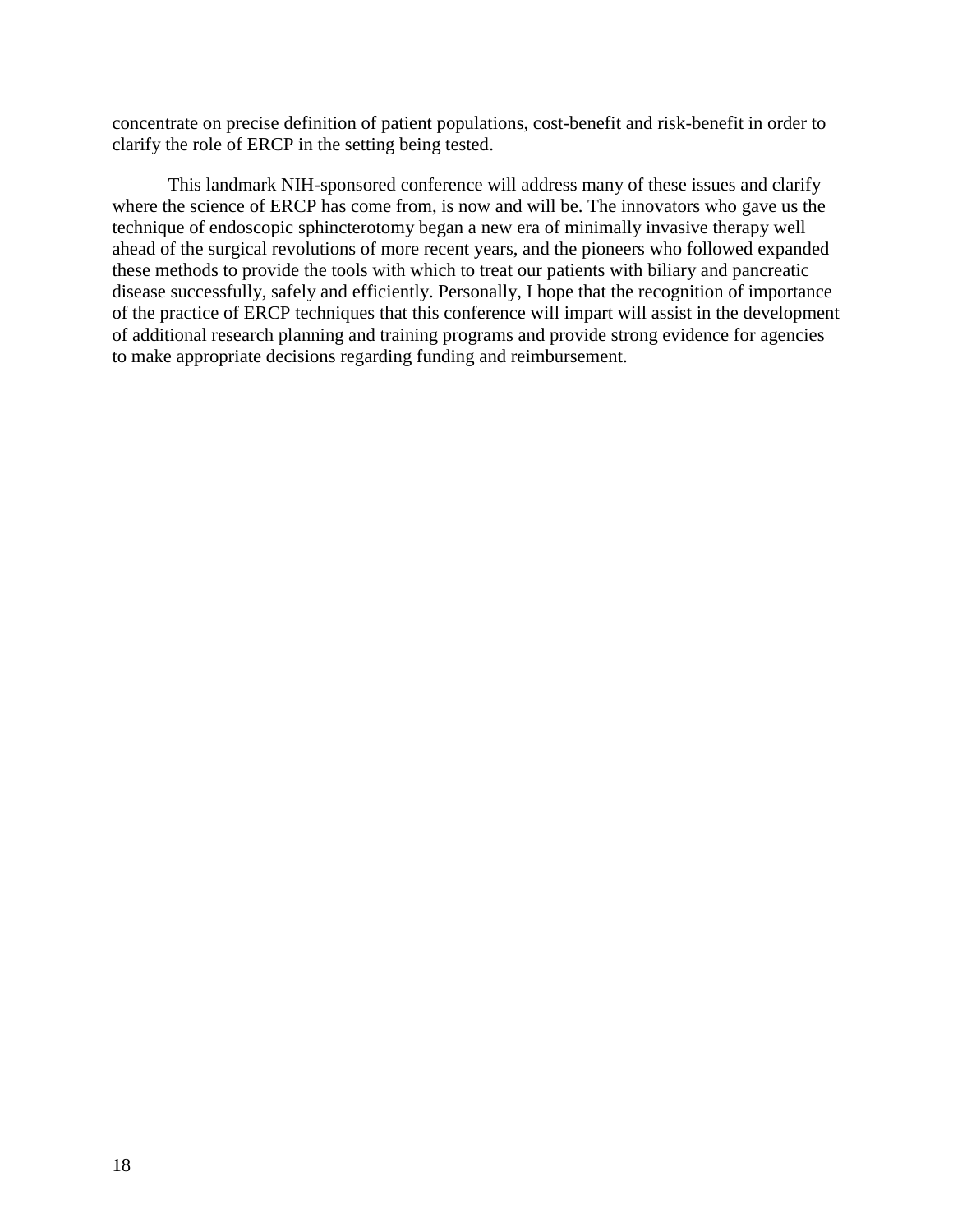# **Epidemiology and Natural History of Common Bile Duct Stones and Prediction of Disease**

### **Sum P. Lee, M.D., Ph.D.**

More than 98% of all biliary tract disorders are in some way related to biliary concretions. Stones are most commonly found in the gallbladder, and 15% of the population harbors stones in the gallbladder, which necessitates 675,000 cholecystectomies per year. The fiscal burden of gallstone disease has been estimated to be at least \$6 billion, which exceeds the sum total for chronic liver disease and cirrhosis (\$1.6 billion), chronic hepatitis C (\$0.8 billion), and diseases of the pancreas (\$2.2 billion). Gallstones are related to genetic and environmental factors. It is more common in Native Americans and South Americans and is related to female gender (and multiparity), age, central obesity, hypercholesterolemia, diabetes, dietary constituents, and physical activity. Gallstones can pass through the cystic duct to become intrahepatic or extrahepatic stones. In some clinical situations, bile duct stones can develop as primary intrahepatic or extrahepatic bile duct stones without involving the gallbladder. Primary bile duct concretions are much more common in patients of Asian descent compared with those of European descent.

Choledocholithiasis, or stones in the common bile duct, mostly originate from the gallbladder and are found in 8–18% of patients with symptomatic gallstones. Coexistent gallbladder and common duct stones are correlated with increasing age, Asian descent, chronic inflammatory conditions (primary sclerosing cholangitis [PSC], AIDS, or parasites), and possibly hypothyroidism.

 is much less likely to result in sepsis. Cholangitis should be viewed as a medical emergency. In Choledocholithiasis may present in any of the following ways: (1) biliary colic, (2) jaundice, (3) cholangitis, or (4) pancreatitis. The last three of these may appear in all possible combinations. For example, although pain may be the only symptom in some, it may be accompanied by jaundice in others. Pancreatitis may develop without symptoms referable to the biliary system, or it may be accompanied by jaundice or cholangitis. Other much less common complications include hepatic abscesses, secondary biliary cirrhosis, and portal hypertension. Common bile duct stones are covered by a biofilm of bacteria. The sessile adherent bacteria reside in a sealed off microenvironment and are quiescent. When the stone obstructs the bile duct or ampulla of Vater, cytokines, probably from epithelial cell origin, activate these bacteria to the planktonic and virulent forms. Obstruction by stones is often accompanied by bacterial sepsis because of the activation of the bacterial biofilm in stones. Malignant obstruction without stones patients with acute pancreatitis who also harbor gallbladder stones, the incidence of common bile duct stone has been reported to be as high as 78% in those requiring urgent surgery. Many stones will pass spontaneously into the duodenum in a matter of hours.

Predictions of coexistent common bile duct stone in the context of gallbladder stone include the use of clinical, biochemical, and imaging modalities. A history of cholangitis or pancreatitis, age, an elevation of serum bilirubin, aspartate transaminase (AST), and alkaline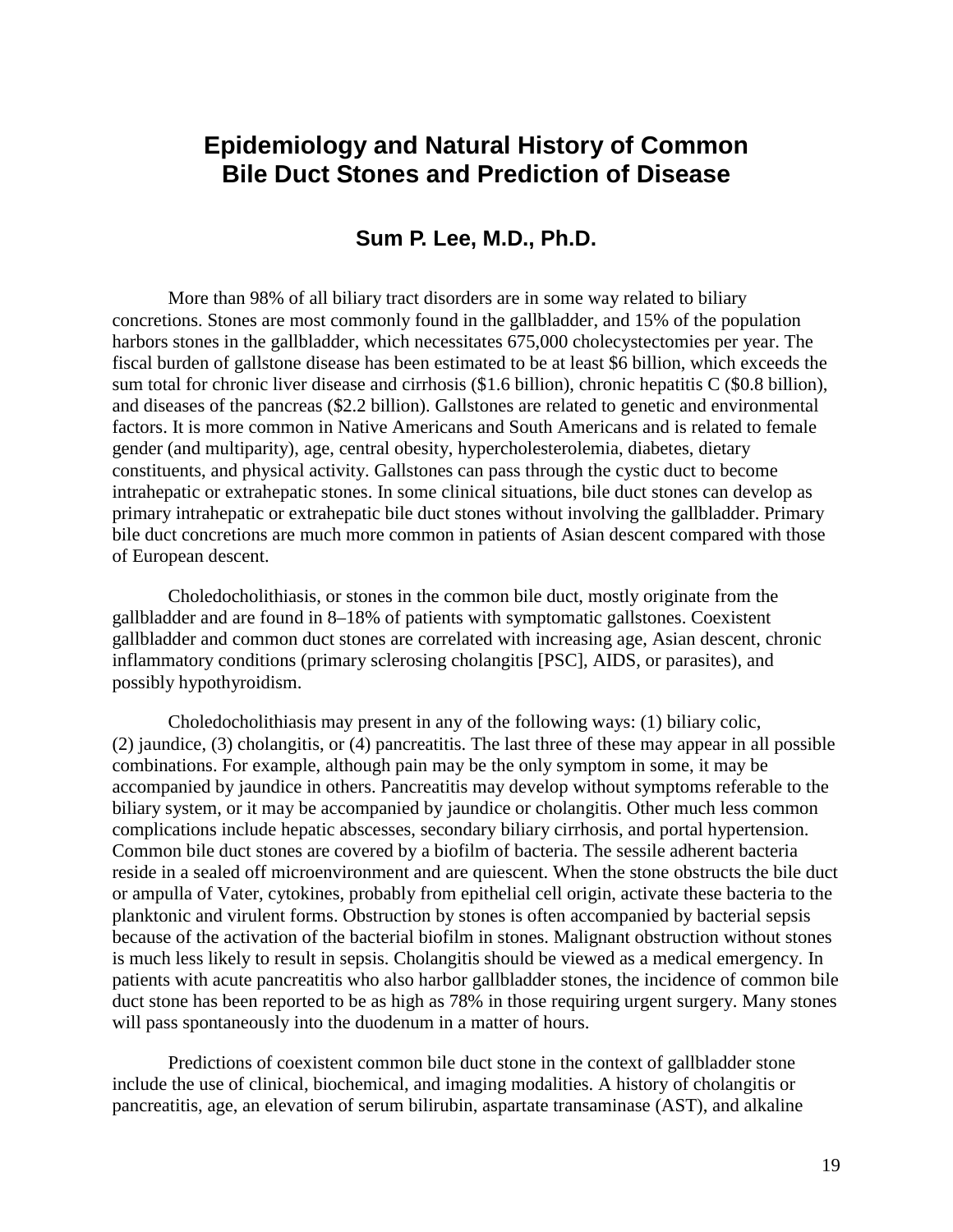phosphatase are independent positive predictors. Ultrasonography is not a sensitive and specific diagnostic tool for the presence/absence of common duct stone. The caliber of the common bile is a useful predictor. A number of imaging techniques can be used: magnetic resonance imaging (MRI), endoscopic retrograde cholangiopancreatography (ERCP), endoscopic ultrasonography (EUS), computerized tomography (CT), or IV cholangiogram with tomography. In a patient with gallbladder stones prepared for elective cholecystectomy or a patient with known gallbladder stones presenting with acute pancreatitis, when should the common bile duct be imaged or therapeutic intervention be considered, remain areas of active investigation.

#### **References**

American Gastroenterological Association. The burden of gastrointestinal diseases. 2001.

Onchen J, Brazer SR, Eisen GM, et al. Predicting the presence of choledocholithiasis in patients with symptomatic cholelithiasis. Am J Gastroenterology 1996; 91: 762–767.

Sekijima J, Lee SP. Gallstones and cholecystitis. In: Textbook of internal medicine. Kelly WN (ed). Lippincott-Raven, 1997. Third Edition, p. 807–814.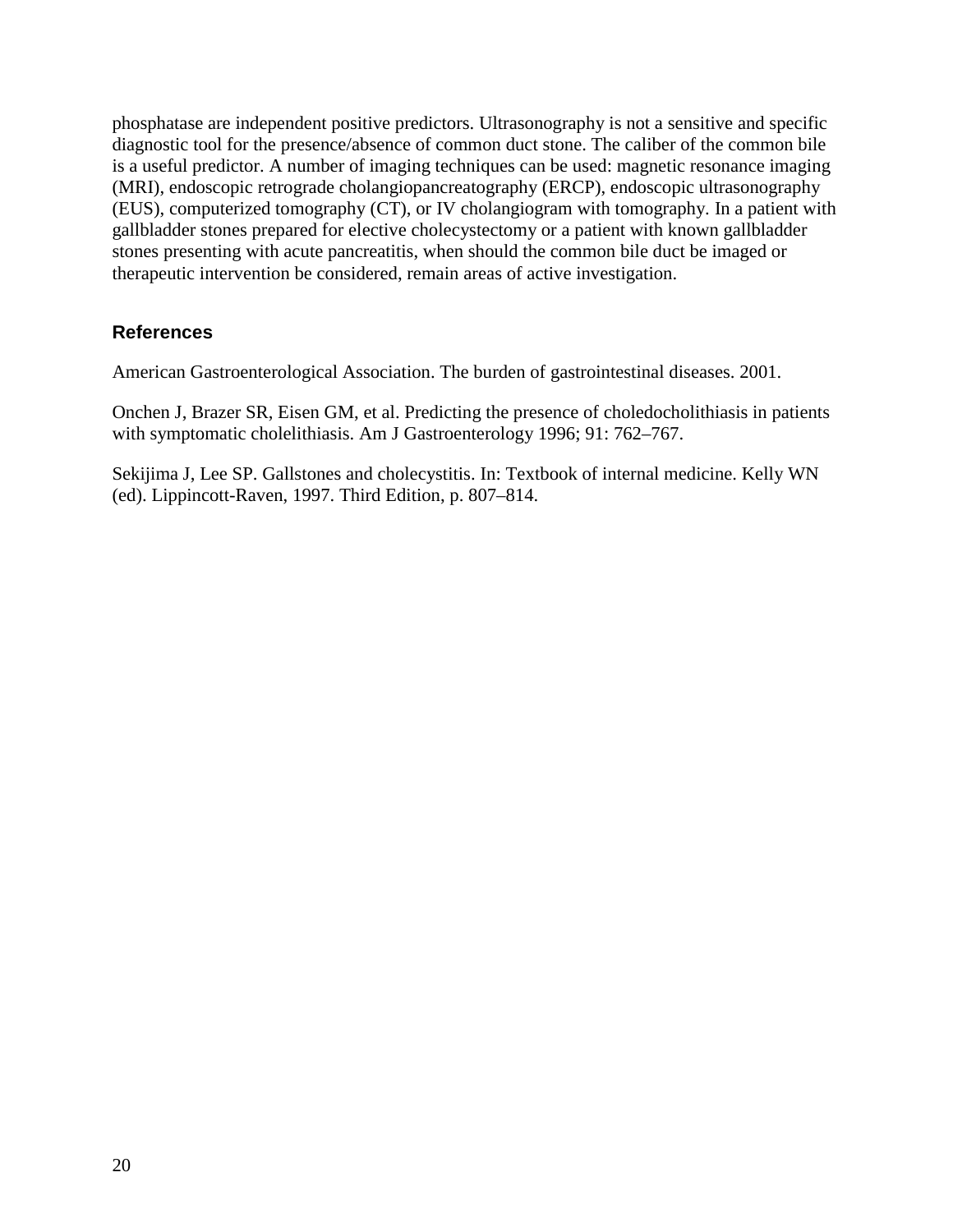# **Use of MRCP Versus ERCP in the Diagnosis of Common Bile Duct Stones**

### **Ann S. Fulcher, M.D.**

Magnetic resonance cholangiopancreatography (MRCP) and endoscopic retrograde cholangiopancreatography (ERCP) are both useful tools for evaluating biliary and pancreatic ductal disease. Although ERCP has long been considered the standard of reference for evaluating the biliary tract and pancreatic duct, MRCP is assuming a larger role as a rapid, accurate, and non-invasive alternative to diagnostic ERCP. During the past several years, radiologists and nonradiologists alike have shown a keen interest in MRCP and its clinical applications. Technical refinements, such as fast MR sequences that allow for imaging of the entire biliary tract and pancreatic duct in a single breathhold, have resulted in marked improvement in the quality and diagnostic yield of  $\text{MRCPs}$ .<sup>(1)</sup> As the quality of MRCPs has improved, the clinical applications of this technique have expanded such that MRCP is now replacing diagnostic ERCP in many instances. One clinical application of MRCP lies in the detection of common bile duct (CBD) stones.

In order for MRCP to gain acceptance as an alternative to diagnostic ERCP in the detection of choledocholithiasis, the sensitivity and specificity of MRCP must at least equal those of ERCP in this setting. However, the determination of the sensitivity and specificity of ERCP in the diagnosis of choledocholithiasis is difficult, since ERCP is considered the standard of reference for CBD stone detection. In an analysis of 72 patients studied with intraoperative cholangiography and ERCP, Frey et al. found a sensitivity of 90% and a specificity of 98% for ERCP in the setting of choledocholithiasis. $^{(2)}$ 

Early studies focusing on the role of MRCP in the detection of CBD stones yielded sensitivities ranging from 81–92% and specificities ranging from 91–100%.<sup>(3–5)</sup> However, technical advances resulting in improvements in signal-to-noise and spatial resolution and in minimization of motion artifacts have further enhanced the MRCP diagnosis of choledocholithiasis. Recent studies note sensitivities of 90–100%<sup> $(6-8)$ </sup> and specificities of 92–100%, matching and, in most cases, exceeding those of ERCP. Positive predictive values range from 96 to  $100\%$ . <sup>(6-8)</sup>

Equally important as the sensitivity, specificity, and positive predictive value of MRCP is its negative predictive value that ranges from  $96-100\%$ .<sup> $(6-8)$ </sup> Therefore, if an MRCP is interpreted as negative for common duct stones, then one can avoid the performance of a diagnostic ERCP in most cases. MRCP is particularly useful in the evaluation of patients with suspected gallstone pancreatitis, as many gastroenterologists are reluctant to perform diagnostic ERCP in the setting of ongoing acute pancreatitis. If MRCP is positive for CBD stones, then those patients can be triaged to therapeutic ERCP when deemed clinically appropriate. Alternatively, if MRCP is negative for CBD stones, then a diagnostic ERCP and its complications may be avoided.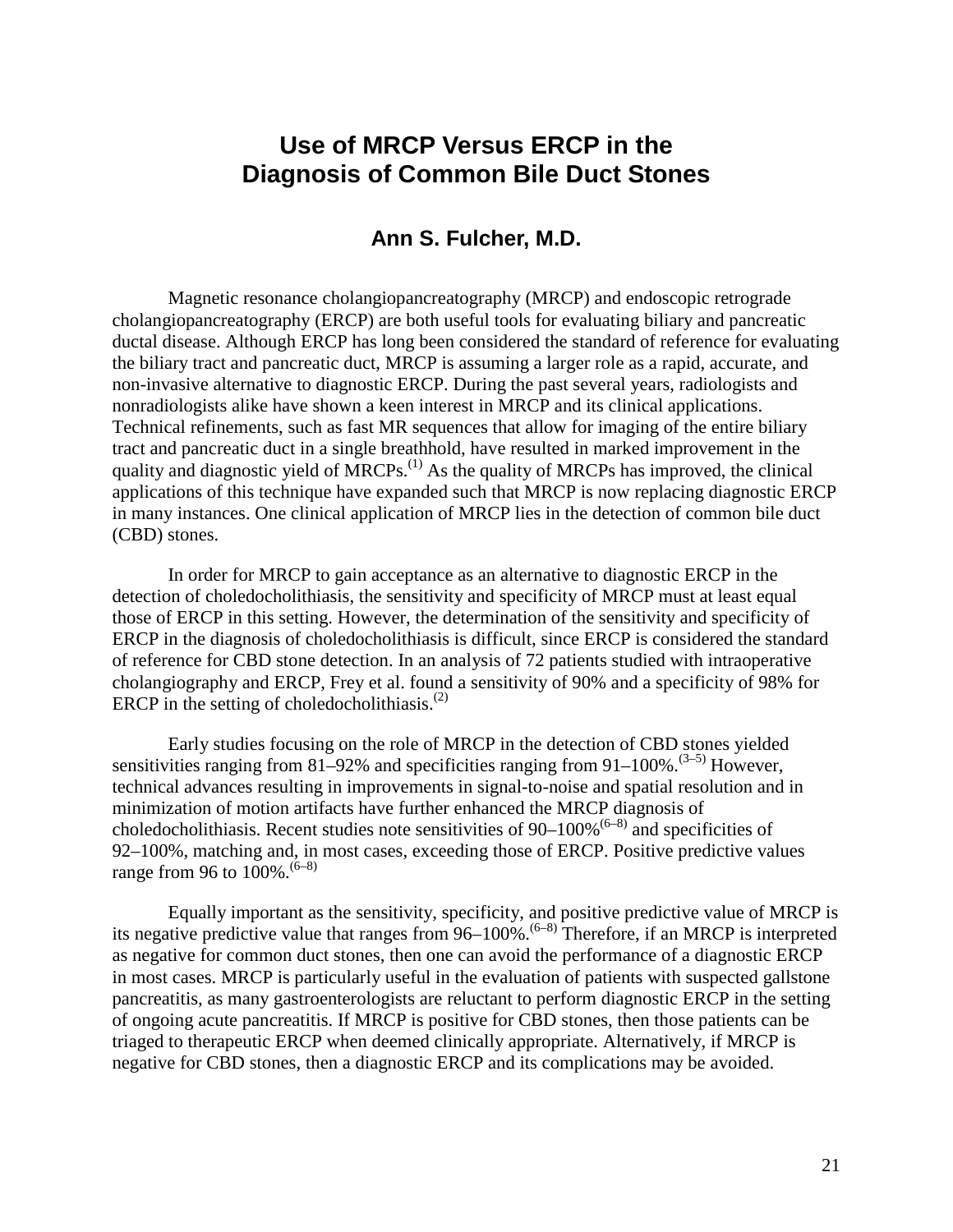MRCP is useful not only in detecting and excluding CBD stones, but also in determining their number, size, and location. MRCP detects stones as small as  $2 \text{ mm}^{(3,6)}$ .

In order for MRCP to compare favorably with diagnostic ERCP, MRCP must provide depiction of the biliary tract not only in patients with ductal dilatation, but also in those with normal caliber ducts. Multiple studies have shown that MRCP allows for depiction of normal caliber and dilated extrahepatic bile ducts in their entirety in essentially all patients.<sup> $(3,5,6)$ </sup> Fulcher et al. noted that complete depiction of the normal caliber extrahepatic bile was achieved in 35 of 35 control patients.(6) This degree of ductal depiction exceeds that of ERCP, since ERCP fails to opacify the ductal system in up to  $10-20\%$  of all attempts.<sup>(9)</sup>

In contrast to ERCP, MRCP is noninvasive. This represents a major advantage as complications occur in as many as 5% of patients undergoing diagnostic ERCP.<sup> $(9,10)$ </sup> The most common ERCP-related complication is pancreatitis, which occurs in 3.6%–5.1% of diagnostic  $ERCPs$ <sup> $(10-12)$ </sup>

The major disadvantage of MRCP is that it does not provide access for therapeutic interventions as does ERCP.

In summary, since the first clinical application of MRCP over a decade ago, MRCP has emerged as a viable alternative to diagnostic ERCP in the setting of suspected choledocholithiasis. The utility of MRCP in this setting is related to its sensitivity and specificity, which equals or exceeds those of ERCP; its ability to provide complete depiction of normal caliber and dilated bile ducts; and its noninvasive nature. However, as the role of MRCP continues to evolve, not only must these factors be considered, but also its cost effectiveness in detecting and excluding CBD stones.

### **References**

- 1. Irie H, Honda H, Tajima T, et al. Optimal MR cholangiographic sequence and its clinical application. Radiology 1998;206:379–387.
- 2. Frey CF, Burbige EJ, Meinke WB, et al. Endoscopic retrograde cholangiopancreatography. Am J Surg 1982;144:109–114.
- 3. Guibaud L, Bret PM, Reinhold C, Atri M, Barkun AN. Bile duct obstruction and choledocholithiasis: Diagnosis with MR cholangiography. Radiology 1995;197:109–115.
- 4. Becker CD, Grossholz M, Becker M, Mentha G, de Peyer R, Terrier F. Choledocholithiasis and bile duct stenosis: Diagnostic accuracy of MR cholangiopancreatography. Radiology 1997;205:523–530.
- 5. Regan F, Fradin J, Khazan R, Bohlman M, Magnuson T. Choledocholithiais: Evaluation with MR cholangiography. Am J Roentgenol 1996;167:1441–1445.
- 6. Fulcher AS, Turner MA, Capps GW, Zfass AM, Baker KM. Half-Fourier RARE MR cholangiopancreatography in 300 subjects. Radiology 1998;207:21–32.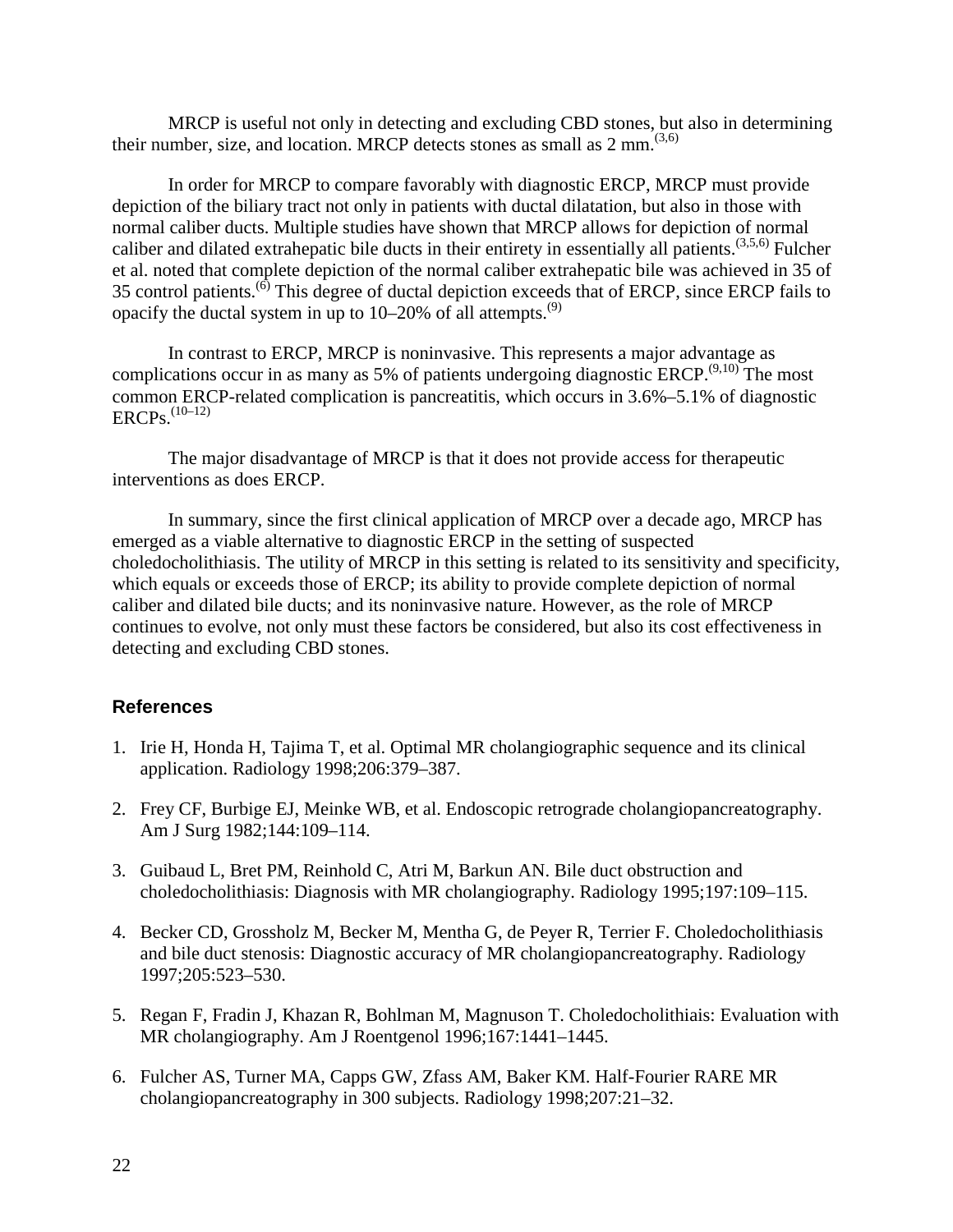- 7. Reinhold C, Taourel P, Bret P, et al. Choledocholithiasis: Evaluation of MR cholangiography for diagnosis. Radiology 1998;209:435–442.
- 8. Soto JA, Barish MA, Alvarez O, Medina S. Detection of choledocholithiasis with MR cholangiography: Comparison of three-dimensional fast spin-echo and single- and multisection half-Fourier rapid acquisition with relaxation enhancement sequences. Radiology 2000;215:737–745.
- 9. Scharschmidt BF, Goldberg HI, Schmid R. Approach to the patient with cholestatic jaundice. N Engl J Med 1983;308:1515–1519.
- 10. Cotton PB, Chong WK. Complications of endoscopic retrograde cholangiopancreatography and therapy. In: Silvis SE, Rohrmann CA, Ansel HJ (eds). Endoscopic retrograde cholangiopancreatography. Igaku-Shoin 1995; p. 446–450.
- 11. Sherman S, Lehman GA. ERCP- and endoscopic sphincterotomy-induced pancreatitis. Pancreas 1991;6:350–367.
- 12. Cohen SA, Siegel JH, Kasmin FE. Complications of diagnostic and therapeutic ERCP. Abdom Imaging 1996;21:385–394.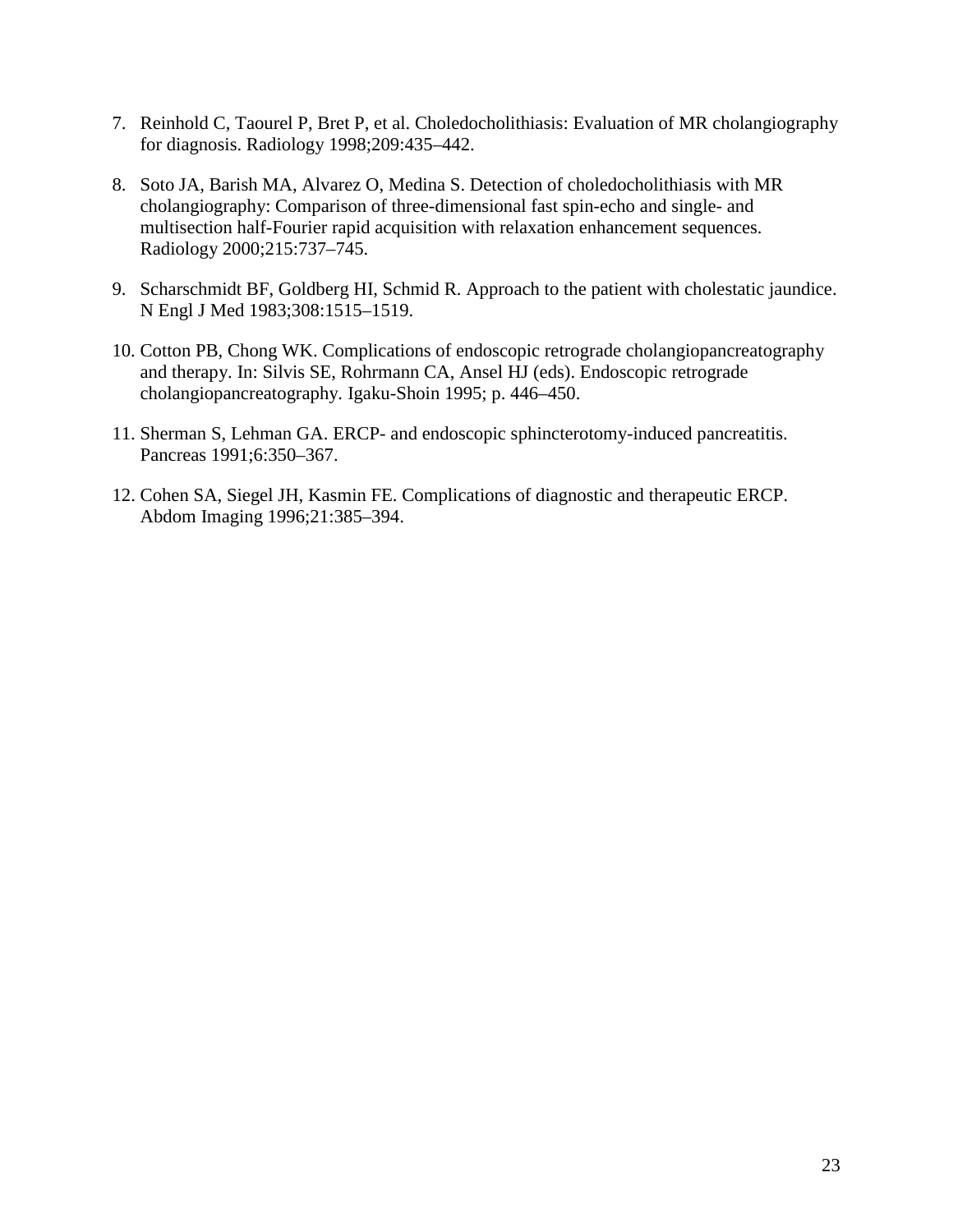# **Endoscopic Ultrasonography (EUS) in Bile Duct Stones: How Does It Compare to ERCP?**

### **Michael V. Sivak, Jr., M.D.**

An accurate, noninvasive, reliable, and safe method for bile duct imaging would be highly advantageous, particularly for patients with symptoms due to cholelithiasis when laparoscopic cholecystectomy is contemplated. In this clinical situation, the possibility of choledocholithiasis must always be considered, as choledocholithiasis dictates modification of the therapeutic plan. The suspicion for choledocholithiasis, based on clinical and biochemical parameters, ranges from low to high. For this diagnosis, the accuracy of currently available noninvasive imaging studies, with the possible exception of magnetic resonance cholangiopancreatography (MRCP), is unsatisfactory. Endoscopic retrograde cholangiopancreatography (ERCP) is relatively reliable and highly accurate in relation to computerized tomography (CT) and transabdominal ultrasonography (US), but ERCP is the most invasive of the available methods. EUS, a potential alternative, is relatively less invasive, with a risk of complications similar to that of upper endoscopy.

linear scanning echoendoscope. $(11)$ The systematic use of endosonography for diagnosis of choledocholithiasis was first reported by Edmundowicz et al.<sup>(1)</sup> in 1992. Since then, the results of eight prospective controlled trials (two from a single group; two multicenter),<sup>(2-9)</sup> and one retrospective study<sup>(10)</sup> have been reported. Although differing in design, all studies found EUS accuracy comparable to that of ERCP for the diagnosis and exclusion of choledocholithiasis. The echoendoscopes employed in all studies were radial scanning instruments, but comparable accuracy has been obtained with a

One limitation of these studies is that cholangiography, either endoscopic retrograde (ERC) or intraoperative (IOC), was used predominantly as the reference standard for the presence or absence of stones. Although this was usually combined with endoscopic sphincterotomy (ES) and duct instrumentation, or surgical exploration of the duct, it is wellrecognized that stones, especially if small, may be missed by cholangiography. Thus, the true sensitivity and negative predictive value of EUS, based on available data, are less certain. Nevertheless, it is clear that EUS is at least as sensitive and specific as ERCP for the diagnosis of choledocholithiasis.

are present. However, in the multicenter trial of Montario et al.,  $(7)$  EUS was compared to IOC in A further limitation of most available studies is that, by design, bile duct stones were highly suspected in the patients enrolled.<sup> $(2-5,9)$ </sup> Although endosonographers were usually blinded to the results of other imaging studies, they were aware of the inclusion criteria for the study. Thus, available data pertains mainly to situations where there is a reasonable probability stones 240 patients with no clinical or biochemical evidence of choledocholithiasis, who were scheduled for cholecystectomy because of symptoms attributed to cholelithiasis. Patients were followed for 1 year. Although the sensitivity, specificity, positive and negative predictive values for EUS with respect to choledocholithiasis were excellent, IOC was in all respects significantly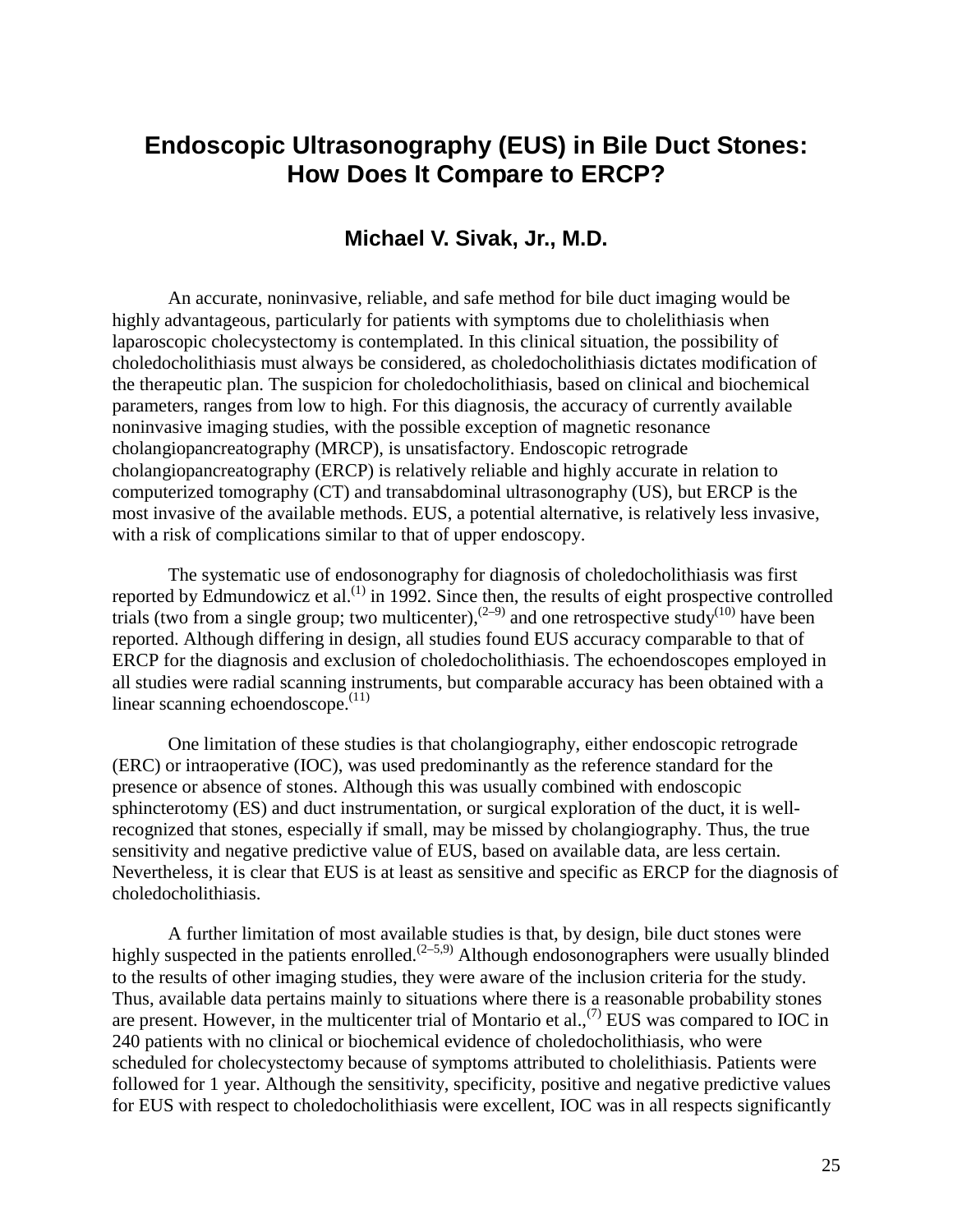better. Canto et al.<sup>(6)</sup> stratified patients into groups at high, moderate, indeterminate, and low risk for bile duct stones. The negative predictive value of EUS was high (91 to 100%) for patients in risk categories moderate, indeterminate, and low. Whereas ERCP is more likely to be beneficial when choledocholithiasis is probable, and the risks, therefore, justified, these investigators suggested EUS as the more appropriate test, based on risk and cost, when the index of suspicion for ductal stones is low or uncertain.

There are limited data regarding EUS versus MRCP for the diagnosis of choledocholithiasis. de Ledinghen et al.<sup> $(9)$ </sup> obtained EUS and MRCP in 43 patients with suspected choledocholithiasis with ERC/ES or surgery as the reference standard. The sensitivity, specificity, positive predictive value, and negative predictive values for EUS were, respectively, 100%, 95.4%, 90.9%, and 100%. Corresponding values for MRCP were, respectively, 100%, 72.7%, 62.5%, and 100%.

Although US is the imaging method of choice for cholelithiasis, the question arises whether EUS alone would be satisfactory for evaluation of the gallbladder in patients undergoing endosonography because of a suspicion for choledocholithiasis. In the multicenter study of Chak et al.,<sup>(8)</sup> EUS was performed immediately before ERCP (separate endoscopists) in 36 patients with suspected gallstone-induced pancreatitis. EUS was highly accurate for the diagnosis of bile duct stones and also provided useful information concerning pancreatic inflammation. Moreover, US and EUS were also concordant with respect to gallbladder findings in 92% of patients.

The few technical limitations of biliary endosonography include stenotic upper gastrointestinal (GI) lesions and prior gastric resection. Imaging may be compromised by air in the bile duct (as might occur after ES), surgical clips, calcification in the pancreas, and the presence of a duodenal diverticulum. Perhaps the major technical problem, however, is the inability to adequately image the intrahepatic ducts.

guidewire.<sup>(13)</sup> In addition, small, inexpensive processors/display units are available for use with by comparison to ERC alone.  $(12-14)$ Cholangiographic detection of small stones and/or sludge can be problematic, especially if the bile duct is dilated. Dense opacification may obscure small defects. Furthermore, it can be difficult to differentiate air bubbles, introduced inadvertently during ERCP, from small stones. Thus, stones may be missed or ES may be performed unnecessarily. High frequency catheter ultrasound probes are suitable for intraductal imaging.<sup> $(12-14)$ </sup> Newer designs allow insertion over a these probes, making the entire system highly portable and suitable for use in the ERCP procedure room. Because stones have specific ultrasonographic characteristics, intraductal ultrasound (IDUS) is technically simple and can be performed in a few minutes. Although data are limited, all studies show that IDUS in conjunction with ERC increases diagnostic accuracy

Although available data are sufficient to establish a role for EUS in the diagnosis and exclusion of bile duct stones, this imaging technique has not been widely adopted, despite the potential of EUS to improve the management of patients when choledocholithiasis is a possibility. This undoubtedly relates to issues of training, experience, and availability of EUS instrument systems. And while the concept of performing ERCP immediately if EUS demonstrates bile duct stones is attractive, for logistical and other reasons, this is possible in only a few endoscopy units.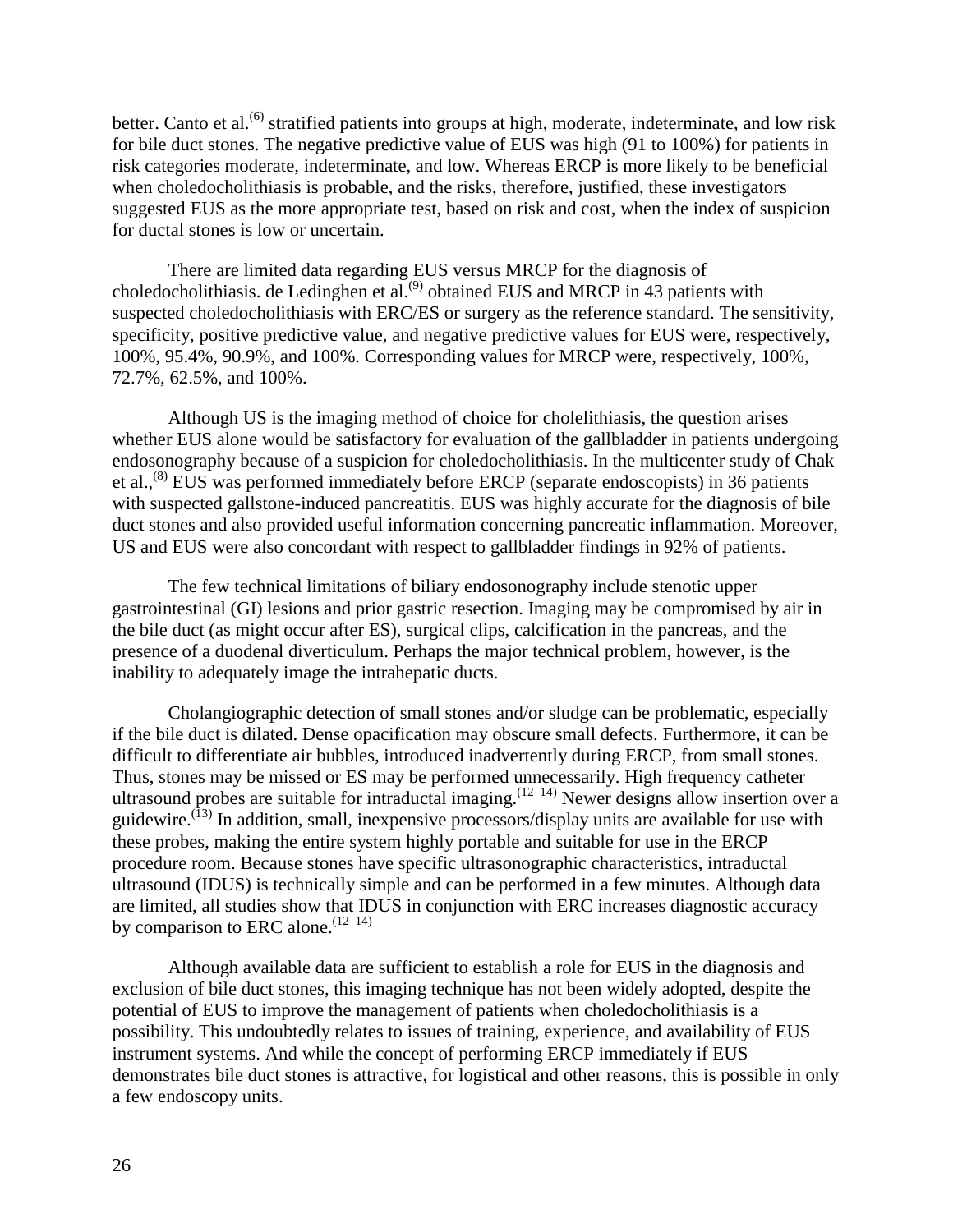### **References**

- 1. Edmundowicz SA, Aliperti G, Middleton WD. Preliminary experience using endoscopic ultrasonography in the diagnosis of choledocholithiasis. Endoscopy 1992;24:774–8.
- 2. Amouyal P, Amouyal G, Levy P, Tuzet S, Palazzo L, Vilgrain V, Gayet B, Belghiti J, Fekete F, Brandes P. Diagnosis of choledocholithiasis by endoscopic ultrasonography. Gastroenterology 1994;106:1061–7.
- 3. Aubertin JM, Levoir D, Bouillot JL, Becheur H, Bloch F, Aouad K, Alexandre JH, Petite JP. Endoscopic ultrasonography immediately prior to laparoscopic cholecystectomy: A prospective evaluation. Endoscopy 1996;28:667–73.
- 4. Prat F, Amouyal G, Amouyal P, Pelletier G, Fritsch J, Choury AD, Burret C, Etienne J-P. Prospective controlled study of endoscopic ultrasonography and endoscopic retrograde cholangiopancreatography in patients with suspected common bile duct lithaisis. Lancet 1996;347:75–9.
- 5. Sugiyama M, Atomi Y. Endoscopic ultrasonography for diagnosing choledocholithiasis: A prospective comparative study with ultrasonography and computed tomography. Gastrointest Endosc 1997;45:143–6.
- 6. Canto MI, Chak A, Stellato T, Sivak MV Jr. Endoscopic ultrasonography versus cholangiography for the diagnosis of choledocholithiasis. Gastrointest Endosc 1998; 47:439–48.
- 7. Montariol T, Msika S, Charlier A, Rey C, Bataille N, Hay JM, Lacaine F, Fingerhut A. Diagnosis of asymptomatic common bile duct stones: Preoperative endoscopic ultrasonography versus intraoperative cholangiography—a multicenter, prospective controlled study. Surgery 1998;124:6–13.
- 8. Chak A, Hawes RH, Cooper GS, Hoffman B, Catalano MF, Wong RC, Herbener TE, Sivak MV Jr. Prospective assessment of the utility of EUS in the evaluation of gallstone pancreatitis. Gastrointest Endosc 1999;49:599–604.
- 9. de Ledinghen V, Lecesne R, Raymond JM, Gense V, Amouretti M, Drouillard J, Couzigou P, Silvain C. Diagnosis of choledocholithiasis: EUS or magnetic resonance cholangiography? A prospective controlled study. Gastrointest Endosc 1999;49:26–31.
- 10. Palazzo L, Girollet P-P, Salmeron M, Silvian C, Roseau G, Canard J-M, Chaussade S, Couturier D, Paolaggi J-A. Value of endoscopic ultrasonography in the diagnosis of common bile duct stones: Comparison with surgical exploration and ERCP. Gastrointest Endosc 1995;42:225–31.
- 11. Lachter J, Rubin A, Shiller M, Lavy A, Yasin K, Suissa A, Reshef R. Linear EUS for bile duct stones. Gastrointest Endosc 2000;51:51–4.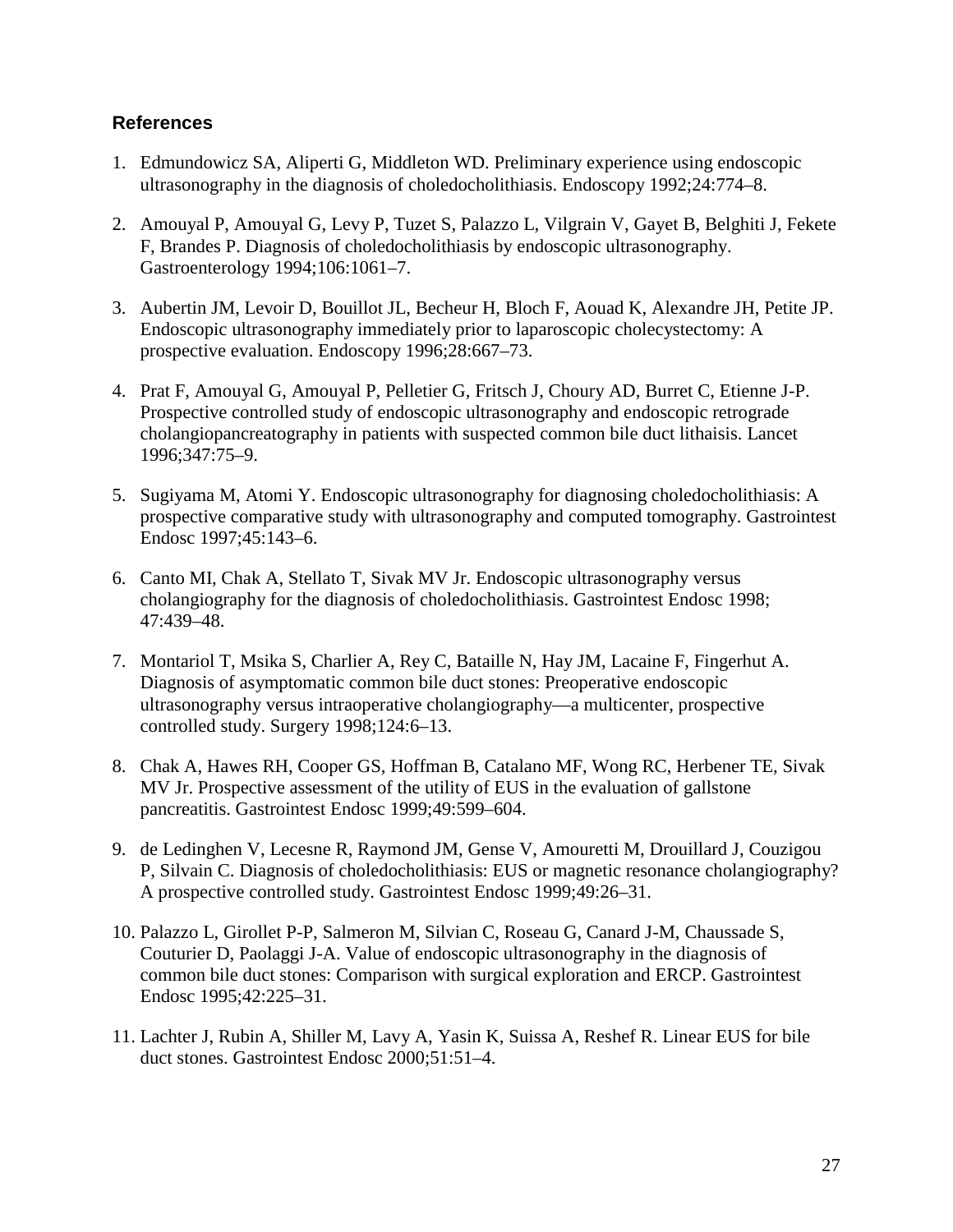- 12. Ueno N, Nishizono T, Tamada K, Ichiyama M, Wada S, Tomiyama T, Tano S, Aizawa T, Kimura K. Diagnosing extrahepatic bile duct stones using intraductal ultrasonography: A case series. Endoscopy 1997;29:356–60.
- 13. Das A, Isenberg G, Wong RC, Sivak MV Jr, Chak A. Wire-guided intraductal US: An adjunct to ERCP in the management of bile duct stones. Gastrointest Endosc 2001;54:31–6.
- 14. Ohashi A, Ueno N, Tamada K, Tomiyama T, Wada S, Miyata T, Nishizono T, Tano S, Aizawa T, Ido K, Kimura K. Assessment of residual bile duct stones with use of intraductal US during endoscopic balloon sphincteroplasty: Comparison with balloon cholangiography. Gastrointest Endosc 1999;49:328–33.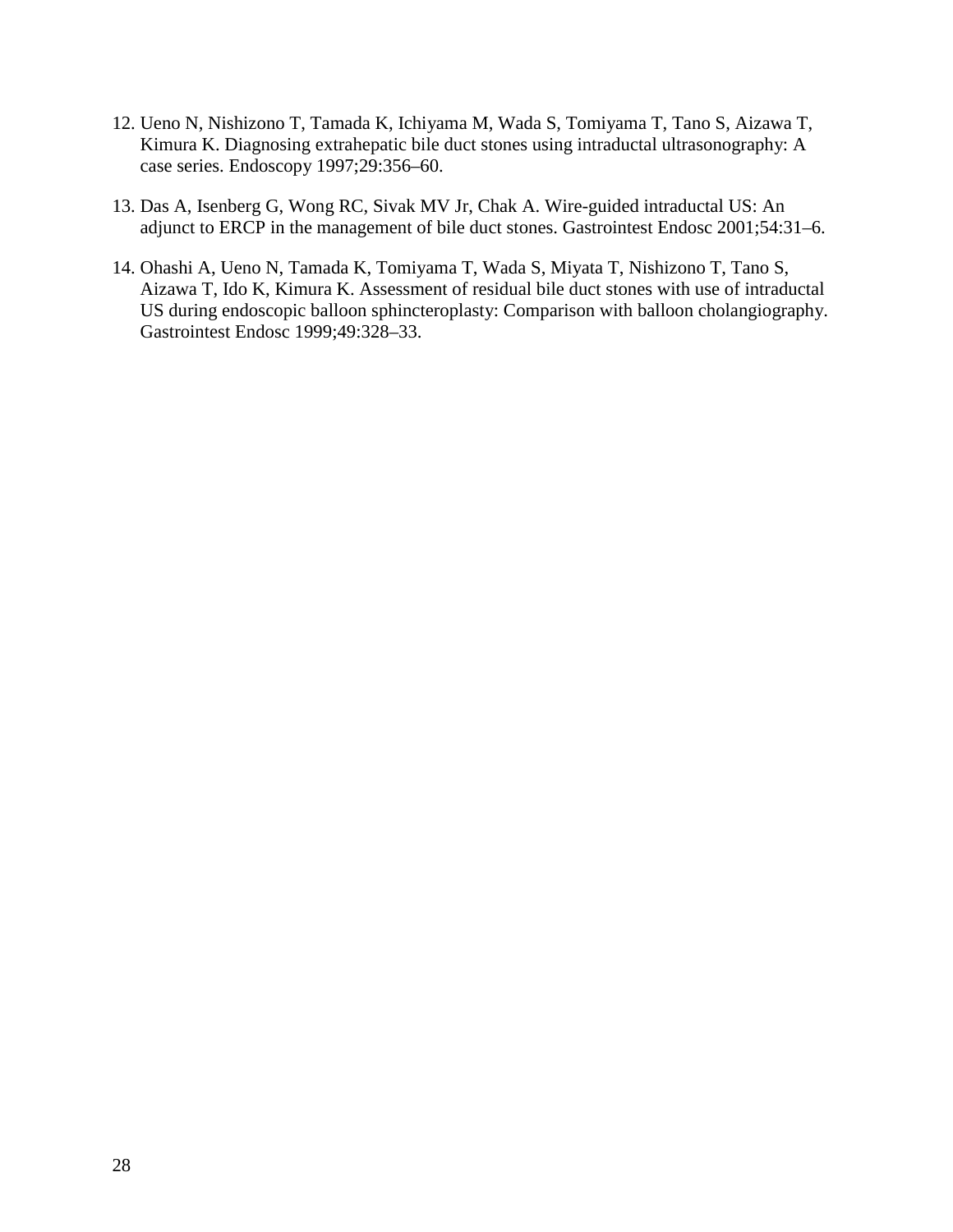# **Therapeutic Role of ERCP in the Management of Suspected Common Bile Duct Stones**

### **David L. Carr-Locke, M.D., M.A., F.R.C.P., F.A.C.G., D.R.C.O.G.**

 Therapeutic endoscopic retrograde cholangiopancreatography (ERCP) was born with the Patients with bile duct stones present with a variety of clinical problems, alone or in combination, introduction of endoscopic sphincterotomy (ES) in 1973, which transformed the therapeutic approach to biliary disease, especially the management of common bile duct (CBD) stones. Today, more than 150,000 endoscopic biliary sphincterotomies are performed annually in the United States. namely, cholestasis, pain, cholangitis, pancreatitis, or as asymptomatic demonstration on imaging or operative cholangiography. It has become increasingly feasible, acceptable and supportable to treat patients in all these categories endoscopically.

 witnessed the impressive successes of ES and stone extraction methods in this high-risk group and, In its infancy, endoscopic therapy was initially considered justifiable only in elderly postcholecystectomy patients with recurrent or retained CBD stones who were at high risk of serious complications from open surgical CBD exploration or re-exploration. At that time, few endoscopy centers could offer the techniques, and criticisms by surgical experts were common. Adolescence because of an expansion of units offering endoscopic therapy, the low level of associated complications and a strong patient preference, many centers were persuaded to widen their indications for the procedure to include younger post-cholecystectomy patients, and, later, a range of patients with gallbladders for whom CBD stones were the principal clinical problem. Much of this occurred in the absence of any comparative trial data to aid decisionmaking and, indeed, there was such enthusiasm for endoscopic therapy that the establishment of randomized trials became difficult. Nevertheless, the wisdom of maturity dictated that, as they are essential to settle arguments about relative morbidity and mortality risks in different patient populations and the bias of selection for treatment by endoscopic or surgical means, such prospective studies were forthcoming and have provided a sound basis on which to triage patients.

Concomitant with the developments of wider clinical application has been the evolution of endoscopic techniques to reduce stone size and facilitate endoscopic removal. These comprise mechanical lithotripsy, laser lithotripsy and electrohydraulic lithotripsy (EHL). There was a growing appreciation that maintaining biliary drainage was imperative following any endoscopic intervention and could be achieved by nasobiliary tube or endoprosthesis. Many lithotripsy techniques can also be applied through percutaneous choledochoscopy, which may be the only endoscopic option if the per-oral route is denied or fails.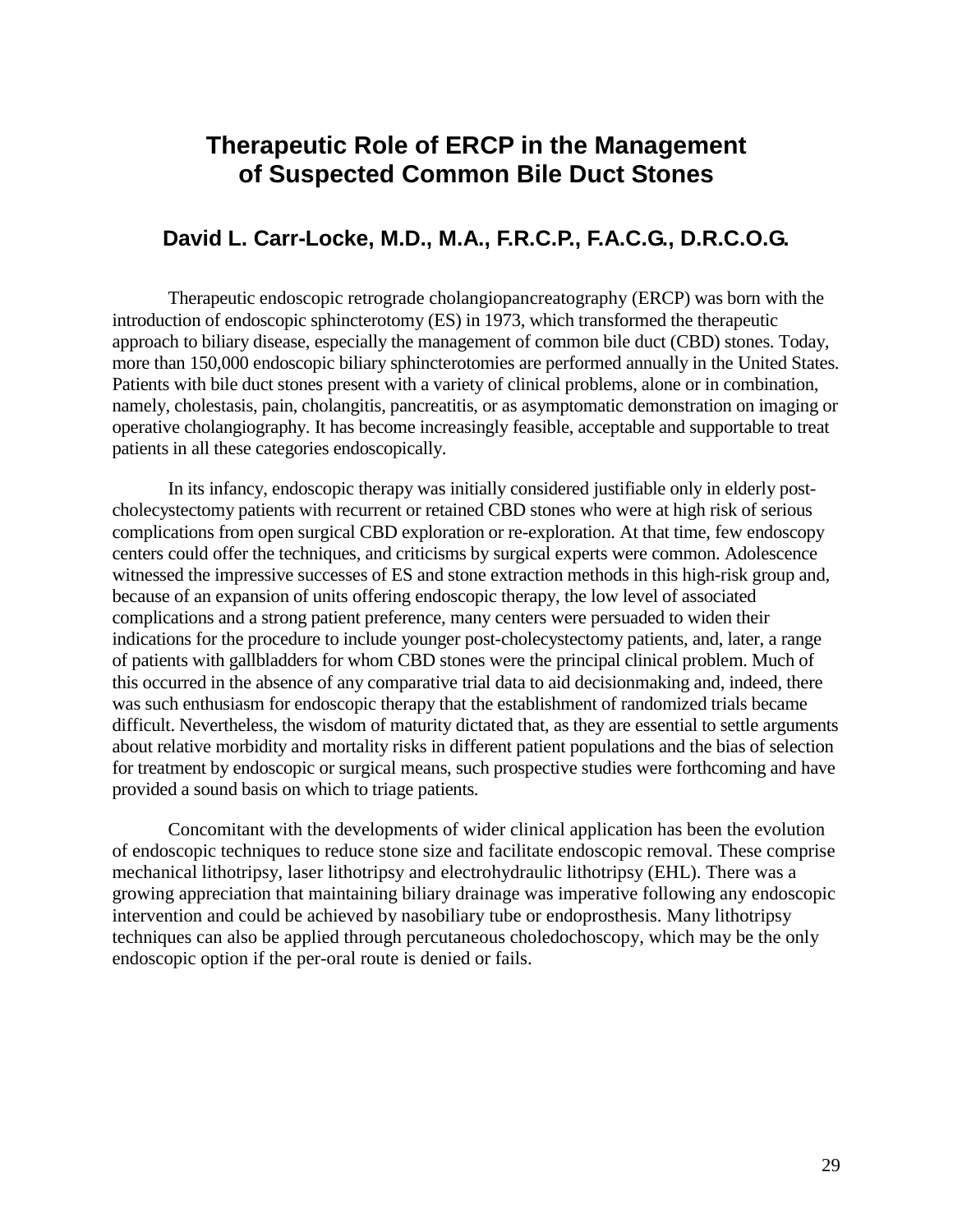The endoscopist is now faced with the referral of a number of clearly defined groups of patients with confirmed or suspected bile duct stones for whom endoscopic therapy may be optimal compared to alternatives:

- Severe cholangitis with or without cholelithiasis
- Severe gallstone pancreatitis
- Symptomatic CBD stone(s) with pain, abnormal liver enzymes/bilirubin or obstructive jaundice (with positive or suspicious imaging)
- Post-cholecystectomy retained stone(s)
- Post-cholecystectomy, stone(s) shown on intraoperative cholangiography
- Gallbladder in situ, variable risk factors for surgical CBD exploration and a questionable need for cholecystectomy

The availability of endoscopic therapy has significantly influenced surgical decisionmaking in the era of laparoscopic cholecystectomy when bile duct stones are suspected or confirmed and the technique of ERCP with ES can be conveniently performed pre- or post-operatively. When the expertise of laparoscopic CBD stone extraction is available, however, its use is cost-effective compared to therapeutic ERCP in patients undergoing cholecystectomy.

Risk factors can be identified in all patients with CBD stones, allowing decisions to be made in favor of one or other mode of therapy. Documentation of such factors and how they influence outcome from different treatments needs to be examined in relation to endoscopic therapy and its surgical alternatives. Such factors may confer lower as well as higher-than-average risk from endoscopic intervention.

There are expert endoscopy centers with a greater than 99% bile duct clearance rate for bile duct stones, yet there are many circumstances in which an integrated team approach must involve two or all of the disciplines of gastroenterology, radiology, and surgery in order to plan an empirically safe and successful strategy.

### **References**

 TN. ASGE Technology Assessment Committee Status Evaluation: Biliary lithotripsy. Carr-Locke DL, Al-Kawas FH, Branch MS, Edmundowicz SA, Jamidar PA, Petersen BT, Stein Gastrointest Endosc 1996;44:771–773.

Classen M, Demling L. Endoscopische Sphinkterotomie der papilla Vater. Deutsche Medizinische Wochenschrift 1974:496–497.

Cotton PB, Geenen JE, Sherman S, et al. Endoscopic sphincterotomy for stones by experts is safe, even in younger patients with normal ducts. Ann Surg 1998;227:201–204.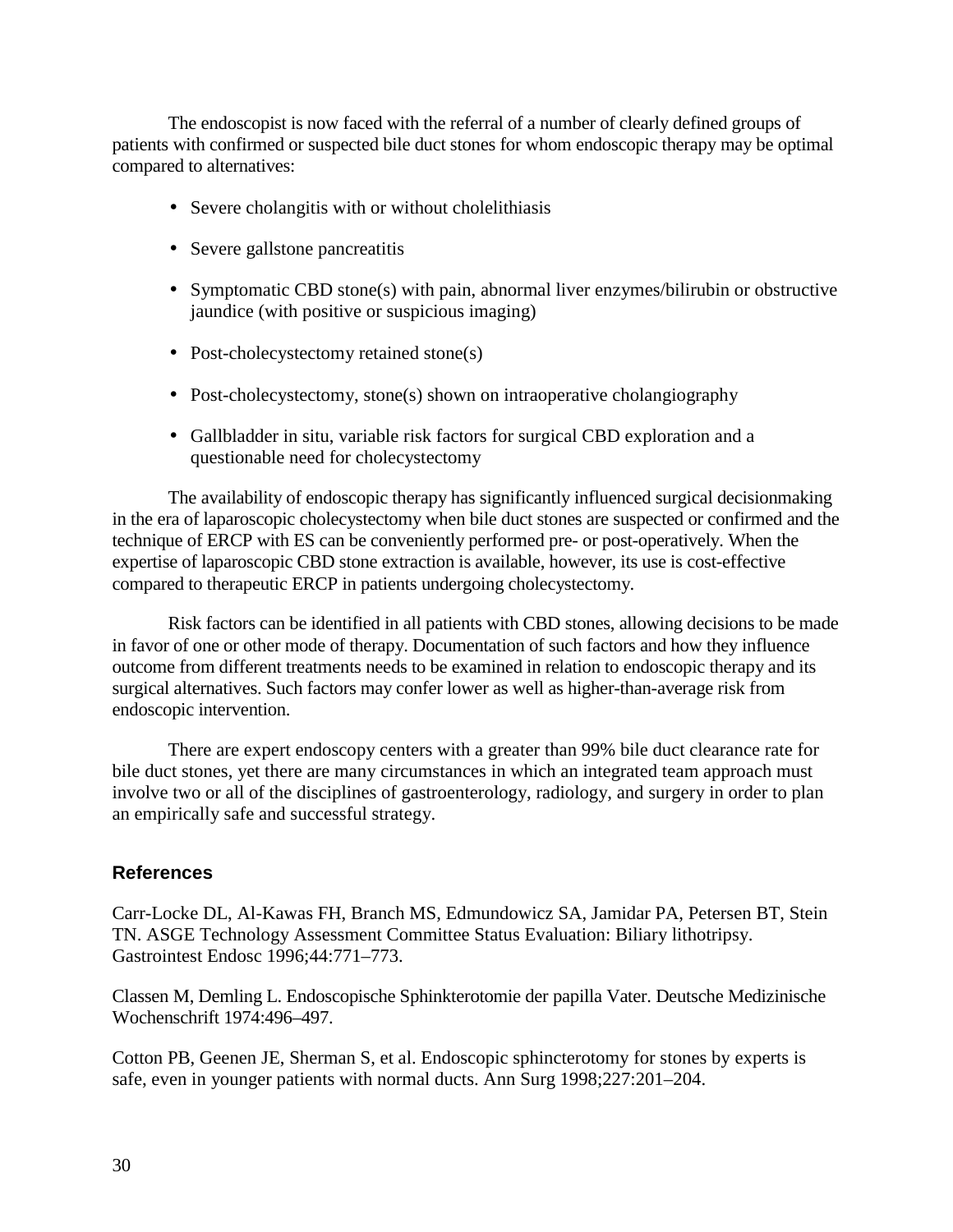Freeman M, Nelson D, Sherman S, et al. Complications of endoscopic biliary sphincterotomy. New Engl J Med 1996;335:909–918.

Kawai K, Akasaka Y, Murakami K, et al. Endoscopic sphincterotomy of the ampulla of Vater. Gastrointestinal Endoscopy 1974;20:148–151.

Leese T, Neoptolemos JP, Baker AR, Carr-Locke DL. Management of acute cholangitis and the impact of endoscopic sphincterotomy. Br J Surg 1986;73:988–992.

Neoptolemos J, Carr-Locke D, London N, et al. Controlled trial of urgent endoscopic retrograde cholangiopancreatography and endoscopic sphincterotomy versus conservative treatment for acute pancreatitis due to gallstones. Lancet 1988;2:979–83.

Tham TCK, Carr-Locke DL. Endoscopic treatment of bile duct stones in elderly people, BMJ 1999:318:617–618.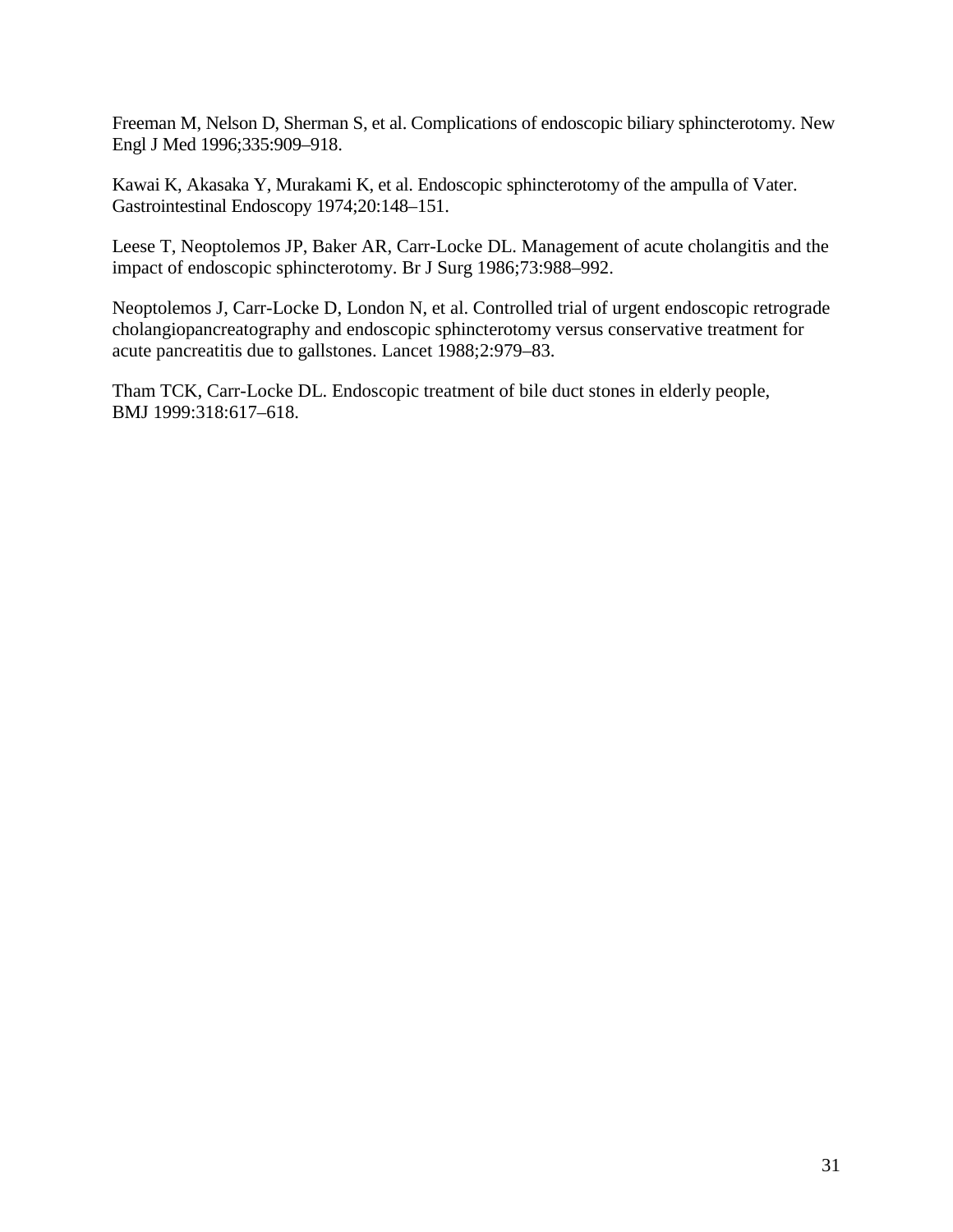# **Surgical Management of Common Bile Duct Stones**

## **Joseph B. Petelin, M.D., F.A.C.S.**

#### **Overview**

Choledocholithiasis occurs in approximately one in ten patients who have cholelithiasis. Despite suggestions by some authors that the incidence of common bile duct (CBD) stones is decreasing, data from clinical series in which intraoperative imaging (cholangiography or ultrasonography) is routinely practiced continues to demonstrate an 8 to 15% incidence of CBD stones. $(1)$ 

Surgical management of CBD stones at the time of cholecystectomy, with a success rate of > 90%, was well established as the standard of care for the treatment of CBD stones in the era of open cholecystectomy  $(1882-1988)$ .<sup>(2)</sup> Soon after the introduction of laparoscopic cholecystectomy (LC) in 1985 in Germany and in 1988 in the United States, LC replaced open cholecystectomy as the "gold standard" for the treatment of gallbladder stones. It was unclear at that time, however, whether a laparoscopic solution to CBD stone management was feasible, safe, practical, and cost-effective.<sup> $(3,4)$ </sup> Fortunately, developments during the last decade have allowed us to answer those questions in the affirmative. The feasibility of laparoscopic common duct exploration (LCDE) was demonstrated in 1990, and since that time numerous techniques have been developed.<sup>(5)</sup> The rapid evolution of LCDE has resulted in success rates of  $> 90\%$  in numerous large series, just as in the pre-laparoscopic era. Additionally, the patient benefits associated with LC—decreased pain, shorter length of stay (LOS), and more rapid return to full activity—are preserved with  $\widehat{\text{LCDE}}$ .  $(6-9)$ 

#### **Techniques**

Laparoscopic choledocholithotomy may involve the application of a number of technical maneuvers. These include administration of glucagon and flushing of the ductal system, dilatation of the distal common bile duct and flushing, balloon catheter manipulation and stone retrieval, basket manipulation and stone retrieval—with or without fluoroscopic guidance, choledochoscopic manipulations, and intraoperative lithotripsy.<sup> $(5-10)$ </sup> In keeping with the minimally invasive theme, less invasive techniques are generally used before more invasive techniques. All of these techniques presuppose that intraoperative imaging has been performed, whether or not preoperative ductal evaluation (chemical, radiographic, or endoscopic retrograde cholangiography [ERC]) has been used to evaluate or treat the common duct pathology prior to that time.

The feasibility of laparoscopic biliary drainage procedures has also been documented. These maneuvers include intraoperative antegrade or retrograde sphincterotomy, and choledocho-enterostomy. While the latter is employed primarily for obstructive neoplastic disease, intraoperative sphincterotomy has been used for some cases of choledocholithiasis.<sup>(11)</sup>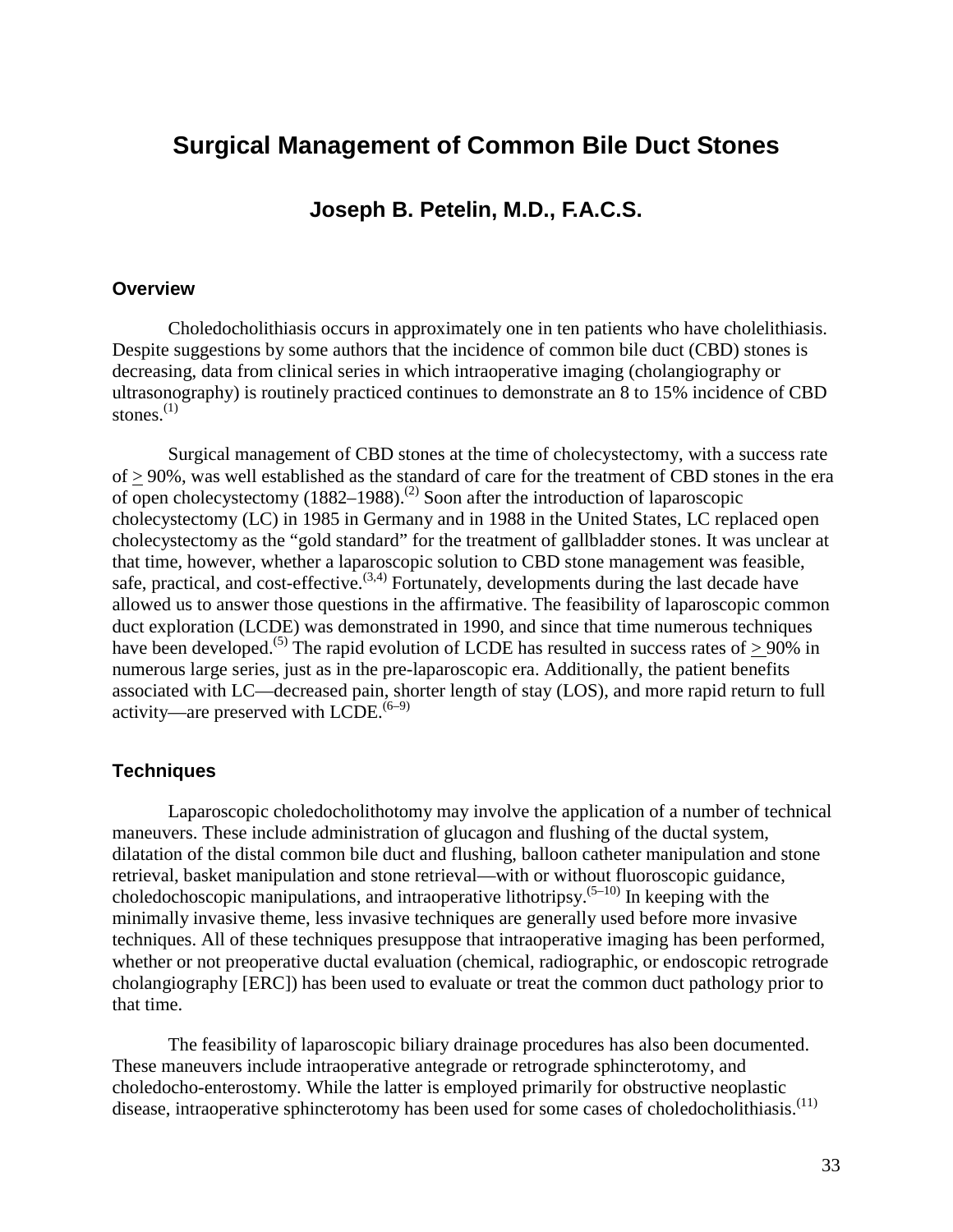Intraoperative sphincterotomy, however, has not been widely adopted because of the logistics of bringing a second team of endoscopists with their equipment and staff into an already crowded operating room.

Most laparoscopists have generally preferred the transcystic route for ductal exploration when it is feasible. In most series, it is successful in 80 to 90% of cases.<sup>(9,17,18)</sup> In some authors' experience, Franklin for example, the type and size of the ductal stones dictate the need for a transductal approach in approximately  $90\%$  of cases.<sup>(19)</sup> As discussed above, there are welldefined criteria that should lead a surgeon to one or the other approach.

#### **Patient Management**

There are three situations that the clinician may encounter with the patient who harbors CBD stones: those in whom the stones are documented preoperatively, those in whom the stones are found intraoperatively, and those in whom stones are present postoperatively. It is well established that the third situation is best treated with endoscopic retrograde cholangiopancreatography and extraction with or without sphincterotomy (ERCP  $\pm$  S), so this will not be discussed here.

respectively. $^{(15,16)}$ In the first situation, the clinician must decide whether to attempt ductal stone treatment, ERC  $\pm$  S before the operation or to proceed directly with LC and LCDE.<sup>(15)</sup> ERC  $\pm$  S is successful in clearing the common duct in 70% to  $> 90\%$  of cases.<sup>(12–14)</sup> Similarly, LCDE is successful in clearing the duct in 70% to > 90% of cases as well.<sup>(5–11)</sup> In the early 1990s, however, when preoperative  $ERCP \pm S$  was used quite liberally for patients suspected of having CBD stones, a normal exam was documented in 40 to 60% of cases.<sup> $(4,12,14)$ </sup> So, almost half of these exams were unnecessary. Moreover, these patients were exposed to the added morbidity and mortality for ERC  $\pm$  S, which has been reported as high as 5–19% and 1.3%,

Numerous authors have suggested that the choice of clearance method should be based on the local availability of expert endoscopists capable of a high degree success with  $\text{ERC} \pm \text{S}$ , the availability of laparoscopic and choledochoscopic equipment, the surgeon's own expertise in laparoscopic surgery, and the general condition of the patient. $(5-11)$ 

When CBD stones are discovered intraoperatively, the surgeon either proceeds with LCDE and converts the case to open common bile duct exploration (CBDE) and choledocholithotomy or leaves the stones in place for subsequent  $\text{ERC}\pm\text{S}$ . The rationale for leaving the stones in place and not proceeding directly with open CBDE was developed in an attempt to maintain the minimal invasiveness and morbidity of the laparoscopic approach in the treatment of CBD stones.

Although any of these alternatives is acceptable, the latter two are more costly, and open CBDE is associated with increased morbidity. Therefore, it would seem wise in most situations, if the surgeon is properly trained, to attempt LCDE, unless the patient's condition warrants termination of the anesthetic as soon as possible. If LCDE is unsuccessful or not attempted, then the decision regarding conversion to open CBDE versus postoperative  $\text{ERC}\pm\text{S}$  will depend on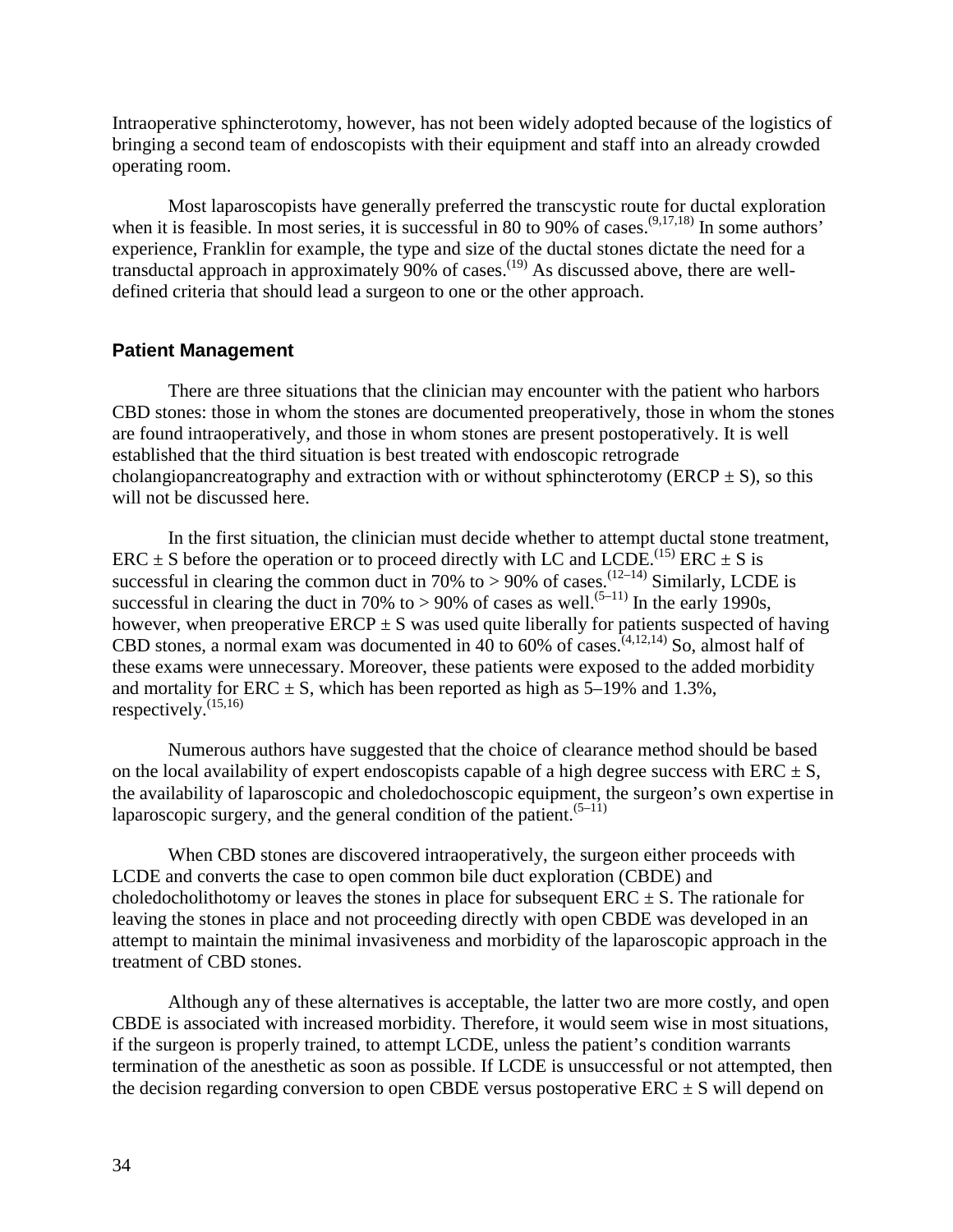the local availability of expert endoscopists. That is to say, if expert endoscopists are not readily available, then conversion to open CBDE should be considered.

These considerations are illustrated in Figure 1.



**Figure 1.** Protocol for Management of Common Bile Duct Stones

### **Results**

Thousands of successful LCDEs have been reported since the introduction of LC in the late 1980s. During this time, techniques have evolved that enhance the likelihood of success of the procedure. In experienced hands, successful ductal clearance rates exceed 90%.(5,6,10,11,14,17–19) Morbidity rates have been low in these series, 8–10%. Mortality has occurred in less than 1% of patients. An overview of the results of some larger series is shown in Table 1.

Laparoscopic choledocholithotomy takes longer than straightforward LC. The mean operative times (in minutes) for some of the larger series are given here: DePaula,110; Petelin, 120; Phillips, 136; Franklin, 150; Millat, 140; Lezoche, 128; Gigot, 170–219; Rhodes, 55 (basket only). Assuming that the mean operative time for LC is less than 1 hour, it appears that LCDE adds approximately 1 hour or more to the procedure time.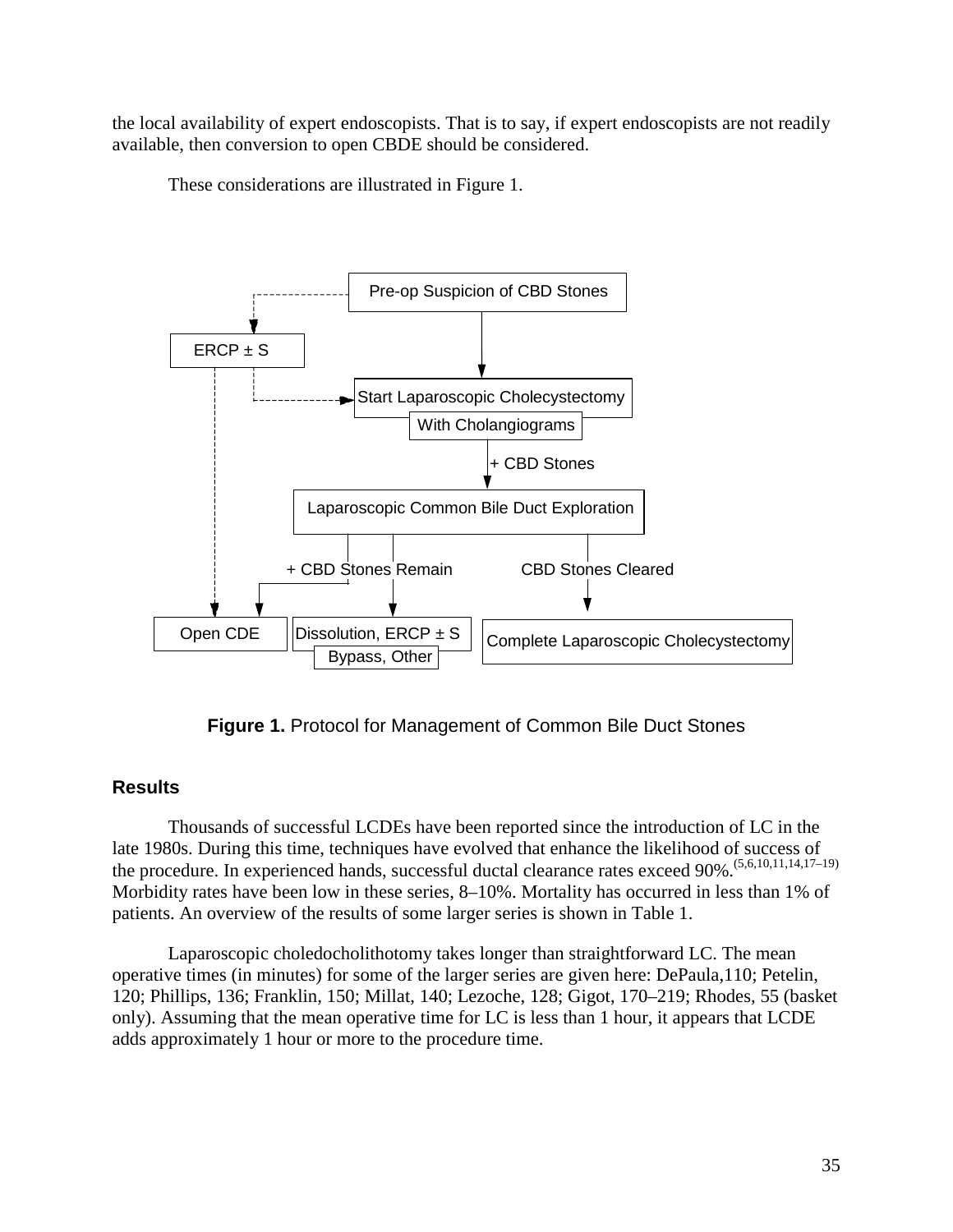| Surgeon            | Year | Total<br><b>LCDE</b><br>Cases | Transcystic<br>Route | $\%$ | Choledochotomy<br>Route | %  | Total<br>Successful<br>Clearance | %   | Mortality | %   |
|--------------------|------|-------------------------------|----------------------|------|-------------------------|----|----------------------------------|-----|-----------|-----|
| Petelin            | 1991 | 22                            | 20                   | 91   | 1                       | 5  | 19                               | 86  | 0         | 0.0 |
| Shapiro            | 1991 | 16                            | 15                   | 94   | 1                       | 6  | 16                               | 100 | 0         | 0.0 |
| Hunter             | 1992 | 20                            | 20                   | 100  | 0                       | 0  | 17                               | 85  | 0         | 0.0 |
| Petelin            | 1993 | 77                            | 75                   | 97   | 2                       | 3  | 74                               | 96  | 1         | 1.3 |
| Fielding et al.    | 1993 | 21                            | 20                   | 95   | 1                       | 5  | 17                               | 81  | 0         | 0.0 |
| Fletcher           | 1993 | 12                            | 12                   | 100  | 0                       | 0  | 8                                | 67  | 0         | 0.0 |
| DePaula            | 1994 | 119                           | 107                  | 90   | 12                      | 10 | 108                              | 91  | 1         | 0.8 |
| Phillips et al.    | 1994 | 120                           | 111                  | 93   | 9                       | 8  | 112                              | 93  | 1         | 0.8 |
| Dion et al.        | 1994 | 59                            | 18                   | 31   | 41                      | 69 | 52                               | 88  | 0         | 0.0 |
| Ferzli et al.      | 1994 | 24                            | 13                   | 54   | 11                      | 46 | 24                               | 100 | 0         | 0.0 |
| <b>SAGES Study</b> | 1994 | 226                           | 188                  | 83   | 38                      | 17 | 210                              | 93  | 1         | 0.4 |
| Franklin           | 1995 | 113                           | 2                    | 2    | 111                     | 98 | 112                              | 99  | 1         | 0.9 |
| Phillips et al.    | 1995 | 162                           | 145                  | 90   | 17                      | 10 | 150                              | 93  | 1         | 0.6 |
| Rhodes et al.      | 1995 | 129                           | 94                   | 73   | 35                      | 27 | 119                              | 92  | 0         | 0.0 |
| Millat et al.      | 1995 | 115                           | 80                   | 70   | 35                      | 30 | 100                              | 87  | 0         | 0.0 |
| Lezoche et al.     | 1996 | 100                           | 67                   | 67   | 33                      | 33 | 96                               | 96  | 1         | 1.0 |
| Motson et al.      | 1996 | 60                            | 46                   | 77   | 14                      | 23 | 56                               | 93  | 0         | 0.0 |
| <b>EAES Study</b>  | 1996 | 82                            | 42                   | 51   | 40                      | 49 | 68                               | 83  | 1         | 1.2 |
| Petelin            | 1996 | 197                           | 173                  | 88   | 24                      | 12 | 189                              | 96  | 1         | 0.5 |
| Drouard et al.     | 1997 | 161                           | 60                   | 37   | 101                     | 63 | 148                              | 92  | 0         | 0.0 |
| Millat et al.      | 1997 | 236                           | 134                  | 57   | 102                     | 43 | 208                              | 88  | 1         | 0.4 |
| Gigot et al.       | 1997 | 92                            | 62                   | 67   | 30                      | 33 | 77                               | 84  | 2         | 2.2 |
| Rhodes et al.*     | 1998 | 40                            | 28                   | 70   | 12                      | 30 | 30                               | 75  | 0         | 0.0 |
| Lezoche et al.     | 1998 | 161                           | 109                  | 68   | 52                      | 32 | 157                              | 97  | 1         | 0.6 |
| Franklin et al.    | 1998 | 148                           | 3                    | 2    | 145                     | 98 | 140                              | 95  | 1         | 0.7 |
| DePaula            | 1998 | 181                           | 147                  | 81   | 34                      | 19 | 170                              | 94  | 1         | 0.6 |
| Petelin            | 1998 | 243                           | 206                  | 85   | 37                      | 15 | 235                              | 97  | 1         | 0.4 |

**Table 1.** Results of Laparoscopic Common Bile Duct Exploration

Note: Some authors are listed more than once to show series evolution over time.

\*This series is reported from a different institution with other associates. No choledochoscopic methods were used.

Whereas the LOS for LC is generally less than 24 hours, the LOS for patients undergoing LCDE ranges from 1.3 to 7 days, depending on the severity of the disease, co-morbid factors, access route, whether or not a T-tube was placed, and whether or not a biliary enteric anastomosis was created. For transcystic LCDE, the mean length of stay is 1.5 days in many large series. LOS for LCDE via choledochotomy is generally longer than that for the transcystic approach.

Morbidity associated with LCDE occurs in approximately 8 to 10% of patients and includes those problems typically associated with general surgery and laparoscopy: nausea, diarrhea, ileus, ecchymosis, atelectasis, fever, phlebitis, urinary retention, urinary tract infection, wound infection/inflammation, biliary leak, dislodged T-tube, sub-hepatic fluid collection, pulmonary embolus, and myocardial infarction. It is generally found that the incidence of complications is less with a laparoscopic approach than an open approach to CBD stones.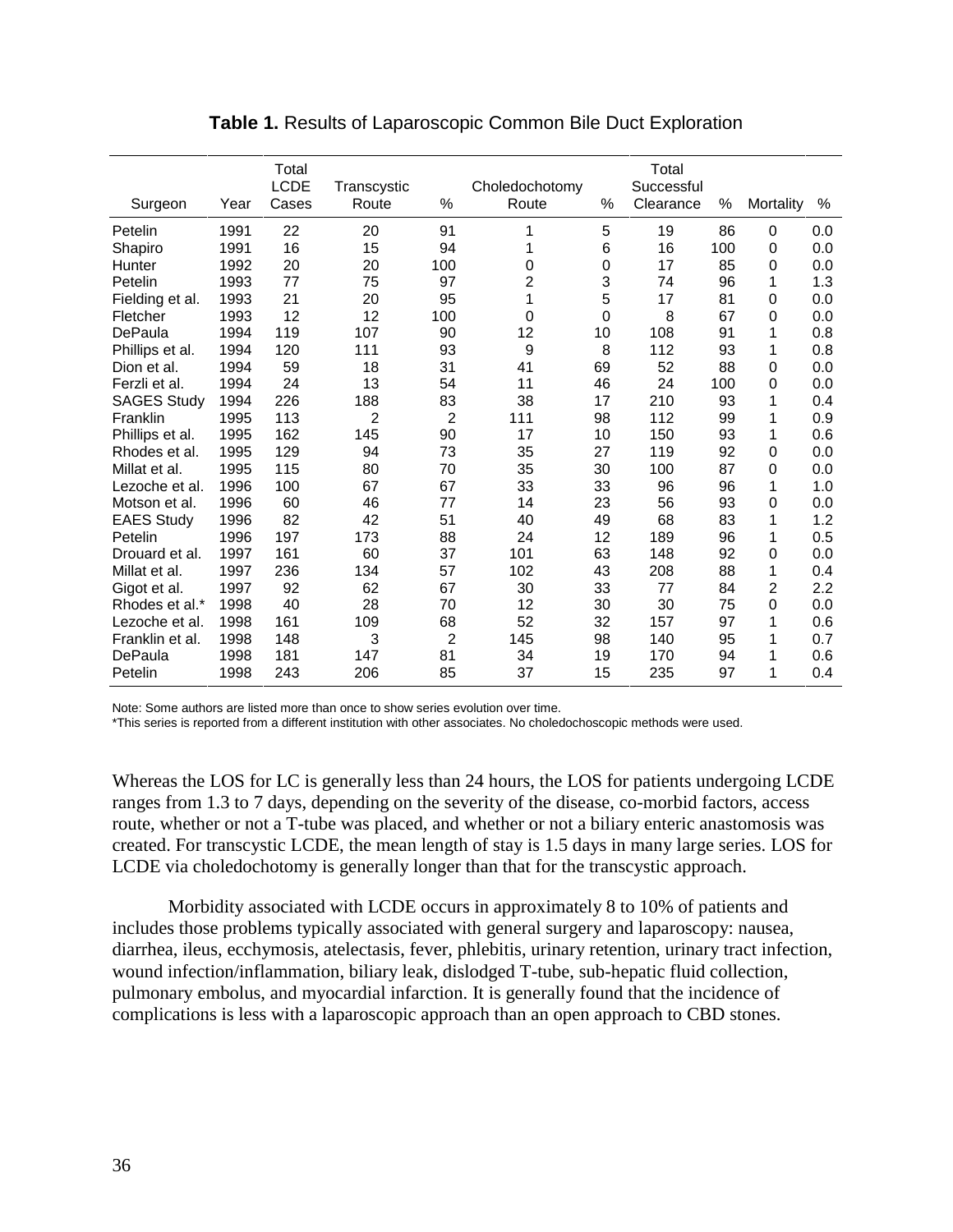#### **Summary**

Since 1990, surgeons throughout the world have developed a comprehensive laparoscopic solution to the problem of CBD stones. The success rate among accomplished laparoscopists approaches 90% or better. This compares favorably with treatment expectations in the pre-laparoscopic era and addresses Perissat's challenge, which is, "We must move towards a management policy . . . which prevents patients from needing a dangerous and debilitating second operation . . . (i.e.  $\text{ERC} \pm S$ )."<sup>(20)</sup>

Unfortunately, most surgeons in America do not currently employ a laparoscopic approach to the treatment of CBD stones. This presents significant costs (nearly double) to the patients and the health care system.<sup>(21)</sup>

Biliary tract surgeons practicing in this era should have the ability to treat all benign biliary tract pathology laparoscopically in one setting, not requiring a series of patient manipulations.

#### **References**

- 1. Ahrendt SA, Pitt HA. Biliary Tract. In: Sabiston XVI, ed. textbook of surgery. Philadelphia: WE Saunders, 2001.
- 2. Pappas TN, Slimane TB, Brooks DC. 100 consecutive common duct explorations without mortality. Ann Surg 1990;211:260–62.
- 3. Fink AS. To ERCP or not to ERCP? That is the question. Surg Endosc 1993;7:375–376.
- 4. Cox MR, Wilson TG, Toouli J. Peroperative endoscopic sphincterotomy during laparoscopic cholecystectomy for choledocholithiasis. Br J Surg 1995;82:257–259.
- 5. Petelin J: Laparoscopic approach to common duct pathology. Surg Lap & Endosc 1991;1:33–41.
- 6. Carroll BJ, Phillips EH, Daykhovsky L, Grundfest WS, Gersham A, Fallas M, Chandra M. Laparoscopic choledochoscopy: An effective approach to the common duct. J Laparoendosc Surg 1992;2:15–21.
- 7. Franklin ME, Pharand D. Laparoscopic common bile duct exploration. Surg Lap & Endosc 1994;4(2):119–124.
- 8. Berci G, Morgenstern L. Laparoscopic management of common bile duct stones: A multiinstitutional study. Surg Endosc 1994;8:1168–1175.
- 9. DePaula AL, Hashiba K, Bafutto M. Laparoscopic management of choledocholithiasis. Surg Endosc 1994;8:1399–1403.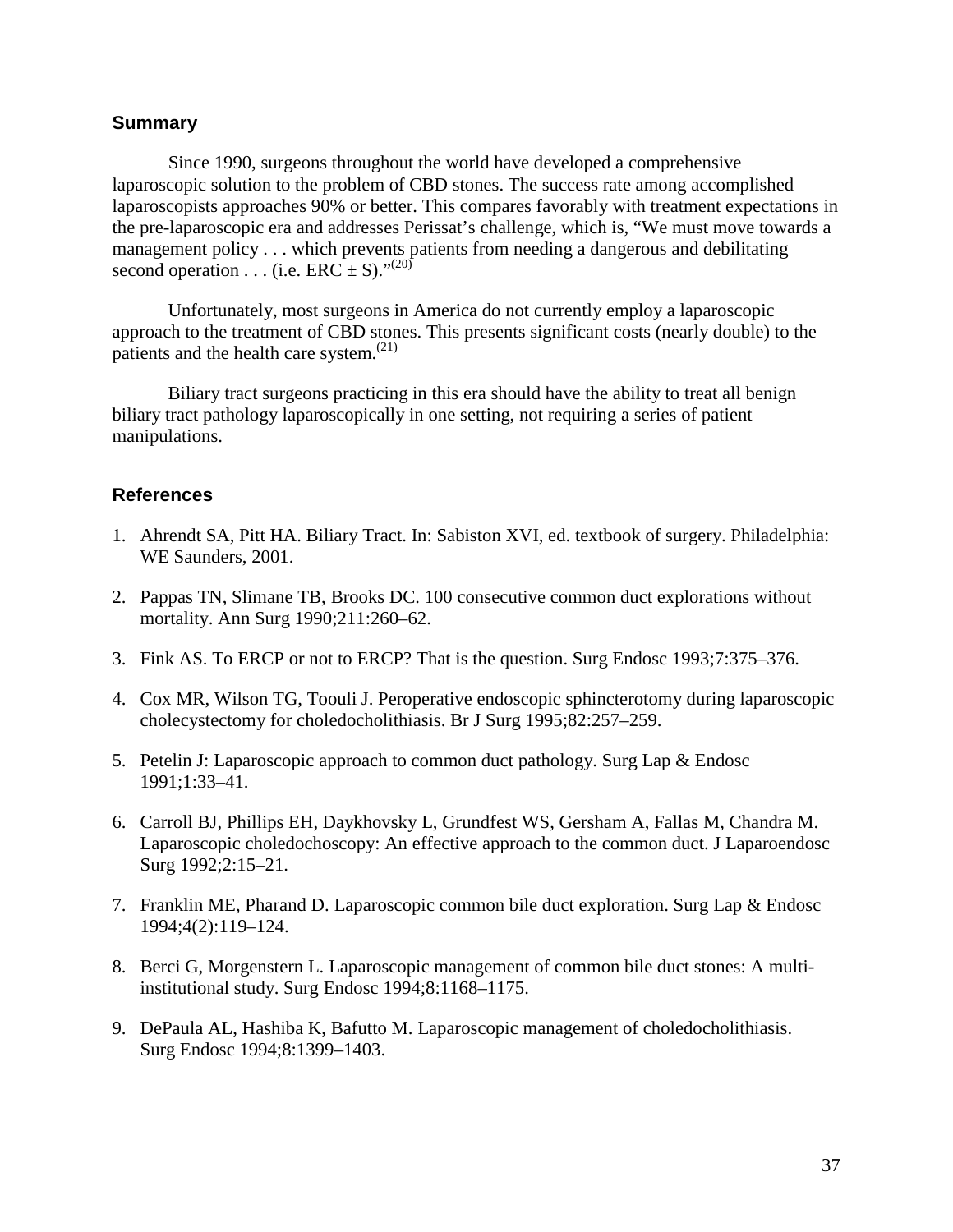- 10. Rhodes M, Sussman L, Cohen L, Lewis MP. Randomised trial of laparoscopic exploration of common bile duct versus postoperative endoscopic retrograde cholangiography for common bile duct stones. Lancet 1998;351:159–161.
- 11. DePaula AL, Hashiba K, Bafutto M, Zago R, Grecco E. Laparoscopic treatment of choledocholithiasis. Surg Lap & Endosc 1993;3:157–60.
- 12. Arregui M, Davis CJ, Arkush AM, Nagan RF. Laparoscopic cholecystectomy combined with endoscopic sphincterotomy and stone extraction or laparoscopic choledochoscopy and electrohydraulic lithotripsy for management of cholelithiasis with choledocholithiasis. Surg Endosc 1992;6:10–15.
- 13. Vitale GC, Larson GM, Wieman TJ, Cheadle WG, Miller FB. The use of ERCP in the management of common bile duct stones in patients undergoing laparoscopic cholecystectomy. Surg Endosc 1993;7:9–11.
- 14. Birkett D. Technique of cholangiography and cystic-duct choledochoscopy at the time of laparoscopic cholecystectomy for laser lithotripsy. Surg Endosc 1992;6:252–254.
- 15. O'Doherty D, Neoptolemos J, Carr-Locke D. Endoscopic sphincterotomy for retained common bile duct stones in patients with T-tube in situ in the early postoperative period. Br J Surg 1986;73:454–6.
- 16. Broughman T, Sivak M, Herman R. The management of retained and recurrent bile duct stones. Surgery 1985;98(4):746–51.
- 17. Petelin J. Laparoscopic approach to common duct pathology. Am J Surg 1993;165:487–491.
- 18. Phillips EH, Rosenthal RJ, Carroll BJ, et.al. Laparoscopic trans-cystic duct common bile duct exploration. Surg Endosc 1994;8:1389–1394.
- 19. Dorman JP, Franklin ME, Glass JL. Laparoscopic common bile duct exploration by choledochotomy: An effective and efficient method of treatment of choledocholithiasis. Surg Endosc 1998;(12):926–8.
- 20. Perissat J, Huibregtse K, Keane FV, Russell CG, Neoptolemos JP. Management of bile duct stones in the era of laparoscopic cholecystectomy. Br J Surg 1994: 799–810.
- 21. Traverso LW. A cost-effective approach to the treatment of common bile duct stones with surgical versus endoscopic techniques. In: Bile Ducts and Bile Duct Stones. Berci G, Cuschieri A (eds). WB Saunders, 1996. p 154–160.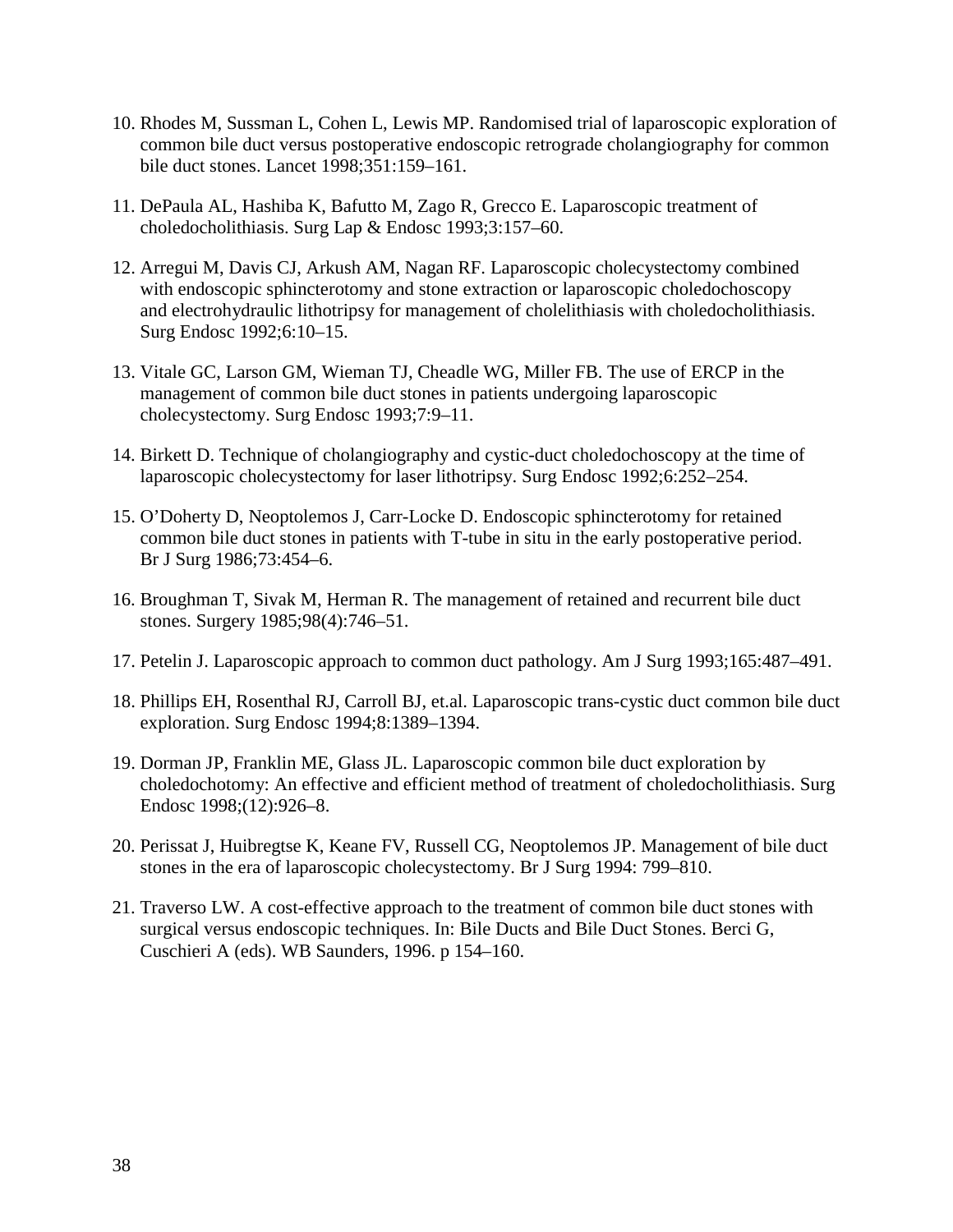# **Epidemiology and Natural History of Pancreatic and Biliary Tract Malignancies**

## **Dominique S. Michaud, Sc.D.**

and treatment has little to no effect on prolonging the lives of these patients. Pancreatic cancer is the fifth leading cause of cancer-related death in the United States and will result in an estimated  $28,900$  deaths in  $2001$ .<sup>(1)</sup> In comparison, biliary tract cancer is rare, accounting for approximately 4,300 deaths per year.<sup>(2)</sup> The progression of pancreatic and biliary tract cancer often occurs without early symptoms, and diagnosis takes place late in the natural history of the disease. Consequently, both types of cancers have dismal survival rates,

The majority of pancreatic cancer arises in the exocrine pancreas.<sup>(3)</sup> In the United States, incidence rates among men are approximately 1.3 times those among women, and blacks have 1.6 times the rates of whites. Incidence increases exponentially with age after 30 years old, and 80% of all cases are diagnosed between the ages of 60 and 80. Although pancreatic cancer incidence varies widely around the world, comparisons are challenging due to inconsistencies in diagnostic accuracy. However, industrialized nations appear to carry a higher burden of pancreatic cancer than less developed nations.

In the past two decades, epidemiological studies examining pancreatic cancer have been plagued with methodological issues associated with studying a highly fatal disease, thereby hindering our understanding of the etiology of pancreatic cancer. Nevertheless, studies have consistently shown that tobacco smoking increases the risk of pancreatic cancer. Strong evidence also supports the association between pancreatic cancer and two medical conditions—chronic pancreatitis and diabetes mellitus. Given that these conditions are often present numerous years prior to the cancer diagnosis, they should be considered as etiologically relevant.<sup>(4)</sup> A series of recent studies indicates that obesity may be an important risk factor for pancreatic cancer.<sup> $(5-9)$ </sup> Other potential lifestyle risk factors include dietary factors such as meat and glycemic load, and physical activity. $(7-8)^{2}$ 

history, and obesity. Biliary tract cancer can arise in the gallbladder or extrahepatic bile ducts. Gallbladder cancer is the most common of the two types and occurs more frequently in women than in men. In contrast, extrahepatic bile duct cancer is seen more frequently in men. Although biliary tract tumors are relatively uncommon in the United States, certain ethnic groups, notably American Indians and Hispanic Americans, have substantially higher rates than the rest of the population. Gallstone disease is the most important risk factor for gallbladder cancer, increasing the risk by at least threefold. Due to the rarity of biliary tract tumors, diagnostic difficulties, and high mortality, other risk factors for this cancer are not well established. Among the potential risk factors are cholecystitis, biliary tract infections, reproductive factors, ulcerative colitis, family

Given the important epidemiologic dissimilarities of pancreatico-biliary cancers, correct classification is critical to improve the quality of epidemiologic studies. A better understanding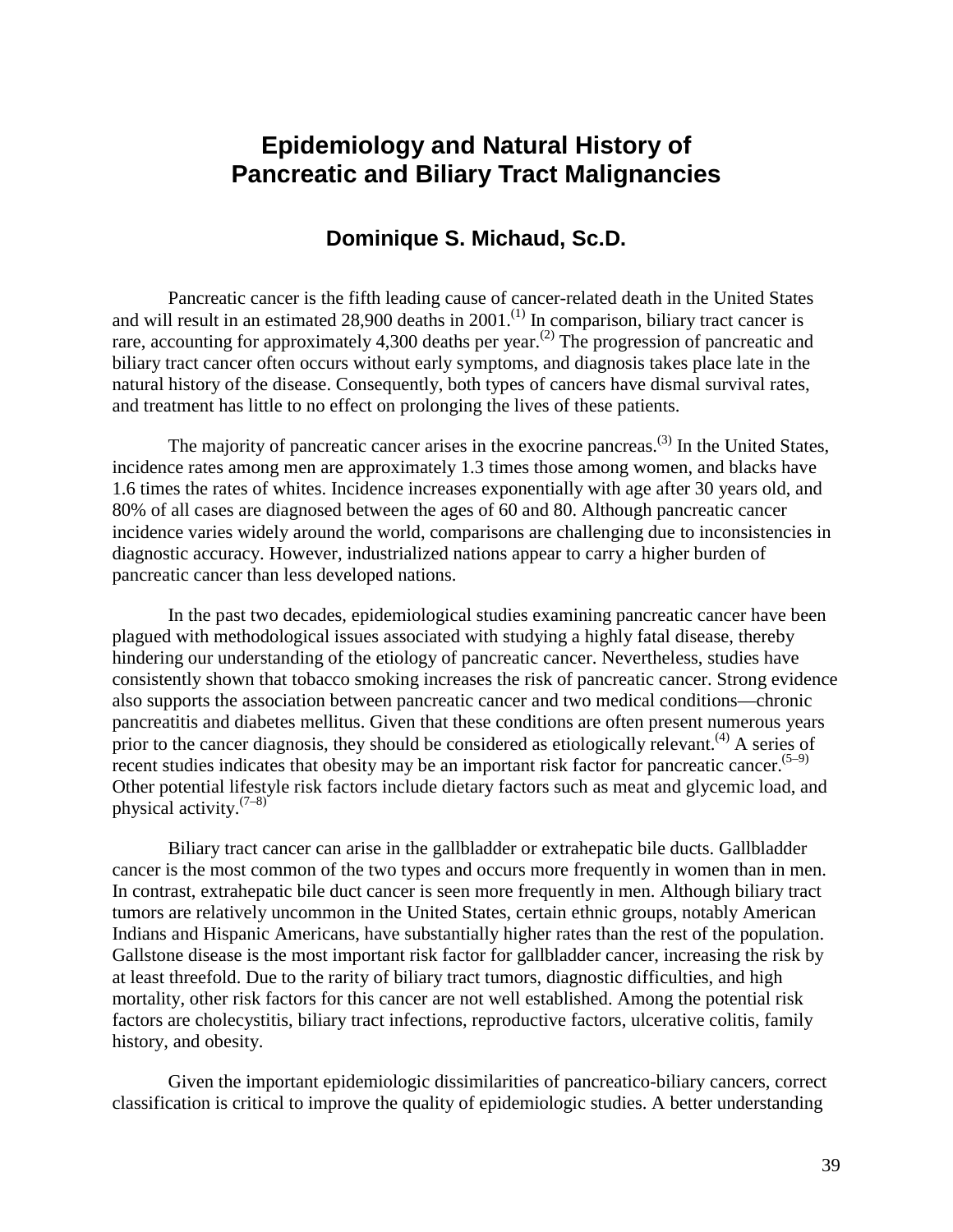of the underlying causes of these deadly cancers will provide new leads for early detection, treatment, and prevention.

## **References**

- 1. American Cancer Society, Inc. Cancer facts & figures 2001.
- 2. Fraumeni JFJ, Devesa S, McLaughlin JK, Stanford JL. Biliary tract cancer. In: D. Schottenfeld D, Fraumeni JFJ (eds). Cancer Epidemiology and Prevention, Oxford University Press, 1996; p 794–805.
- 3. Anderson KE, Potter JD, Mack, TM. Pancreatic cancer. In: Schottenfeld D, Fraumeni JFJ (eds). Cancer Epidemiology and Prevention. Oxford University Press, 1996; p 725–71.
- 4. Everhart J, Wright D. Diabetes mellitus as a risk factor for pancreatic cancer. A metaanalysis. JAMA 1995;273:1605–9.
- 5. Coughlin SS, Calle EE, Patel AV, Thun MJ. Predictors of pancreatic cancer mortality among a large cohort of United States adults. Cancer Causes Control 2000;11:915–23.
- 6. Gapstur SM, Gann PH, Lowe W, Liu K, Colangelo L, Dyer A. Abnormal glucose metabolism and pancreatic cancer mortality. JAMA 2000;283:2552–8.
- 7. Hanley AJ, Johnson KC, Villeneuve PJ, Mao Y. Physical activity, anthropometric factors and risk of pancreatic cancer: results from the Canadian enhanced cancer surveillance system. Int J Cancer 2001;94:140–7.
- 8. Michaud DS, Giovannucci E, Willett WC, Colditz GA, Stampfer MJ, Fuchs CS. Physical activity, obesity, height, and the risk of pancreatic cancer. JAMA 2001;286:921–9.
- 9. Silverman DT, Swanson CA, Gridley G, Wacholder S, Greenberg RS, Brown LM, Hayes RB, Swanson GM, Schoenberg JB, Pottern LM, Schwartz AG, Fraumeni, JF, Hoover RN. Dietary and nutritional factors and pancreatic cancer: a case-control study based on direct interviews. J Natl Cancer Inst 1998;90:1710–9.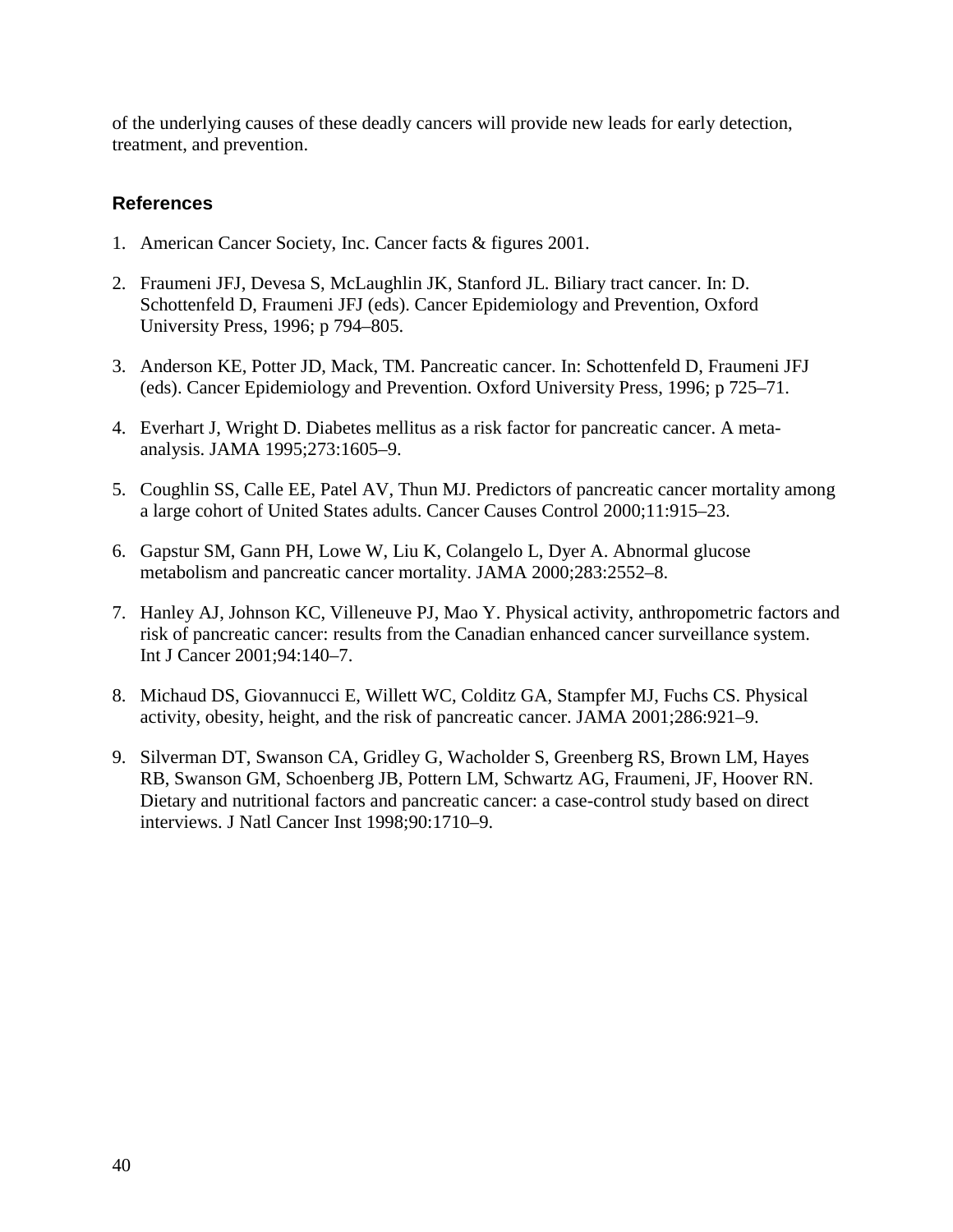# **Diagnostic and Therapeutic Uses of ERCP in Pancreatic and Biliary Tract Malignancies**

## **Robert H. Hawes, M.D.**

### **Introduction**

Endoscopic retrograde cholangiopancreatography (ERCP) has an established role in the diagnosis and treatment of pancreatobiliary malignancies. Its role has been expanded with the advent of ancillary techniques, such as intraductal ultrasound (IDUS) for staging, cholangiopancreatoscopy for diagnosis, and the recent introduction of photodynamic therapy (PDT) for the treatment of cholangiocarcinoma. The principle role of ERCP has been in the palliation of malignant obstructive jaundice, and this has been accomplished by the placement of plastic, or more recently, expandable metal stents. This paper will review the clinical utility of ERCP in pancreaticobiliary malignancies and will explore its role compared to alternative techniques.

#### **Role of ERCP in the Diagnosis of Pancreatobiliary Malignancies**

 cholangiopancreatography can lead to a relatively accurate diagnosis as to the presence or ERCP has become the primary technique for obtaining direct cholangiography and pancreatography. Percutaneous transhepatic cholangiography (PTC) is an alternative technique but is limited to imagining the biliary tree and is felt to be more invasive and carry higher risk when compared to ERCP. The indications for PTC are failed ERCP and altered anatomy preventing successful ERCP—Bilroth II and Roux-Y choledochojejunostomy. Direct cholangiopancreatography is quite a sensitive technique in detecting the presence, level, and extent of obstruction in the biliary system and pancreas. Experience with the interpretation of absence of malignancy.

More recently, an alternative technique of magnetic resonance cholangiopancreatography (MRCP) has emerged, and with respect to determining the presence or absence, level, and extent of biliary and pancreatic obstruction, studies would suggest that MRCP approaches the accuracy of ERCP (Soto 1996, Hall-Craggs 1993). Accuracy of ERCP is dependent on the experience of the endoscopist, while MRCP is dependent on the sophistication of the MR machine, technique, and software. From a purely diagnostic perspective, MRCP and ERCP are relatively equivalent in their ability to diagnose pancreatobiliary cancers.

The actual diagnosis of malignancy must be established by tissue acquisition. There are basically 4 techniques used to obtain cytology or biopsy at the time of ERCP—(1) forceps biopsy, (2) needle aspiration, (3) bile or pancreatic juice aspiration, and (4) brush cytology. From a technical perspective, bile or pancreatic juice cytology and cytologic brushings are the easiest samples to obtain. Forceps biopsy and needle aspiration cytology generally require a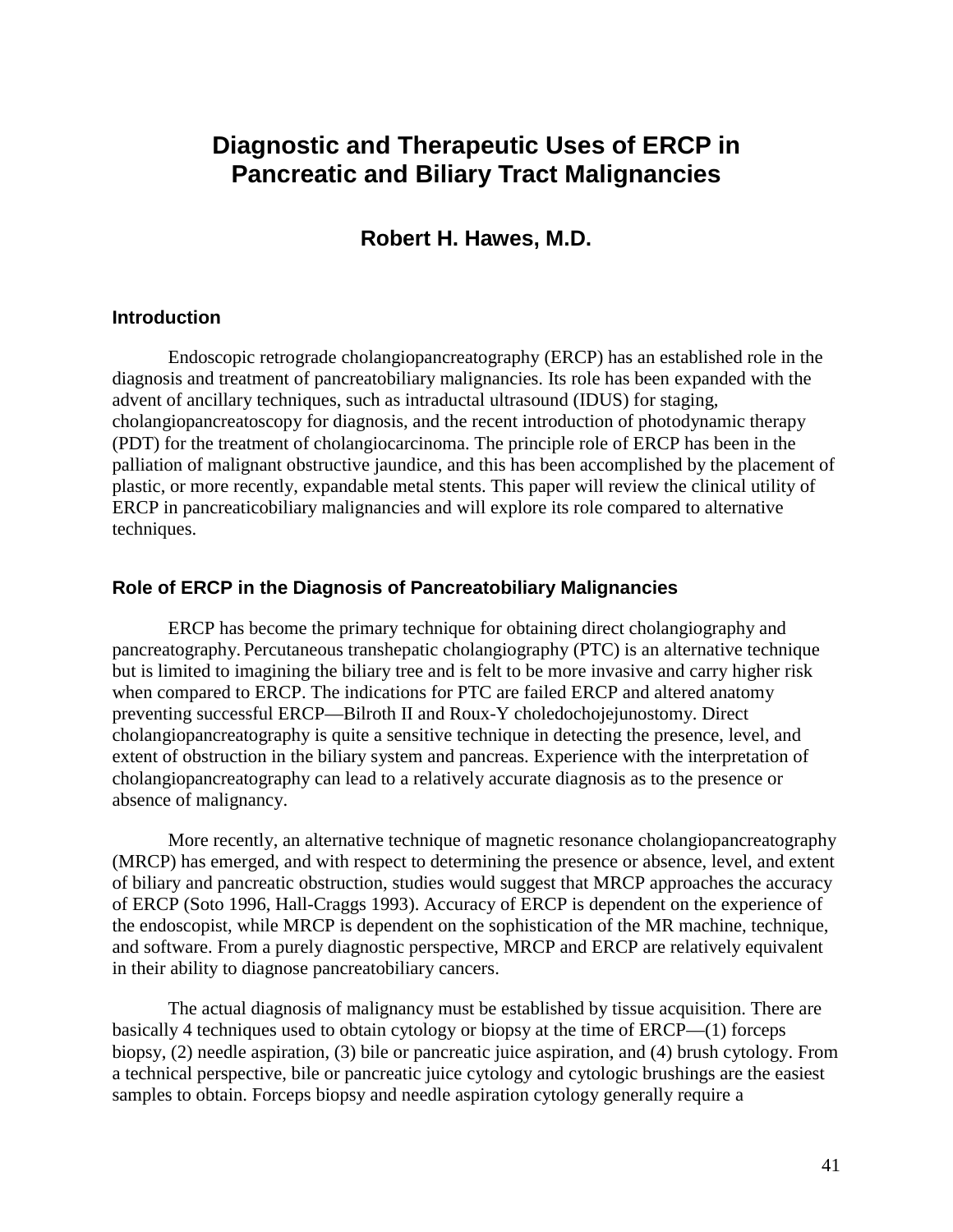sphincterotomy in order to achieve access to the biliary tree or pancreas. Individually, forceps biopsy has the highest yield, and needle aspiration fluid cytology probably has the lowest yield (Iitsuka 1984, Howell 1992, Kubota 1993). Several studies have suggested that the overall diagnostic accuracy can be increased by increasing the variety of samples. For example, the combination of needle aspiration, brush cytology, and forceps biopsy has greater accuracy than needle aspiration plus brush cytology, brush cytology plus forceps biopsy, or needle aspiration plus forceps biopsy, and these combinations are better than any single sampling technique (Jailwala 2000).

From a technical standpoint, many practitioners wish to avoid performing sphincterotomy, and, therefore, needle aspiration and forceps biopsies are not routinely performed. In general, brush cytology will be the only tissue sample taken in most cases of pancreatobiliary strictures (Foutch 1990).

#### **Ancillary Procedures for Diagnosis of Pancreatobiliary Malignancy**

optical catheters, this is not a procedure that is routinely performed. Just as direct inspection of the gut mucosa with flexible endoscopy has proved more sensitive than barium contrast studies in the diagnosis of gut malignancies, so it is likely that direct inspection of the pancreatobiliary tree would improve our diagnostic potential over cholangiopancreatography (Seo 2000, Kim 2000). Up to now, industry has been unable to produce simple, reliable, and inexpensive optical catheter systems that permit direct inspection of the biliary and pancreatic epithelium to improve the diagnosis of biliary and pancreatic strictures. Some reports have emerged suggesting that direct inspection of pancreatic or biliary strictures using ultrathin endoscopes can aid in the differential diagnosis between malignant and benign biliary stricture—the vascular pattern is apparently different (Kim 2000) in these two entities. At this time, experience is very preliminary; because of the general unavailability of babyscopes or

Some very preliminary work is beginning with performing "optical biopsies." These utilize spectroscopic data obtained by passing a laser light or bright light down flexible catheters (Mike Wallace—personal communication). These systems are currently most widely employed in the gastrointestinal tract and bronchial tree but may find application in the future in the biliary tree and pancreas.

### **The Role of ERCP in the Therapy of Pancreatobiliary Malignancies**

The primary consequence of malignancies arising from the pancreas or biliary tree is obstructive jaundice. It is widely appreciated that relief of obstructive jaundice improves symptoms, quality of life, and survival. Despite the introduction of endoscopic stenting in the late 1970s, it was not until the mid-1990s that we began to see formal outcomes studies assessing the efficacy of endoscopic stenting in terms of quality of life. Three studies were published in the mid-1990s, and all showed improvement in quality of life measures after endoscopic stenting (Sherman 1996, Luman 1997, Ballinger 1994). Though all three studies had methodologic problems, a consistent conclusion from all of them was that endoscopic stenting in malignant obstructive jaundice relieved symptoms and improved quality of life compared to the time before stenting. There are three competing techniques for relief of jaundice associated with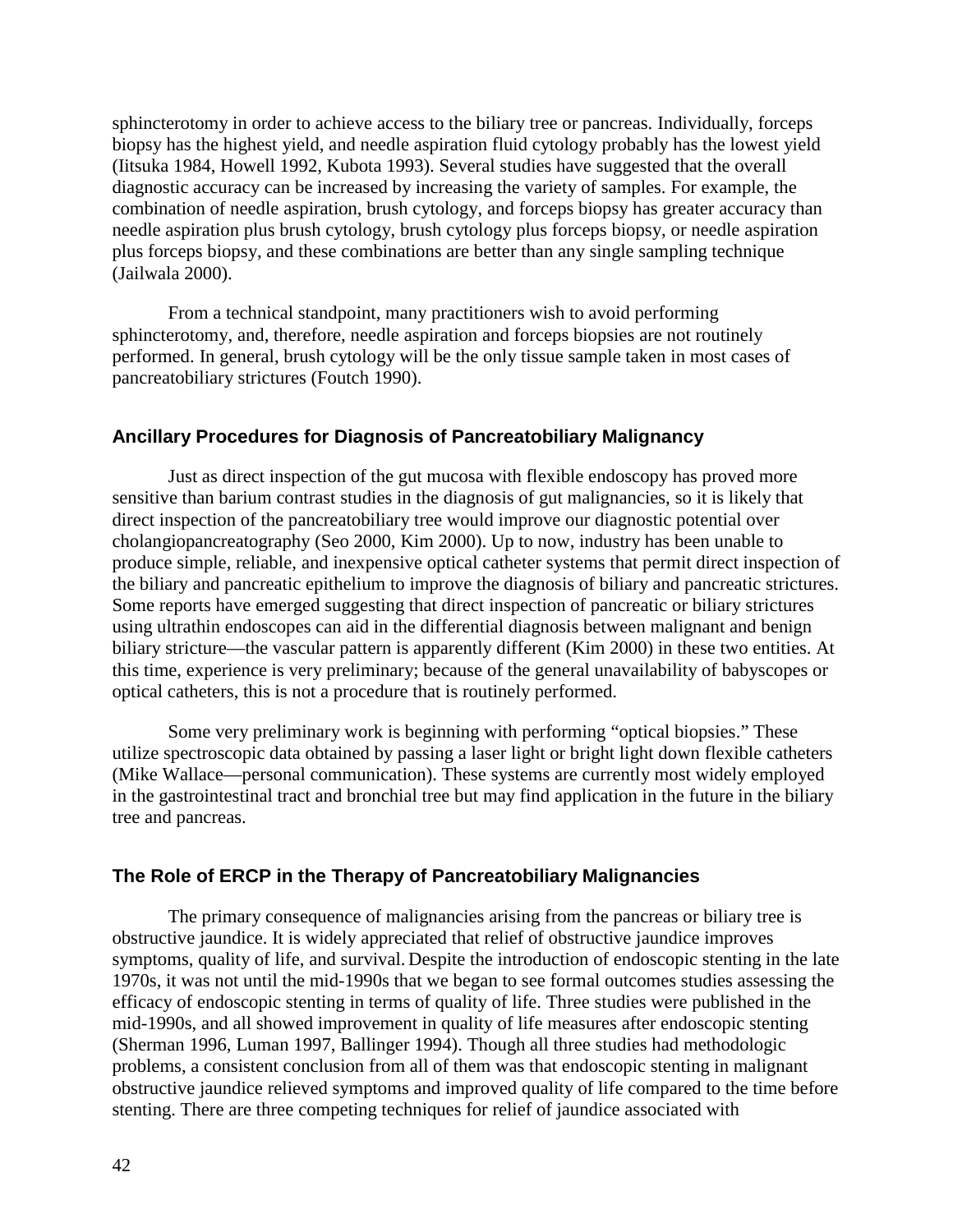pancreatobiliary malignancies: (1) percutaneous transhepatic cholangiography with drainage, (2) surgical bypass, and (3) endoscopic stenting.

There have been relatively few studies to compare these competing techniques. In the mid-1980s, plastic stents were the only available technology to relieve jaundice in an obstructed biliary tree. These could be placed endoscopically or transhepatically. One randomized trial was performed and showed a significantly lower complication rate and higher success rate for endoscopic stenting (Speer 1987). This trial has not been repeated since the advent of expandable metal stents, which would likely improve the results with percutaneous placement.

It is extremely difficult to successfully complete studies that compare surgical to endoscopic treatments. One study did randomize patients with malignant obstructive jaundice (unresectable for cure) to surgical versus endoscopic palliation (Smith 1994). The interpretation of this study is somewhat complex, but as one might guess, surgical palliation has a higher immediate complication rate and a longer initial hospitalization but provides longer term palliation without need for reintervention. Regrettably, economic factors were not analyzed, but in two other studies—one a decision analysis model and the other a retrospective cost analysis endoscopic stenting was shown to be more cost-effective (Raikar 1996, Brandabur 1998).

Over the last 15 years, gastroenterology training programs have succeeding in training a sufficient number of gastroenterologists to perform a standard therapeutic ERCP, which includes sphincterotomy and stent placement. As a result of the general availability of this technique in most communities combined with the perception that endoscopic stent placement is less invasive than surgical bypass or percutaneous drainage, endoscopic stenting for the palliation of malignant obstructive jaundice has become the standard. Exceptions include young patients who are explored with the hope of cure but ultimately require palliation alone and patients with altered anatomy preventing successful ERCP.

In the late 1980s, expandable metal stents became available to endoscopists, and following their introduction, a number of studies compared expandable metal stents to plastic stents for the palliation of jaundice due to malignancy (Davids 1992, Prat 1998). These trials have been relatively uniform in their findings and demonstrate that patency of metal stents is significantly longer than plastic stents, but despite the longer patency, 50% of patients undergoing metal stent placement required reintervention due to current biliary obstruction. Economic analyses have been relatively rudimentary but highlight the balance between the high up front costs for metal stent placement versus the lower rate of reintervention (thus avoiding the costs of repeat ERCP). In clinical practice, if the life expectancy of the patient is < 4 months or the patient has not been completely evaluated as to their resectability, plastic stents are placed (Yeoh 1999). If at the time of the index ERCP, patients are known to have metastatic disease and are felt to have a life expectancy greater than 4 months, metal stents are generally considered to be more appropriate. Further studies are needed to measure predicted survival when patients present with unresectable malignant obstructive jaundice.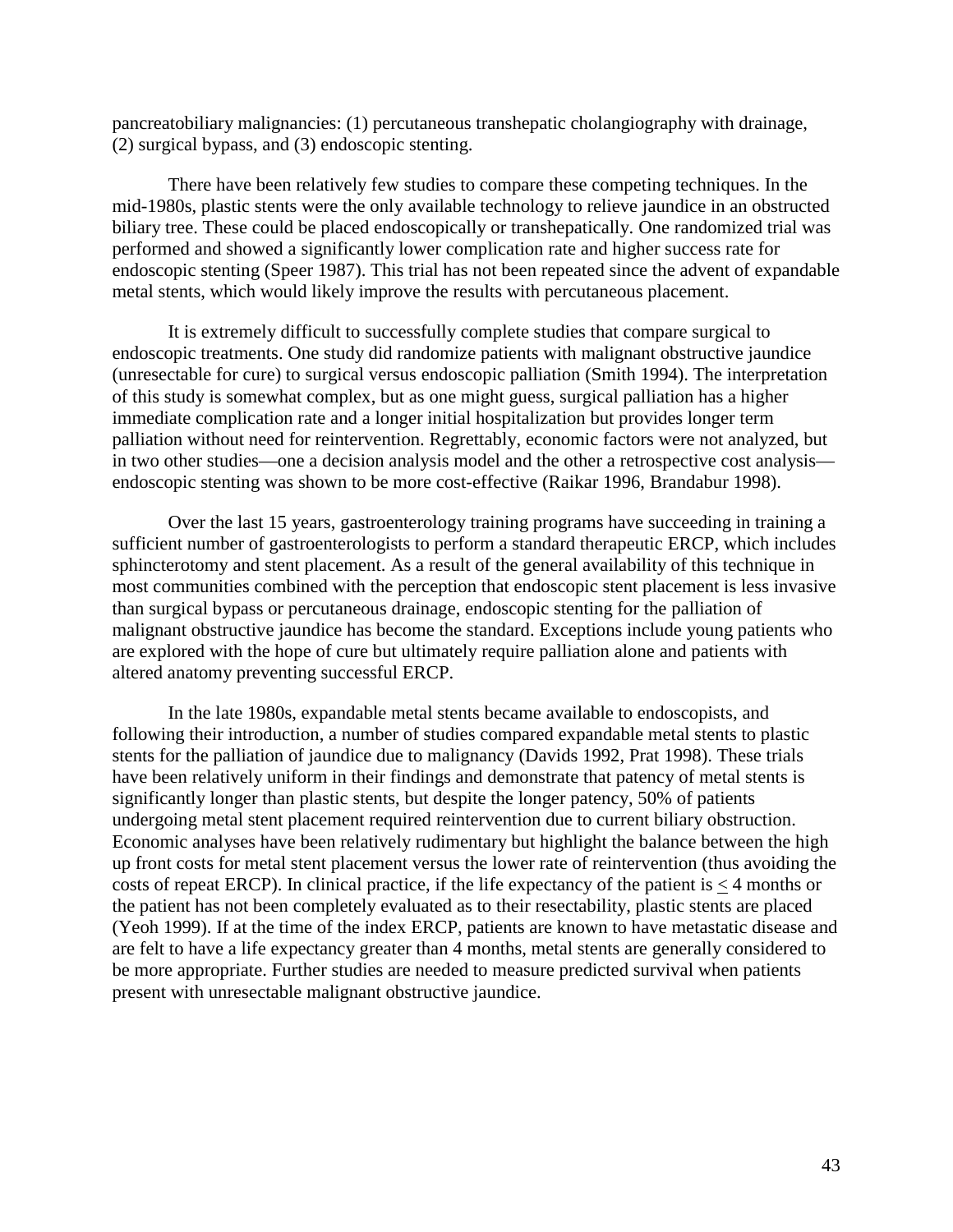## **Photodynamic Therapy for Cholangiocarcinoma**

 experience using PDT in 9 patients with non-resectable bismuth type III and IV Until recently, palliation via stenting was the only endoscopic treatment available for palliation of patients with malignant obstructive jaundice. Recently, we have seen the introduction of photodynamic therapy as a potential treatment both for the destruction of the primary tumor as well as the palliation of jaundice. In 1998, Ortner et al published their cholangiocarcinomas, who had failed endoprosthesis placement. Patients underwent intravenous application of hematoporphyrin derivative Photofrin II (QLT Phototherapeutics, Vancouver, British Columbia) and then underwent intraluminal photoactivation via ERCP. In this small study, bilirubin levels had decreased significantly, and quality of life indices improved dramatically. The 1-year survival rate was 77% in these patients with advanced cancer with a median survival time of 439 days. This technique was then applied to a larger number of patients (21 patients) with cholangiocarcinoma, and again the bilirubin decreased, and the Karnovsky index improved significantly. The introduction of photodynamic therapy as an adjunct to endoscopic stenting appears to be a promising alternative approach to patients with cholangiocarcinoma. To date, single arm studies have been encouraging, but the efficacy must be further tested by completing randomized multicenter studies.

In summary, endoscopic placement of a plastic stent is considered standard for palliation of patients with malignant obstructive jaundice. Selected patients undergo surgical bypass or percutaneous transhepatic stent placement. Expandable metal stents have been introduced, but their longer mean patency rate is offset by substantially higher costs for the stent. The primary disadvantage of endoscopic palliation is the high rate of reintervention required for recurrent jaundice. Areas for further study include the following:

- Development of the "ideal" stent—one that will predictably remain patent for the duration of the patient's survival
- More predictable measures of survival at the time of presentation
- Development of new endoscopic techniques that would bypass obstruction rather than require the need for stent, thus avoiding recurrent obstruction (endoscopic choledochoduodenostomy or hepaticogastrostomy)
- Further development of techniques that effectively relieve jaundice but also deliver therapy to the primary tumor

## **References**

Ballinger AB, McHugh M, Catnach SM, Alstead EM, Clark ML. Symptom relief and quality of life after stenting for malignant bile duct obstruction. Gut 1994;35:467–70.

Brandabur JJ, Kozarek RA, Ball TJ, Hofer BO, Ryan JA Jr, Traverso LW, Freency PC, Lewis GP. Nonoperative versus operative treatment of obstructive jaundice in pancreatic cancer: cost and survival analysis. Am J. Gastroenterol 1988;83(10):1132–9.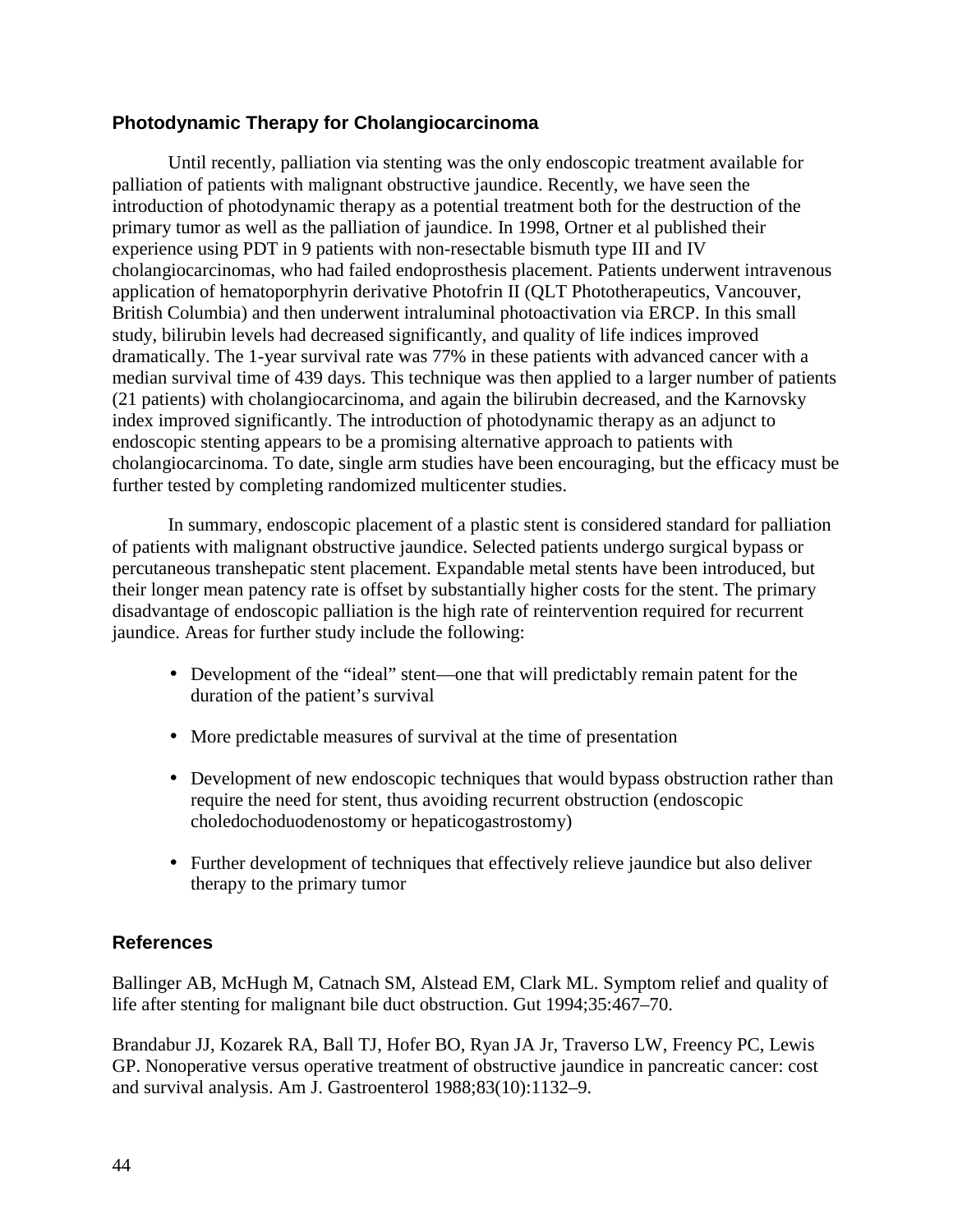Davids PHP, Groen AK, Rauws EA, Tytgat GN, Huibregtse K. Randomized trial of selfexpanding metal stents versus polyethylene stents for distal malignant biliary obstruction. Lancet 1992;340:1488–92.

Jailwala J, Fogel EL, Sherman S, Gottleib K, Flueckiger J, Bucksot LGA. Triple-tissue sampling at ERCP in malignant biliary obstruction. Gastrointest Endosc 2000;51(4, Pt 1):383–90.

Kim HJ, Kim MH, Lee SK, Yoo KS, Seo DW, Min YI. Tumor vessel: a valuable cholangioscopic clue of malignant biliary stricture. Gastrointest Endosc 2000;52(5):635–8.

Kim MJ, Mitchell DG, Ito K, Outwater EK. Biliary dilation: differentiation of benign from malignant causes—value of adding conventional MR imaging to MR cholangiopancreatography. Radiology 2000;214(1):173–81.

Luman W, Cull A, Palmer KR. Quality of life in patients stented for malignant biliary obstruction. European J Gastroenterol Hepatol 1997;9(5):481–4.

Ortner MA, Liebetruth J, Schrieber ST, Hanft M, Wruck U, Fusco V, Muller JM, Hortnagl H, Lochs H. Photodynamic therapy of non-resectable cholangiocarcinoma. Gastroenterology 1998;114:536–42.

Ortner MA. Photodynamic therapy of cholangiocarcinoma cancer. Gastrointest Endosc Clin N Amer 2000;10:481–6.

Prat F, Chapat O, Ducot B, Ponchon T, Pelletier G, Fritsch J, Choury AD, Buffet C. A randomized trial of endoscopic drainage methods for inoperable malignant strictures of the common bile duct. Gastrointest Endosc 1998;47(1):1–7.

Raikar GV, Melin MM, Ress A, Lettieri SZ, Poterucha JJ, Nagorney DM, Donohue JH. Cost-effective analysis of surgical palliation versus endoscopic stenting in the management of unresectable pancreatic cancer. Ann Surg Oncol 1996;3(5):470–5.

Seo DW, Lee SK, Yoo KS, Kang GH, Kim MH, Suh DJ, Min YL. Cholangioscopic findings in bile duct tumors. Gastrointest Endosc 2000;52(5):630–4.

Sherman S, Lehman G, Earle D, et al. Endoscopic palliation of malignant bile duct obstruction: improvement of quality of life. Gastrointest Endosc 1996;43:321A.

Smith AC, Dowsett JF, Russell RC, et al. Randomized trial of endoscopic stenting versus percutaneous stent insertion in malignant obstructive jaundice. Lancet 1987;8550:57–62.

Speer AG, Cotton PB, Macrae KD. Endoscopic management of malignant biliary obstruction: stents of 10-French gauge are preferable to stents of 8-French gauge. Gastrointest Endosc 1988;34:412–17.

Yeh TS, Jan YY, Tseng JH, Chiu CT, Cheng TC, Hwang TL, Chen MF. Malignant perihilar obstruction: magnetic cholangiopancreatographic findings. Am J Gastroenterol 2000;95(2):432–40.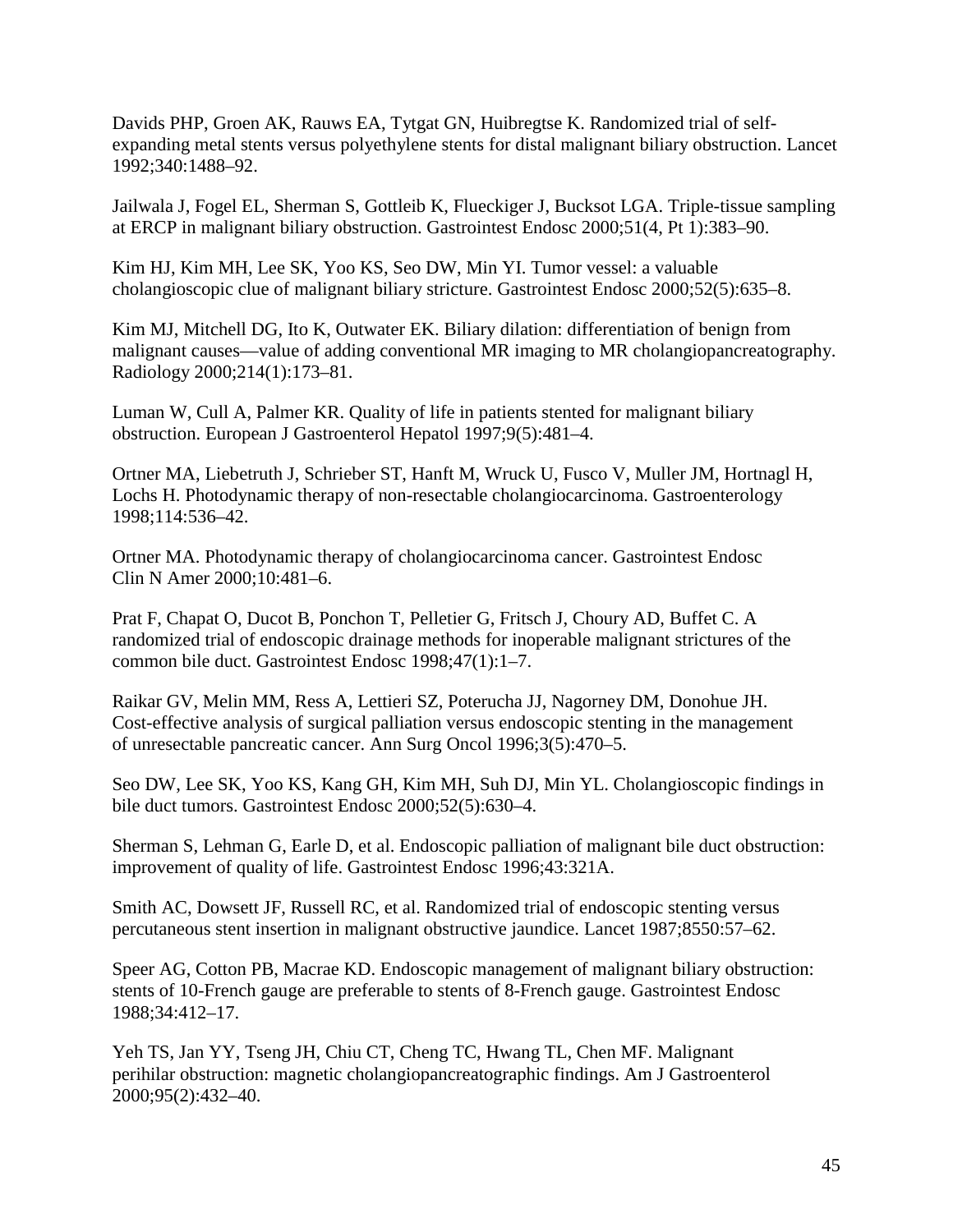Yeoh KG, Zimmerman MJ, Cunningham JT, Cotton PB. Comparative costs of metal versus plastic biliary stent strategies for malignant obstructive jaundice by decision analysis. Gastrointest Endosc 1999;49(4, Pt 1):466–71.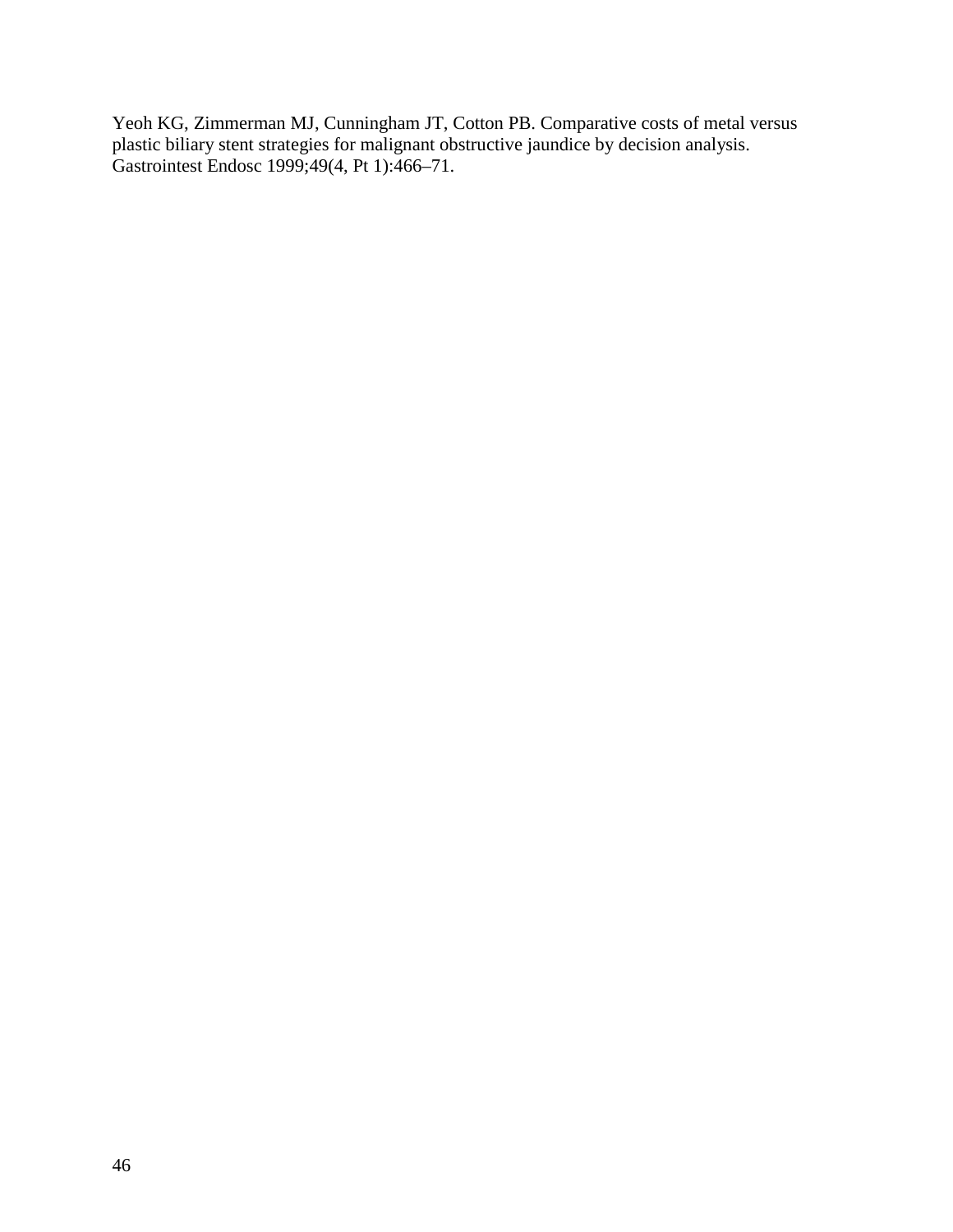# **Computerized Tomography (CT) and Magnetic Resonance Imaging (MRI) in Pancreatic and Biliary Tract Malignancies**

## **Pablo R. Ros, M.D., M.P.H.**

With the advent of multislice (multidector) CT (MS-CT) and breath hold pulsing sequences in MRI, these two cross-sectional imaging techniques are poised to play an even more important role in the management of patients with pancreatic and biliary malignancies. In this presentation, we review the state-of-the science of these two techniques applied to the study of the pancreas and biliary tract. We will not review magnetic resonance cholangiopancreatography (MRCP) since it is discussed elsewhere.

With the advent of MS-CT, the visualization of small abdominal organs and structures (such as the pancreas and the biliary tree) has dramatically improved. First, MS-CT allows fast, thin-section scanning of the abdomen with routine 1 to 1.5 mm sections. This results in scans demonstrating an exquisite anatomic detail and, therefore, allowing the detection of minute neoplasms and anatomical structures, such as minor vessels or lymph nodes. Secondly, MS-CT allows multiphasic vascular enhancement with early and late arterial phases as well as venous phase of enhancement. Thirdly, MS-CT allows isovolumetric reconstructions, allowing the visualization in any plane (even curved planes) of the pancreatic duct, biliary tree, and both arterial and venous vascular structures (CT-arteriography and venography). Therefore, MS-CT has become a superb tool for detection of small neoplasms, increasing the overall diagnostic accuracy (differentiating pancreatitis from neoplasm, and characterizing the different neoplasms), and finally as an able tool to assess resectability of pancreato-biliary tumors. We'll discuss the key findings in pancreatic adenocarcinoma, cystic neoplasms (serous and mucinous cystadenoma and cystadenocarcinoma), other exocrine neoplasms, and islet cell tumors.

 In the biliary tree, MS-CT makes CT-cholangiography a viable alternative to MRCP. It also makes the detection of sub-centimeter extrahepatic cholangocarcinomas possible, refining the diagnosis of klatskin tumor and intrahepatic cholangiocarcinoma.

The role of MRI continues to be complementary to CT in pancreatic and biliary malignancies, once MRCP is excluded. However, due to the higher contrast resolution of MRI (particularly post gadolinium enhancement), it is able to depict occasionally small pancreaticobiliary tumors undetected by CT.

 Finally, positron emission tomography **(**PET) and PET-CT hold the promise to play a key role in the evaluation of pancreatico-biliary malignancies, improving both detection and staging.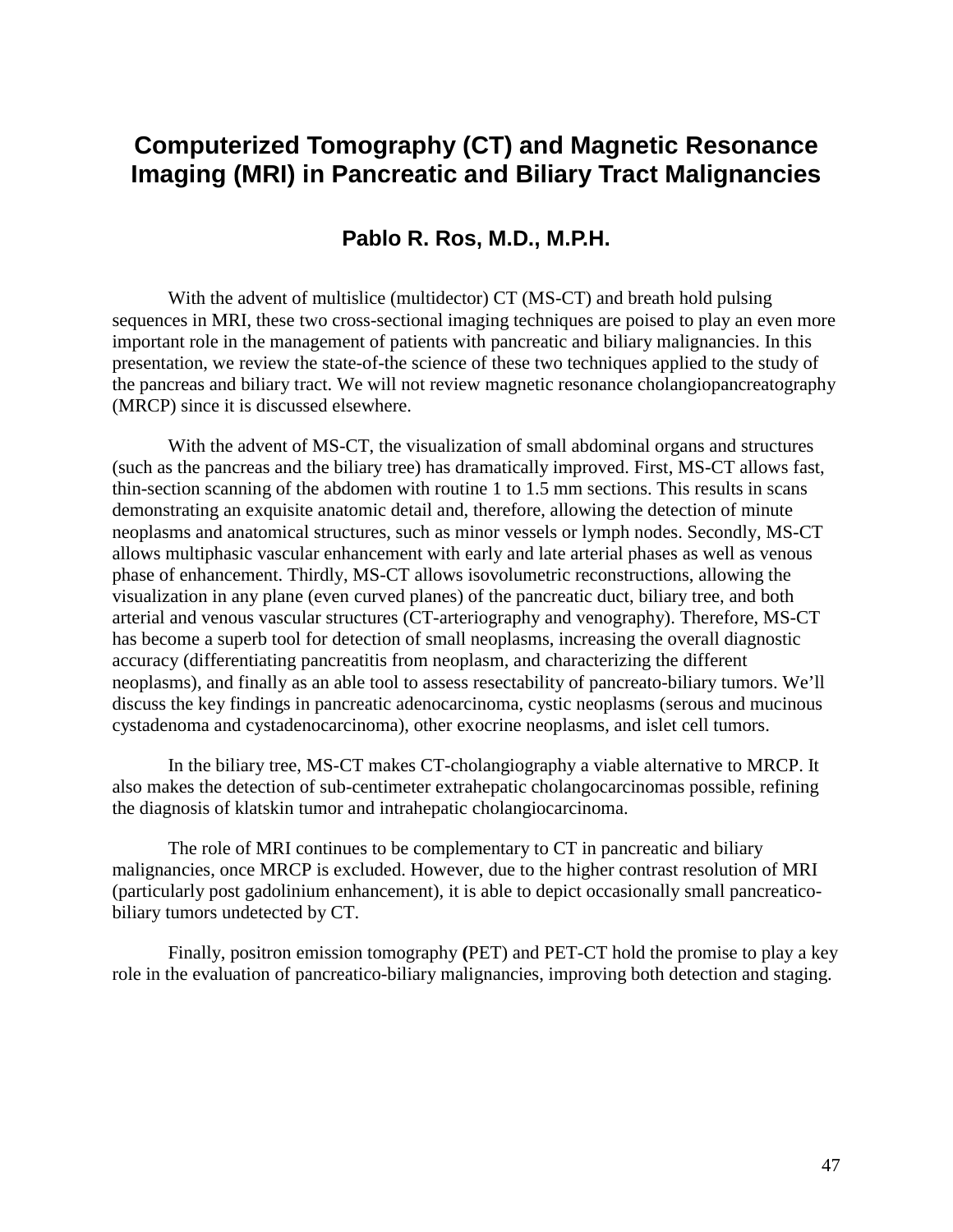## **References**

Ichikawa T, Peterson MS, Federle MP, et al. Islet cell tumor of the pancreas: Biphasic CT versus MR imaging in tumor detection. Radiology 2000;216:163–71.

McNulty NJ, Francis IR, Platt JF, Cohan RH, Korobkin M, Gebremariam A. Multi-detector row helical CT of the pancreas: Effect of contrast-enhanced multiphasic imaging on enhancement of the pancreas, peripancreatic vasculature, and pancreatic adenocarcinoma. Radiology 2001;220:97–102.

Mergo PJ, Helmberger TK, Buetow PC, Helmberger RC, Ros PR. Pancreatic neoplasms: MR imaging and pathologic correlation. Radiographics 1997;17:281–301.

O'Malley ME, Boland GW, Wood BJ, Fernandez-del-Castillo C, Warshaw AL, Mueller PR. Adenocarcinoma of the head of the pancreas: Determination of surgical unresectability with thinsection pancreatic-hase hellical CT. Am J Roentgenol 1999;173:1513–18.

Raptopoulos V, Steer ML, Sheiman RG, et al. The use of helical CT and CT angiography to predict vascular involvement from pancreatic cancer: Correlation with findings at surgery. AM J Roentgenol 1997;168:971–7.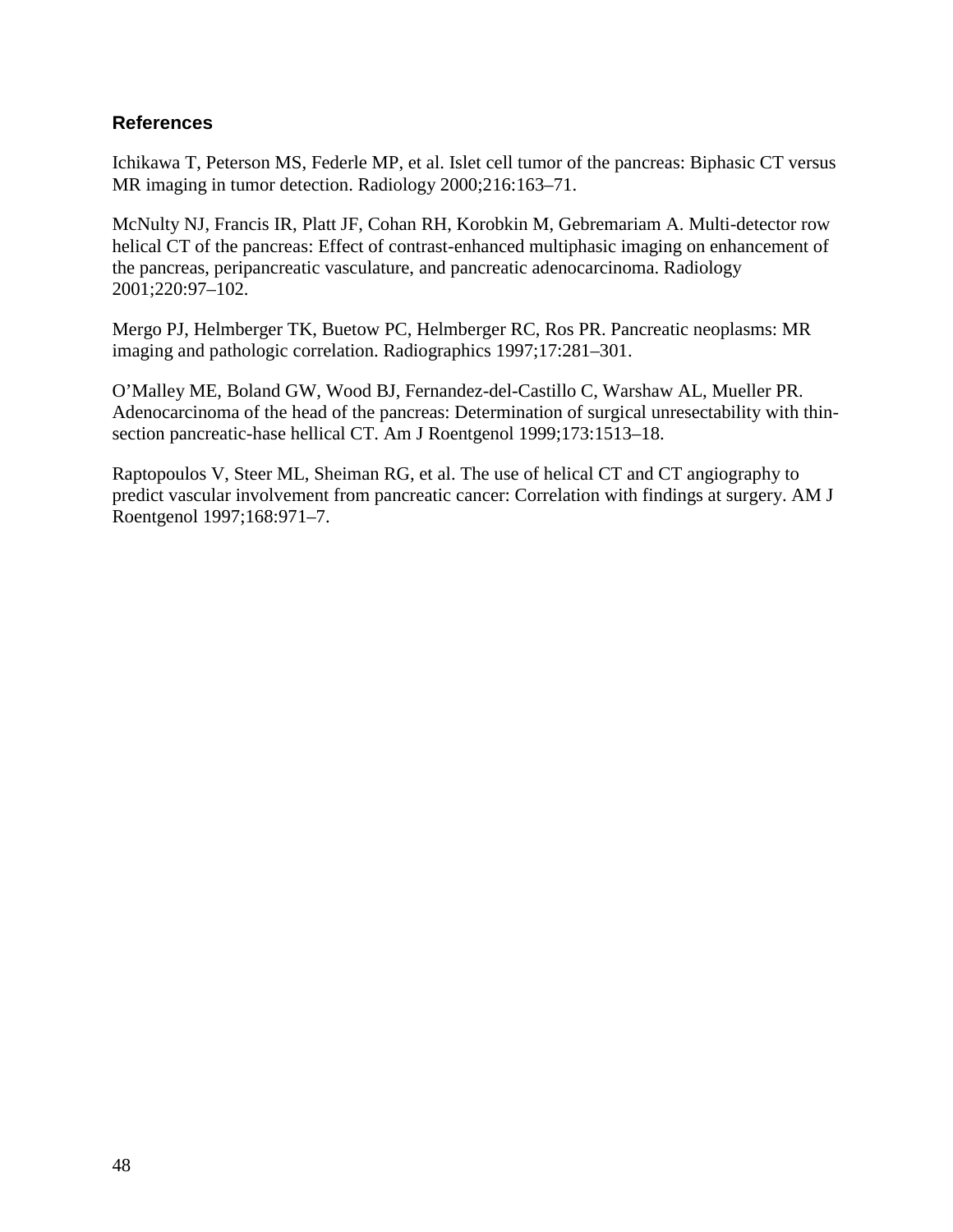# **Surgical Intervention in Pancreatic and Biliary Malignancies**

**Steven M. Strasberg, M.D., Ph.D.** 

#### **Introduction**

Patients with pancreatic and biliary malignancies may have a surgical procedure for the purposes of diagnosis, staging, palliation, or intended curative resection of these malignancies. Endoscopic retrograde cholangiopancreatography (ERCP) may be used in such patients for diagnosis, for preoperative decompression of obstructed bile ducts, or for definitive palliation of inoperable patients. Although preoperative decompression by ERCP is commonly performed, this procedure is controversial. Unresectable patients may be palliated by ERCP or operative decompression; there is no consensus on which is the better option. I will discuss the roles of surgery and the areas of controversy in regard to ERCP from the perspective of a hepatic, pancreatic, and biliary (HPB) surgeon.

### **Surgery in Diagnosis**

Surgery is rarely needed for diagnosis. Furthermore, preoperative tissue diagnosis is not required in those patients, whose clinical picture is compatible with a diagnosis of malignancy and who are fit for surgery. However, when the diagnosis of malignancy is doubtful or when the patient is not a surgical candidate, a tissue diagnosis is desirable. Percutaneous computerized tomography (CT)-guided or ultrasound (US)-guided biopsies or EUS directed biopsies are the first choice in these patients. Occasionally, these will fail to provide a diagnosis, either because of inaccessibility or insufficient tissue. We have shown that laparoscopic US-guided biopsy, which can supply multiple core biopsies of the pancreas, is very useful in such patients.<sup>(1)</sup>

#### **Surgery in Staging**

Many patients with hepatobiliary and pancreatic malignancies come to laparotomy after conventional preoperative testing with undetected liver or peritoneal metastases. Surgeons from the Massachusetts General Hospital<sup>(2)</sup> and the Royal Infirmary in Edinburgh<sup>(3)</sup> introduced laparoscopic staging in an attempt to lessen the incidence of unneeded laparotomies due to this cause. They reported that laparoscopy was an effective method of detecting metastases that were not apparent after standard preoperative imaging. For instance, in the case of pancreatic carcinoma, about 35% of staging laparoscopies were positive for previously undetected metastatic cancer.<sup>(2,3)</sup> Others, including our group, subsequently published studies confirming the value of staging laparoscopy in HPB malignancies. $(4,5)$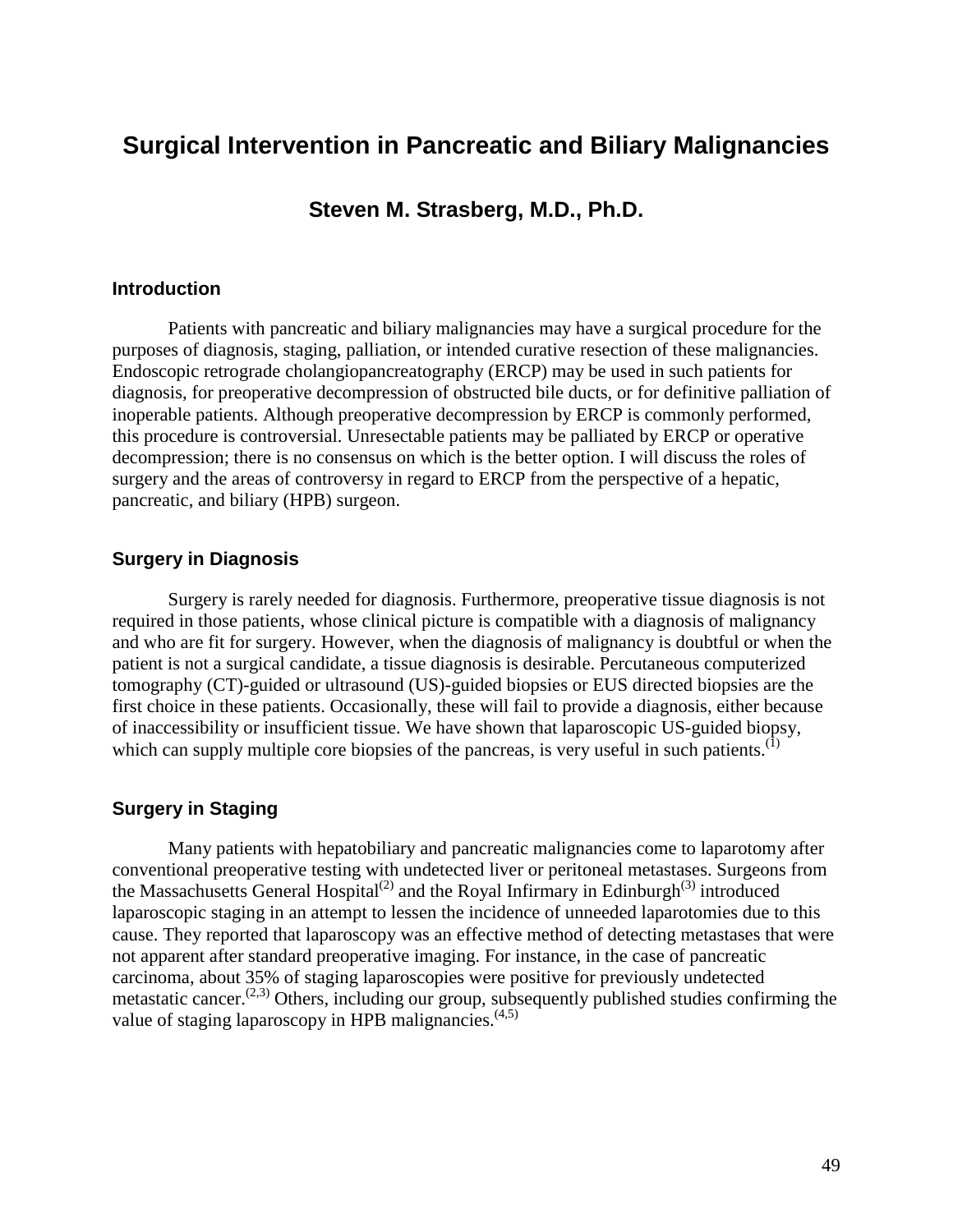Examination of the abdomen by laparoscopic ultrasound was introduced as an adjunct to laparoscopy, since it can see abnormalities below the surface of structures and thereby detect intrahepatic metastases, involved lymph nodes, and vascular invasion by tumor. The Edinburgh group demonstrated that this technique increased the yield of laparoscopic staging of liver and pancreatic tumors.<sup>(3)</sup> Again, our experience and that of others supported their prior findings.<sup>(4,5)</sup> We recently showed that the utility of staging laparoscopy is diagnosis dependent.<sup> $(6)$ </sup> In patients with cancer of the head of the pancreas, metastatic disease or vascular invasion was discovered frequently by laparoscopy (22%), whereas in ampullary/duodenal cancer, it was never found. The laparoscopic findings in cancer of the head of the pancreas had an important influence on treatment decisions, while in cancer of the ampulla/duodenum, laparoscopy had no effect on clinical decisions.(6) Laparoscopy also substantially influenced treatment of gallbladder cancer; in other tumor types, results were intermediate. Laparoscopic ultrasonography was valuable in cancer of the head of the pancreas. $(6)$ 

The value of staging laparoscopy is also dependent on the belief that endoscopic palliation is superior to operative palliation. In some major HPB centers, this is not accepted; all patients considered operable after conventional staging receive a laparotomy, and if found to be inoperable at that time, palliative surgical bypasses are performed.

#### **Surgery for Palliation**

The standard therapy for patients who are not operative candidates is endoscopic stenting of the bilary tree to relieve jaundice. The competing therapy is surgical "double bypass," i.e., bilo-enterostomy and gastroenterostomy. One randomized controlled trial (RCT) performed in over 200 patients has compared these therapies.<sup>(7)</sup> Technical success was achieved in 94 surgical and 95 stented patients, with functional biliary decompression obtained in 92 patients in both groups. In stented patients, there was a lower procedure-related mortality (3% vs  $14\%$ , p = 0.01), major complication rate (11% vs 29%,  $p = 0.02$ ), and median total hospital stay (20 vs 26 days,  $p = 0.001$ ). Recurrent jaundice occurred in 36 stented patients and 2 surgical patients. Late gastric outlet obstruction occurred in 17% of stented patients and 7% of the surgical group. Despite the early benefits of stenting, there was no significant difference in overall survival between the two groups (median survival: surgical 26 weeks; stented 21 weeks;  $p = 0.065$ ). The authors concluded that endoscopic stenting and surgery are effective palliative treatments, with the former having fewer early treatment-related complications and the latter fewer late complications. This study is the basis for selecting stenting over operative bypass. It has been criticized for having a high surgical morbidity and mortality rate. Additional confirmatory RCTs are highly desirable.

One criticism of endoscopic stenting is that it does not deal with the issue of gastrointestinal obstruction, which affects 10–20% of patients with pancreatic cancer. The counter-argument is that duodenal stenting or laparoscopic gastroenterostomy is available for those patients that develop obstruction after stenting—i.e., open surgery is rarely needed. An overriding factor in decision making is the life expectancy in unresectable cases of pancreatic cancer.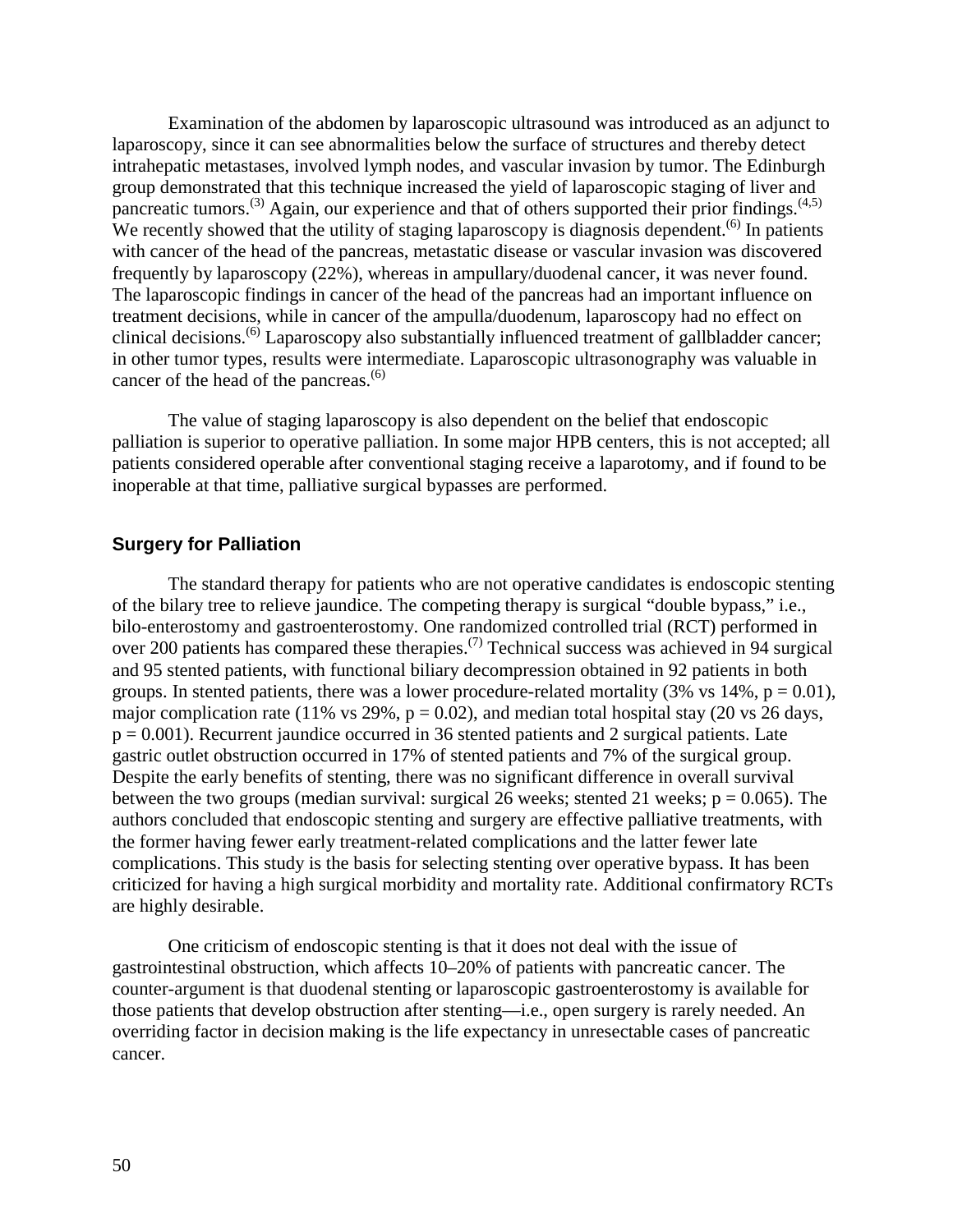### **Surgical Resection With Curative Intent**

 the past, it was an operation associated with high morbidity and mortality. Mortality has fallen The Whipple procedure is the standard operation for pancreatic and low bilary tumors. In steeply in high volume HPB centers, at which mortality rates are usually 1–2% (Table 1). Nonetheless, most Whipple procedures in the United States are still performed outside tertiary care centers, and there the mortality rate remains over 15%. The main morbidity is fistula after pancreaticojejunostomy, but as we have shown (Table 1), this can be lowered to about 1.5% with the most modern techniques. The quality of life after the procedure is excellent when patients without recurrent cancer are assessed at one year after surgery.<sup>(8)</sup>

**Clinical Effectiveness of the Whipple Procedure:** Five-year survival for ampullary, bile duct, and duodenal malignancies, which have been respectable since the inception of pancreaticoduodenectomy, have remained largely unchanged in recent years. These rates range between 20–45%, and ampullary and duodenal cancers appear to have the best prognosis. In contrast, the results for adenocarcinoma of the head of the pancreas have been extremely poor in the past. In 1987, Gudjonsson reviewed more than 50 case series, published from 1949 to 1986, containing 2,400 pancreaticoduodenectomies performed for pancreatic cancer. He estimated the 5-year survival in resected cases at  $4\%$ .<sup>(9)</sup> Gudjonsson's figures were estimates that depended on some unproven assumptions and may have been slightly pessimistic, but were not much lower than results in many case series in which complete data were available. Recently, however, three large case series have reported 5-year actuarial survival rates of about  $20\%$ .<sup>(10,11)</sup> Results were even better in patients with small tumors or with negative lymph nodes, reaching 40% 5-year survival in some subgroups.<sup> $(10,11)$ </sup> Not all recent series have realized such results.<sup> $(12,13)$ </sup>

A continuing area of controversy is the use of ERCP in the preoperative period. Several randomized controlled trials dating back to the 1970s have shown the lack of benefit of preoperative decompression in jaundiced patients. Most authorities agree that diagnostic ERCP is not needed in patients with a typical history of periampullary malignancy associated with CT findings of a mass in the head of the pancreas, yet stenting prior to surgical referral in operable patients of this type is still common. A recent study showed an increased incidence of wound infection in stented than in operated patients. There is also a small but undesirable rate of pancreatitis, which delays the operation or makes it more difficult.<sup> $(14)$ </sup>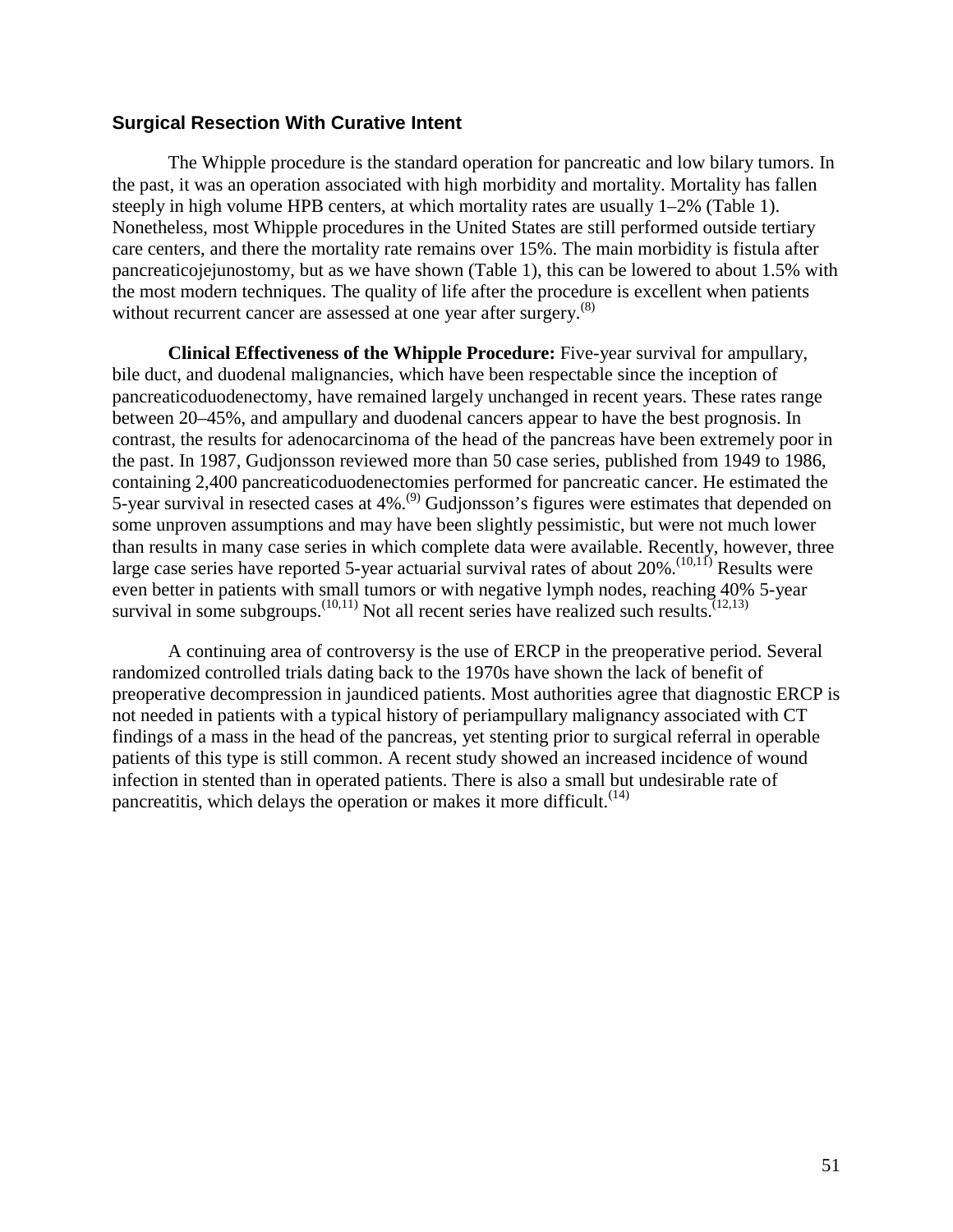### **Table 1.** Rates of Pancreatic Fistulas, Intra-abdominal Abscesses, and Anastomotic Failures After Pancreaticojejunostomy

| Publication           | Data Years             | Site                            | Fistula<br><b>Definition</b> | Number<br>of Patients | Chronic<br>Pancreatitis (%) | Fistulas<br>(%) | Abscesses<br>(%) | Anastomotic<br>Failure $(\%)\$ | Reoperations<br>% | <b>Mortalities</b><br>(% ) |
|-----------------------|------------------------|---------------------------------|------------------------------|-----------------------|-----------------------------|-----------------|------------------|--------------------------------|-------------------|----------------------------|
| Yeo et al. 2000       | 1998-2000              | Johns Hopkins                   | A                            | 211                   | 21(10)                      | 21(10)          | 14(7)            | 25(17)                         | 13(6)             | 1(0.5)                     |
| Buchler et al. 2000   | 1993-1999              | <b>Bern Switzerland</b>         | В                            | 331                   | 133(40)                     | 7(2.1)          | 4(1.2)           | 11(3)                          | 13(4)             | 7(2.1)                     |
| Gouma et al. 2000     | 1997-1999 <sup>a</sup> | <b>Netherlands</b>              | C                            | 151                   | <b>NS</b>                   | 8(5)            | 5(3)             | 13(8)                          | 12(8)             | 1(0.7)                     |
| Brooks et al. 2000    | 1993-1998 <sup>a</sup> | <b>NYU</b>                      | A                            | 111                   | 6(5)                        | 15(14)          | 2(2)             | 17(16)                         | <b>NS</b>         | 0                          |
| Grobmeyer et al. 2000 | 1994-1998              | Cornell                         | $A^*$                        | 59                    | 3(6)                        | 10(17)          | 3(6)             | 13(23)                         | 1(2)              | 2(3.4)                     |
| Bottger et al. 1999   | 1985-1997              | Mainz Germany                   | D                            | 221                   | 18(8)                       | 18(8)           | 12(5)            | 30(13)                         | 19(9)             | 7(3)                       |
| Rios et al. 1998      | 1983-1996 <sup>a</sup> | Charleston SC                   | E                            | 98                    | 27(28)                      | 13(13)          | 1(1)             | 14(14)                         | <b>NS</b>         | 1(1)                       |
| Sato et al. 1998      | 1992-1997              | Fukuoka Japan                   | F                            | 62                    | 7(11)                       | 9(15)           | 2(3)             | 11(18)                         | 2(3)              | 1(2)                       |
| Castillo et al. 1995  | 1991-1994              | Mass Gen Hospital               | E                            | 237                   | 62(26)                      | 16(8)           | 10(4)            | 26(12)                         | 3(1)              | 1(0.8)                     |
| Howard                |                        | Toledo OH                       | C                            | 56                    |                             | 0               | 3(5)             | 3(5)                           |                   |                            |
| Ohwada et al.         | 1992-1999              | Maebashi Japan                  | G                            | 100                   | 8(8)                        | 4(4)            | 1?(1)            | 5(5)                           | 3(3)              | 2(2)                       |
| Strasberg et al.      | 1996-2000              | Washington University, St Louis | A                            | 126                   | 16(13)                      | 2(1.6)          | 2(1.6)           | 4(3)                           | 1(0.8)            | 1(0.8)                     |

A. Johns Hopkins Group Definition: Greater than 50-ml amylase-rich fluid (more than threefold elevation above upper limit of normal in serum) per day through the surgically placed drains on or after postoperative day 10 or pancreatic anastomosis disruption demonstrated radiographically. A\* has substantially the same definition with slight variation.

B. Secretion or 30 ml or more of amylase rich drainage fluid (5,000 units) per day for more than 10 days

C. Not specifically defined

D. Amylase concentration in drainage fluid of >2,000

E. "High" amylase drain output after day 7—"high" not defined

F. "High" amylase drainage or radiological demonstration. High not defined<br>G. Drainage of fluid with amylase concentration greater than 3 times normal or radiological demonstration<br>§ Anastomotic Failure = fistulas

 $\S$  Anastomotic Failure = fistulas<br><sup>a</sup> Latest reported period taken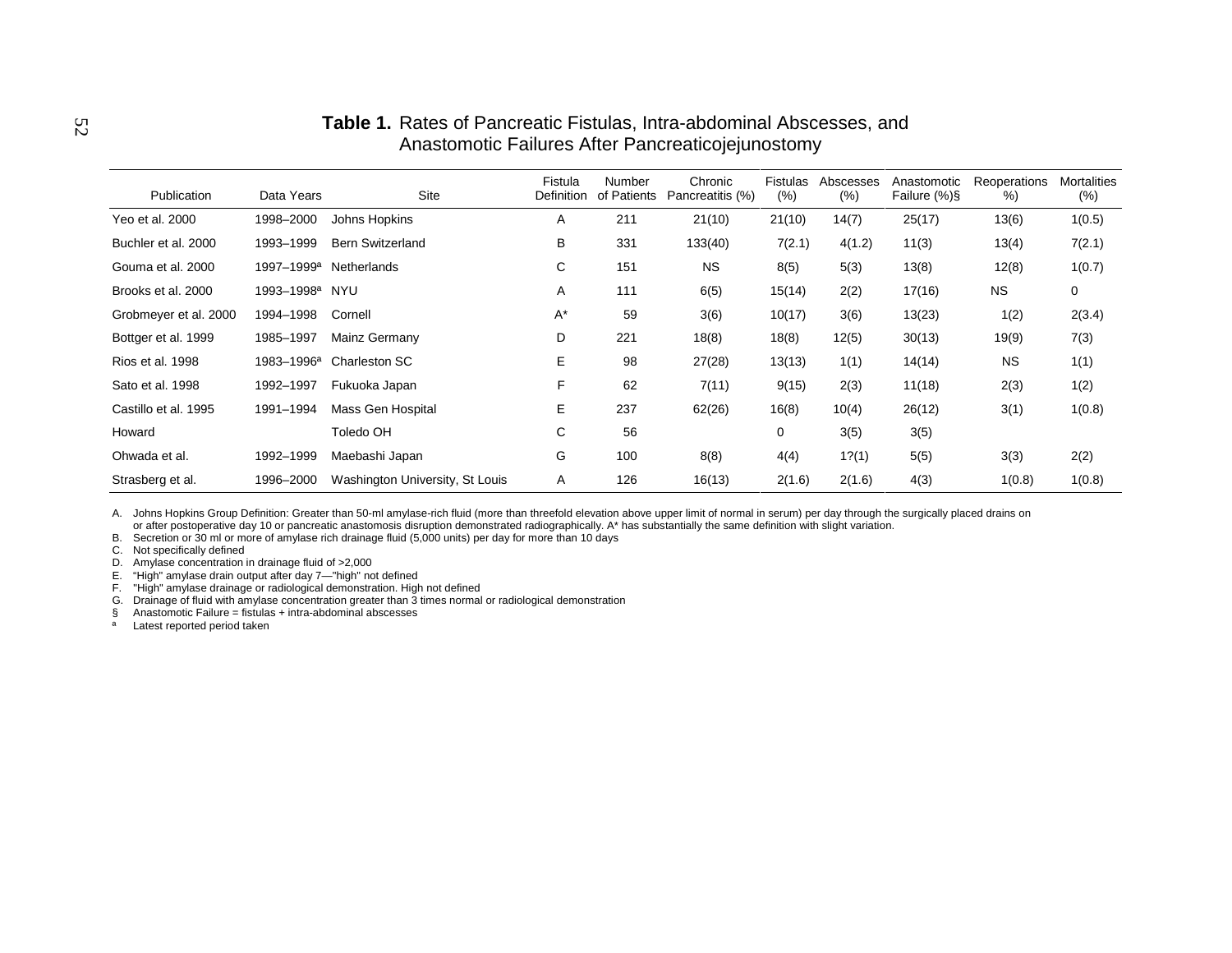## **References**

- 1. Strasberg SM, et al. Management of diagnostic dilemmas of the pancreas by ultrasonographically guided laparoscopic biopsy. Surgery 1999;126(4):736–41; discussion 741–3.
- 2. Warshaw AL, Tepper JE, and Shipley WU. Laparoscopy in the staging and planning of therapy for pancreatic cancer. Am J Surg 1986;151(1):76–80.
- 3. John TG, et al. Carcinoma of the pancreatic head and periampullary region. Tumor staging with laparoscopy and laparoscopic ultrasonography. Ann Surg 1995;221(2):156–64.
- 4. Conlon KC, et al. The value of minimal access surgery in the staging of patients with potentially resectable peripancreatic malignancy. Ann of Surg 1996;223(2):134–40.
- 5. Callery MP, et al. Staging laparoscopy with laparoscopic ultrasonography: Optimizing resectability in hepatobiliary and pancreatic malignancy. J Am Coll Surg 1997;185(1):33–9.
- 6. Vollmer CA, et al. Utility of staging laparoscopy in subsets of peripancreatic and biliary malignancies. Ann Surg 2001; in press.
- 7. Smith AC, et al. Randomised trial of endoscopic stenting versus surgical bypass in malignant low bileduct obstruction. Lancet 1994;344(8938):1655–60.
- 8. McLeod RS, et al. Quality of life, nutritional status, and gastrointestinal hormone profile following the Whipple procedure. Am J Surg 1995;169:179–185.
- 9. Gudjonsson B. Cancer of the pancreas: 50 years of surgery. Cancer 1987;60:2284–303.
- 10. Geer RJ, Brennan MF. Prognostic indicators for survival after resection of pancreatic adenocarcinoma. Am J Surg 1993;165(1):68–72.
- 11. Yeo CJ, Cameron JL, Lillemoe KD, Sitzmann JV, Hruban RH, Goodman SN, Dooley WC, Coleman J, Pitt HA. Pancreaticoduodenectomy for cancer of the head of the pancreas. 201 patients. Ann Surg, 1995;221(6):721–31.
- 12. Tsao JI, Rossi RL, Lowell JA. Pylorus-preserving pancreatoduodenectomy. Is it an adequate cancer operation? Arch Surg, 1994;129(4):405–2.
- 13. Nitecki SS, Sarr MG, Colby TV, van Heerden JA. Long-term survival after resection for ductal adenocarcinoma of the pancreas. Is it really improving? Ann Surg 1995;221(1):59–66.
- 14. Povoski SP, et al. Preoperative biliary drainage: Impact on intraoperative bile cultures and infectious morbidity and mortality after pancreaticoduodenectomy (see comments). J Gastrointest Surg 1999;3(5)496–505.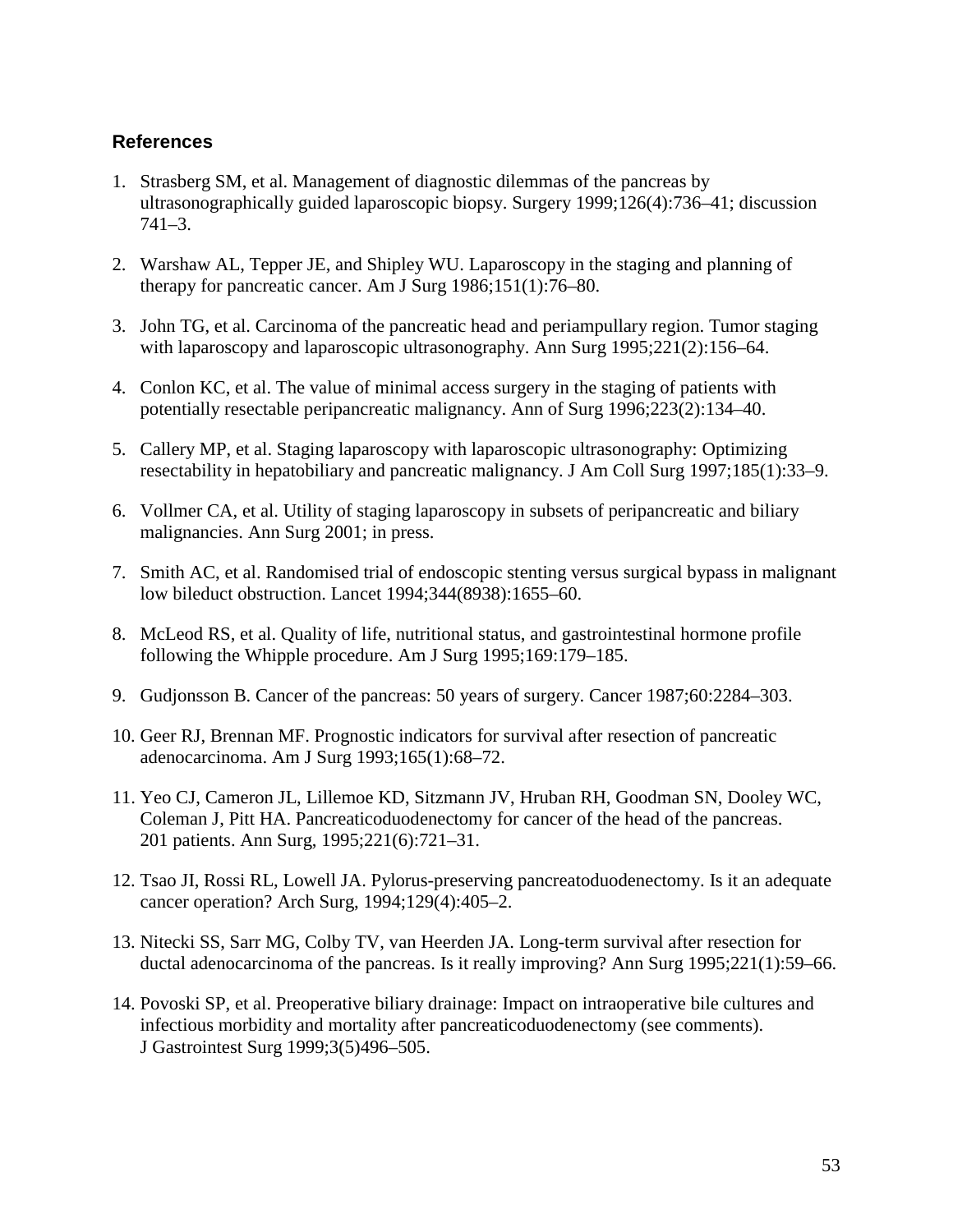# **Epidemiology, Natural History, and Predictors of Disease Outcome in Acute and Chronic Pancreatitis**

## **Peter A. Banks, M.D.**

#### **Acute Pancreatitis**

 but this data may reflect improved methodology of diagnosis and more accurate record keeping. The incidence of acute pancreatitis per 100, 000 inhabitants per year varies considerably throughout the world. Recent data suggest that the incidence is comparatively low in England and the Netherlands (perhaps 5–10 per 100,000), is somewhat higher in Scotland and Denmark (approximately 25–35 per 100,000 inhabitants), and is still higher in the United States and Finland (approximately 70–80 per 100,000 inhabitants). The incidence appears to be increasing,

The natural history of acute pancreatitis is a reflection of the two most important determinants of severity: pancreatic necrosis and organ failure. Approximately 15% of patients with acute pancreatitis develop pancreatic necrosis, with a mortality of 15–20%. The remainder develop interstitial pancreatitis, with a mortality of 1–3%. Half of the deaths in necrotizing pancreatitis occur within the first 7 to 14 days and are mainly due to the development of multiple organ failure. The remaining patients die at a later stage, usually as a result of infected necrosis. Organ failure occurs in approximately 5–10% of patients with interstitial pancreatitis and is usually the cause of death. Hence, research in the future to decrease mortality of acute pancreatitis must be directed to methods that prevent or eliminate organ failure and to methods that prevent or provide more effective treatment of infected necrosis.

Predictors of disease outcome are usually sought within the first few days and preferably at admission. A high Apache II score at admission  $(\geq 8)$  is generally considered to be a predictor of severe disease. Additional factors that are available at admission that provide some prognostic information include age and obesity. In general, older individuals have a worse prognosis than younger people, as do individuals who are very obese. Laboratory tests that have been shown to have prognostic significance include hematocrit and creatinine. Hemoconcentration (reflective of intravascular volume depletion) appears to correlate with the development of pancreatic necrosis; the absence of hemoconcentration at admission suggests a more benign course. Renal failure at admission, as evidenced by a serum creatinine  $> 2$  mg/dl in the experience of some investigators has also indicated a worse prognosis. Finally, in necrotizing pancreatitis, the development of multisystem organ results in a mortality of 30–50%.

#### **Chronic Pancreatitis**

The incidence of chronic pancreatitis appears to be in the range of 3–10 per 100,000 inhabitants in many parts of the world. The most important medical problems associated with chronic pancreatitis include abdominal pain, steatorrhea, and diabetes mellitus. In addition, in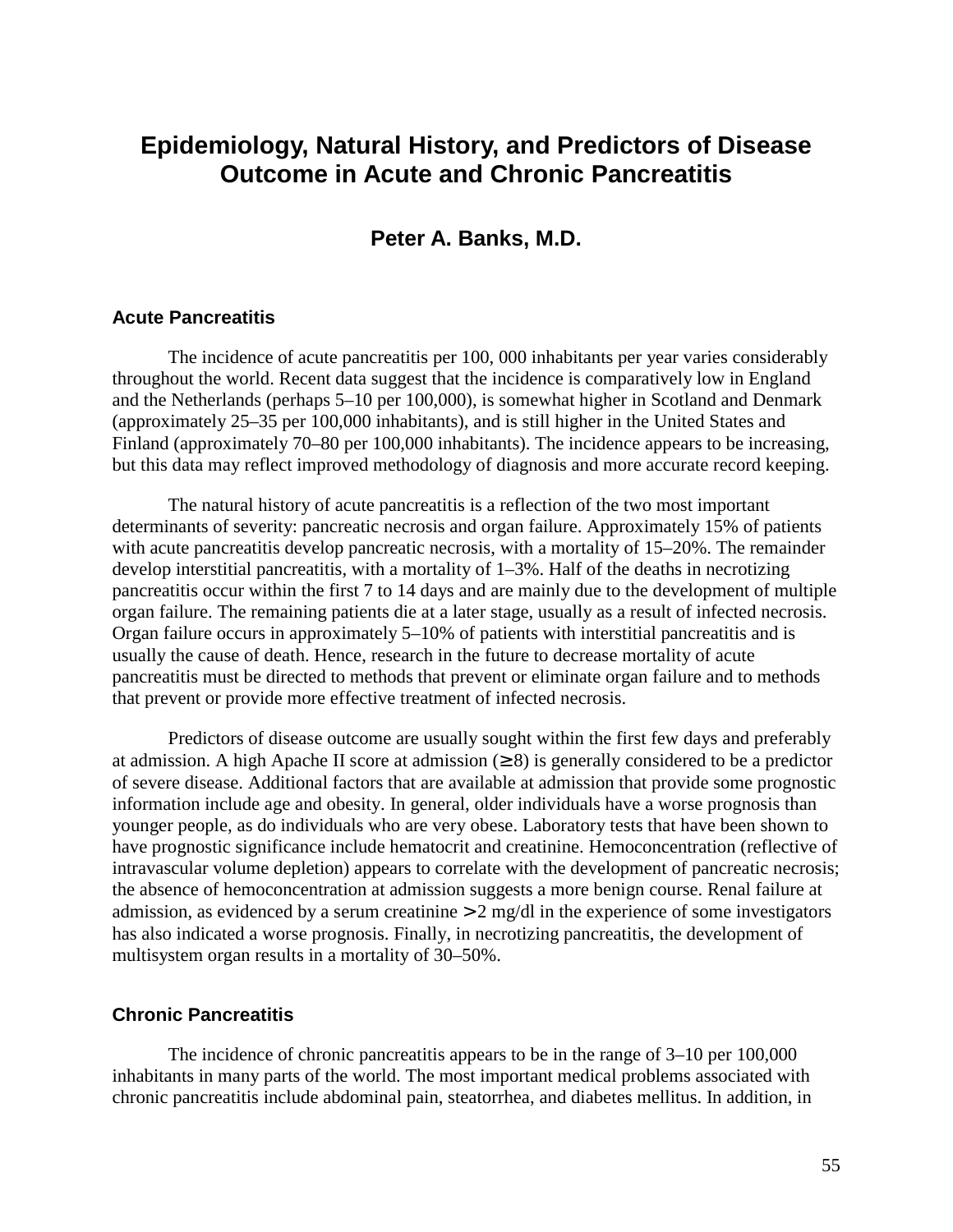recent years, chronic pancreatitis has been shown to be a premalignant condition. Two important etiologies are alcohol and tropical pancreatitis. The cause of the latter condition remains elusive. In addition, some families are predisposed to chronic pancreatitis (hereditary pancreatitis) because of cationic trypsinogen gene mutations. Many patients with idiopathic pancreatitis have been found to have mutations of the cystic fibrosis gene.

nerve interruption, require further study. The natural history of chronic pancreatitis varies considerably and may differ among the various etiologies. A great deal of attention has been paid to the natural history of pain in chronic pancreatitis. In some parts of the world, pain has been shown to diminish and even to cease completely over time, but this has not been the general experience. The natural history of pain does not appear to be influenced by the development of severe functional abnormalities (steatorrhea and diabetes) nor by the development of severe structural changes (pancreatic calcification or severe pancreatic ductal abnormalities). When chronic pancreatitis is caused by alcohol, abstention may in selected instances be helpful in ameliorating pain. The role of endoscopic procedures to eliminate pain requires additional study. While several reports have suggested that endoscopic procedures are effective in relieving pain, thus far there have been no randomized prospective trials of endoscopic procedures designed to eliminate pancreatic stones and/or decrease ductal dilatation. The role of surgical procedures to eliminate pain also requires additional study. While many surgical series have reported decrease and at times elimination of pain following decompression of a dilated pancreatic duct (lateral pancreaticojejunostomy) or removal of the head of the pancreas when most of the inflammation occurs in this area (Whipple procedure), surgical procedures have also not been subjected to randomized prospective trials. Similarly, techniques to relieve pain, such as celiac plexus block and thoracoscopic splanchnic

Steatorrhea caused by deficiency in pancreatic enzyme secretion can usually be treated successfully with the use of pancreatic enzymes. Diabetes mellitus can usually be well controlled with the use of insulin among compliant patients. Additional problems—such as development of a pancreatic pseudocyst, stenosis of the common bile duct, ascites secondary to pancreatic ductal disruption, and gastrointestinal bleeding from a variety of sources—can usually be treated successfully with a variety of techniques, including radiologic, endoscopic, and surgical methods. It remains difficult to diagnose pancreatic carcinoma that develops in association with chronic pancreatitis.

In addition to the above complications, prognostic factors in chronic pancreatitis include narcotic addiction, alcoholism, cirrhosis of the liver, and smoking. Mortality of patients with chronic pancreatitis has been shown to be 3.6 times higher than that of patients without chronic pancreatitis.

### **References**

Blum T, Maisonneueve P, Lowenfels AB, Lankisch PG. Fatal outcome in acute pancreatitis: Its occurrence and early prevention. Pancreatology 2001;1:237–41.

Brown A, Orav J, Banks PA. Hemoconcentration is an early marker for organ failure and necrotizing pancreatitis. Pancreas 2000;20:367–72.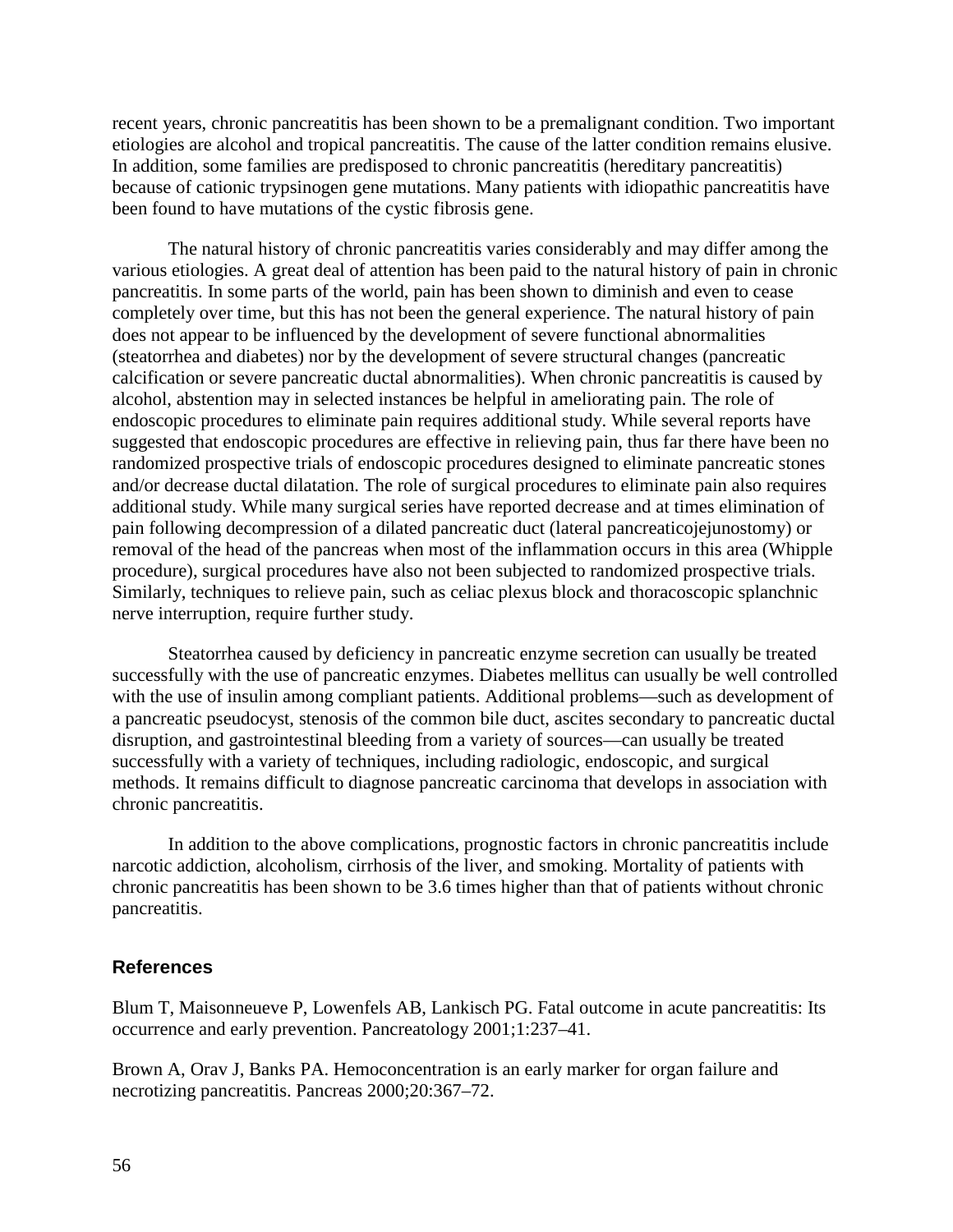Etemad B, Whitcomb DC. Chronic pancreatitis: Diagnosis, classification, and new genetic developments. Gastroenterology 2001;120:682–707.

Lankisch PG. Natural course of chronic pancreatitis. Pancreatology 2001;1:3–14.

Lankisch PG, Banks PA. Pancreatitis. New York: Springer, 1998.

Warshaw AL, Banks PA, Fernandez-DelCastillo C. AGA Technical review: Treatment of pain in chronic pancreatitis. Gastroenterology 1998;115:765–76.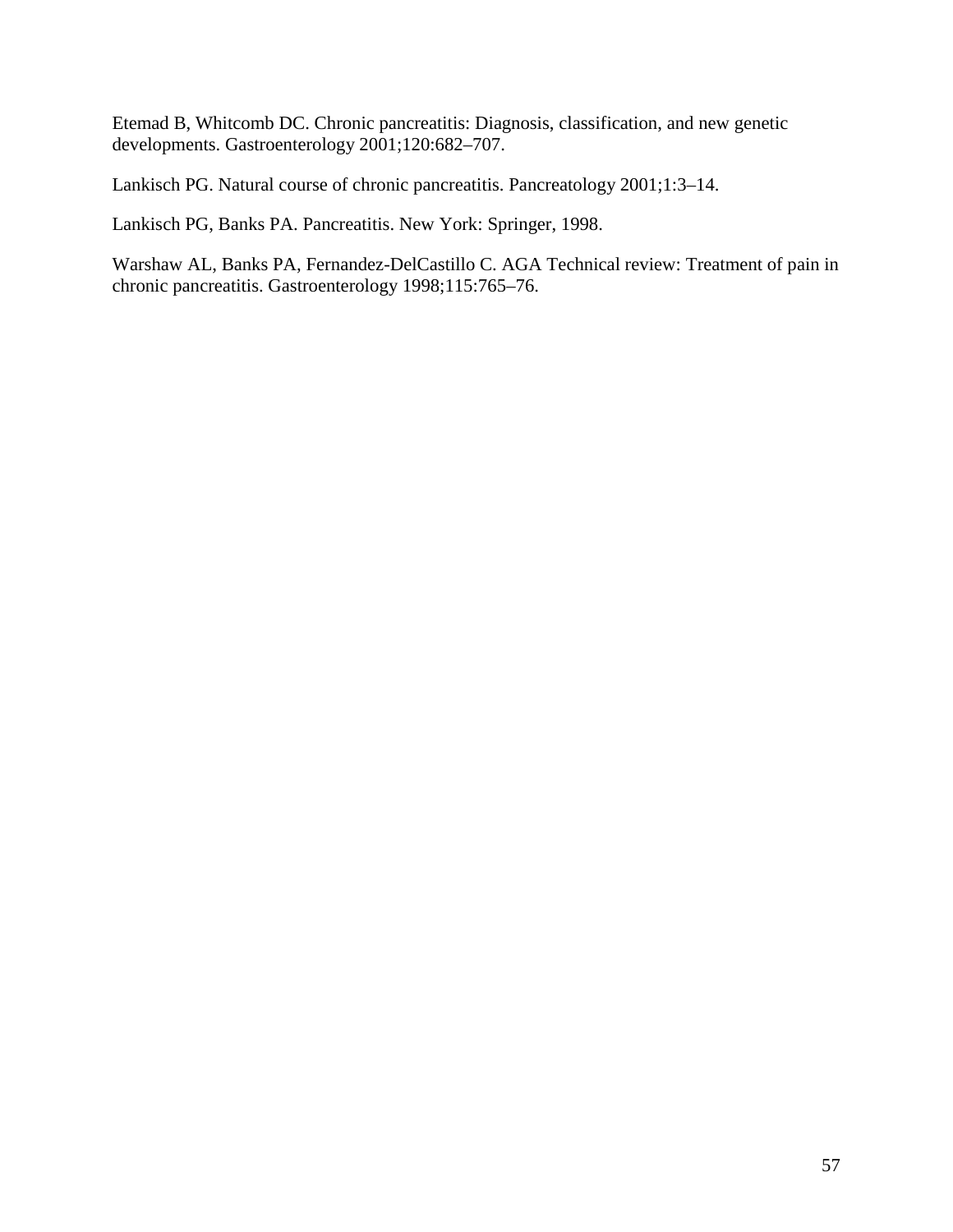# **Role of ERCP in Acute Pancreatitis**

# **Richard A. Kozarek, M.D.**

Caused primarily by gallstones and alcohol in the adult U.S. population, acute pancreatitis is associated with considerable morbidity and mortality rates of approximately 5– 10%, usually as a consequence of sepsis or multi-organ failure.<sup> $(1,2)$ </sup>

ERCP interaction in acute pancreatitis has primarily been one of cause and effect.<sup>(3)</sup> In other words, there is a variable incidence of acute pancreatitis following the performance of ERCP thought to be the consequence of sphincter edema or spasm, rupture of small ductules and pancreatic acini, or due to the direct toxicity of the contrast agent used.

It is a homeopathic tenet: "Like cures like." Thus, it may be deep-seated homeopathic insecurities that enjoin practitioners to treat acute pancreatitis with endoscopic retrograde cholangiopancreatography (ERCP), a major etiology of iatrogenic disease.

By far and away, the major interaction between ERCP and acute pancreatitis has been in the setting of presumptive biliary pancreatitis, in which there is concern for an impacted or ballvalving common bile duct stone.<sup> $(4)$ </sup> While there is debate about the likelihood of a persistent stone based upon common bile duct (CBD) diameter, biochemical abnormalities, and the presence or absence of concomitant cholangitis, there is little debate that 1/3–2/3 of patients with persistent gallstones develop a second attack of acute pancreatitis, usually within months.<sup>(1)</sup> Nor is there debate that cholecystectomy or endoscopic biliary sphincterotomy, which disconnects the pancreaticobiliary orifices in most patients, can preclude these subsequent attacks.(2) Historically, the major debate in the endoscopic treatment of acute gallstone pancreatitis has been "Does it ameliorate or exacerbate the disease?" There are four prospective trials in the literature that have attempted to address this issue.  $(5-8)$ 

**British Study.** In this seminal study by Neoptolemos et al., 121 patients with acute pancreatitis and gallstones documented ultrasonographically were randomized to conservative treatment or ERCP and sphincterotomy (ES) if indicated, within 72 hours of hospital admission.<sup>(5)</sup> In the ERCP group, ductal stones were found in 25% of the patients with mild disease and 63% of individuals with severe disease. Although performance of ES did not change outcomes in patients with mild disease, there were statistically significant reductions in complications and hospitalization time in the endoscopically treated group.

**Hong Kong Study.** A second prospective, randomized trial of ERCP-ES versus conservative management was published by Fan et al.<sup> $(6)$ </sup> Of 195 patients included in the trial, CBD stones were found in 65%. In patients in whom stones were found and endoscopically treated, there were statistically fewer complications than the conservatively managed group (16% vs 33%), and there was a trend towards lower mortality (5% vs 9%) in the urgent endoscopy group as a whole. This trend was magnified in individuals with severe disease (morbidity 54% vs 13%; mortality 22% vs 12%).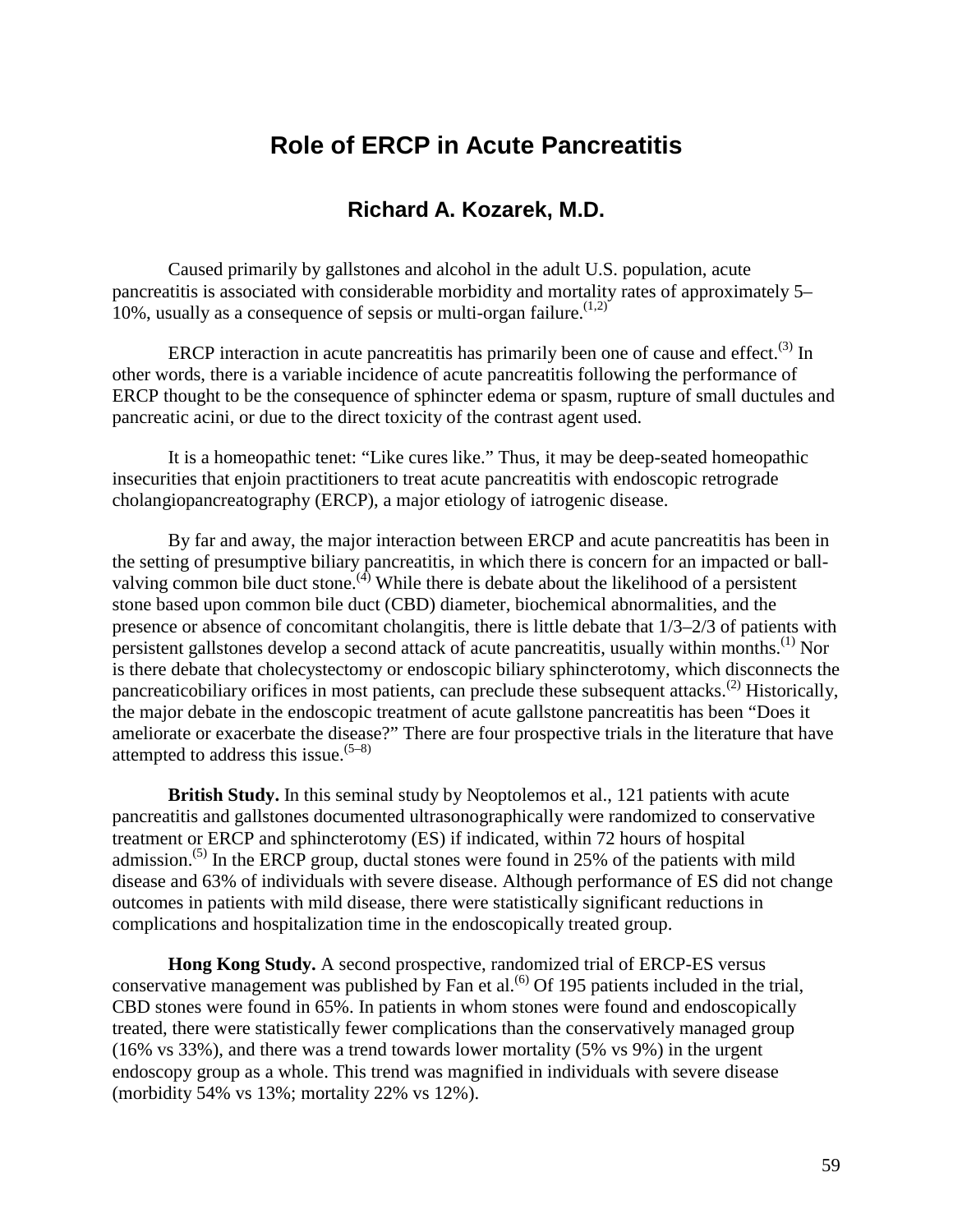**Polish Study.** To date published only in abstract form, this study prospectively looked at 280 patients with acute biliary pancreatitis, all of whom had urgent ERCP-ES within 24 hours of admission.<sup> $(7)$ </sup> Excluding the 75 patients who were treated for an impacted stone, patients were randomized to undergo ES or conventional therapy. Those treated endoscopically had a statistically significant reduction in both complications (17% vs 36%) and mortality (2% vs 13%). This study has been the only one to suggest that ERCP-ES is beneficial in mild as well as severe disease.

**German Study.** In contrast to the other single center studies outlined above, this was a 22 institution multicenter trial, which also excluded patients who had either jaundice or cholangitis.(8) Randomizing 238 patients with suspected biliary pancreatitis to either conservative treatment or ERCP-ES within 72 hours, 58 of the 126 patients randomized to endoscopy had CBD stones, as did 13 of 20 patients initially randomized to the control group. Not only did endoscopy fail to ameliorate the disease process in this study, but patients undergoing ERCP had a higher incidence of respiratory failure and more severe complications. This study has been criticized for the design, the randomization process, and the fact that 19 of the centers contributed less than 2 patients per year to the trial.

pancreatic ascites and persistent pancreaticoenteric and pancreaticocutaneous fistulae.<sup>(9)</sup> With the weight of the above mentioned studies suggesting a role for urgent ERCP-ES in at least a subset of patients with acute biliary pancreatitis, the debate now focuses on what the subset should be. From a personal perspective, I undertake endoscopic evaluation in any patient with severe disease, jaundiced patients, those who experience an in-hospital exacerbation, and patients with smoldering disease. The latter are often the result of a pancreatic disruption, an event that occurs not only in pseudocysts, but also in high amylase pleural effusions, pancreatic ascites, and pancreaticocutaneous fistulas resulting from the percutaneous drainage of peripancreatic fluid collections.(9) These disruptions are also present in many cases of severe pancreatic necrosis. Undertaking ERCP in these settings not only attempts to define the etiology of the pancreatitis (biliary stone, variant anatomy, chronic pancreatitis), but also the anatomic consequence (stenosis or leak) prolonging the course. ERCP also entails placement of pancreatic prostheses in some patients with amenable anatomy and an ongoing ductal disruption. As such, our group, as well as others, have shown that transpapillary placement of pancreatic prostheses beyond a ductal disruption can resolve some pancreatic pseudocysts as well as cases of refractory

patients with pancreatic necrosis (computerized tomography [CT] severity index [CTSI]  $\geq$  6), we More recently, as one component of a multidisciplinary team approaching extremely ill have noted that 75% of these patients have ductal disruption on the basis of a high amylase/volume percutaneous fistula or by direct pancreatography at ERCP. The latter procedure is controversial and raises concerns about pancreatitis exacerbation or iatrogenic infection of the necrosis. Nevertheless, the placement of pancreatic prostheses to control the ductal disruption, in conjunction with endoscopic or percutaneous drainage of amenable fluid collections, and surgery in a subset of patients whose central pancreatic necrosis leaves them with a disconnected gland syndrome have been associated with an 11% mortality in our institution. This figure, historically, should approximate 30% in patients with a CTSI  $\geq$  6. Although it is impossible to define the individual roles played by this multidisciplinary approach, it is the author's distinct opinion that treatment of an ongoing ductal disruption often short circuits the inflammatory process by removing continued enzymatic insult to the necrotic area.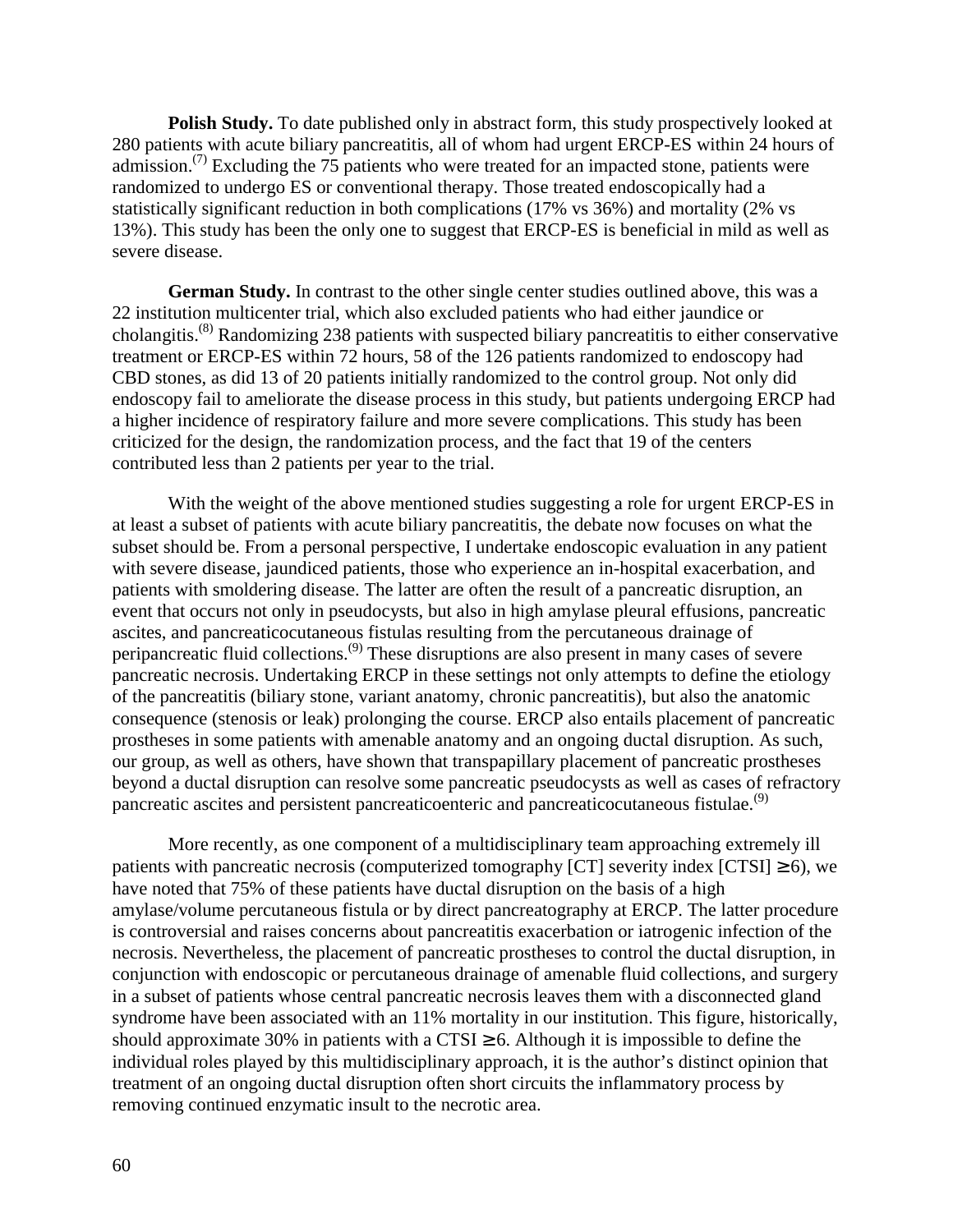controversial and requires additional study. In summary, ERCP plays a distinct role in the very ill patient with acute biliary pancreatitis, may be useful in defining the etiology of "idiopathic" relapsing pancreatitis, and has a potential role in the delineation and treatment of a pancreatic disruption in a subset of patients.<sup> $(10)$ </sup> While accepted in the subacute state (e.g., pancreatic ascites and high amylase pleural effusions, pancreaticocutaneous fistulae), its role in necrotizing pancreatitis is more

### **References**

- 1. Frakes J. Biliary pancreatitis: A review. J Clin Gastroenterol 1999;28:97–109.
- 2. Wolfsen HC, Kozarek RA. Acute pancreatitis. Best practice of medicine [Internet]. 1999 Dec [cited 2001 Oct 3]. 12p. Available from: http://praxis.md/bpm/bpm.asp?page=CPM02GA364.
- 3. Gottlieb K, Sherman S. ERCP and biliary sphincterotomy-induced pancreatitis. Gastrointest Endosc Clin North Am 1998;8:87–114.
- 4. Mergener K, Baillie J. Endoscopic treatment for acute biliary pancreatitis. Gastroenterol Clin North Am 1999;28:601–13.
- 5. Neoptolemos JP, Carr-Locke DL, London NJ, et al. Controlled trial of urgent endoscopic retrograde cholangiopancreatography and endoscopic sphincterotomy versus conservative treatment for acute pancreatitis due to gallstones. Lancet 1988;II:979–83.
- 6. Fan S-T, Lai ECS, Mok FPT, Lo C-M, Zheng S-S, Wong T. Early treatment of acute biliary pancreatitis by endoscopic papillotomy. N Engl J Med 1993;328:228–32.
- 7. Nowak A, Nowakowska-Dulawa E, Marek T, Rybicka J. Final results of the prospective, randomized, controlled study on endoscopic sphincterotomy versus conventional management in acute biliary pancreatitis [abstract]. Gastroenterology 1995;108(Suppl):A380.
- 8. Folsch UR, Nitsche R, Ludtke R, Hilgers RA, Creutzfeldt W. Early ERCP and papillotomy compared with conservative treatment for acute biliary pancreatitis. N Engl J Med 1997;336:237–42.
- Clinical Gastroenterology. Brandt JL (ed). Current Medicine 1998;1175–81. 9. Kozarek RA, Traverso LW. Pancreatic fistulas and ascites. In: Brandt JL (ed). Textbook of
- 10. Gupta R, Johnson CD, Toh SKC. Early ERCP is an essential part of the management of all cases of acute pancreatitis. Ann R Coll Surg Engl 1999;81:46–50.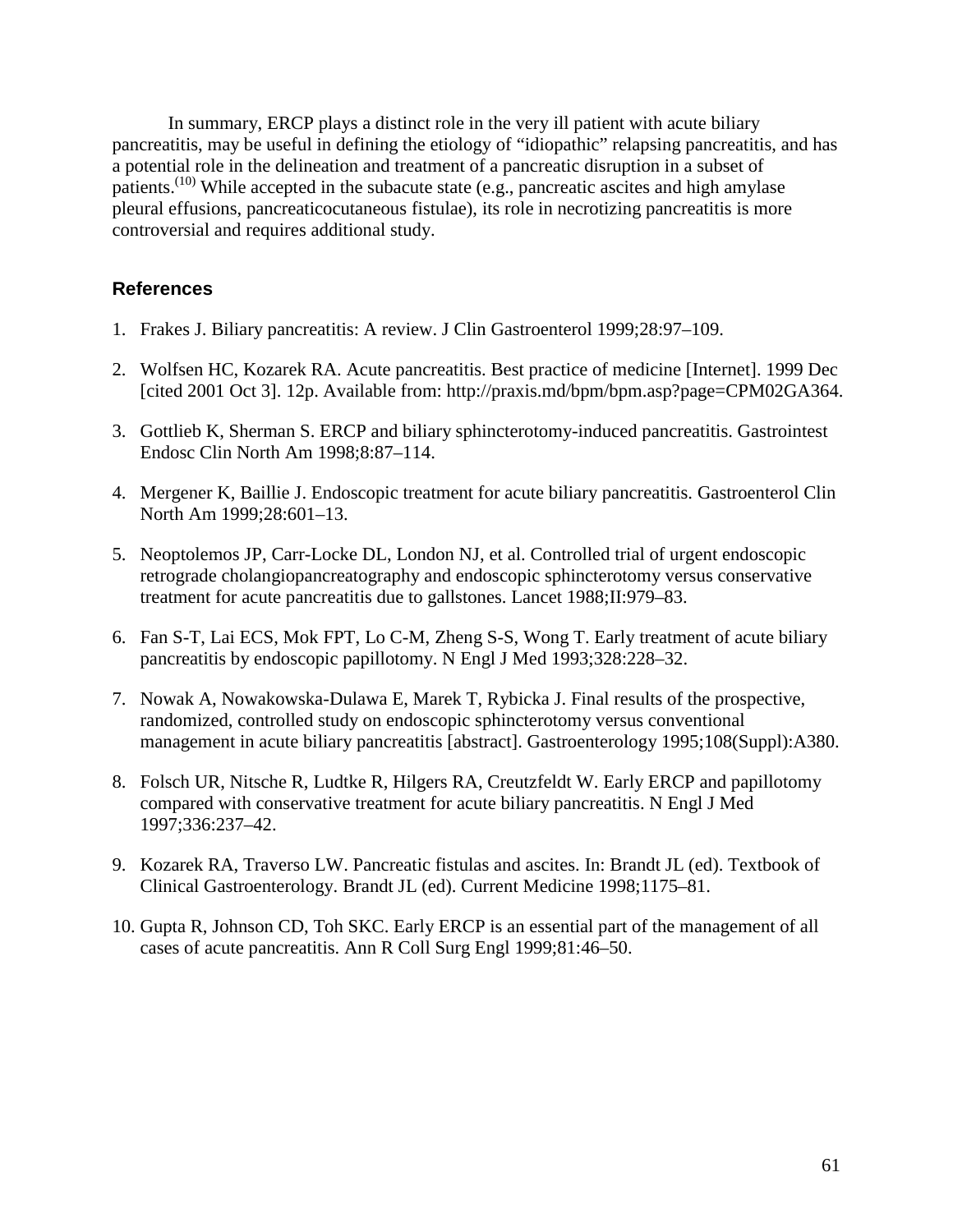# **The Role of Ultrasonography and Computed Tomography in Pancreatitis**

## **Mary Ann Turner, M.D.**

Non-invasive imaging of the pancreas and biliary tract with sonography (US) and computed tomography (CT) plays a major role in evaluation of patients with pancreatitis. US, CT and ERCP are all widely used tests but have different and specific roles. Compared to ERCP, which is invasive and is limited to depiction of biliary and pancreatic ductal anatomy, both US and CT are non-invasive and are capable of depicting not only ductal changes, but also pancreatic parenchymal abnormalities and peri-pancreatic involvement. Additionally, US and CT are useful in excluding other abdominal disorders that may mimic pancreatitis. US and CT are widely available, rapidly performed, and safe, have a high correlation with disease definition, and may serve to guide therapeutic needle aspiration or drainage of fluid collections. Compared to ERCP, US and CT require no sedation, have few patient limitations and, in the case of US, can be performed portably.

Imaging is generally not necessary in mild self-limited pancreatitis. CT is the single most widely used imaging technique and provides the most comprehensive evaluation in patients with suspected moderate or severe pancreatitis. Dynamic contrast-enhanced CT has high sensitivity and specificity for diagnosing moderate (77% and 98–100%) and severe (92% and 98–100%) pancreatitis. CT is used to confirm the diagnosis of pancreatitis, to define the extent of the disease, and to identify complications such as abscess or hemorrhage. CT is superior to US in assessing extrapancreatic structures and vascular and GI tract involvement and for diagnosing and quantifying pancreatic necrosis, which allows for prediction of disease severity. US is mainly used to exclude gallstones as an etiology and to follow up pseudocysts. US is also used to assess biliary obstruction, which may be due to stone, stricture or compression by pseudocyst or inflammatory mass. The role of ERCP has diminished as non-invasive imaging has improved. ERCP is reserved mostly for therapeutic procedures and when other tests are equivocal. ERCP is also useful in identification of ductal leaks or fistula and in precise depiction of complex or variant ductal anatomy.

In suspected gallstone pancreatitis, US is the diagnostic study of choice for the detection of stones in the gallbladder, with a sensitivity and specificity of 95–98%. US depicts stones in the bile ducts less readily, with a sensitivity of 25–90% (average 75%) and a specificity of 90– 95%. Bile duct stones are identified with a 76–90% accuracy rate using conventional CT, with reports as high as 94% on unenhanced helical CT; however the generally accepted figure for identification of duct stones using CT is approximately 75%. This compares to a sensitivity of 80–90% and a specificity of 95–98% for ERCP.

In pancreatitis, US and CT readily demonstrate glandular size and contour, calcifications, pancreatic ductal dilatation and pseudocysts. Peri-pancreatic fluid collections, pancreatic necrosis, abscess, and hemorrhage are better seen with CT. Vascular complications such as splenic or mesenteric venous thrombosis or pseudoaneurysms may be identified with either US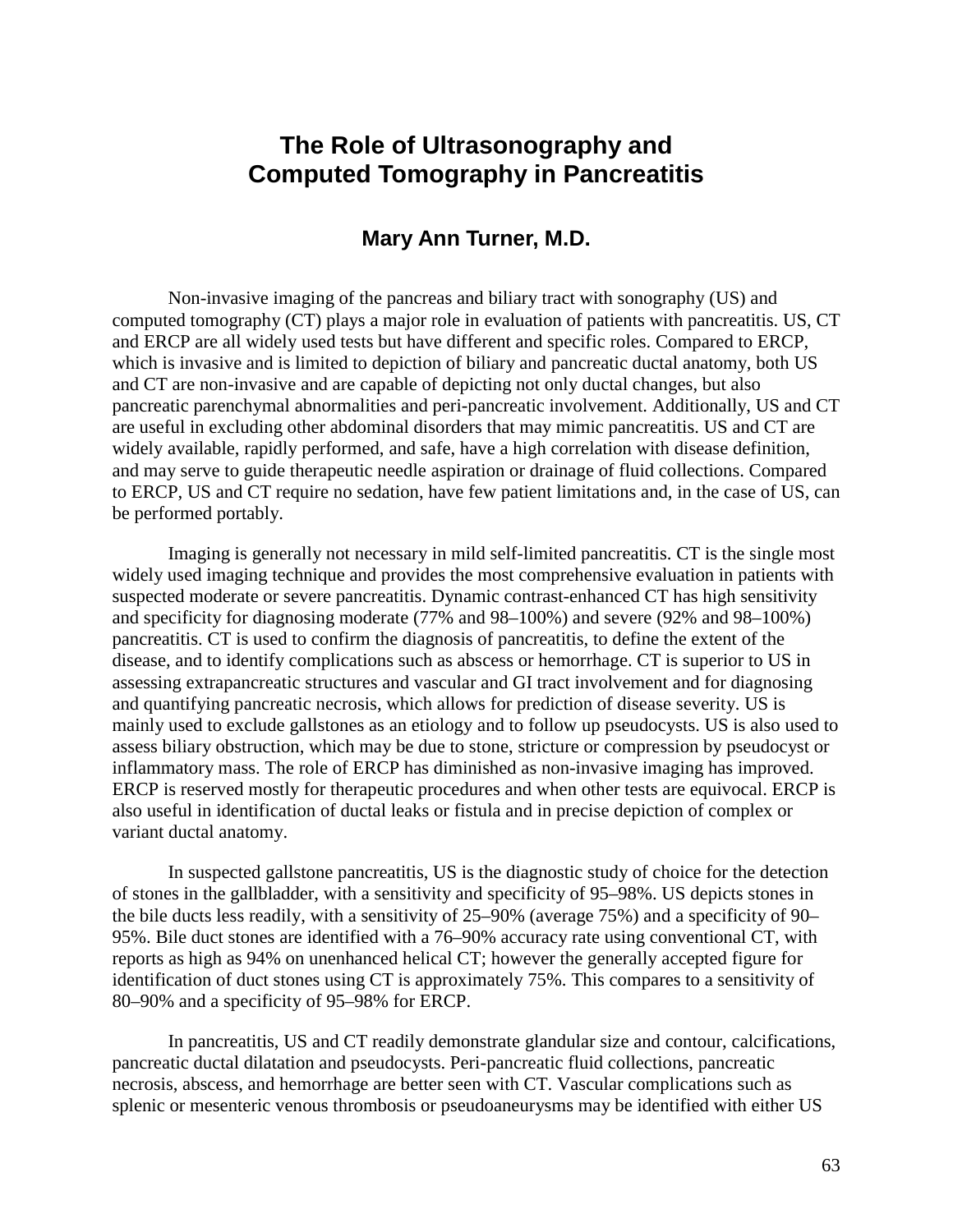or CT, however, CT is considered the more optimal study for demonstration of vascular abnormalities. US is less precise than are ERCP, MRCP or CT in depicting detailed ductal anatomy.

### **References**

- 1. Balthazar EJ, Robinson DL, Megibow AJ, et al. Acute pancreatitis: Value of CT in establishing prognosis. Radiology 1990;174:331–336.
- 2. Balthazar EJ, Freeny PC, van Sonnenberg E. Imaging and intervention in acute pancreatitis. Radiology 1994;193:297–306.
- 3. Laing FC. The gallbladder and bile ducts. In: Rumack CM, Wilson SR, Charboneau JW, eds. Diagnostic Ultrasound, 2nd ed. St. Louis: Mosby-Yearbook 1998:175–223.
- 4. Neitlach JD, Topazian M, Smith RC et al. Detection of Choledocholithiasis. Comparison of unenhanced helical CT and ERCP. Radiology 1997;203:753–755.
- 5. Pasanen P, Partanen K, Pikkarainer P, et al. US, CT and ERCP in the diagnosis of choledochal stones. Acta Radiol. 1992;33:53–56.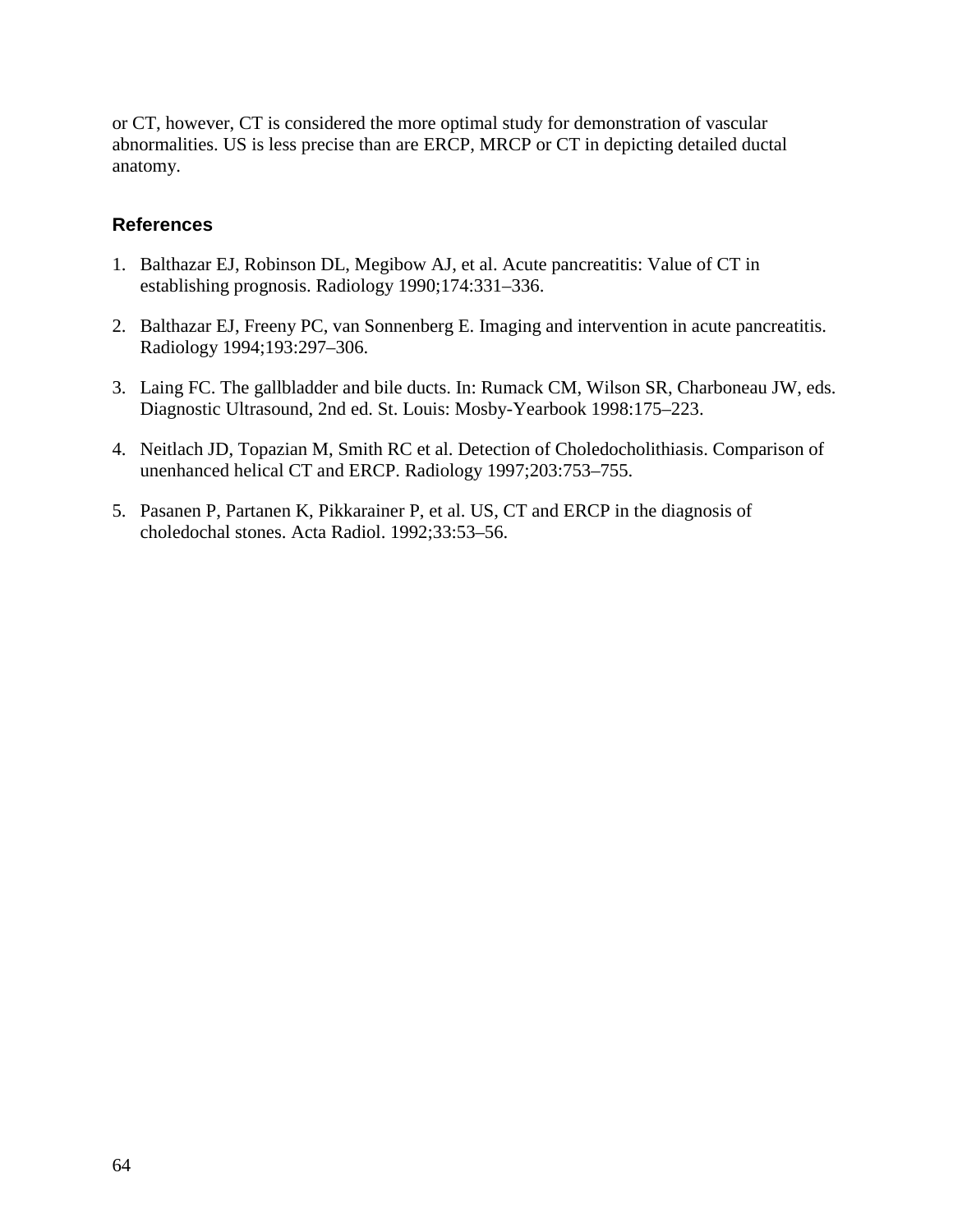# **Overview of Differential Diagnosis of Abdominal Pain**

## **Anthony N. Kalloo, M.D., F.A.C.P.**

 physicians. It is a frequent cause of disability and absence from work, and it is the most common The differential diagnosis of abdominal pain is a common but challenging problem facing reason that a patient will seek consultatory services from a gastroenterologist. Abdominal pain is purely subjective and is heavily influenced by psychosocial factors. Furthermore, there is significant individual variability on the subjective experience of pain because of pathophysiological and neuroanatomical factors. The clinicians, therefore, must consider neuroanatomical, neurophysiological, pathophysiological, and psychosocial factors in the evaluation of abdominal pain.

#### **Neuroanatomy of Abdominal Pain**

 There are three levels of neurons between the abdominal viscera and the cerebral cortex that mediate abdominal pain sensation. First-order neurons link viscera to the spinal cord, second-order neurons link the spinal cord to the brain stem, and third-order neurons travel from the brain stem to the cerebral cortex. Nociceptive stimuli are transmitted almost entirely by the sympathetic nervous system. First-order neurons first pass through an autonomic plexus usually associated with a major artery supplying the organs, such as the celiac artery. Second-order or postsynaptic neurons begin in the dorsal horn and cross at the midline to the contralateral side and then travel within the ventrolateral quadrant of the spinal cord upwards toward the brain stem. These neurons run in several pathways; such as the spinothalamic tracts. Third-order neurons go from the spinoreticular tracks to the frontal cortex and limbic system.

#### **Neurophysiology of Abdominal Pain**

There are three functional types of visceral nociceptors. The low-threshold, intensitycoding afferents are activated by normal physiologic activities and result in "normal sensations," such as hunger and fullness. If the intensity of this type of input is significantly increased then the stimulus is perceived as pain. High-threshold class of visceral nociceptors responds only to intense visceral input and, therefore, results in pain sensation. These nociceptors predominate in the biliary tree. Finally, there are some nociceptors that appear to be activated only in response inflammation or tissue damage.

One of the paradoxes of pain is that similar visceral pathology may be associated with different degrees of pain in different patients. These phenomena are probably best explained by the gate-controlled theory of pain. This theory suggests that a stimulus is perceived as painful because of interacting factors at the site of the synapse within the spinal cord. The dorsal horn of the spinal cord is the site of the synapse between afferent neurons that carry nociceptive information, second-order neurons that relay to the brain stem, and interneurons that inhibit T-cell neurons. Furthermore, descending inhibitory systems that arise within the central nervous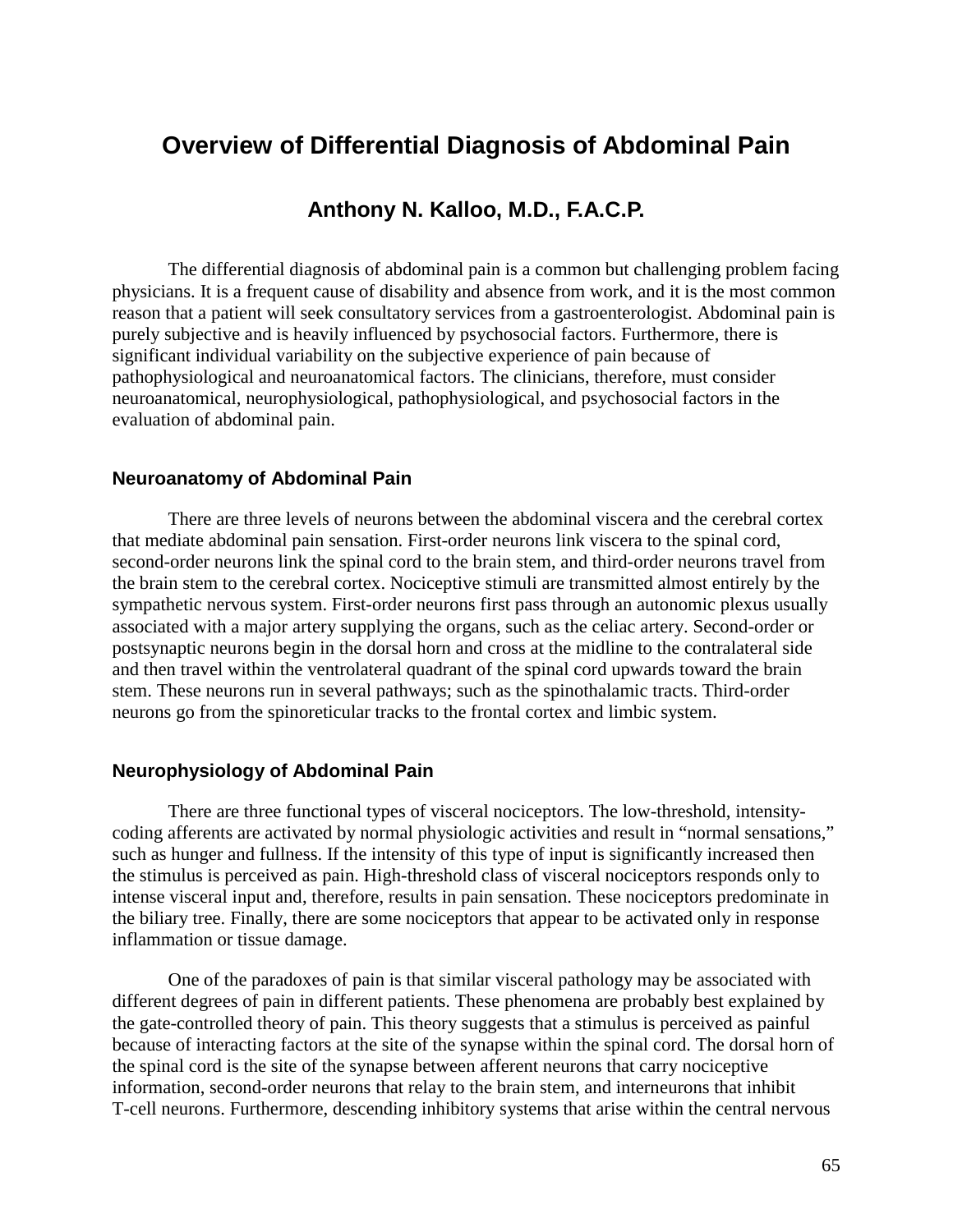system (CNS) when activated by a variety of factors also simulate the interneurons to inhibit Tcell firing. The balance of these excitatory and inhibitory forces determines the amount of nociceptive information that is transmitted to the brain.

#### **Referred Pain**

Referred pain refers to the perception of abdominal pain at a site that is remote from the location of the affected viscera. It is usually associated with cutaneous dermatomes, whose afferent nerve roots enter the same level of the spinal cord as those from the painful abdominal structure. For example, the biliary tree is innervated by visceral nerves that enter the spinal cord from T5 to T9. T5 to T9 also innervates region of the back, right shoulder, and right scalpel, and hence, pain from a biliary tree lesion may be referred to that area. Although the abdominal visceral afferent fibers terminate mainly in Laminar 1 and 5 of the dorsal horn, which is adjacent to the site where somatic nerves synapse, both sets of afferent inputs activate the same spinothalamic track neurons. This conversion-projection theory explains most features of referred pain.

#### **Localization of Abdominal Pain**

 number of viscera afferent nerves stimulating a relatively great number of spinothalamic tract The ability to precisely locate their abdominal pain is often a frustrating experience for patients. There are several reasons for this phenomenon. First, there are relatively few afferent nerves leaving the viscera as compared to somatic organs such as the skin. Secondly, although there are few visceral afferent inputs to the spinal cord, a significant number of second-order neurons respond to stimulus. A phenomenon referred to as functional divergence, i.e., a small neurons, makes exact localization of pain difficult.

 consider the embryologic origin of the organ. Organs that originate from the foregut, such as the Because most abdominal viscera have embryologic origins as midline structures with bilateral symmetric innervations, most digestive tract pain is midline in location. In organs whose innervation is predominately one-sided, such as the kidneys, ureters, and ovaries, the abdominal pain is usually lateralized. A useful general rule of abdominal pain localization is to distal esophagus, stomach, proximal duodenum, liver, biliary tree, and pancreas, are innervated by nerves from spinal segments T5 to T6 and T8 to T9, resulting in pain that is usually localized between the xiphoid and the umbilicus. Nerves whose origins are T2, T11 to L1, primarily innervate organs whose origin is from the midgut, such as the small intestine, appendix, extending colon, and proximal two thirds of the transverse colon. The location of abdominal pain from midgut origin is usually periumbilical. Finally, in organs whose embryologic origin is the hindgut, such as the distal one-third of the transverse colon, descending colon, and rectosigmoid, and whose innervation is from T11 to L1, the location of the pain is usually between the umbilicus and the pubis.

#### **Diagnoses**

Careful history and a detailed physical examination generally result in correct diagnosis. The differential diagnosis of possible causes of abdominal pain is listed in Table 1.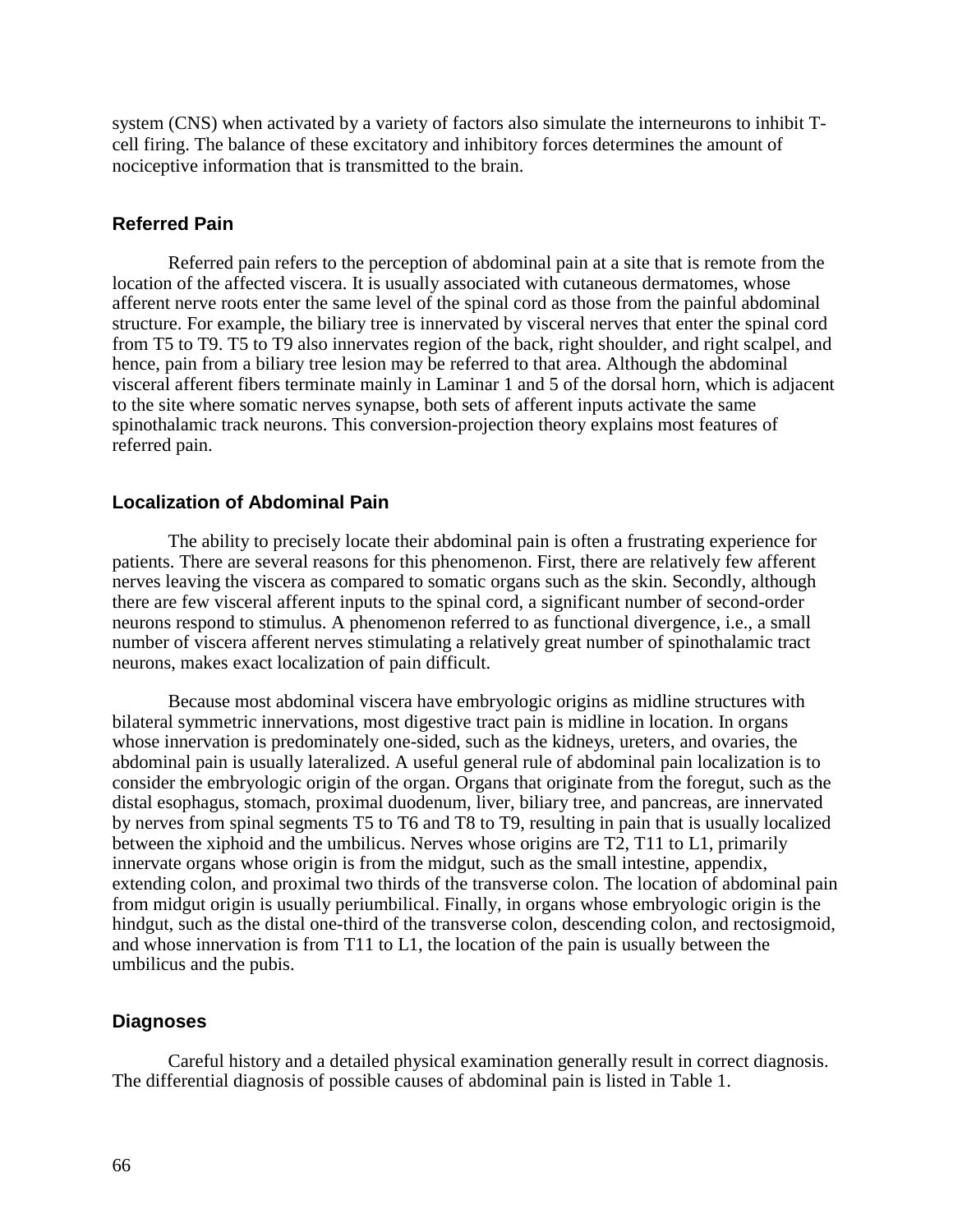#### **Thoracic Origin**

- 1. Esophagitis/esophageal spasm 5. Pulmonary embolism
- 2. Myocardial ischemia 6. Pneumothorax
- 
- Pneumonitis

#### **Neurogenic**

- 1. Entrapment neuropathy of spine
- 2. Radiculitis: herpes zoster, spinal cord tumors
- Tabes dorsales

## **Muscular-Skeletal Origin**

- 1. Slipping rib syndrome
- 2. Surgical scar neuromas
- 3. Muscular contusions/ hematomas

#### **Biliary Tract Origin**

- 1. Biliary obstruction: stones, strictures, tumors, parasites, hemophilia, sphincter of Oddi dysfunction
- 2. Inflammatory: viral and toxic hepatitis, cholangitis, acute and chronic calculous and acalculous cholecystitis

#### **Pancreas**

- Acute pancreatitis 1. Acute pancreatitis 2. Chronic pancreatitis
- 
- 3. Neoplastic conditions of the pancreas

#### **Small Intestine**

- 1. Intermittent intestinal obstruction, intussusception 3. Inflammatory bowel disease<br>2. Abdominal wall hernia
- 2. Abdominal wall hernia 1988 and 1989. Abdominal wall hernia 1988 and 1989.

#### **Colon**

- 1. Inflammatory bowel disease **4. Diverticulitis**<br>2. Mesenteric ischemia
- 2. Mesenteric ischemia
- 3. Appendicitis

#### **Renal Origin**

- 1. Pyelonephritis
- 2. Ureteral obstruction<br>3. Neoplastic disorders
- Neoplastic disorders of the urogenital system

#### **Gynecologic Origin**

- 
- 
- Ovarian torsion

#### **Ischemic**

- 
- 
- 2. Polyarteritis 3. Splenic infarction and the control of the control of the control of the control of the control of the control of the control of the control of the control of the control of the control of the control of 3. Splenic infarction 6. Hepatic infarction 6. Hepatic infarction 6. Hepatic infarction

#### **Metabolic**

- 
- 

#### **Toxins**

1. Heavy metal poisoning

- 
- 
- 
- 

- 1. Endometriosis 1. Endometriosis 1. Endometrius 1. Endometrius 1. External 1. Uterine neoplasm<br>1. Endometritis 1. Ectopic pregnancy
- 2. Endometritis 2. External properties of the state of the Sector 1. Ectopic pregnancy 3. Ovarian torsion
- 1. Mesenteric ischemia/infarction  $\begin{array}{ccc} 4. & \text{Torsion of gallbladder, spleen, testicle, omentum, 2. & Polyarteritis \end{array}$ 
	-
	- Tumor necrosis: hepatoma, uterine fibroid
- 1. Porphyria 3. Diabetes mellitus
- 2. Uremia 4. Adrenal insufficiency
- 
- 
- 3. Myocarditis **7.** Esophageal rupture<br>4. Pheumonitis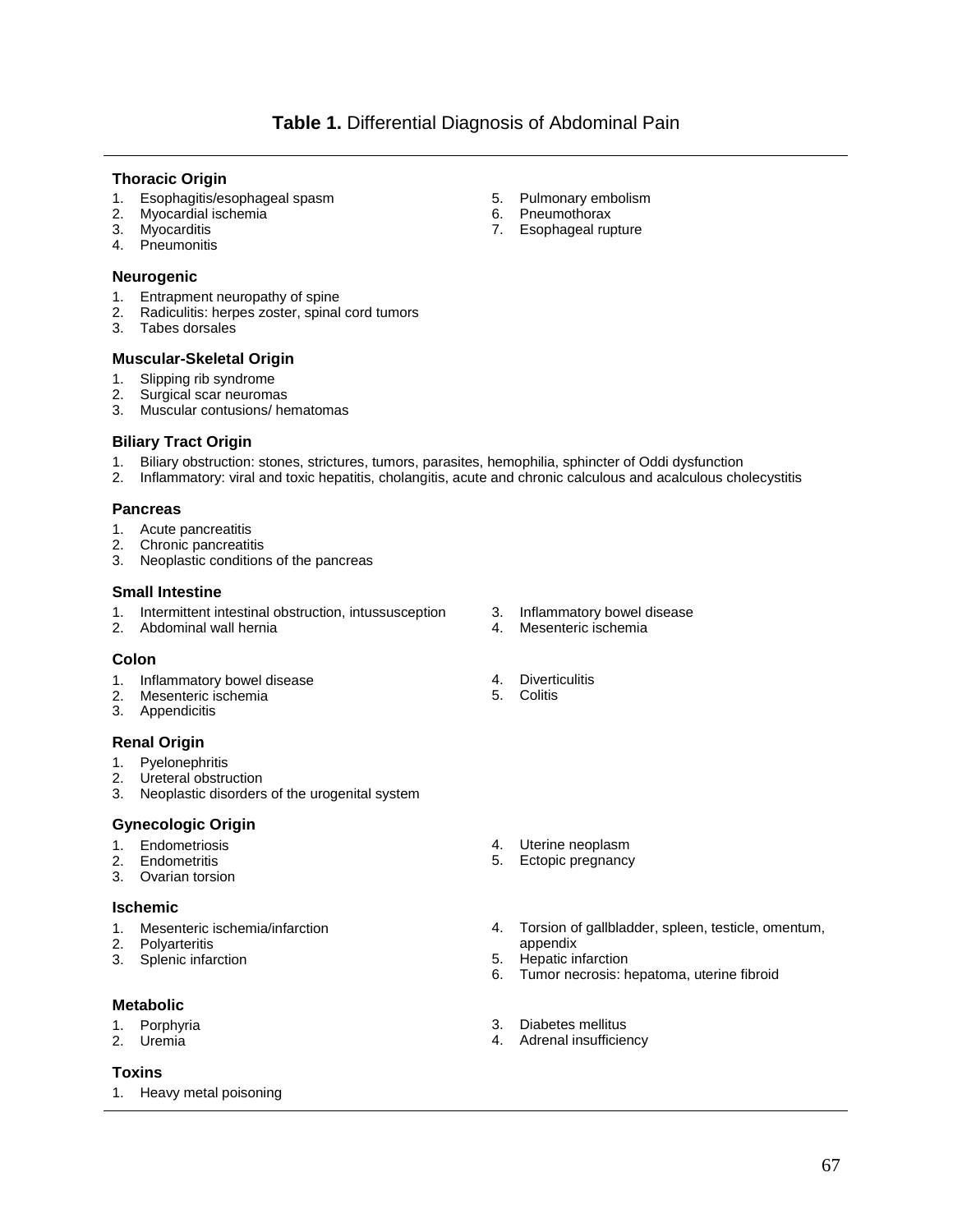## **References**

Chapman WP, Herrera R, Jones CM. A comparison of pain produced experimentally in the lower esophagus, common bile duct and upper small intestine with pain experience by patients with diseases of biliary tract and pancreas. Surg Gynecol Obstet 1949;89:573.

Karanigia MD, Widdison AL, Leung F, Alvarez C, Lutrin FJ, Reber HA. Compartment syndrome in experimental chronic obstruction pancreatitis; effective decompressing the main pancreatic duct. Br J Surg 1994;81:259.

Lasson A, Fork FT, Targardh B, Zederfeldt B. The post syndrome: Bile ducts as a pain receptor trigger zone. Scand J Gastroenterology 1988;23:265.

Tanaka, M, Ikeda, S, Nakayama, F. Change in bile duct pressure responses after cholecystectomy; loss of the gallbladder as a pressure reservoir. Gastroenterology 1984;87:1154.

Zollinger R. Observations following distention of the gallbladder in common duct in man. Proc Soc Exp Biol Med 1933;30:1260.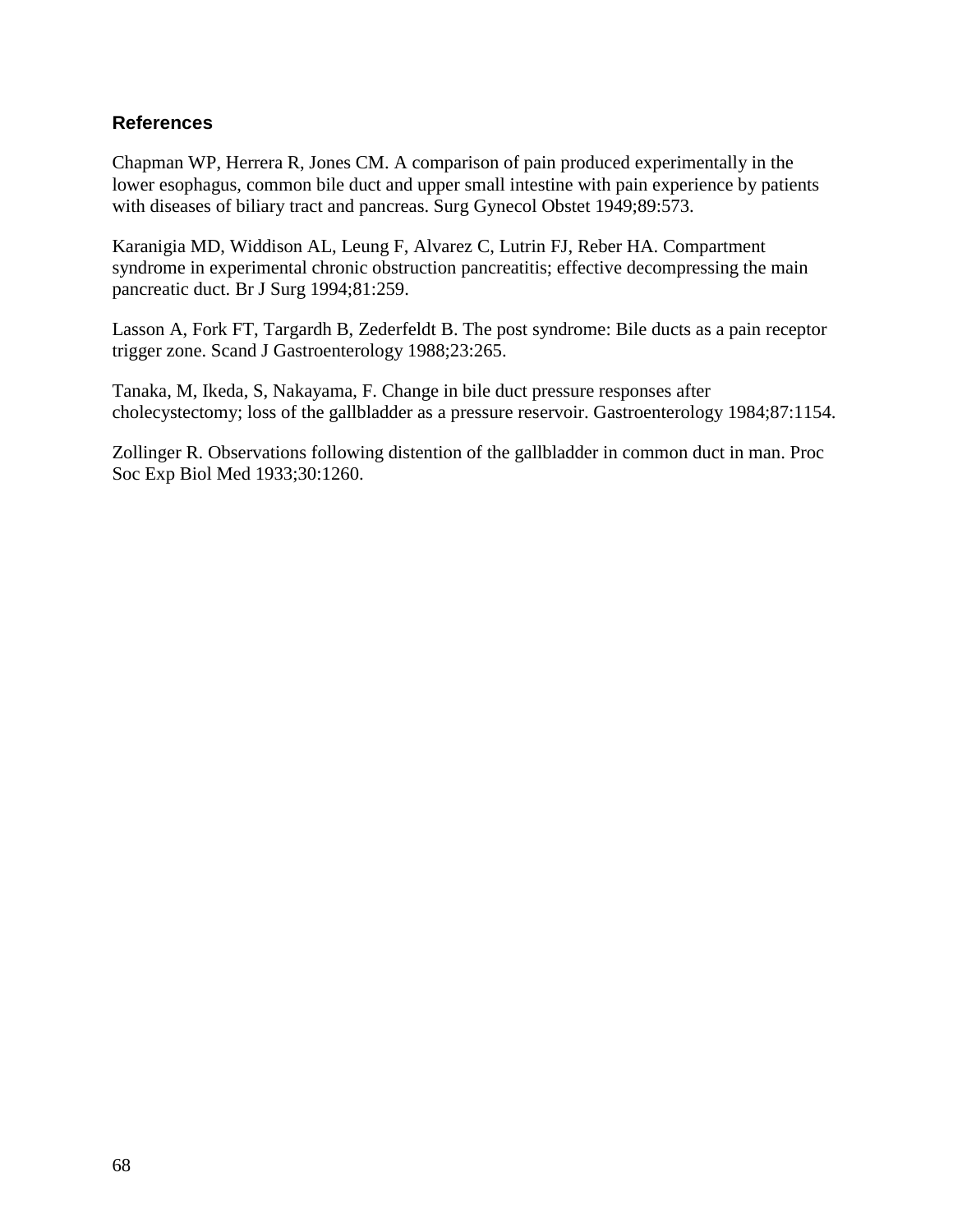# **What Is the Role of ERCP in the Setting of Abdominal Pain of Pancreatic or Biliary Origin?**

## **Stuart Sherman, M.D.**

Endoscopic retrograde cholangiopancreatography (ERCP) is a commonly utilized technique for the evaluation and management of patients with anatomic evidence of pancreatic and/or bile duct obstruction. The role of ERCP in patients with pancreaticobiliary-type pain in the absence of obvious obstructive disorders of the pancreatic and bile duct (often referred to as suspected sphincter of Oddi dysfunction) is less clear.

 Sphincter of Oddi (SO) dysfunction refers to an abnormality of SO contractility. It is a benign, noncalculous obstruction to flow of bile or pancreatic juice through the pancreaticobiliary junction. SO dysfunction (SOD) may be manifested clinically by pancreaticobiliary pain, pancreatitis, or deranged liver function tests. It is actually made up of two entities. SO dyskinesia refers to a primary motor abnormality of the SO, while SO stenosis refers to a structural alteration of the sphincter. Because it is often impossible to distinguish patients with SO dyskinesia from those with SO stenosis, the term SOD has been used to incorporate both groups of patients. In an attempt to deal with this overlap and also to determine the appropriate utilization of SO manometry, a clinical classification system has been developed for patients with suspected SOD and is based on clinical history, laboratory results, and ERCP findings.

The Rome II diagnostic criteria for SOD are episodes of severe, steady pain located in the epigastrum and right upper quadrant and all of the following: (1) symptom episodes last 30 minutes or more with pain-free intervals (2) symptoms have occurred on at least one occasion in the prior 12 months, (3) the pain is steady and interrupts daily activities, and (4) there are no structural abnormalities to explain symptoms. Laboratory abnormalities consisting of transient elevations of liver function tests, amylase, and lipase are present in less than 50% of patients.

 Gastrointestinal Endoscopy's (ASGE) appropriate use of gastrointestinal endoscopy guideline Evaluation of patients with suspected SOD should be initiated with standard serum liver chemistries, serum amylase, and/or lipase, abdominal ultrasound and/or computerized tomography (CT) scan. The value of other noninvasive tests, such as ultrasonographic assessment of extrahepatic bile duct and main pancreatic duct diameter after secretory stimulation and quantitiative hepatobiliary scintigraphy, have not been clearly elucidated. Because of their associated risks, invasive testing with ERCP and SO manometry should be reserved for patients with clinically significant or disabling symptoms. In general, invasive assessment of patients for SOD is not recommended unless definitive therapy (sphincter ablation) is planned if abnormal sphincter function is found. The American Society for states that ERCP is generally not indicated in the evaluation of abdominal pain of obscure origin in the absence of objective findings that suggest biliary or pancreatic disease. In support of this guideline, Sherman and colleagues found ERCP alone to be of certain value in only 19 of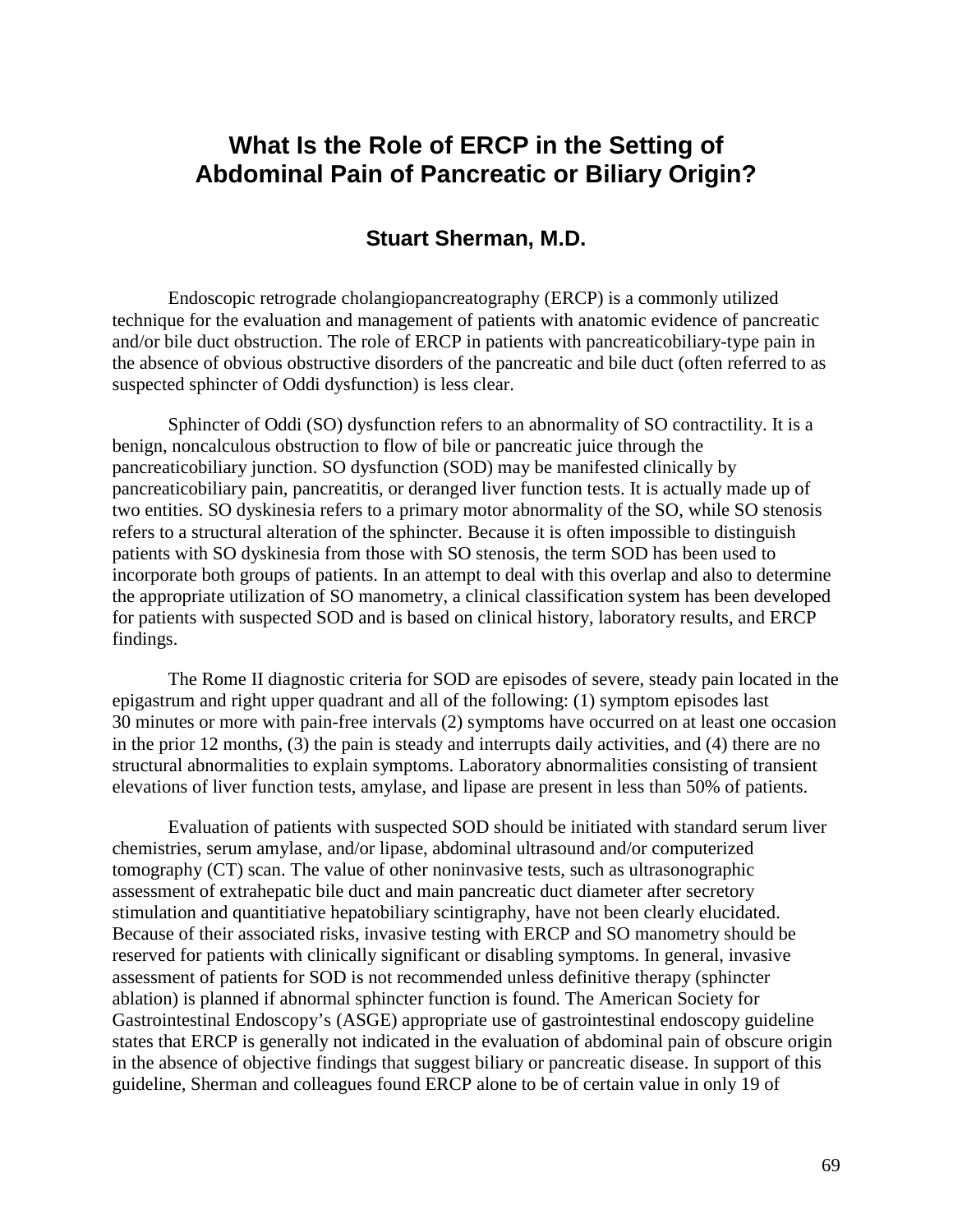197 (9.6%) consecutive type III SOD patients; 13 of these patients had chronic pancreatitis. SO manometry was abnormal in 61% of these patients, prompting endoscopic sphincter ablation.

 of outcome in type II and type III patients. Endoscopic sphincter ablation is currently the colleagues randomized 47 type II post cholecystectomy patients to biliary sphincterotomy or septoplasty to sham sphincterotomy for type II and III biliary patients. During a 3-year followup compared to 24% in the sham sphincterotomy group  $(P=0.009)$ . There was a trend for type II patients to benefit more frequently from sphincter ablation than type III (13 of 16, 81% vs 11 of SO manometry, (most commonly performed in the setting of ERCP), is considered by most authorities to be the gold standard for evaluating patients for SOD, as it is the best predictor procedure of choice for sphincter of Oddi dysfunction. In a landmark study, Geenen and sham sphincterotomy. During a 4-year followup, 95% of patients with an elevated basal sphincter pressure benefited from the sphincterotomy. In contrast, only 30–40% of patients with an elevated sphincter pressure treated by sham sphincterotomy or with a normal pressure treated by endoscopic sphincterotomy or sham benefited from this therapy (P<0.005). The two important findings of this study were that SO manometry predicted the outcome from endoscopic sphincterotomy and that endoscopic sphincterotomy offered long-term benefit in type II biliary patients with SOD. Sherman and colleagues reported their preliminary results of a randomized study comparing endoscopic sphincterotomy, surgical biliary sphincteroplasty with pancreatic period, 69% of patients undergoing endoscopic or surgical sphincter ablation improved 19, 58%; P=0.14). In a third randomized study, 11 of 13 patients (85%) with an elevated basal sphincter pressure were improved at 2 years after endoscopic sphincterotomy, while 5 of 13 patients (38%) improved after a sham procedure (P=0.041).

Based on the current data, it appears that ERCP alone has little role in the evaluation of patients with pancreaticobiliary pain because of its low yield and high complication rate. When SO manometry is added to ERCP, the diagnostic yield is improved dramatically. The results of SO manometry appear to predict outcome from sphincter ablation in type II and III patients. SO manometry is highly recommended in type II patients and is mandatory in type III patients. The data indicates that the response rate and enthusiasm for sphincter ablation must be correlated with patient presentation and balanced against the high complication rates reported for endoscopic therapy of SOD.

## **References**

Appropriate use of gastrointestinal endoscopy—Consensus statement from the American Society for Gastrointestinal Endoscopy. Gastrointest Endosc 2000;52:831–7.

Corazziari E, Hogan W, Shaffer EA, Sherman S, Toouli J. Functional disorders of the biliary tract and the pancreas. Gut 1999;45:II48–54.

Geenen JE, Hogan WJ, Doods WJ, Toouli J, Venu RP. The efficacy of endoscopic sphincterotomy after cholecystectomy in patients with suspected sphincter of Oddi dysfunction. N Engl J Med 1989;320:82–7.

Hogan W, Sherman S, Pasricha P, Carr-Locke DL. Position paper on sphincter of Oddi manometry. Gastrointest Endosc 1997;45:342–348.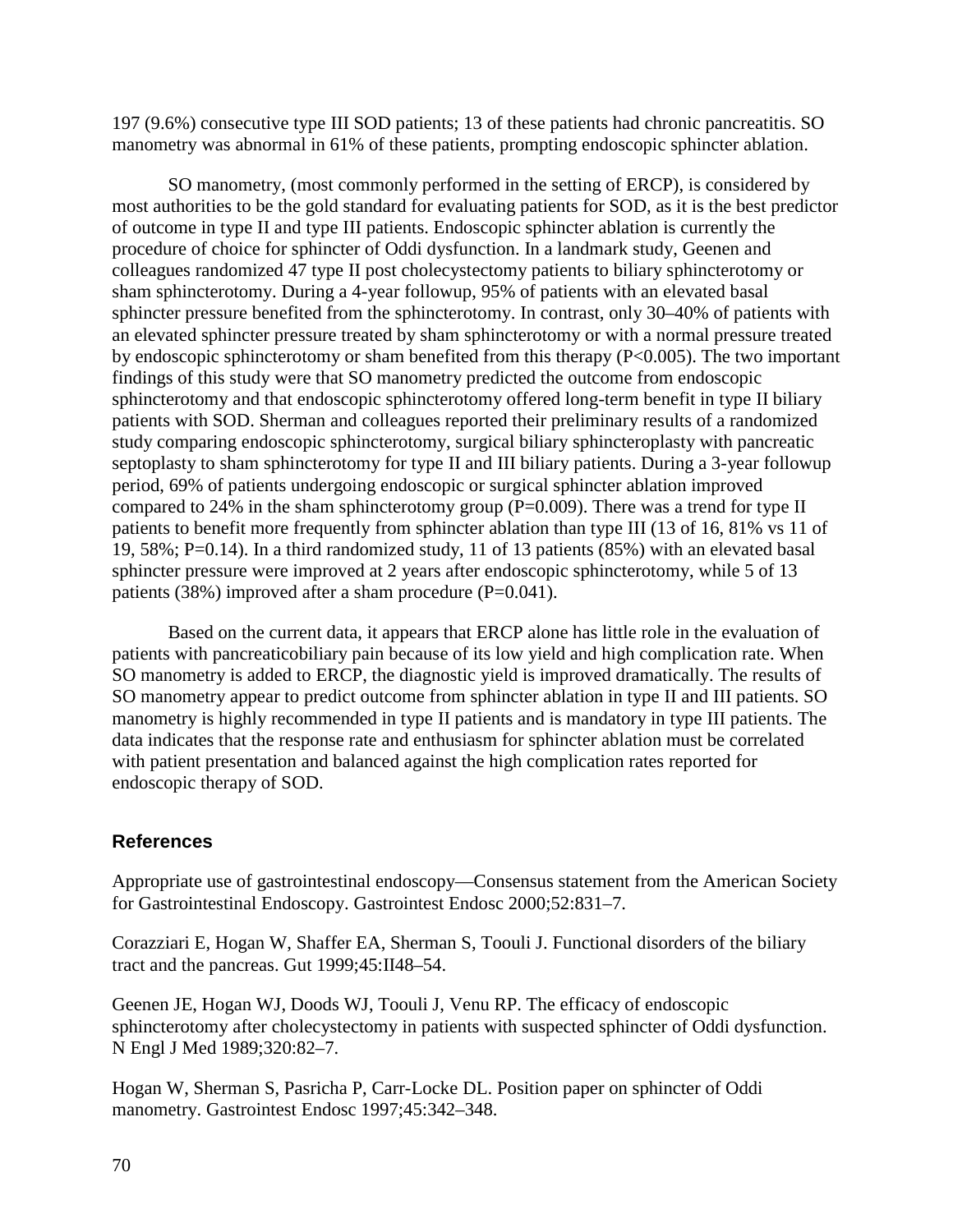Kalloo AN, Pasricha PJ. Therapy of sphincter of Oddi dysfunction. Gastrointest Endosc Clin N Am 1996;6:117–25.

Lehman GA, Sherman S. Sphincter of Oddi dysfunction. Int J Pancreatol 1997;20:11–25.

 Ciaccia D, Lehman G. Yield of diagnostic ERCP for pancreatobiliary pain alone—can we justify Sherman S, Fogel E, Phillips S, Bucksot L, Flueckiger J, Kochell A, Choudari CP, Kalayci C, the procedure? Gastrointest Endosc 1999;49:84A.

Sherman S, Lehman GA, Jamidar P, Hawes RH, Silverman W, Madura J, Goulet R, Crist D, Bucksot L, Earle D. Efficacy of endoscopic sphincterotomy and surgical sphincteroplasty for patients with sphincter of Oddi dysfunction (SOD): Randomized, controlled study. Gastrointest Endosc 1994;40:A125.

Toouli J, Roberts-Thomson IC, Kellow J, et al. Manometry based randomized trial of endoscopic sphincterotomy for sphincter of Oddi dysfunction. Gut 2000;46:98–102.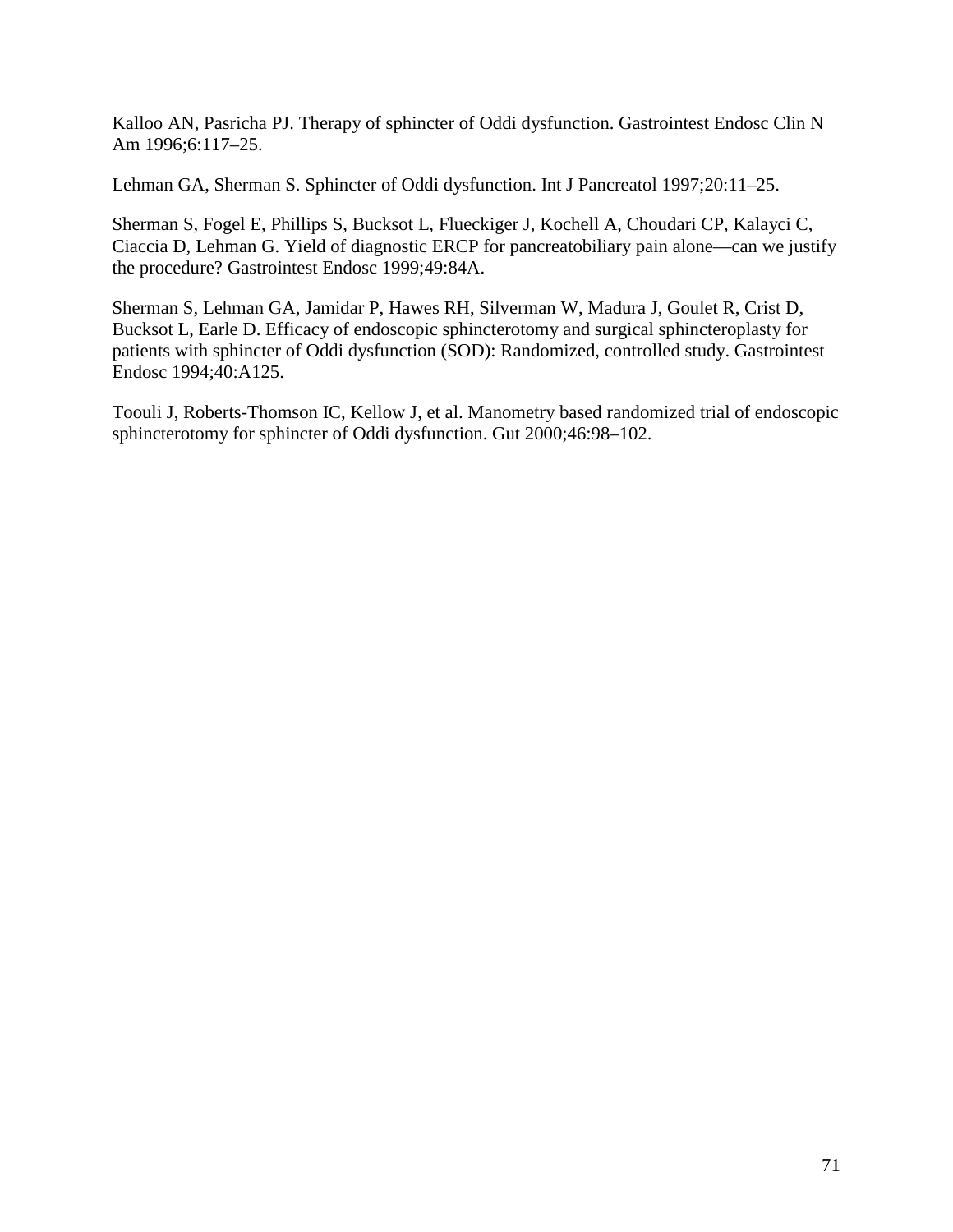# **There Is No Role for ERCP or EUS in Unexplained Abdominal Pain of Pancreatic or Biliary Origin**

# **Pankaj J. Pasricha, M.D.**

### **Introduction and Nature of the Problem**

The diagnosis of pancreatic or biliary disease in patients with "classic" clinical or biochemical features (e.g., steatorrhea, obstructive jaundice, elevated enzymes etc.) is usually straightforward. Invasive tests may not always be required with such patients, and when they are, the risk-benefit ratio is relatively easy to justify as a number of the underlying conditions may be amenable to specific palliative or curative therapy. By contrast, the subject of this discussion is a group of patients who present with the sole symptom of abdominal pain, suspected to be "pancreatobiliary" in origin. At the present time, this group represents one of the biggest challenges for diagnosis and treatment in clinical gastroenterology. Many of these patients will undergo a battery of tests, including endoscopic retrograde cholangiopancreatography (ERCP). It is the stated position of this paper that ERCP and endoscopic ultrasonography (EUS) are not helpful in these patients for reasons that will be presented in detail and that are summarized in the next few pages.

Careful analysis will reveal a set of assumptions implicit in the decision to request an ERCP or EUS in a given patient with abdominal pain of "suspected pancreatobiliary origin." These assumptions are listed in Table 1 and will now be critically examined.

## **Table 1.** ERCP in Suspected Pancreatobiliary Pain Underlying Assumptions

- 1. Clinical criteria can reliably be used to indicate the presence of underlying pancreatic or biliary disease in the absence of positive information on other, more "objective" tests.
- 2. ERCP and EUS can reliably detect subtle, morphological changes in the pancreatobiliary system.
- 3. Morphological changes, when found, reliably correlate with the origin and intensity of pain.
- 4. Finally, effective intervention exists for the newly diagnosed abnormalities.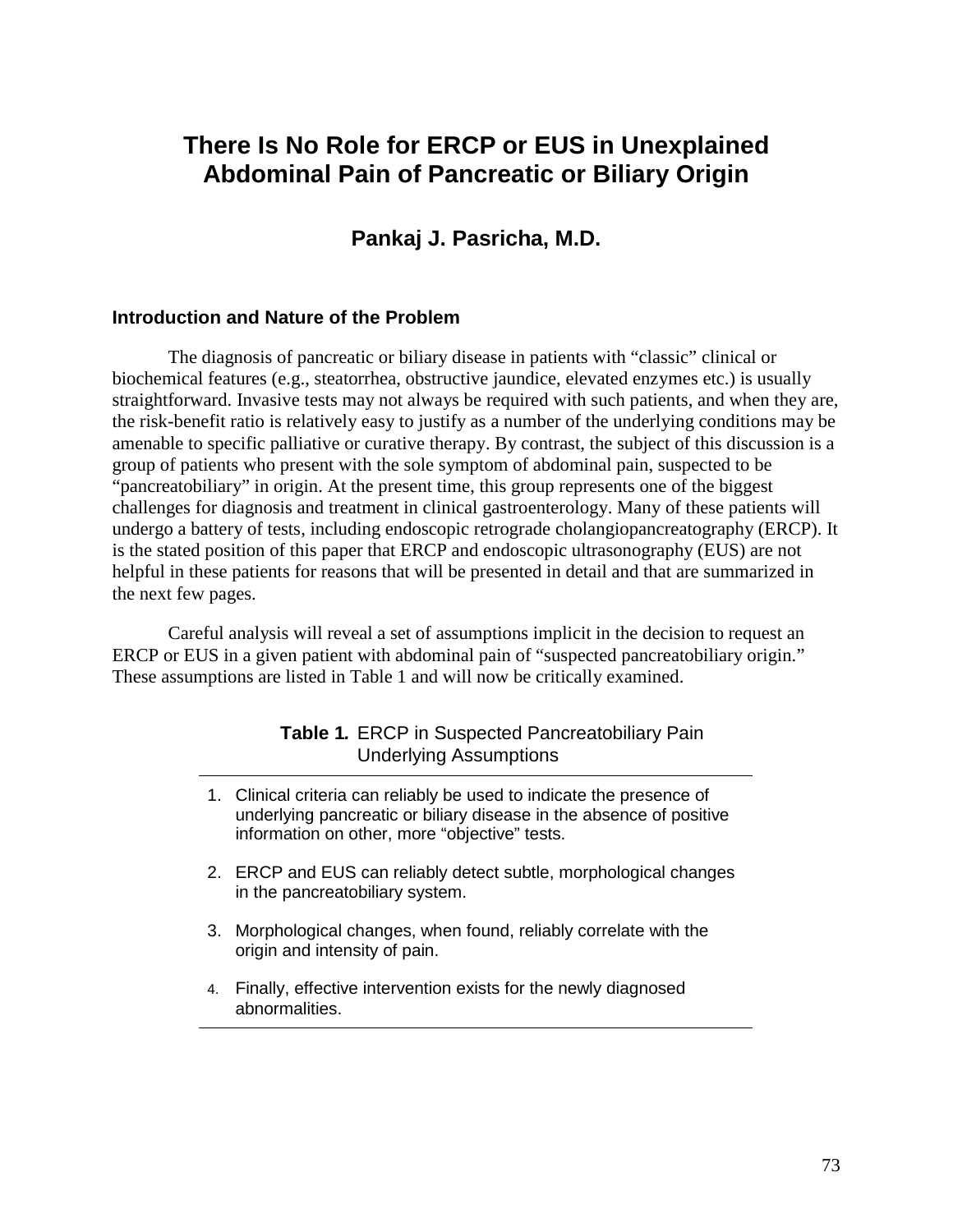## **Problems With Clinical Definition of "Biliary" or "Pancreatic" Pain**

 One of the many challenges facing the clinician in the consideration of these syndromes is the difficulty in the characterization of biliary or pancreatic pain, which, contrary to popular opinion, is often nonspecific and lacks any typical features. For instance, although many clinicians consider right upper quadrant pain as synonymous with biliary pain, "true" biliary pain is not always the classic right upper quadrant colic: In one experimental study using postoperative biliary distention in patients, the most common site of pain was epigastric or upper abdominal (36%); other sites included the right upper quadrant pain (18%), epigastric pain radiating to the back (11%), midline pain only (9%), unilateral back pain (7%), or no pain  $(19\%)$ .<sup>(1)</sup>

Another way to look at right upper quadrant pain and the specificity of its association with biliary pain was provided by another study from the United Kingdom.<sup>(2)</sup> These investigators studied 22 consecutive patients who had severe chronic right upper quadrant (RUQ) pain and had on an average had 3.5 consultations, 7.3 procedures, 1.7 operations, and more than 20 blood tests. Balloon distention of the esophagus, duodenum, jejunum, ileum, right colon, and left colon was performed. Reproduction of the patient's spontaneous RUQ pain was seen in 21/22 patients with distention of at least one site and in 12/22 patients with distention at two or more different sites.

In fact, experimental distension of the esophagus, duodenum, and jejunum results in pain that is very similar to that after distension of the bile ducts.<sup>(3)</sup> As far back as 1947, Chapman et al. studied patients with **established biliary or pancreatic pathology** and distended their esophagus, duodenum, jejunum, and biliary tree with air/fluid. The pain elicited by these maneuvers was then compared to the patients' description of their spontaneous clinical pain. Regardless of whether the patients had biliary or pancreatic disease, 80% of the patients could not distinguish between biliary or upper intestinal distention and reported that the experimental pain was similar to the clinical pain that they experienced.<sup>(4)</sup>

## **Problems With the Morphological Definition of Pancreatitis on ERCP and EUS: What Is the Gold Standard?**

**Pancreatic Disease.** The sensitivity and specificity of ERCP for the diagnosis of chronic pancreatitis are often quoted to be in the range of 90% or higher. Unfortunately, the inability to safely and easily obtain pancreatic tissue has deprived the field of a convenient gold standard for comparison. Both EUS and ERCP have no difficulty in detecting gross pancreatic and biliary disease; however, these patients are also readily identified by clinical or noninvasive biochemical and/or imaging studies. In patients who present with abdominal pain only, ERCP and EUS appear to lack both sensitivity and specificity. $(5)$ 

 such as mild irregularities in secondary and tertiary branches, leading to a label of chronic Many such patients will be found to harbor so-called minor changes on pancreatography, pancreatitis. However, it may be perilous to rely on such morphological changes alone to make a clinical diagnosis of pancreatic disease. To begin with, several studies have shown that such changes exist in many patients, particularly the elderly, in whom a variety of focal or diffuse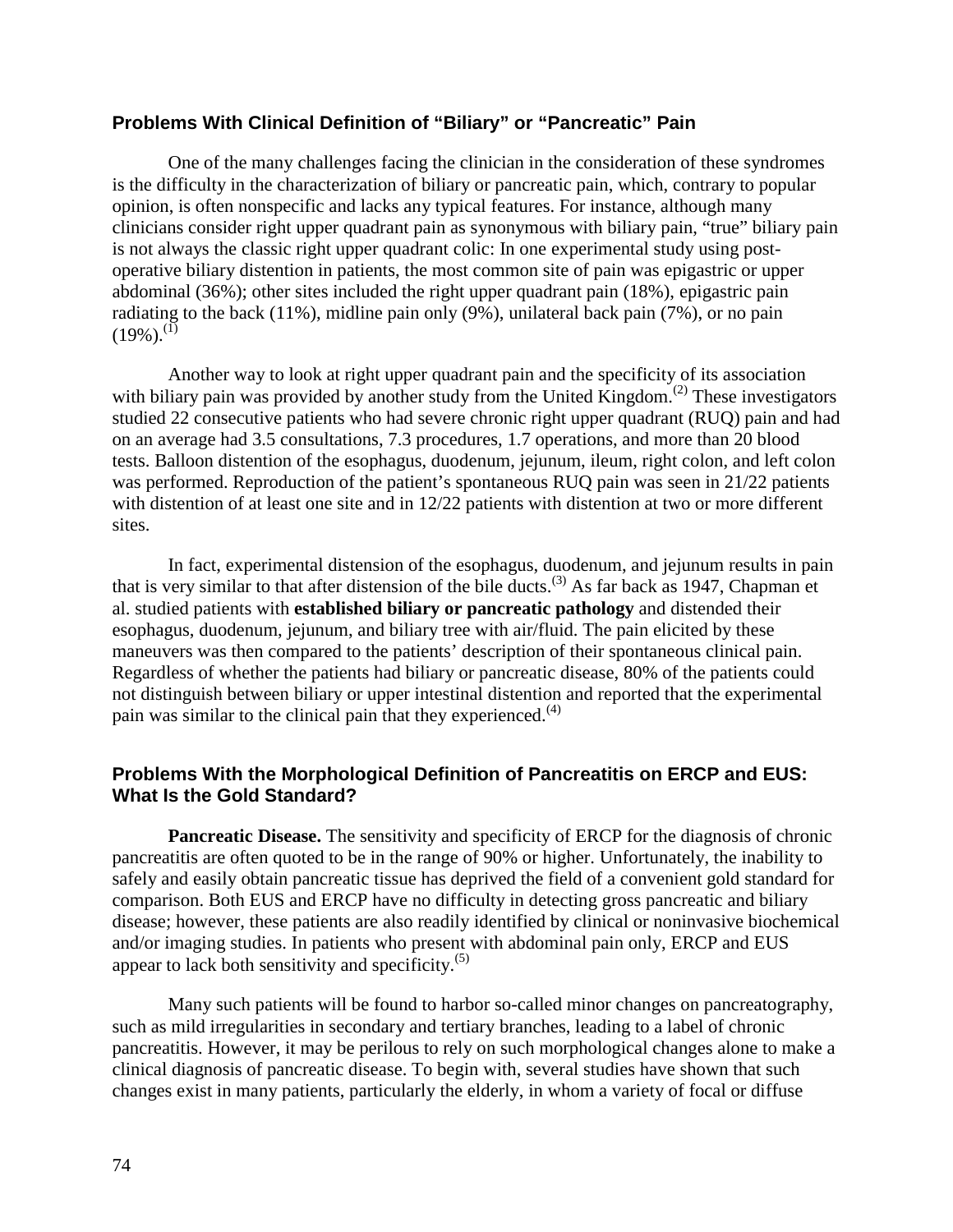ductular abnormalities can be seen, without necessarily denoting disease or associated with any functional impairment.<sup> $(6)$ </sup> In another study, ductograms were obtained at autopsy in 69 patients without known pancreatic disease, and endoscopists were asked to comment on the changes: 81% of the ductograms were interpreted as compatible with chronic pancreatitis (37% minimal, 31% moderate, and 11% severe).<sup>(7)</sup> Secondly, the diagnosis of chronic pancreatitis on initial ERCP may justify further invasive maneuvers, such as pancreatic stenting or sphincterotomy, which by themselves can lead to alterations in ductal morphology. This can also happen if the initial diagnostic ERCP is complicated by an attack of moderate or severe acute pancreatitis. In some patients, therefore, a well-intentioned attempt to establish a diagnosis of pancreatic disease may in fact become a self-fulfilling prophecy.

Apart from these issues of specificity, ERCP may also have limited sensitivity in this setting, particularly when dealing with the somewhat controversial entity of "minimal change" diseases, where changes of chronic pancreatitis may be widespread in the parenchyma and the periductular regions but appear to spare the collecting system itself, leading to a normal or equivocal pancreatogram. In such patients, chronic pancreatitis has been diagnosed either after examination of surgically resected specimens or by pancreatic function tests.<sup>(8)</sup> Although not part of this discussion, it is worth mentioning that functional pancreatic tests may fare only slightly better than pancreatography, with a sensitivity reported to be in the range of 80% or less, and do not correlate well with either pathological appearance or clinical manifestations.<sup>(5,9)</sup>

EUS has been reported to be equally sensitive as (if not more sensitive) than ERCP in the diagnosis of chronic pancreatitis.<sup>(10)</sup> In one study, the "yield" of EUS in patients with pain due to suspected pancreatic disease with no or minimal changes was reported to be nearly  $80\%$ .<sup>(11)</sup> However, as stated before, the true significance of these findings cannot be confidently established in the absence of histological correlation.

 synonymously with biliary dyskinesia (see below). **Biliary Tract Disease.** Fortunately, most clinically significant biliary disease presenting with abdominal pain is accompanied by changes in conventional imaging or classic liver "function" tests, such as elevations in one of the hepatic aminotransferases or alkaline phosphatase. The exception here appears to be the so-called "functional" biliary pain, often used

**Review of Studies.** There are very few studies that have systematically and prospectively reported the yield of these tests in patients with unexplained abdominal pain. Axon et al. reported their experience in 1,005 ERCPs, of which 13 of 138 (14%) were for unexplained abdominal pain (suspected to be biliary in 58%, pancreatic in 30%, and unspecified in the rest).<sup>(12)</sup> The duct or ducts of interest were delineated by ERCP in 95% of patients. ERCP was negative in about 80% of patients; in the rest, the lesions found were bile duct stones in 10 patients, chronic pancreatitis in five, pancreatic carcinoma in one, peptic ulcer or duodenitis in four. None of the 10 patients with duct stones had normal ultrasound and normal alkaline phosphatase, and it can be argued that in the four patients with acid-peptic disease, a simple upper endoscopy would have sufficed. Thus, if these simpler tests had been performed prior to the exam, the yield of ERCP would have been less than 5%.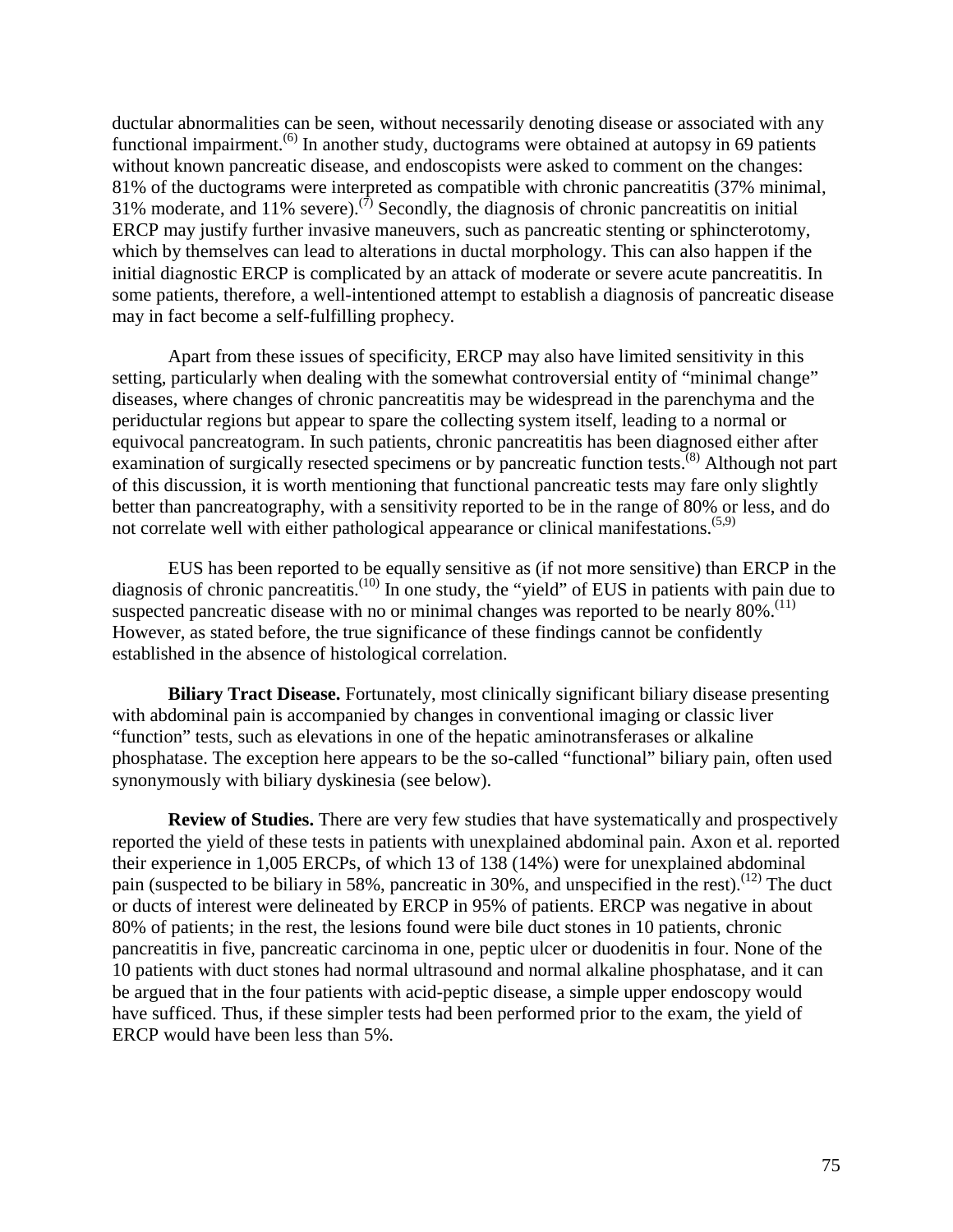### **Discrepancy Between Pain and Morphological Changes**

 anatomical cause of the pain, prompted by the appearance of an irregularly dilated duct The third critical issue to be examined is the significance of morphological changes, even if they can be detected, particularly as it relates to pancreatic pain. Pain is undoubtedly not only the most important symptom of chronic pancreatitis, but also is the most frustrating and difficult to treat. Unfortunately, the mechanism of pain in pancreatitis is poorly understood, and there are few, if any, studies that attempt to explore the biology and pathogenesis of nociceptor sensitization in this condition. For many decades, investigators have focused on a possible (characteristic of many cases of chronic pancreatitis) as well as the finding of increased intraparenchymal and intraductal pressures in both humans and animal models of the disease.<sup>(13–18)</sup> The importance of pancreatic duct and intraparenchymal hypertension as a cause of pain has been attributed to inadequate ductal drainage, causing the pancreatic duct to dilate. However, pancreatic ductal dilatation can occur in the absence of pain, and pain can be present in the absence of ductal dilatation. Similarly, changes in ductal pressure correlate poorly, if at all, with either pain or its relief after ductal decompression.<sup> $(19,20)$ </sup> Therefore, even if morphological changes are found in the pancreas, these are not necessarily responsible for the pain. They may at best be a marker for underlying chronic pancreatitis, but only if these changes are robustly abnormal.

As mentioned above, it is rare to see isolated abnormalities on cholangiography as a significant cause of biliary pain, except when dealing with biliary dyskinesia. This is a term that refers to both gallbladder dyskinesia and sphincter of Oddi dysfunction (SOD). ERCP, in the absence of any abnormalities in liver function tests (LFTs), has little, if any, role to play in the former. (The diagnosis is usually made on the basis of an abnormal ejection fraction on scintigraphy.) However, it is often advocated when SOD is suspected, usually along with an attempt to measure sphincter pressures. This remains an area of ongoing controversy, but it appears that again, the patients most likely to benefit from this procedure (and subsequent sphincterotomy) are those with persistently or intermittently abnormal "objective" signs, such as elevated liver enzymes or dilated bile ducts (the so-called type I and type II patients, according to the widely used Hogan-Geenen classification).<sup>(21)</sup> Unfortunately, despite two or more decades since its recognition, not much progress has been made in clarifying the role of SOD in the type III patient (presenting with pain alone), and the outcome after sphincterotomy, despite a positive manometric test, remains at best a toss-up and at worst no better than a placebo response.  $(22,23)$ 

### **Lack of Effective Therapy**

Even if the previous issues have been satisfactorily addressed and a diagnosis of underlying pancreatic or biliary disease has been made with reasonable confidence, the final, and perhaps most important, question remains to be answered: What can we do about the pain? The treatment of pain in chronic pancreatitis has been "strategically haphazard, ill directed, too often unsuccessful, and controversial." $(24)$  Despite a wide variety of approaches covering innocuous (enzyme therapy), minimally invasive (endoscopic decompression, nerve blocks), and highly aggressive (surgical decompression, pancreatectomy), no consensus has emerged, and no form of treatment can be considered satisfactory at the present time. While there are effective replacement strategies to deal with the endocrine and exocrine insufficiencies associated with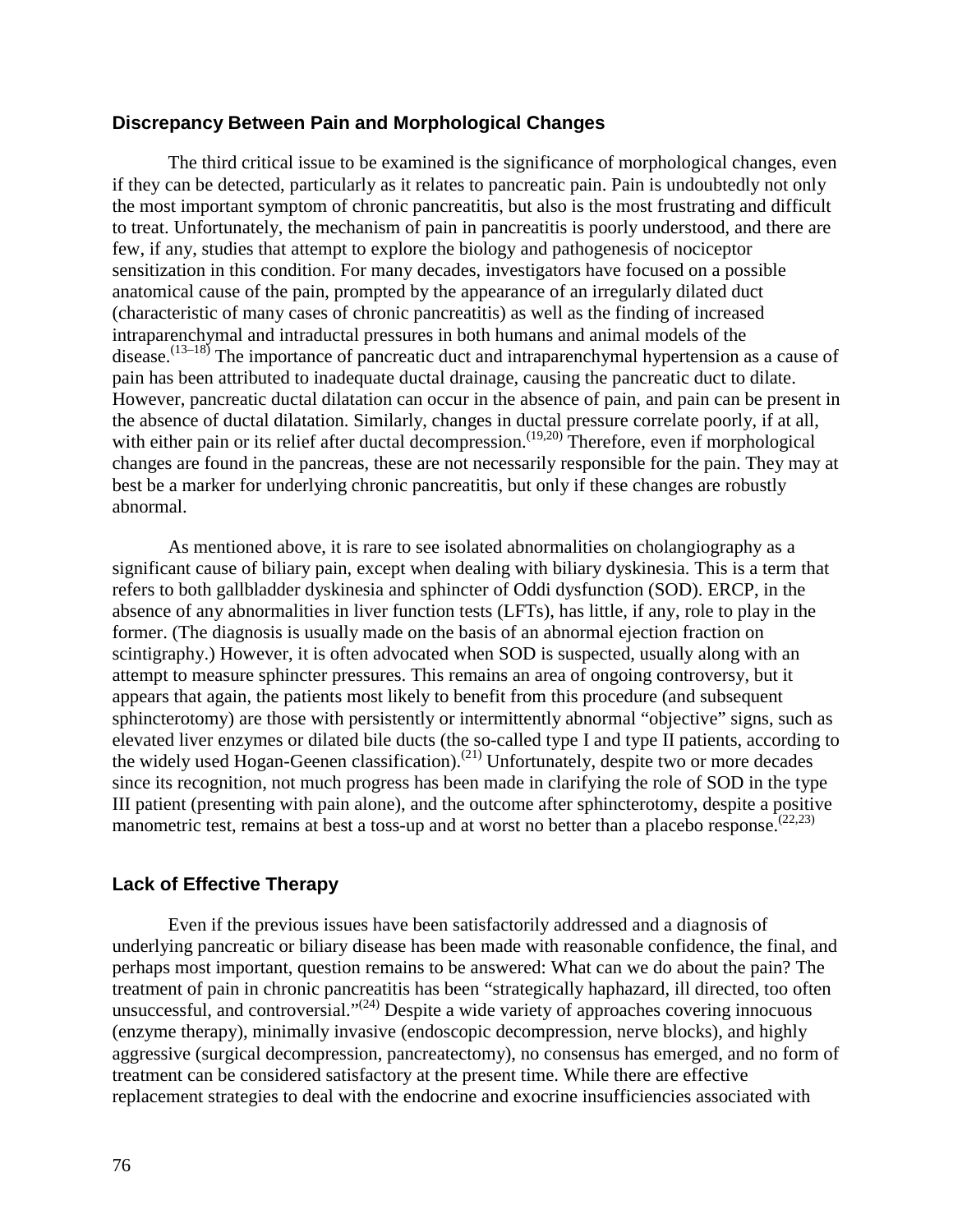chronic pancreatitis, it is clear, therefore, that pain remains the "most disturbing" complication.<sup> $(25)$ </sup> The multiplicity of treatment strategies and their limited efficacy is largely a reflection of our lack of understanding of the biology and pathogenesis of pain. Similar considerations apply to the type III patient with SOD, where sphincterotomy would not meet most criteria for an effective or safe therapy. There are those who remain in "hot pursuit" of any remaining muscle activity in these patients, but an impressive body of literature on patients with functional bowel pain clearly indicates that these conditions cannot be treated as simply disturbances of motility.

## **Conclusions and Directions for Research**

It is hoped that a clear argument has been made not to generally endorse ERCP for patients with the only symptom of "suspected pancreatobiliary pain." That is not to say that such studies should not be done in the context of rigorously controlled clinical studies. Indeed, if anything, the brief review above has pointed out several areas of research, including those highlighted in Table 2.

### **Table 2.** "Underserved" Areas of Research

- 1. Neurobiology of pancreatic and biliary pain
- 2. Animal models representing the spectrum of pancreatic disease that could be used to provide accurate histological correlation with imaging studies
- 3. Controlled trials on outcomes after pancreatobiliary interventions for various painful conditions
- 4. Development of "noninvasive" means of obtaining pancreatic tissue

## **References**

- 1. Doran FS. The sites to which pain is referred from the common bile duct in man and its implication for the theory of referred pain. Br J Surg 1967;54:599–606.
- 2. Kingham JG, Dawson AM. Origin of chronic right upper quadrant pain. Gut 1985; 26:783–8.
- 3. DeSautels SG, et al. Postcholecystectomy pain syndrome: Pathophysiology of abdominal pain in sphincter of Oddi type III. Gastroenterology 1999;116:900–905.
- 4. Chapman, et al. Surg Gyn Obstet 1947.
- 5. Forsmark CE, Toskes PP. What does an abnormal pancreatogram mean? Gastrointest Endosc Clin N Am 1995;5(1):105–23.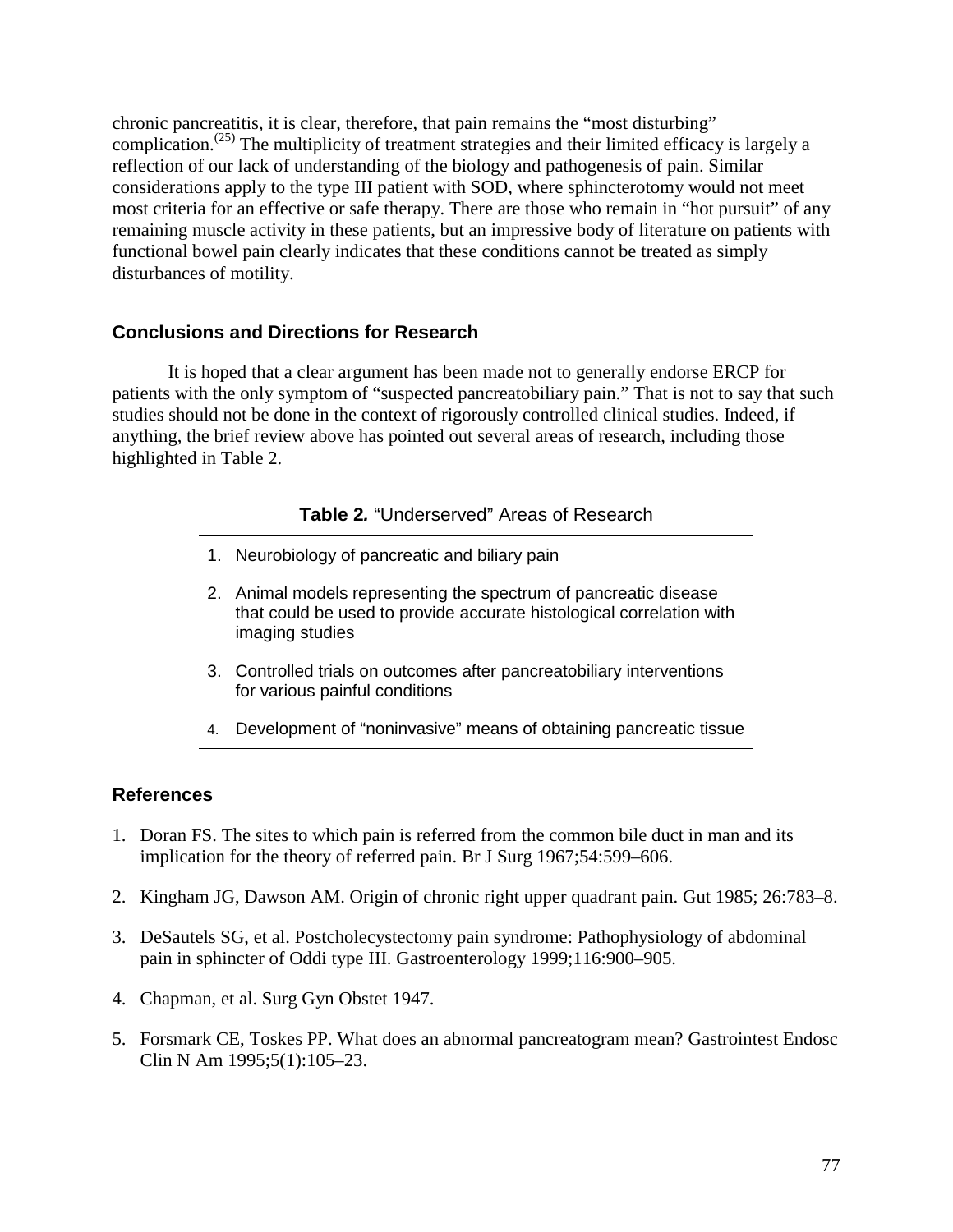- 6. Anand BS, et al. Effect of aging on the pancreatic ducts: A study based on endoscopic retrograde pancreatography. Gastrointest Endosc 1989;35:210–3.
- 7. Schmitz-Moorman P, et al. Comparative radiological and morphological study of human pancreas. Pancreatitis like changes in postmortem ductograms and their morphological pattern. Possible implication for ERCP. Gut 1985; 26:406–14.
- 8. Walsh TN, et al. Minimal change chronic pancreatitis. Gut 1992;33(11): 1566–71.
- 9. Girdwood AH, et al. Structure and function in noncalcific pancreatitis. Dig Dis Sci 1984;29(8):721–6.
- 10. Natterman C, Goldschmidt AJW, and Dancygier H. Endosonography in chronic pancreatitis—a comparison between endoscopic retrograde pancreatography and endoscopic ultrasonography. Endoscopy 1993;25:565–70.
- 11. Wiersema MJ, et al. Prospective evaluation of endoscopic ultrasonography and endoscopic retrograde cholangiopancreatography in patients with chronic abdominal pain of suspected pancreatic origin [see comments]. Endoscopy 1993;25(9):555–64.
- 12. Thornton JR, et al. Value of ultrasound and liver function tests in determining the need for endoscopic retrograde cholangiopancreatography in unexplained abdominal pain. Gut 1992;33(11):1559–61.
- 13. Karanjia ND, et al. Compartment syndrome in experimental chronic obstructive pancreatitis: Effect of decompressing the main pancreatic duct [see comments]. Br J Surg 1994 ;81(2):259–64.
- 14. Karanjia ND, Reber HA. The cause and management of the pain of chronic pancreatitis. Gastroenterol Clin North Am 1990;19(4):895–904.
- 15. Ebbehoj N, et al. Pancreatic tissue pressure and pain in chronic pancreatitis. Pancreas 1986;1(6):556–8.
- 16. Ebbehoj N, et al. Pancreatic tissue fluid pressure during drainage operations for chronic pancreatitis. Scand J Gastroenterol 1990;25(10):1041–5.
- 17. Ebbehoj, N., et al. Pancreatic tissue fluid pressure in chronic pancreatitis. Relation to pain, morphology, and function. Scand J Gastroenterol 1990;25(10):1046–51.
- 18. Ebbehoj N. Pancreatic tissue fluid pressure and pain in chronic pancreatitis. Dan Med Bull 1992;39(2):128–33.
- 19. Manes G., et al. Is increased pancreatic pressure related to pain in chronic pancreatitis? Int J Pancreatol 1994;15(2):113–7.
- 20. Renou C, et al. Endoscopic treatment of the main pancreatic duct: Correlations among morphology, manometry, and clinical followup. Int J Pancreatol 2000;27(2):143–9.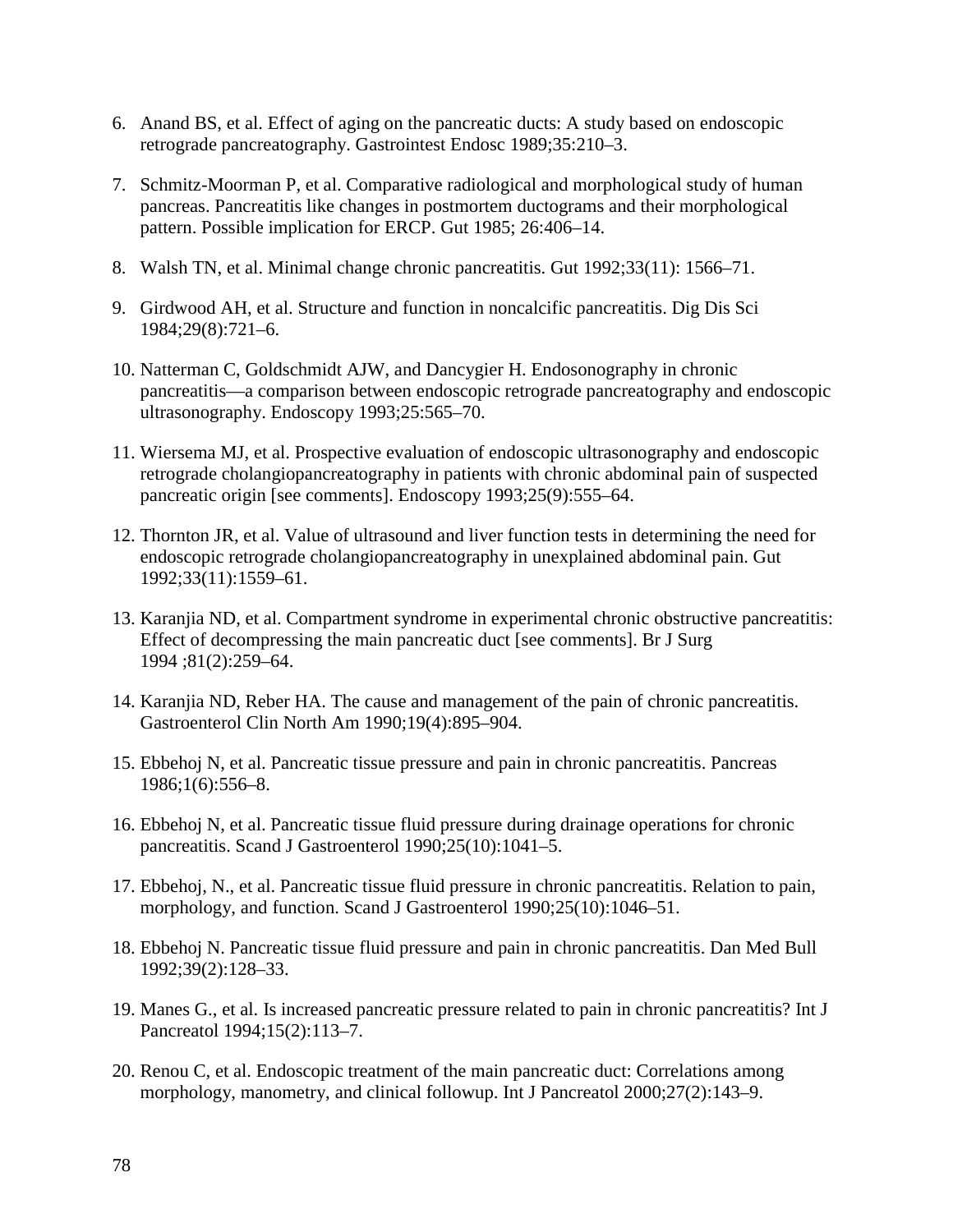- 21. Geenen JE, et al. The efficacy of endoscopic sphincterotomy after cholecystectomy in patients with sphincter of Oddi dysfunction. N Engl J Med 1989;320:82–7.
- 22. Kumar S, et al. Endoscopic sphincterotomy in postcholecystectomy patients with type III sphincter of Oddi dysfunction.
- 23. Botoman VA, et al. Long-term outcome after endoscopic sphincterotomy in patients with biliary colic and suspected sphincter of Oddi dysfunction. Gastrointest Endosc 1994;40:165–170.
- 24. Warshaw AL, Banks PA, Fernandez-Del Castillo C. AGA technical review: Treatment of pain in chronic pancreatitis. Gastroenterology 1998;115(3):765–76.
- 25. Di Sebastiano P, et al. Mechanisms of Pain in Chronic Pancreatitis. Ann Ital Chir 2000;LXXI(1):11–6.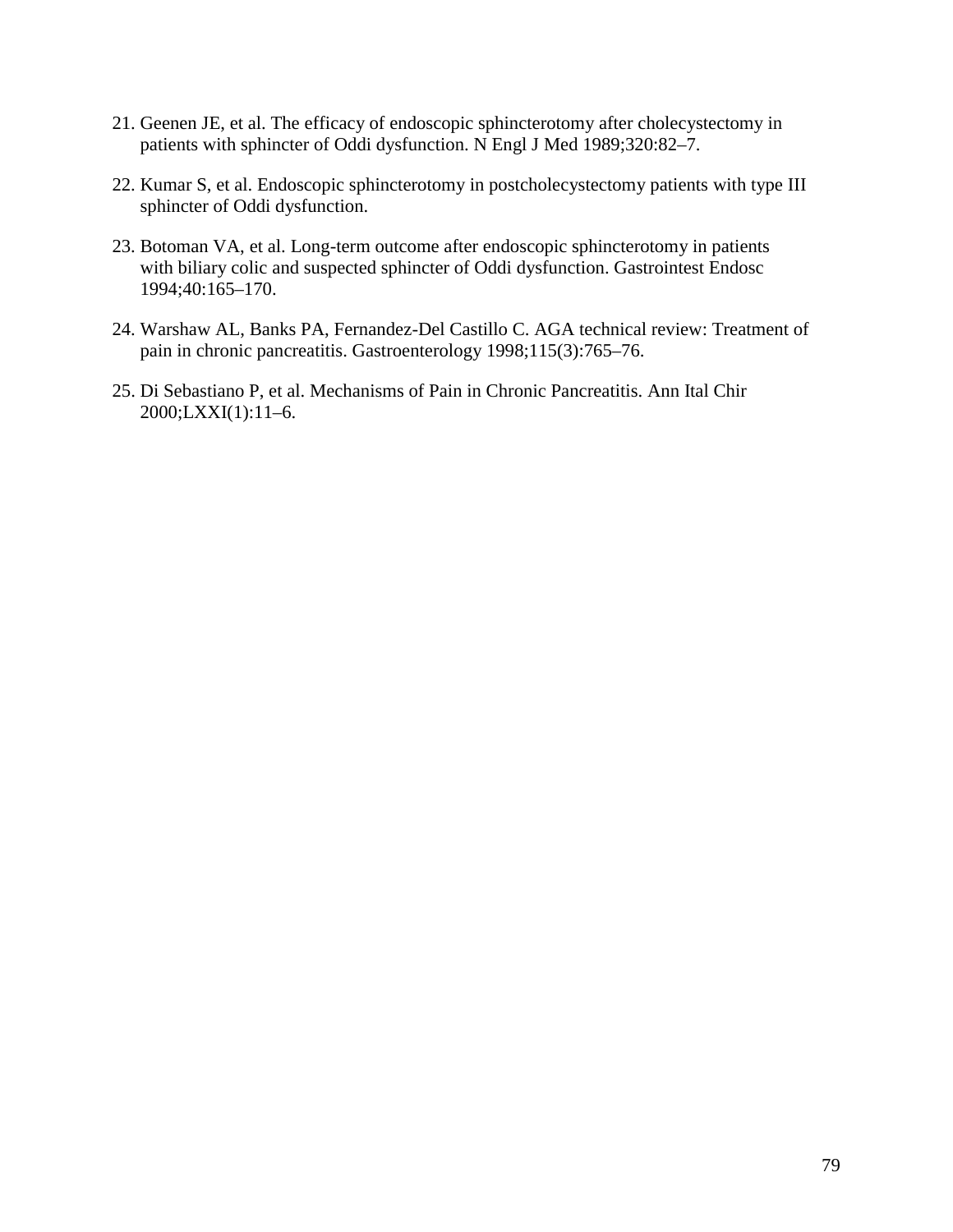# **Income and Outcome Metrics Needed for Objective Evaluation**

# **Peter B. Cotton, M.D., F.R.C.P.**

The goal of this conference is to define the role of endoscopic retrograde cholangiopancreatography (ERCP) in the management of patients with known and suspected problems in the biliary tree and pancreas, to assist both practitioners and patients in making appropriate choices.

There are two fundamental questions: Firstly, what can ERCP offer? Secondly, how does that compare with available alternatives? It is difficult to generalize in either arena. There are huge variations in the types of patients and their presenting problems, the expertise of the operators, and the perspectives on possible outcomes (both good and bad). Furthermore, both ERCP and alternative techniques are evolving continuously.

This contribution concentrates on the first question: What does ERCP have to offer? This contribution discusses the metrics that must be considered when trying to make that evaluation in research projects or in a particular patient context. $^{(1)}$ 

ERCP has both diagnostic and therapeutic potential. This fact can be beneficial clinically (reducing the number of procedures needed to achieve a clinical resolution), but adds complexity to the evaluation. Diagnostic and therapeutic aspects must be assessed separately, because their goals (and their determinants) are quite different. Yet they are not separate, because the therapeutic procedure requires a correct diagnostic assessment. Attempts at ERCP treatment may be poorly focused (or even never get started) if the diagnostic process is inadequate. Sometimes the intention of ERCP is clearly therapeutic (e.g., known bile duct stone). However, in many other cases (e.g., suspected sphincter of Oddi dysfunction or obstructive jaundice), the intent is initially diagnostic, with the possibility of proceeding to therapy if it appears to be indicated and technically possible. There is a range of contexts in which ERCP is considered (Table 1). Patients can usually be placed into one of these groups after standard clinical assessment and initial ultrasound (US)/computerized tomography (CT) imaging. Management algorithms must be generated and tested in those contexts.

## **Diagnostic ERCP**

There are published figures for the sensitivity and specificity of ERCP in various diseases. Some of these reports are open to question, because ERCP is operator dependent, and there may be dispute about the gold standard (e.g., in early chronic pancreatitis). Diagnostic accuracy is important, but the true value of a diagnostic procedure (and its role) is not determined mainly by its performance characteristics in a specific disease, because we use diagnostic methods only in circumstances of clinical uncertainty, where there may be a long list of diagnostic possibilities. Except in rare circumstances, like acute cholangitis, ERCP is always preceded by other simpler and safer imaging methods like ultrasound or CT. Thus, we do not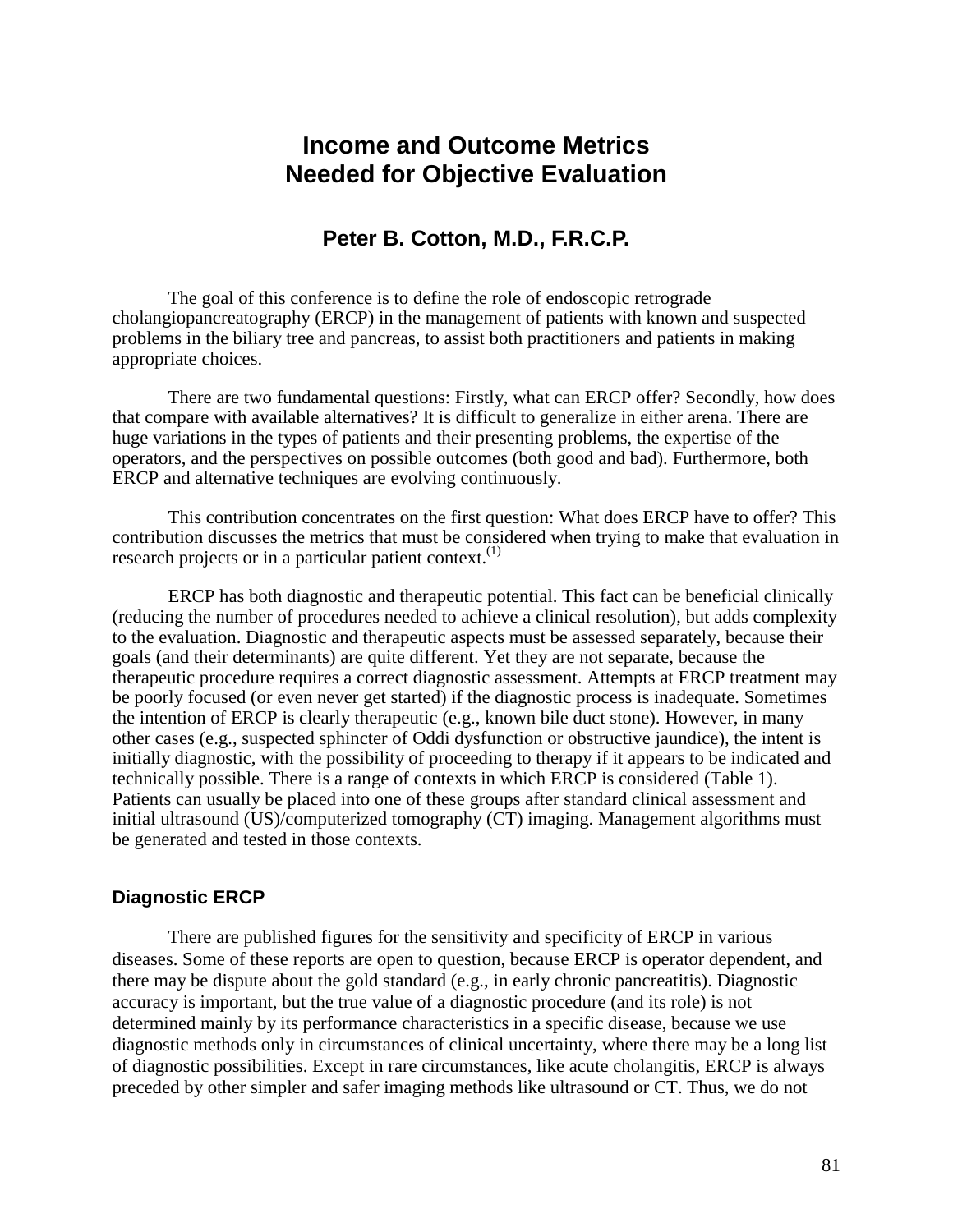| Obstructive jaundice                    | Intermittent abdominal pain $\pm$ cholecystectomy  |  |
|-----------------------------------------|----------------------------------------------------|--|
| Abnormal liver function tests           | (? sphincter dysfunction, ? pancreatitis, ? stone) |  |
| Probable/known duct stones              | Acute post surgery problems                        |  |
| Chronic pancreatitis                    | Probable/known benign stricture                    |  |
| Acute pancreatitis (? gallstones)       | Suspected papillary mass                           |  |
| Complicated pancreatitis                | Suspected biliary or pancreatic mass               |  |
| (necrosis/pseudocyst)                   | Stent service                                      |  |
| Idiopathic (recurrent) pancreatitis     | Other                                              |  |
| Chronic pain (? pancreatitis, ? cancer) |                                                    |  |
|                                         |                                                    |  |

## **Table 1.** Clinical Contexts in Which ERCP Is Considered

consider doing diagnostic ERCP in complete ignorance. Its contribution is measured by how far we can move from relative diagnostic ignorance to the truth (i.e., the difference between the posttest and the pretest probabilities). What difference does the procedure make in the patient's diagnostic journey? This evaluation must be extended, because (for ERCP) the goal is not only diagnostic. The question then becomes whether (and how much) the new diagnostic information changed the management plan (correctly). The **metrics** of diagnostic evaluation are simple. A list of the differential diagnoses (with associated probabilities) generated before and after the diagnostic phase of ERCP will show the magnitude of diagnostic change. This assumes some method for assessing ultimate diagnostic "truth." The contribution to patient care can be assessed only if the management plans are also defined before and afterwards, to demonstrate and measure the change.

 (CT and Magnetic Resonance (MR) particularly). This discussion will, therefore, focus more on The diagnostic role of ERCP is diminishing, due to developments in other technologies the evaluation of therapeutic ERCP.

# **Therapeutic ERCP**

The goal of therapeutic ERCP is to make patients "better" (i.e., reduce or eliminate disease and its effects), at acceptable cost. Outcome studies attempt to document that process. For outcomes to be understood or predicted for an individual patient, many details about that patient ("income" data), the likely quality of the intervention, and its costs must be known. The "therapeutic intervention equation" (Figure 1) includes all of the many elements that must be considered when trying to calculate therapeutic performance.

**Patients** vary in many ways (by age, sex, geography, disease, co-morbidities, and expectations). **Co-morbidities** are important for several reasons. They may aggravate the disease problem being treated (e.g., cholangitis may be worse in an immunocompromised patient). In addition, they may make intervention itself more hazardous. This risk may be general (e.g., respiratory deficit and sedation/anesthesia) or more specific (e.g., coagulation problems and sphincterotomy). The key co-morbidities may be different for different interventions (e.g., surgery or endoscopy), which would clearly affect the appropriate choice. The ASA (American Society of Anesthesiology) score (Table 2) is a useful, crude guide to overall co-morbidity and correlates reasonably well with cardiopulmonary risks involved in sedation/anesthesia, at least in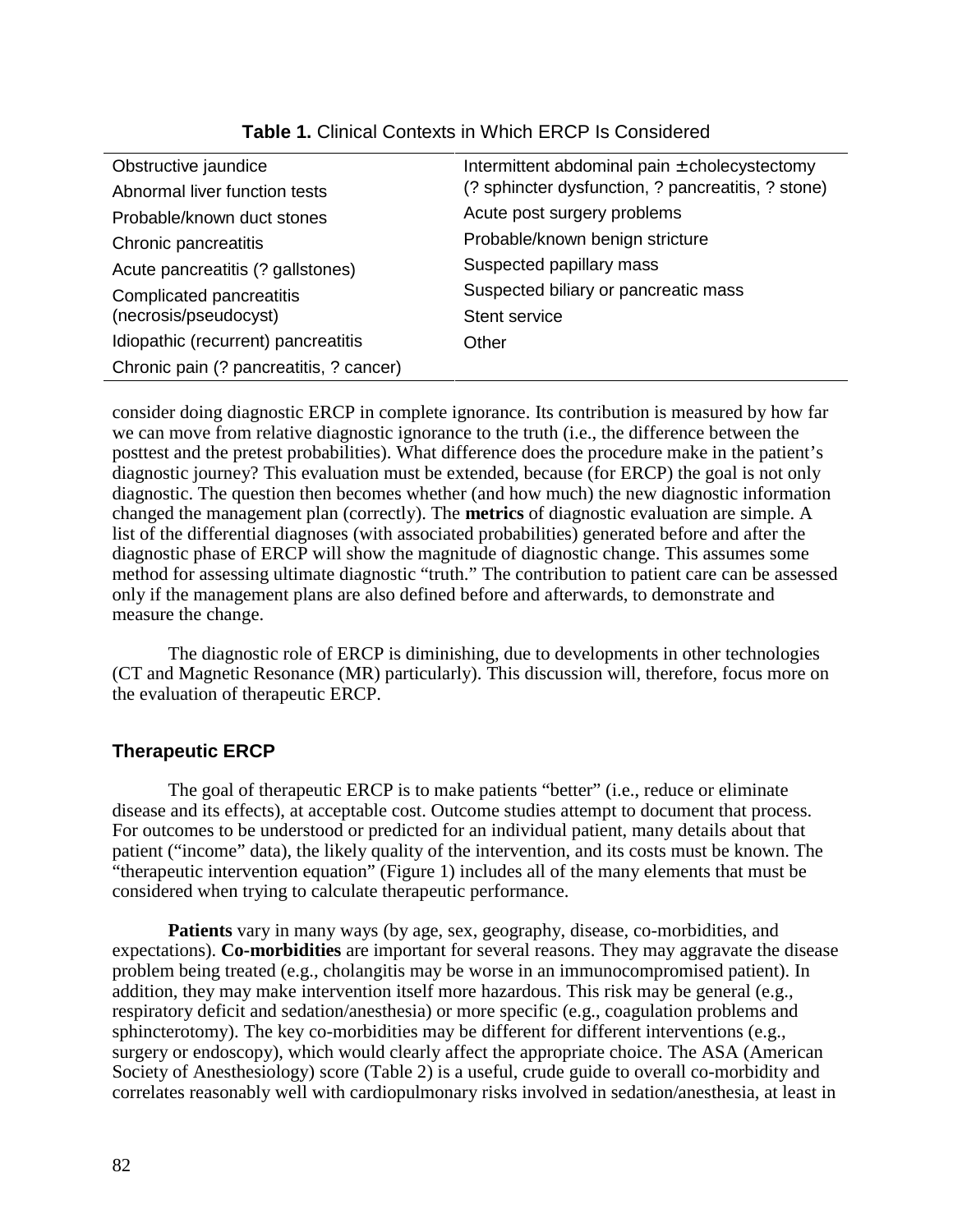

**Figure 1.** Data Elements for Evaluation of Therapeutic Interventions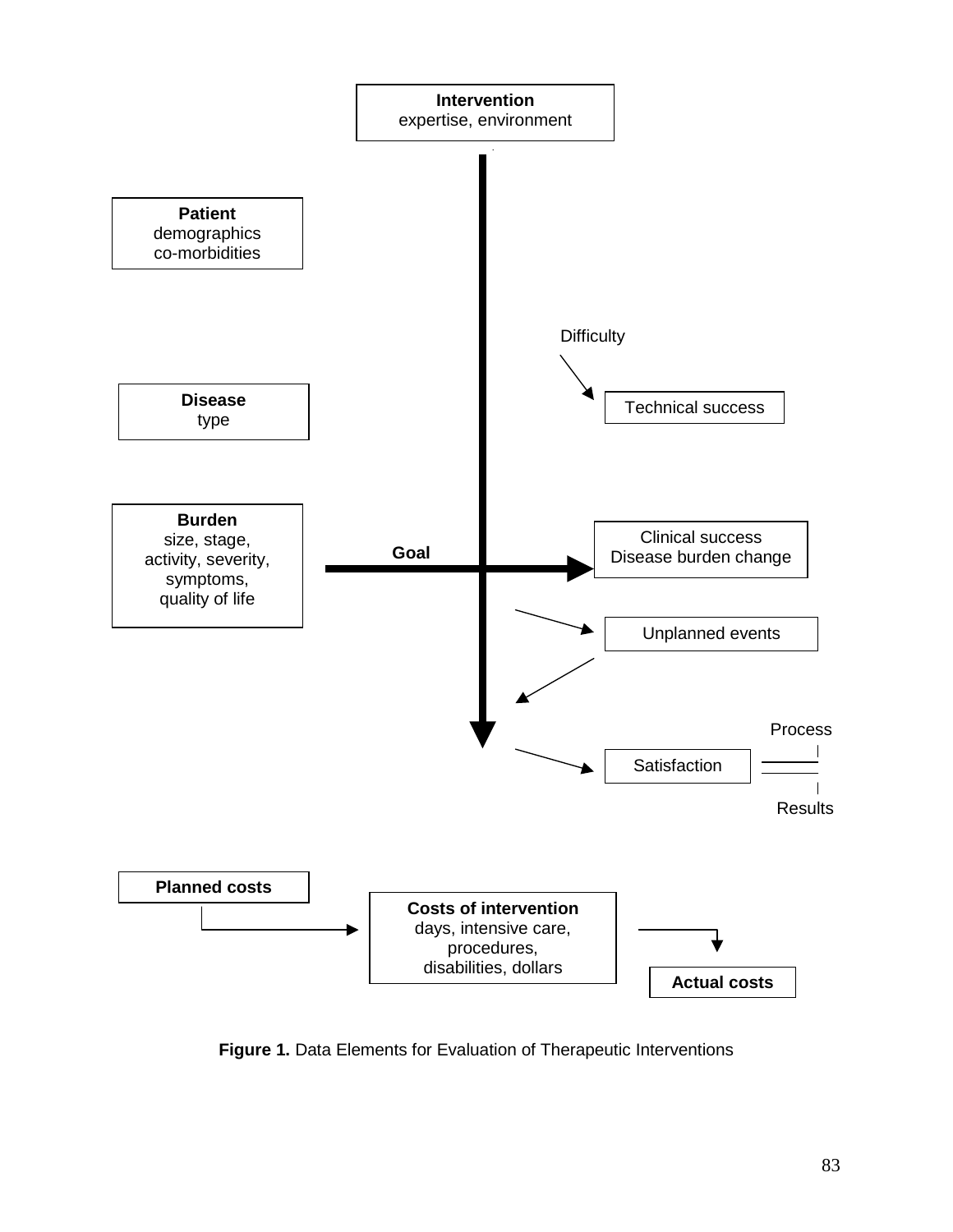- 1. Healthy patient. This patient is physically, mentally, and biochemically healthy, apart from the symptoms or disease requiring endoscopic examination.
- functional limitation. The disease may or may not be related to the indication for endoscopy. 2. Mild to moderate systemic disease. This patient will have a systemic disease, but little or no Examples include chronic bronchitis, mild heart disease, essential hypertension, diabetes, anemia, obesity, and extremes of age.
- 3. Moderate to severe systemic disease. This patient will have some functional limitation, but the condition will not be incapacitating or life threatening. Examples include chronic lung disease or heart disease that limits activity, poorly controlled hypertension, angina, and diabetes with complications.
- incapacitating and poses a constant threat to life. Examples include congestive heart failure, hepatic dysfunction. hepatic dysfunction. 5. Moribund. This patient is unlikely to survive 24 hours with or without urgent treatment. 4. Severe systemic disease. This patient will have a severe systemic disturbance that is persistent or unstable angina, pulmonary disease requiring oxygen, and advanced renal or
- 

surgery. However, these are not the commonest risks of ERCP procedures, where pancreatitis is dominant, and they are paradoxically more likely to occur in the young and healthy (i.e., ASA classes 1 and 2). In order to understand and then predict the risk of post-ERCP pancreatitis, more detailed factors need to be measured and studied. The consequence of these considerations is that the "income" data that need to be documented may vary according to the clinical context, as well as the type of intervention planned. While it might be ideal to collect all of the possibly relevant co-morbidity data on every patient (Table 3), this is a major documentation burden, so there has to be a compromise in practice (e.g., ASA score plus a few key specifics, such as coagulation status).

**Diseases**. Patients presenting for possible ERCP can carry a variety of different diseases, which may inflict many different burdens. Diseases may be described by several parameters (e.g., size, stage, indexes of activity and severity). The relevant **metrics** will vary. For many diseases (e.g., stones, tumors, cysts, strictures, and leaks), the precise size and site will affect the likely outcome (with and without treatment). Clinical severity is more important in disease syndromes such as pancreatitis and cholangitis. The **burden** of the disease is the effect it has on the individual patient (i.e., symptoms, expectation of survival, quality of life, and utilization of health care). Specific symptoms such as pain, fever and jaundice, should be easy to measure. Pain scoring should be standardized and include both intensity and frequency. There are numerous general quality of life instruments,<sup>(2)</sup> but only a few have been validated in the precise contexts of ERCP intervention.<sup>(3)</sup> Health care utilization is commonly measured by the number of needed consultations, emergency room visits, and hospitalizations. This combination of details (patient, disease, and its burden) constitute the "clinical problem" for which we may consider a therapeutic intervention.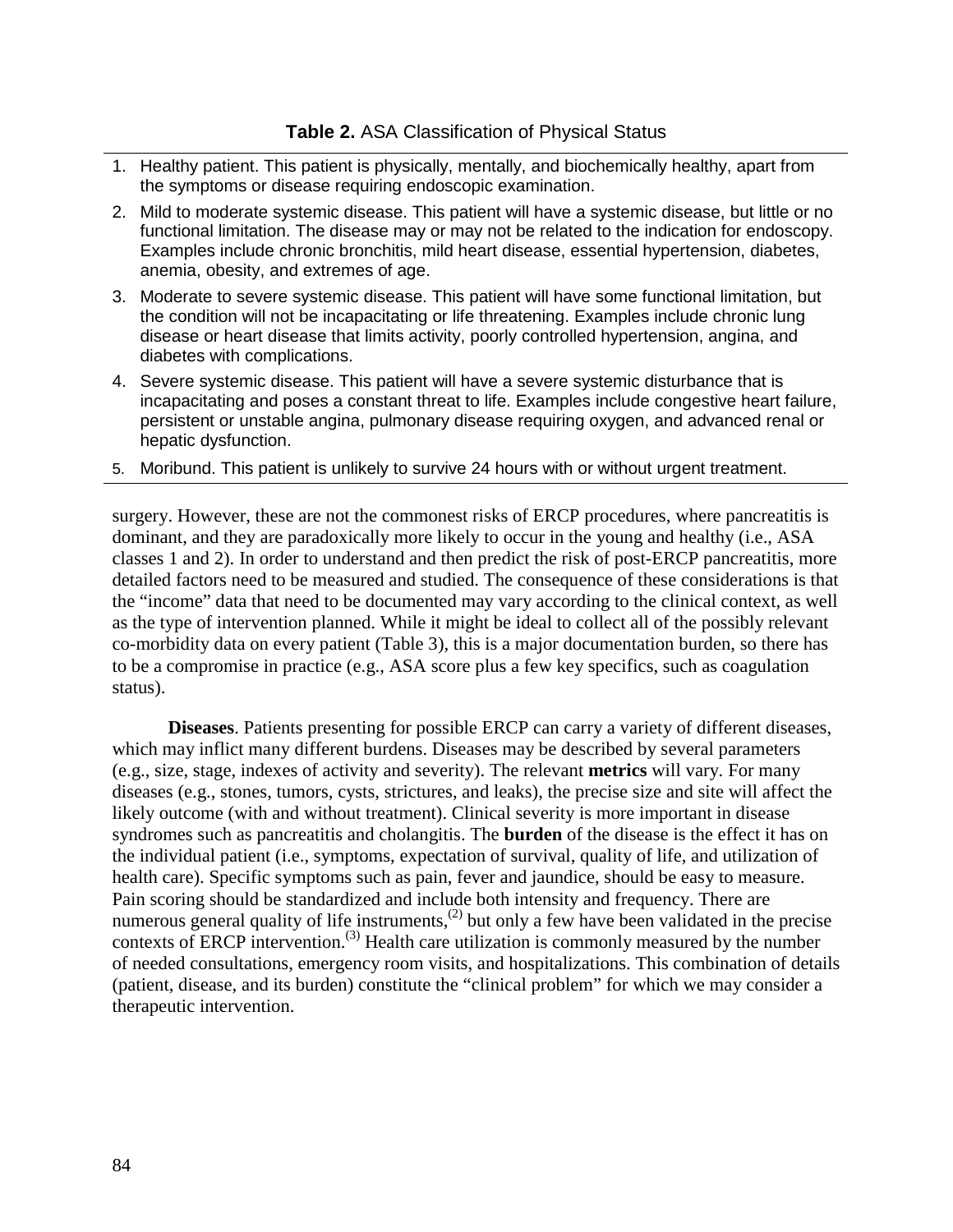- 1. Allergies
	- local anesthetic
	- iodine
	- IV contrast
- 2. Pulmonary
	- dyspnea (grade)
	- lung disease (type)
	- pulmonary hypertension
	- thromboembolic disease (previous, active)
	- sleep apnea
	- lung resection
- 3. Cardiovascular
	- pacemaker
	- defibrillator
	- $\bullet$  infarct  $<$  3 mm
	- artificial heart valve
	- heart murmur
	- hypertension
	- heart failure (Class I–IV)
	- angina (Class I–IV)
	- rheumatic valve disease (asymptomatic, symptomatic)
	- previous endocarditis
- 4. Metabolic
	- diabetes (insulin, oral, diet)
	- thyroid dysfunction)
	- hyperthyroid (controlled, uncontrolled, complications)
	- hypothyroid (controlled, uncontrolled, complications)
- 5. Blood
	- anticoagulants
	- coagulopathy (controlled, uncontrolled)
- 6. Cancer
	- lymphoma/leukemia (controlled, uncontrolled)
	- solid organ malignancy (previous, local, metastatic)
- 7. Renal
	- renal failure (acute, chronic)
	- dialysis requirement (hemodialysis, peritoneal)
- antibiotics
- latex
- other
- lung transplant
- aspiration problem
- stridor
- tracheostomy
- other
- periforal graft surgery < 1 yr
- heart transplant
- systemic-pulmonary shunt
- dysrhythmia (asymptomatic, symptomatic)
- peripheral vascular disease (claudication, amputation)
- heart surgery
- mitral valve prolapse
- prior arrest
- other
- adrenal dysfunction (substituted, noncompensated)
- morbid obesity
- obesity surgery
- other
- immunosuppression (moderate, severe)
- other
- radiotherapy (previous, recent)
- bone marrow transplant
- other
- renal transplant
- other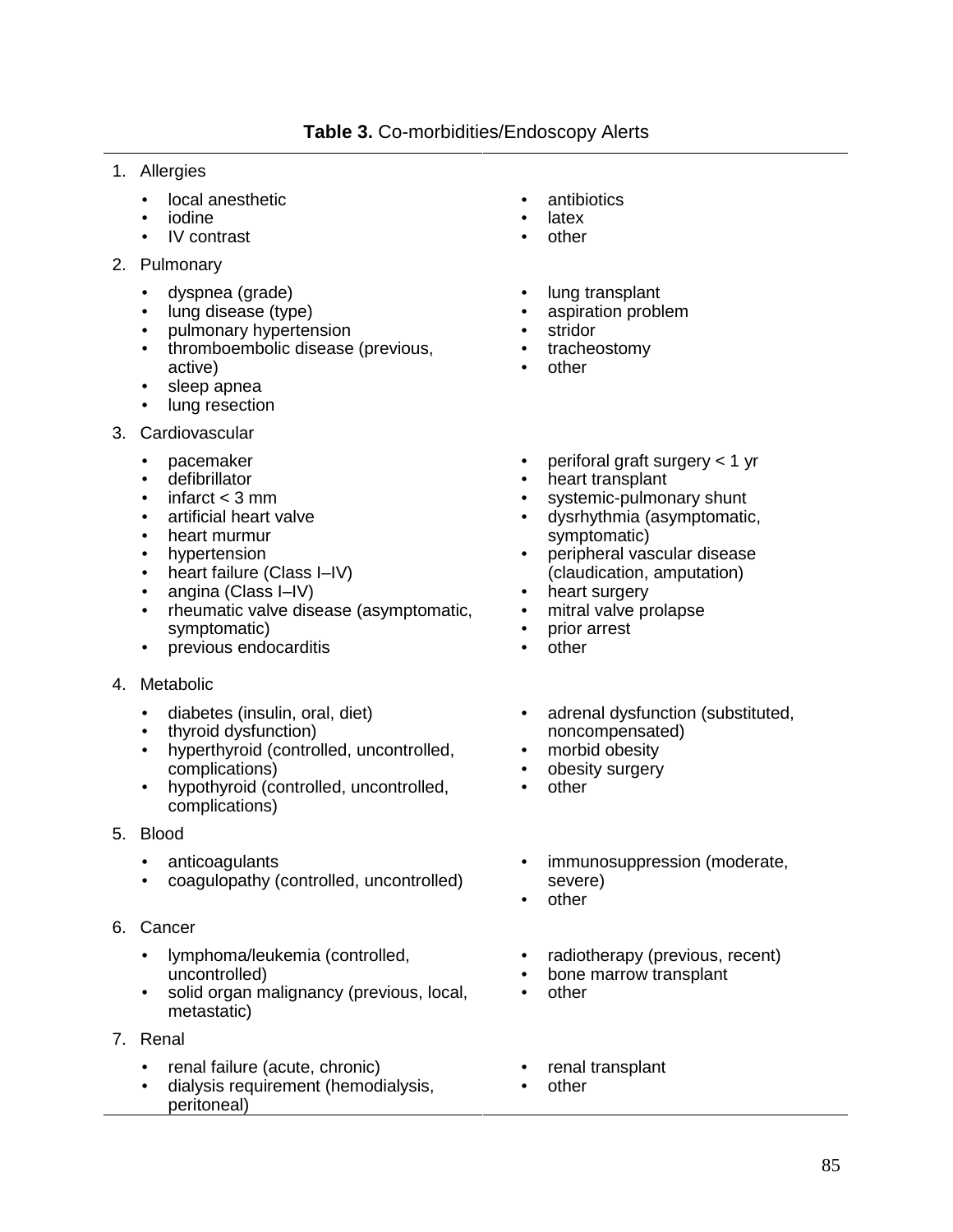• other

• other

psychosis • brain surgery

hepatitis C sepsis current

• orthopedic implant

• other

- 8. Infection
	- HIV (asymptomatic, AIDS)
	- tuberculosis (TB) (quiescent, purified protein derivate (PPD)+, on treatment)
	- $\bullet$  hepatitis B
- 9. Musculoskeletal
	- spine instability/fixation
	- connective tissue disease
- 10. CNS
	- stroke (transient ischemic attack (TIA), resolved stroke, unresolved stroke)
	- dementia
	- seizures
- 11. Liver
	- ascites
	- cirrhosis
	- transplant
- 12. Intervention challenges
	- unable to sign consent (age under 18, mental handicap) • unable to accept blood transfusion • other beliefs affecting care • prior difficulties with sedation/anesthesia • abdominal surgery within 30 days pregnant

 clinical success in context. Very little of that information is available currently, but there are recommendations that endoscopists should keep "report cards" containing some of this data.<sup>(4,5)</sup> **The intervention**. The results of ERCP are influenced by the experience of the endoscopist and possibly by the procedure environment (location and team). The key metric here should be the documented expertise of the specific endoscopist, i.e., track record of technical and

**The results**. The main goal of our interventions is to diminish the burden of disease, as previously described. Thus, the metrics are the change in these parameters attributable to the intervention. Unfortunately, this "clinical success" cannot be measured easily or quickly. Mature assessment often requires months or years of followup, which adds complexity and cost. There is another complicating factor: Who does the assessment? Research studies attempt to have objective endpoints, but they are often supervised by protagonists of a single technique, who may introduce bias, however unconsciously. We should insist on independent arbiters. Also, patients may differ from researchers, and among themselves, in their view of the outcome priorities. Some cancer patients may be concerned primarily with the chance of cure or longevity; others are concerned more with freedom from pain.

These difficulties explain why many studies of ERCP have focused more on "technical success," i.e., the simple ability to remove a bile duct stone or to place a stent. These are interesting (and important) metrics, but poor surrogates for clinical assessment. Regarding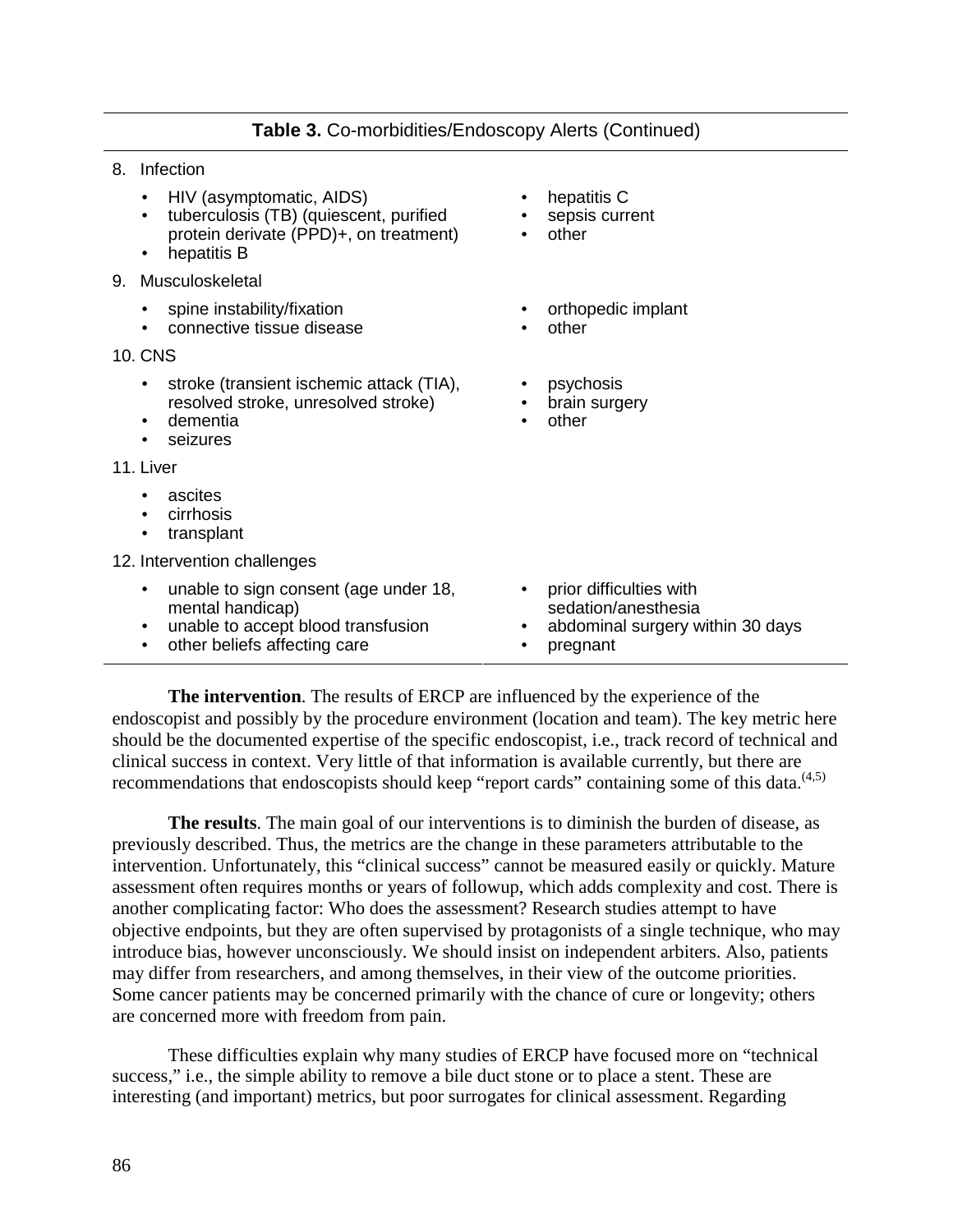technical success, we know that some procedures are much more difficult technically than others, a concept recently developed into a "degree of difficulty score."<sup>(6)</sup> An example is shown in Table 4. Documenting these variations is important when comparing results between centers or individuals.

**The costs**. The value of reducing disease/symptom burden by ERCP intervention cannot be assessed without considering the costs that are incurred and the patient's overall experience/satisfaction. Planned costs are the anticipated pain, anxiety, social disruption, and dollar costs of the procedure and surrounding events. Actual costs will be substantially greater if the procedure cannot be completed (resulting in another expensive procedure) or if there are unplanned, adverse outcomes (complications), requiring prolonged hospitalization and other interventions.

Documentation of **unplanned, adverse outcomes** (complications) remains a controversial and sensitive topic because of potential credentialing and medicolegal implications. However, we cannot complete the intervention equation unless we can document all of the unplanned events and their severity, as assessed by the extent of change in the plan of care (Table 5), with their associated costs. At some threshold of severity, an unplanned event becomes a "complication" in the sense that we now use that term. Until now, we have used the need for hospitalization as that threshold,<sup>(7)</sup> but this requires review and an up-to-date consensus.

**Patient satisfaction** with the process and its results can be measured with standard instruments. $(4)$ 

## **Balancing Benefits and Risks**

We started by stating that there are two questions: What can ERCP offer? How does that compare with available alternatives? Compiling all of these metrics in individual patients and cohorts of similar patients should enable us to better study and understand the predictors of good and bad outcomes and thus improve our ability to give patients meaningful, personalized information, so that they can truly understand what ERCP can offer (i.e., real informed consent).

|                       | <b>Diagnostic</b>                                                | <b>Therapeutic</b>                                                                                   |
|-----------------------|------------------------------------------------------------------|------------------------------------------------------------------------------------------------------|
| Standard<br>(level 1) | Selective deep cannulation<br>Diagnostic sampling                | Standard sphincterotomy<br>Stones $< 10$ mm<br>Stents/nasobiliary drains for leaks and<br>low tumors |
| Advanced<br>(level 2) | <b>Billroth II diagnostics</b><br>Minor papilla cannulation      | Stones $> 10$ mm<br>Hilar tumor therapy<br>Benign biliary strictures                                 |
| Tertiary<br>(level 3) | Manometry<br>Roux-en-Y, Whipple<br>intraductal endoscopy, biopsy | <b>Billroth II therapeutics</b><br>intrahepatic stones<br>pancreatic endotherapy                     |

### **Table 4.** Grades of Technical Difficulty at ERCP, Adopted From Schutz and Abbott<sup>(6)</sup>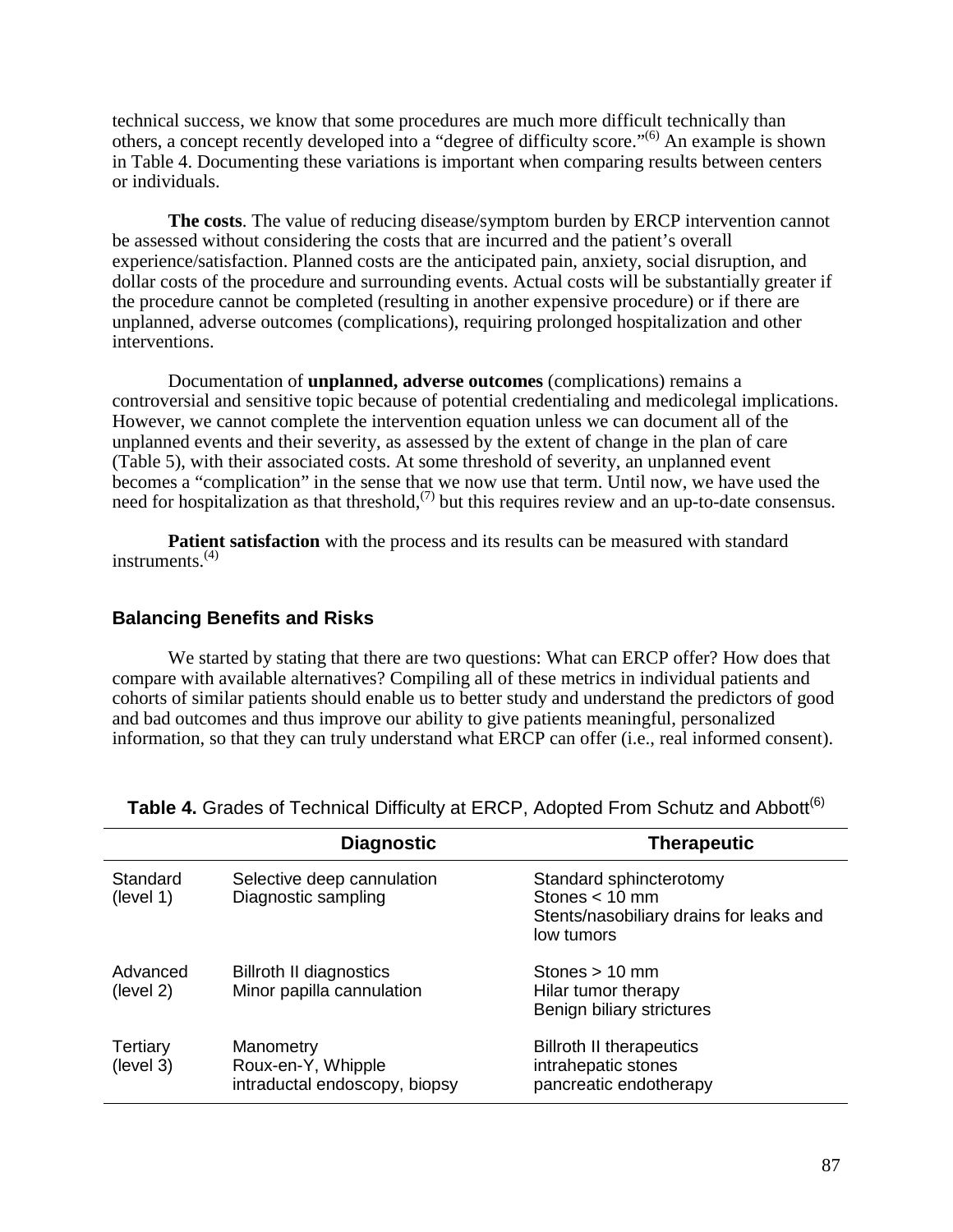**Table 5.** Unplanned Events (Complications)

- 1. Unplanned event occurred? no/yes
- 2. Timing (event first appears)
	- preprocedure
	- procedure
	- early recovery  $(< 4 \text{ hours})$  late  $( > 30 \text{ days})$
- 3. Nature
	- Medication/sedation/anesthesia
		- related, other ) allergic reaction (antibiotic, contrast
		- hypoxia (transient, prolonged)
		- hypotension
		- hypertension
		- $-$  dysrhythmia (afib, af, heart block, ischemic changes, tachycardia, bradycardia
	- Equipment malfunction
		- endoscope
		- radiology equipment
		- accessories
	- Direct events
		- $-$  endoscopic perforation
		- sphincterotomy perforation
		- snare/diathermy perforation
		- $-$  dilator perforation
		- duct penetration/dissection
		- bleeding
		- hemobilia
		- $-$  pancreatitis
	- Indirect (non-GI) events
		- $-$  pain ? cause
		- $-$  fever ? cause
		- renal
		- neurological
- 4. Details of events<br>5. Procedure
- - not started
	- stopped prematurely
	- completed
- 6. Changes in care plan
	-
	-
	- unplanned admission (days) (days)
- preprocedure late recovery (4–24 hours)
	- delayed  $(1–30 \text{ days})$
	- - hypoventilation
		- wheezing
		- drug interaction (details
		- $\overline{a}$  ) - neuropsychiatric reaction
		- $-$  IV site problems
		- $-$  diathermy
		- $-$  implanted devices
		- biliary infection
		- $-$  cholecystitis
		- $-$  infection
		- pseudocyst infection basket impaction
		- $-$  peritonitis
		- $-$  other
		- musculoskeletal
		- pregnancy-related
		- $-$  other

- none **•** prolonged admission (days)
- extra consultation **•** Intensive Care Unit (ICU) admission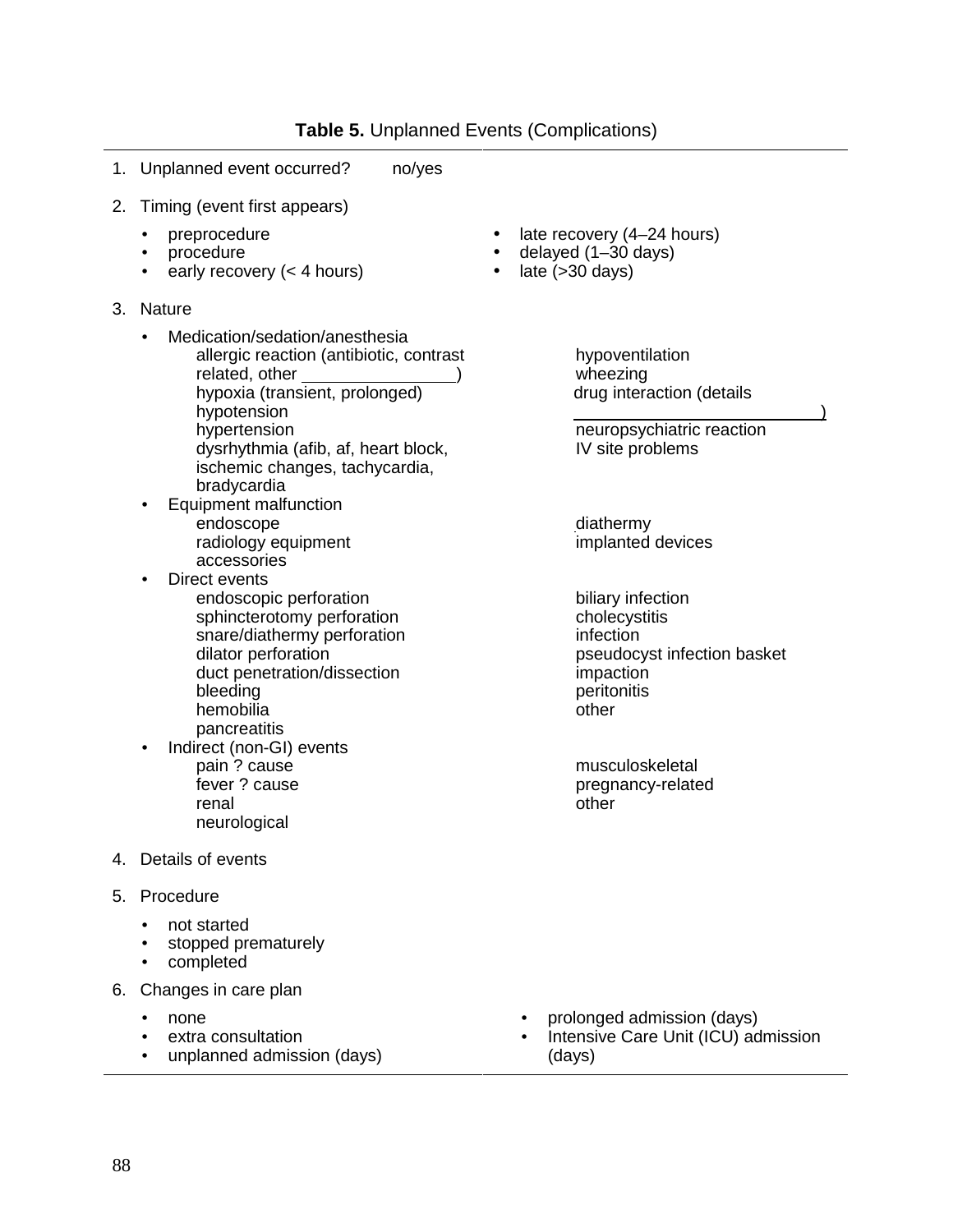| Interventions |
|---------------|
|               |

|    | medical<br>$-$ naloxone<br>— flumazenil<br>$-$ atropine<br>- oxygen<br>$-$ transfusion<br>— other | ventilation assistance<br>$-$ intubation<br>$-$ emergency code called<br>$\bullet$<br>radiology imaging _________________<br>$\bullet$<br>radiology intervention _____________<br>$\bullet$<br>other intervention |
|----|---------------------------------------------------------------------------------------------------|-------------------------------------------------------------------------------------------------------------------------------------------------------------------------------------------------------------------|
| 8. | Outcome                                                                                           |                                                                                                                                                                                                                   |
|    | full recovery<br>permanent disability/loss of function<br>(days after procedure                   |                                                                                                                                                                                                                   |
|    | 9. Attribution event related to endoscopy?                                                        |                                                                                                                                                                                                                   |
|    | yes<br>probably                                                                                   | no<br>uncertain                                                                                                                                                                                                   |

The second question—Is ERCP the best option?—can be answered only if other possible approaches (e.g., surgery, interventional radiology) have been subjected to equally stringent scrutiny. This requires the development and use of comparable metrics for evaluating these alternative methods—either in careful, objective cohort studies or through true randomization.

## **References**

- 1. Cotton PB. Randomization is not the (only) answer: A plea for structured objective evaluation of endoscopic therapy. Endoscopy 2000; 32(5):402–5.
- 2. Yacavone RF, Locke GR 3rd, Provenzale DT, Eisen GM. Quality of life measurement in gastroenterology: What is available. Am J Gastroenterol 2001;96(2):285–97.
- 3. Hebert RL, Palesch YY, Tarnasky PR, Aabakken L, Mauldin PD, Cotton PB. DDQ-15 health-related quality of life instrument for patients with digestive disorders. Accepted for publication to Health Services and Outcomes Research Methodology, 2001.
- 4. ASGE report card. Quality and outcomes assessment in gastrointestinal endoscopy. Gastrointest Endosc 52:827–30, 2000.
- 5. Cotton PB. How many times have you done this procedure, doctor? Am J Gastroenterol, in press.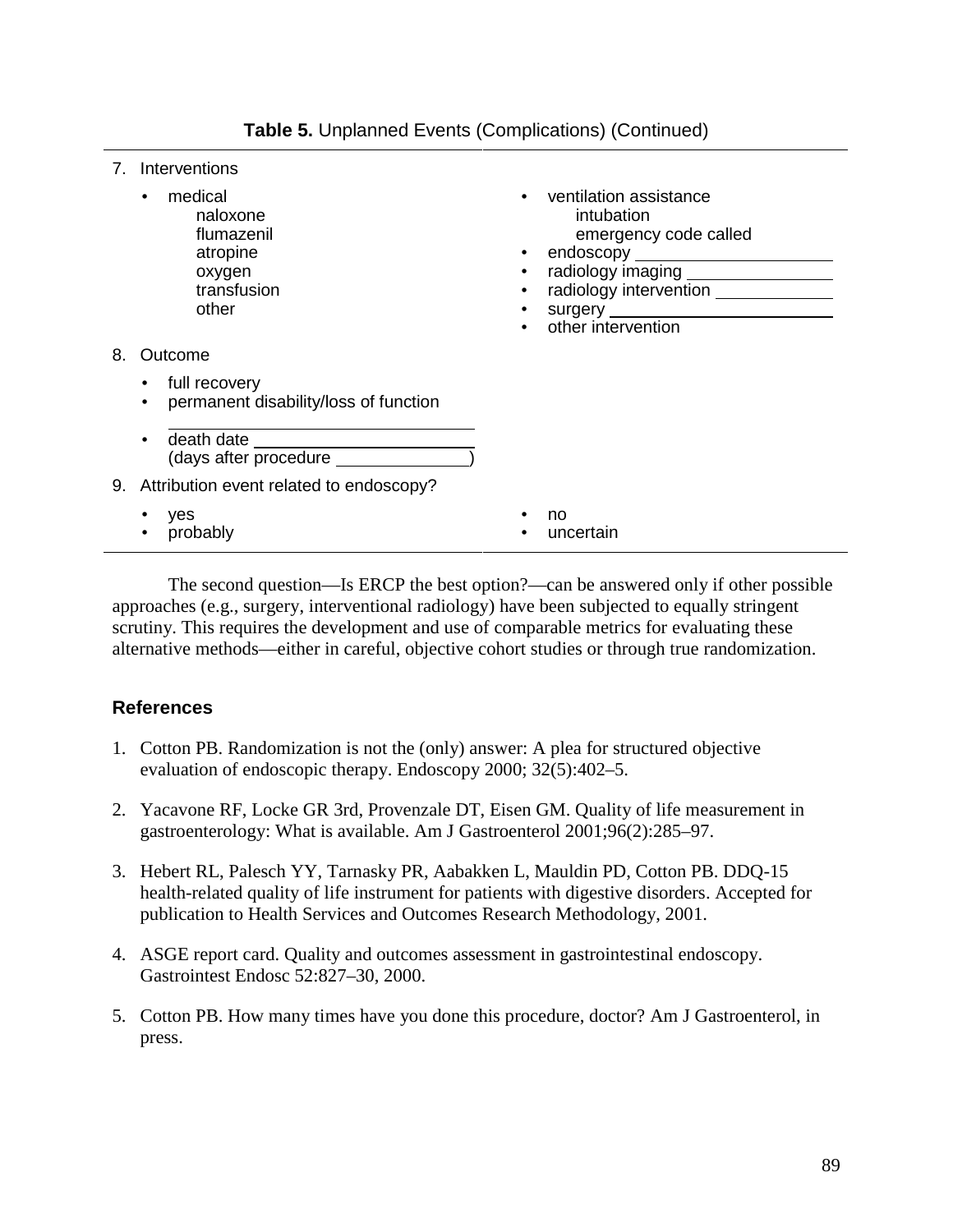- 6. Schutz SM, Abbott RM. Grading ERCPs by degree of difficulty: A new concept to produce more meaningful outcome data. Gastrointest Endosc 2000;51(5):535–9.
- 7. Cotton PB, Lehman G, Vennes J, Geenen JE, Russell RCG, Meyers WC, Liguory C, Nickl N. Endoscopic sphincterotomy complications and their management: An attempt at consensus. Gastrointest Endosc 1991;37:383–93.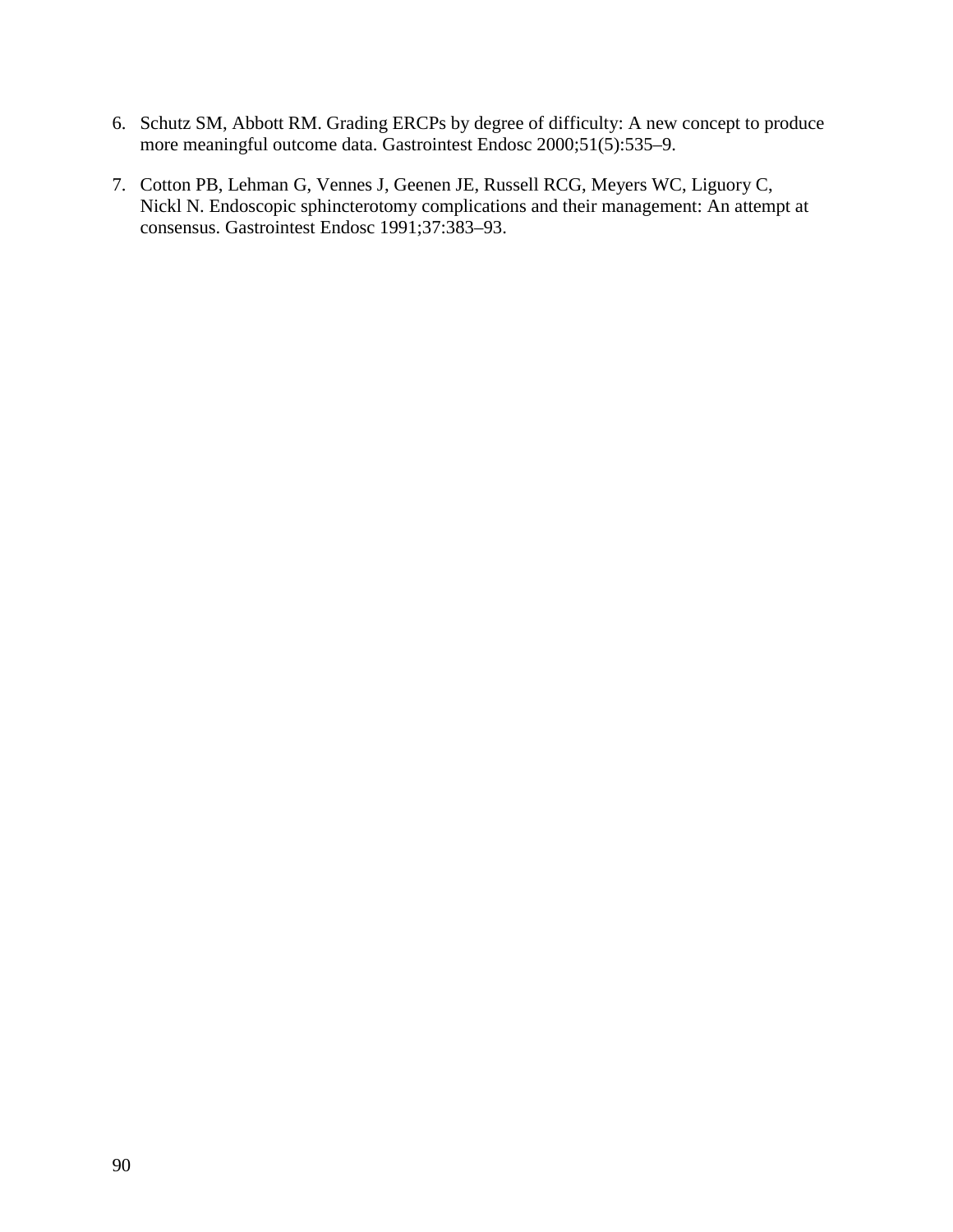# **What Are the Complications (Adverse Events) of ERCP?**

# **Martin L. Freeman, M.D.**

Complications, or adverse events, are deleterious events that result from but are not an inevitable consequence of a procedure. Events may range in severity from minor with spontaneous resolution to life threatening or fatal. Previous definitions of complications have included only overt events that require unplanned hospitalization or intervention and implied error or fault, while the more recent concept of "unplanned events" includes a de-stigmatized but broader scope of negative events, such as failure to complete a procedure. The rate of complications reported will vary depending on the definition used and the thoroughness of followup.

ERCP with or without sphincterotomy is associated with the highest rate of complications (2–20%) of any common gastrointestinal (GI) endoscopic procedure. Complications include pancreatitis, hemorrhage, perforation, infection, cardiopulmonary events, and miscellaneous others. In contrast to many surgical procedures, the risk of ERCP complications is generally not higher in patients who are older or have increasing numbers of co-morbid illnesses. Endoscopists performing higher volumes of ERCP have lower rates of overall complications and of severe complications.

Pancreatitis is the most common complication, occurring after 2–20% of ERCP, depending on a number of factors. Pancreatitis is usually defined as new or worsened abdominal pain associated with a rise in serum amylase to more than three times above normal and requiring unplanned hospitalization. Recent multicenter studies have shown that risk factors for pancreatitis after ERCP are related as much to the patient characteristics as to endoscopic technique. Risk factors for pancreatitis include indication of suspected sphincter of Oddi dysfunction, female gender, younger age, absence of jaundice, a history of previous post-ERCP pancreatitis, but do not include small bile duct diameter. Chronic pancreatitis is protective. Techniques associated with higher risk include difficult cannulation, repeated pancreatic duct contrast injections, balloon dilation of the biliary sphincter, and pancreatic sphincterotomy. Performance of biliary sphincterotomy or biliary therapy in general is not clearly linked to pancreatitis, although the use of "precut" techniques to access the bile duct is a risk factor in some studies involving less experienced endoscopists. Sphincter of Oddi manometry utilizing aspirating catheters does not appear to add independent risk. The placement of a pancreatic stent can reduce risk in selected circumstances. Pancreatitis after ERCP is managed as for any other etiology. A number of drugs under investigation shows promise to reduce or prevent post-ERCP pancreatitis.

Clinically significant hemorrhage occurs primarily after sphincterotomy (less than 2%) and is related to the presence of coagulopathy, use of anticoagulants, presence of acute cholangitis, bleeding at the time of sphincterotomy, and inexperience on the part of the endoscopist, but probably is not related to the use of aspirin or related drugs. Hemorrhage can usually be stopped by endoscopic intervention. Perforation is rare and may consist of guidewire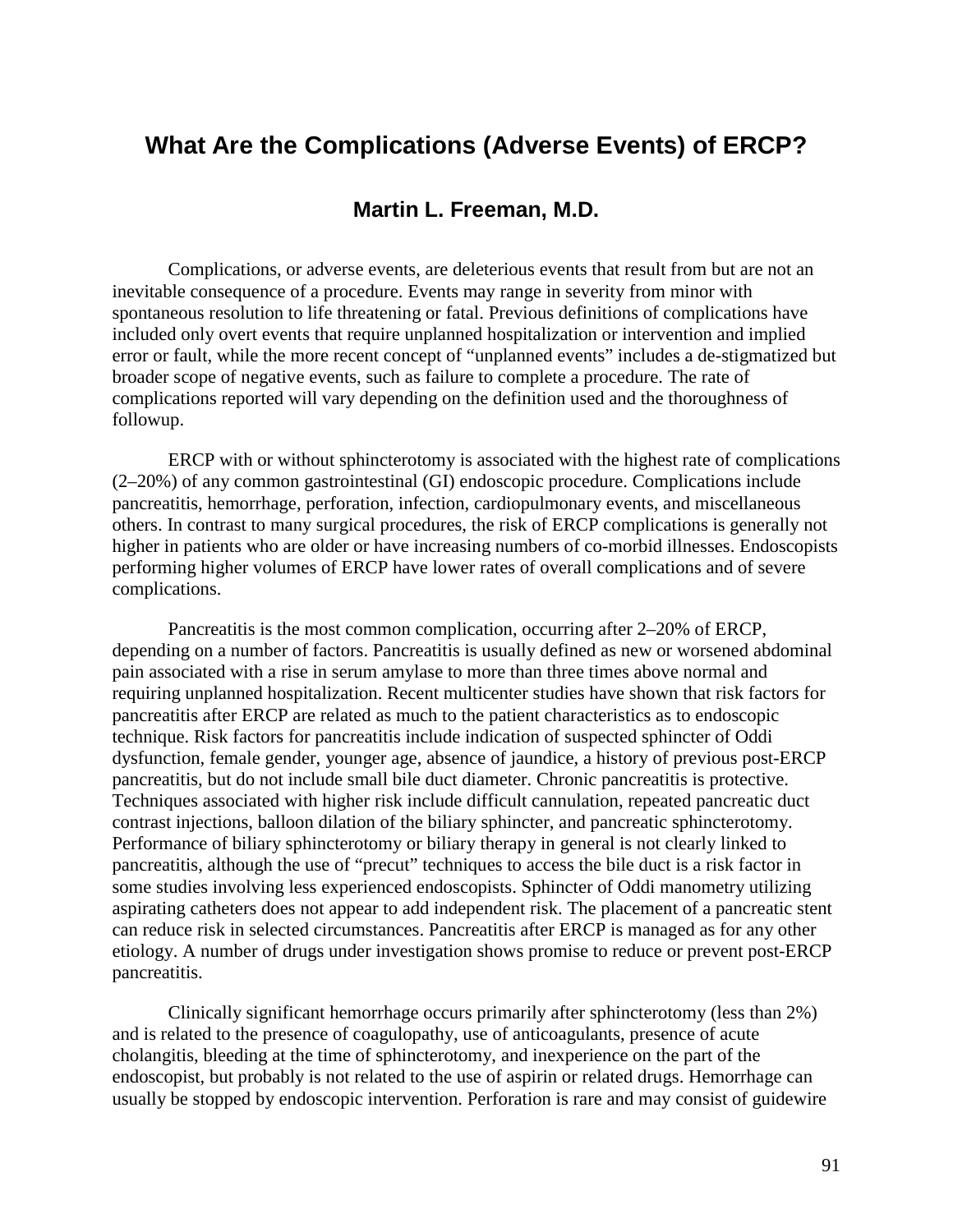perforation, retroperitoneal perforation after sphincterotomy, both of which can usually be managed without surgery or bowel wall perforation. Cholangitis results primarily from inadequate drainage.

Because complications after ERCP, particularly pancreatitis, are most likely to occur in patients without definite biliary obstruction and because endoscopists with more experience have lower complication rates, principal strategies for reducing complications include avoidance of ERCP when the indication is equivocal and performance of ERCP by high-volume endoscopists.

## **References**

Cotton PB, Lehman G, Vennes JA, Geenen JE, Russell RCG, Meyers WC, et al. Endoscopic sphincterotomy complications and their management: An attempt at consensus. Gastrointest Endosc 1991;37:383–91.

Freeman ML, DiSario JA, Nelson DB, Fennerty MB, Lee JG, Bjorkman DJ, et al. Risk factors for post-ERCP pancreatitis: A prospective, multicenter study. Gastrointest Endosc 2001 in press (October).

Freeman ML, Nelson DB, Sherman S, Haber GB, Herman ME, Dorsher PJ, et al. Complications of endoscopic biliary sphincterotomy. N Engl J Med 1996;335:909–18.

Gottlieb K, Sherman S. ERCP and endoscopic biliary sphincterotomy-induced pancreatitis. Gastrointest Endosc Clin N Am 1998;8:87–114.

Loperfido S, Angelini G, Benedetti G, Chilovi F, Costan F, de Berardinis F, et al. Major early complications from diagnostic and therapeutic ERCP: A prospective multicenter study. Gastrointest Endosc 1998;48:1–10.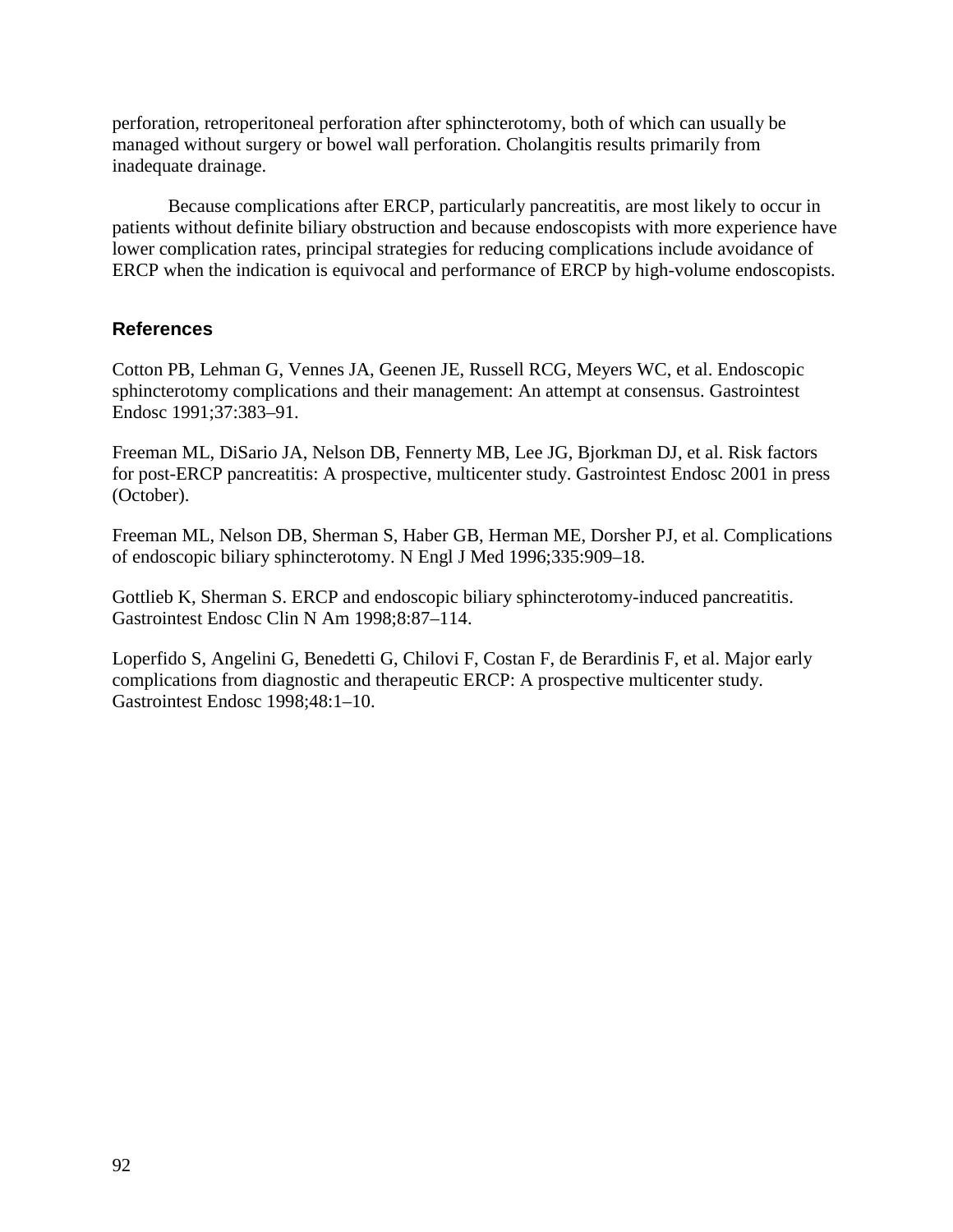# **What Are the Determinants of Success in Utilization of ERCP in the Setting of Pancreatic and Biliary Diseases?**

## **Glen A. Lehman, M.D.**

 stone removal would only be a small factor in ultimate disease treatment. This session will deal There are many parameters which influence the ultimate success or failure of a diagnostic or therapeutic endoscopic retrograde cholangiopancreatography (ERCP) examination. Success may be categorized as complete (total) or partial. Further categorization may be (a) technical success and (b) disease resolution success. These two may be the same in post cholecystectomy common duct stone removal, where the patient is left stone free and presumably disease free for probably the remainder of his/her life. In contrast, common duct stone removal in a sclerosing cholangitis patient who also has strictures and cirrhosis is an entirely different picture. Successful mostly with technical success, as if it is easier to quantitate.

#### **1. Personnel Skill and Experience**

ERCP is a relatively complex combined endoscopic/radiographic procedure, which, therefore, requires multiple skilled personnel. The success depends on the combined effort of all involved people, and one weak link may limit success. At a minimum, ERCP involves a physician, one endoscopy nurse for patient sedation and vital sign monitoring, and one nurse for managing guidewires, catheters, etc. Most centers use a radiology technician to aid in fluoroscopy/filming. Some centers include a radiologist to aid in fluoroscopy, exposing films, or film interpretation. Some centers add a nurse anesthetist or anesthesiologist.

Most endoscopists gain initial skills in a formal training setting.<sup>(1)</sup> Jowell et al.<sup>(2)</sup> have shown that at least 180 ERCPs are required before a biliary successful cannulation rate of 80% is achieved. Skills to remove uncomplicated bile duct stones and place stents in uncomplicated biliary strictures can be expected simultaneously. A multisociety Australian committee set minimal training standards at 200 total ERCPs with 80 therapeutic exams.<sup> $(3)$ </sup> My personal experience is that it takes approximately 400–500 exams for a trainee to achieve a cannulation rate of 90% and be more fully proficient at most aspects of therapeutic ERCP, such as sphincter of Oddi manometry and pancreatic therapeutics.

Several reports show that increases in annual ERCPs performed correlates with greater success rate in biliary therapeutics and decreased overall complication severity and frequency.<sup> $(4,5,6,7)$ </sup> Our group<sup>(8,9)</sup> has shown that second attempt ERCP has a greater than 95% success rate, even though an initially attempted ERCP failed at a smaller hospital. Therefore, centers with skilled physicians and a relatively large number of patients per year (greater than 500) can be expected to provide better quality service than smaller centers. Unfortunately, even many larger centers do not concentrate their ERCP experience, so that 500 cases may be divided among 5–10 endoscopists. We are unaware of studies correlating nursing skill and outcomes.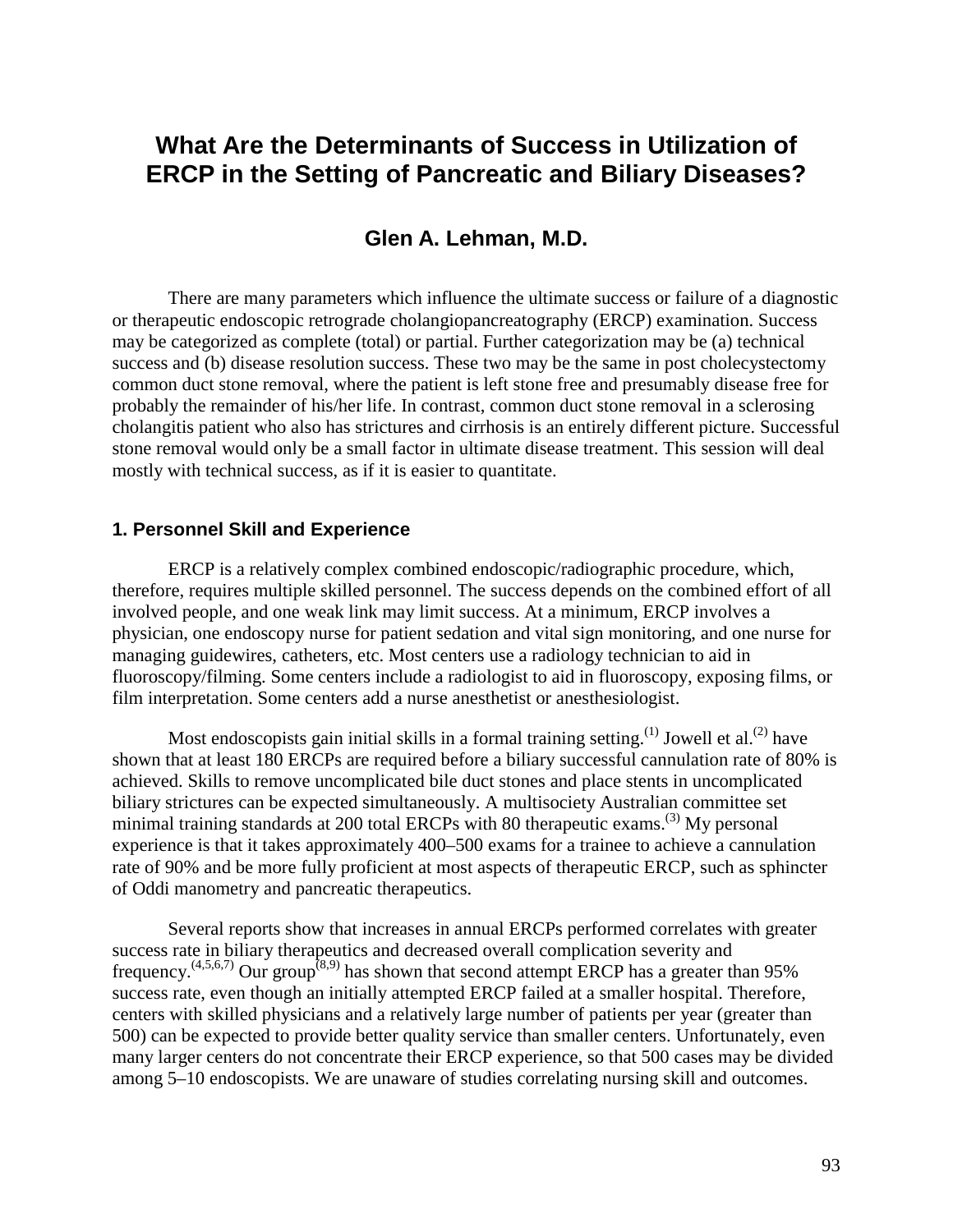### **2. Aggressiveness**

Technical success can be partially equated with successful ductal cannulation. If a cannulation attempt is failing, the use of precut sphincterotomy (a higher risk procedure if used by less experienced endoscopists) will likely increase cannulation success rates. Such aggressiveness may be at least partially offset by increased complications. Stenting the pancreatic duct decreases complication rates from precutting in some series.  $(6,10,11)$ 

Good clinical judgment and informed consent are required to apply aggressiveness appropriately. Use of more aggressive technique should be limited to highly skilled/experienced endoscopists.

## **3. Patient Anatomic Disease Factors**

required. Schutz, et al.<sup> $(12)$ </sup> have published a grading scale to quantitate exam difficulty. Future Many postoperative and pathologic alterations of anatomy, such as duodenal diverticulum, Billroth II, tumors compressing/obstructing the bowel, make examinations more difficult. Large duct stones and tight tortuous bile duct strictures are difficult to treat. Roux-en-y choledochojejunostomies and Roux-Y gastrojejunostomies (especially with long limbs) are extremely difficult cases for ERCP. Long endoscopes of at least 160 cm are required. The prudent ERCP team should attempt cases commensurate with their expertise and available equipment. Understanding the appropriate alternatives (surgery, interventional radiology, etc.) is part of good clinical judgment. A detailed review of prior surgical operation notes is often publications quantitating success rates should include difficulty factor grading.

## **4. Equipment**

ERCP has many technical components, including the endoscope, accessories, and radiographic equipment. Most experts agree that video endoscopic equipment (as opposed to fiber-optic) contributes to easier endoscopic teaching and ease of exam performance. Current generation endoscopes with greater flexibility, wider angles of view, better elevators, and larger accessory channels are clearly superior to older equipment. Large channel endoscopes are required to place plastic stents greater than 8 French. Appropriate radiographic visualization is essential to ERCP performance. Radiographic equipment used for ERCP varies greatly throughout the United States. Fine detail resolution, which is essential for quality viewing, varies greatly with small portable C-arm technology, old generation barium study units, and modern angiographic digital technology. No radiology equipment manufacturer that we are aware of makes a radiology suite specifically for ERCP. Most endoscopists have little radiology training and no hospital appointment on the radiology staff; therefore, equipment updates may be difficult to acquire. Multiple accessories (guidewires, catheters, stents, sphincterotomes, lithotriptors, etc.) may be required to succeed at ERCP. One size does not fit all, and having multiple devices available for a single case may be mandatory for success. Again, smaller facilities with limited inventory may not have the appropriate equipment for an individual examination.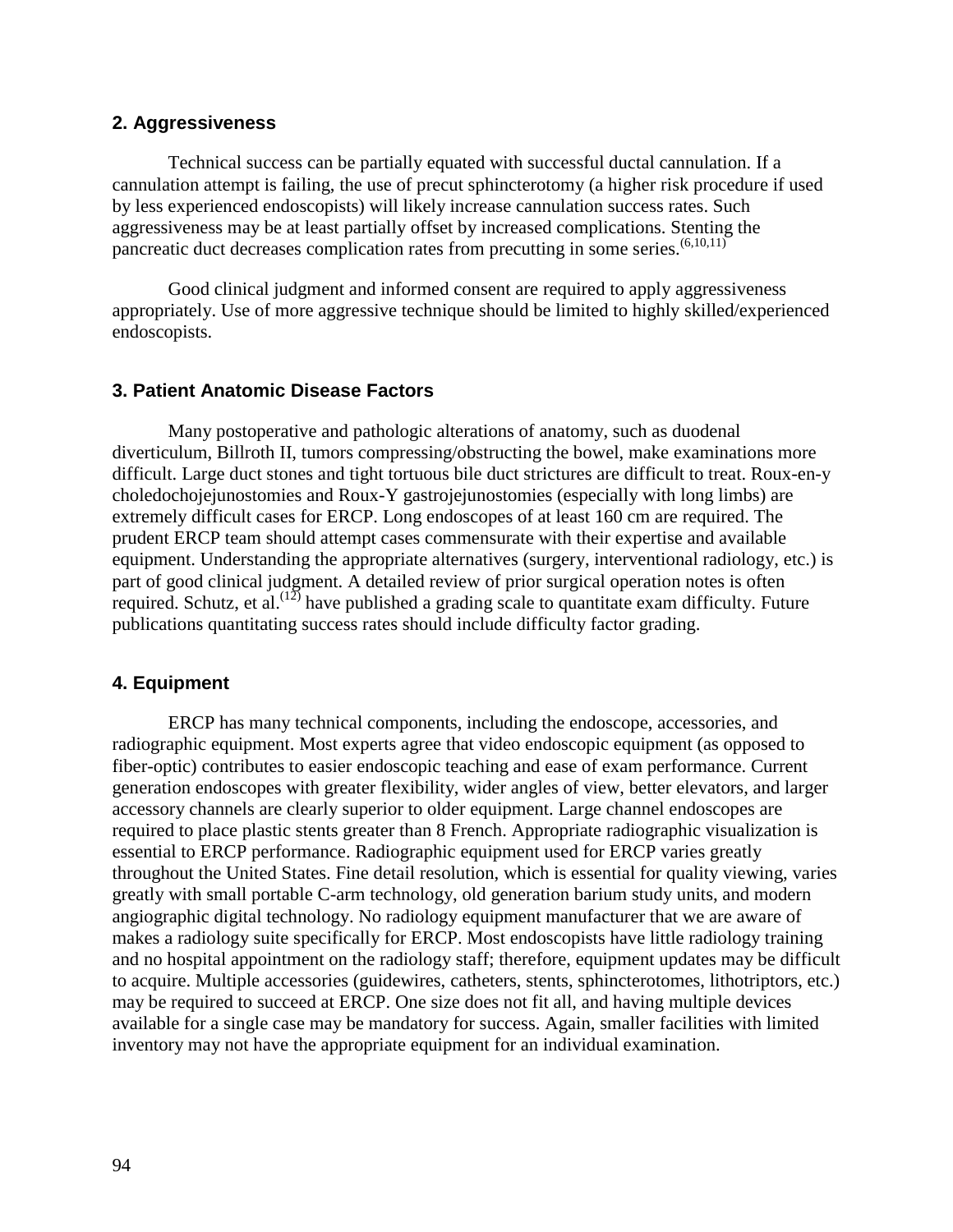## **5. Time**

 Similarly, reimbursement for endoscopic procedures continues to drop, thereby encouraging With increasing use of gastrointestinal endoscopy, endoscopists are often required to perform more procedures per day. This may limit the time available for complex cases. endoscopists to limit the time for individual exams. This lesser time commitment per exam may adversely affect success rates, especially for complex exams. Involvement of trainees adds time requirements and cost.  $(13)$ 

### **6. Travel**

Since skill and equipment are clearly less available at low volume hospitals, patients with diseases addressable by ERCP may need to choose alternative therapies (i.e., percutaneous, laparoscopic, or open surgical therapy), or the patient must travel to a center with these skills. The referral center<sup> $(8,9)$ </sup> may be nearby or at a great distance in less populated, rural areas. Elderly patients, those with less financial resources, those with less family support, and those with near end-stage diseases may choose not to travel.

### **7. Sedation**

While ERCP is done unsedated in some countries, the tolerance and success almost certainly are greater if the patient is sedated. Intravenous sedation/analgesia is the most common means of sedating for ERCP. Some centers use deep sedation with propofol and/or general anesthesia for most cases. Children often require general anesthesia. Such sedation adds time and cost to the procedure, although patient cooperation is increased.

#### **8. Miscellaneous**

Patient satisfaction is a desired endpoint. Attention to small detail may improve "success."

Patient concerns for a procedure often involve a variety of peripheral issues, including traffic flow to the endoscopy area, parking, waiting room comforts, waiting time, food facilities, secretarial scheduling, general politeness, intravenous (IV) site or blood drawing comforts, recovery room area, etc.

#### **Summary**

Optimizing factors that contribute to ERCP success continues to be a challenge, especially in low volume centers.